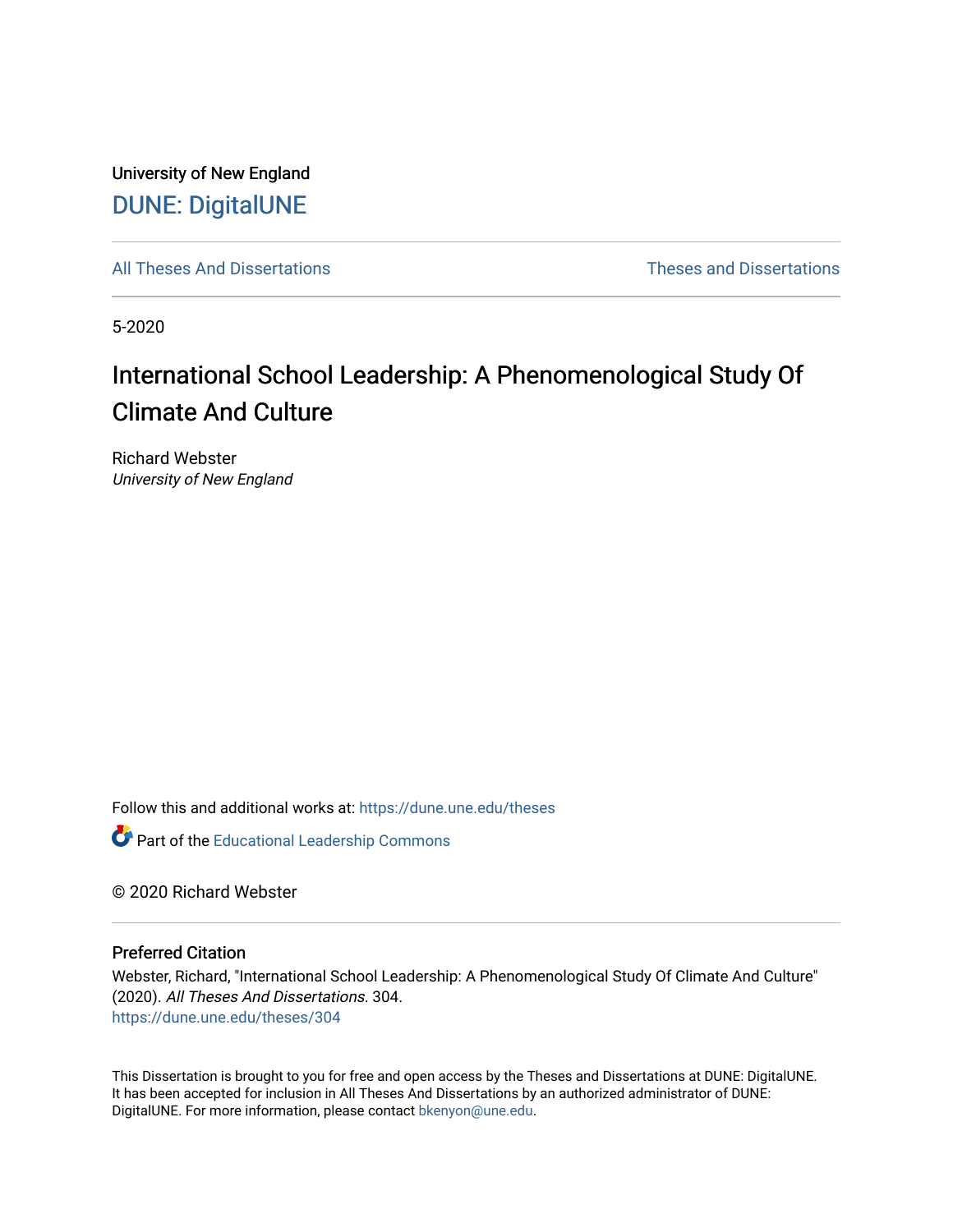## INTERNATIONAL SCHOOL LEADERSHIP: A PHENOMENOLOGICAL STUDY OF CLIMATE AND CULTURE

By

Richard Webster

# BA (University of Central Lancashire) 2005 MA (University of Leicester) 2016

International School Leadership: A Phenomenological Study of Climate and Culture

Presented to the Affiliated Faculty of

The College of Graduate and Professional Studies at the University of New England

Submitted in Partial Fulfilment of Requirements

For the degree of Doctor of Education

Portland & Biddeford, Maine

May, 2020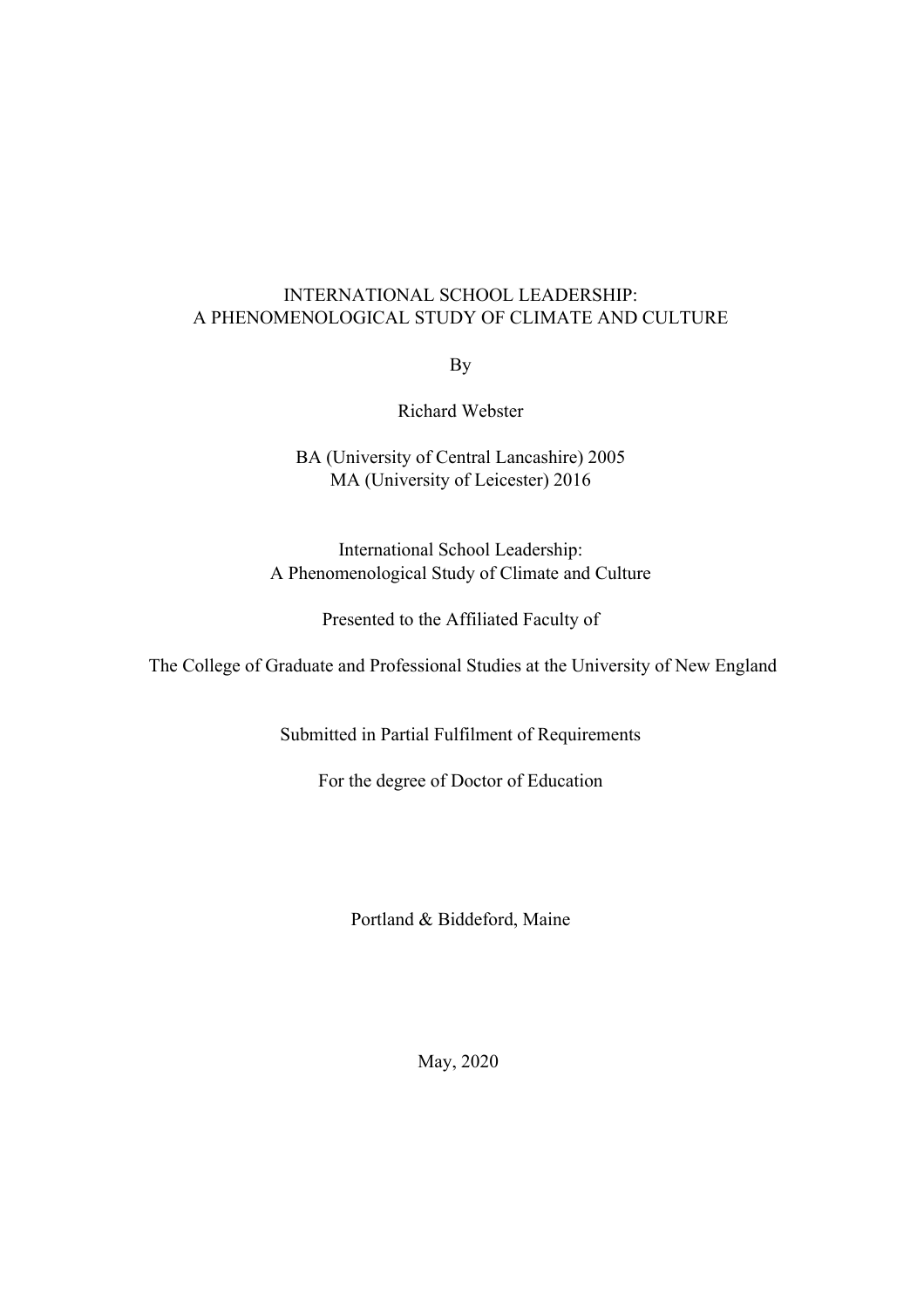Copyright 2020 by Richard Webster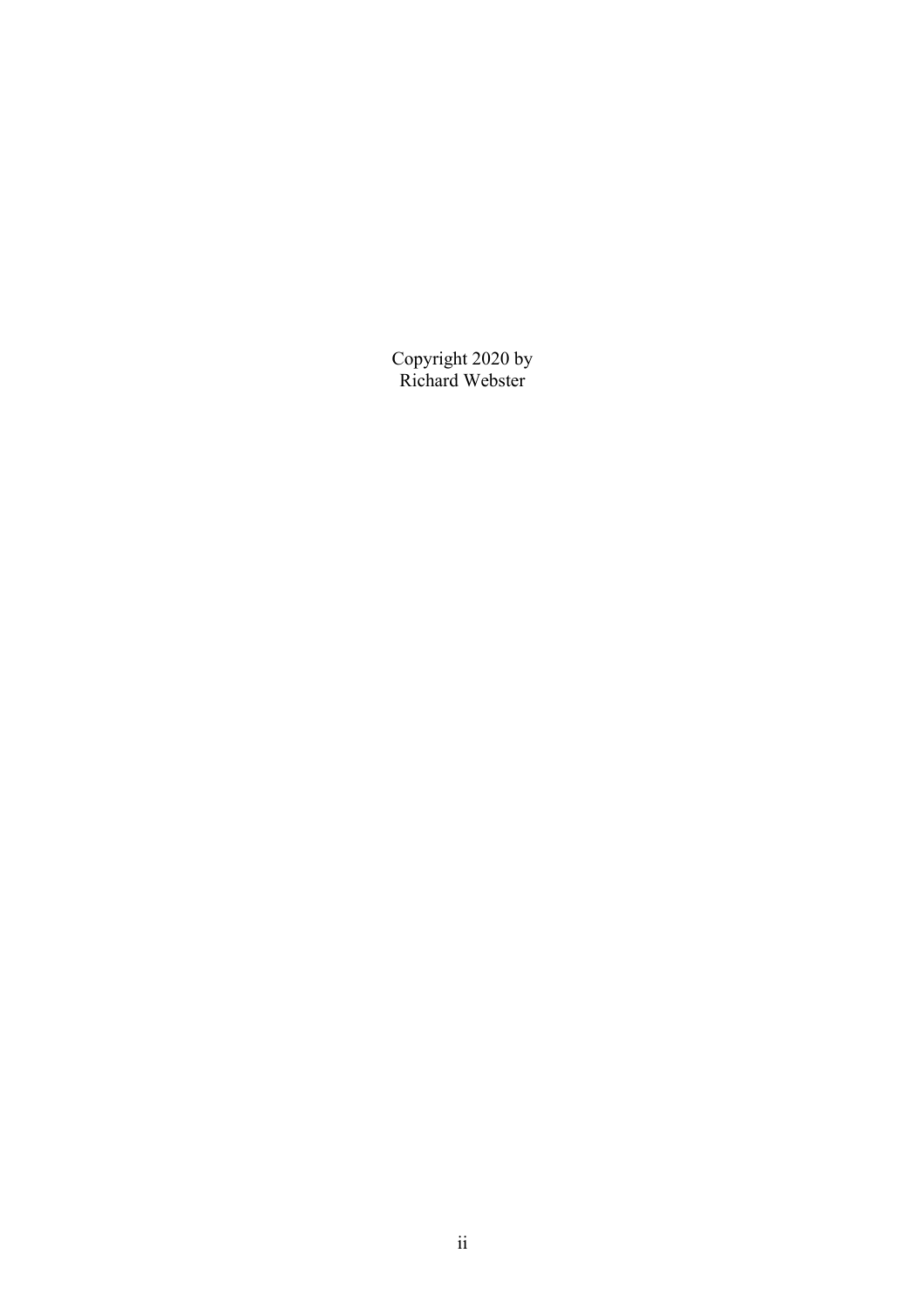International School Leadership: A Phenomenological Study of Climate and Culture

#### ABSTRACT

The purpose of this study was to describe and explain the phenomena of international school leadership and school climate and culture. It proposed to identify key leadership strategies and techniques that can be implemented to initiate change which will foster a positive school culture and climate. The theoretical framework that shaped this study was the Five Dimensions of School Climate as described by Thapa, Cohen, Guffey, and Higgins-D' Alessandro (2013). This study used a Interpretative Phenomenological Analysis (IPA) methodology to explore the lived experiences of leaders of international schools in south-east Asia in relation to school culture and climate. Through semi-structured interviews with eight participants the key leadership styles and techniques that foster a positive school culture and climate were identified along with the specific challenges that leaders in this setting face. It was found that relationships are integral to the fostering of a positive school culture and climate. This could be the relationships that leaders have with each other and the relationships that they have with all stakeholders in a school, such as staff, students and parents. Positive relationships can be built from the specific practices of having an open-door policy and through a leader's recruitment and human resources practices. Leaders should also measure the existing culture, model the expected culture and communicate it across a school. Further, leaders should provide professional development for staff since it plays an important role in fostering a positive school culture. The specific challenges that leaders in this setting face were the cultural diversity that exists in the make-up of an international school, the expectations from parents and the ones that staff place upon themselves, retaining staff and recruiting new staff. It is therefore recommended that any data that is collected on the

iii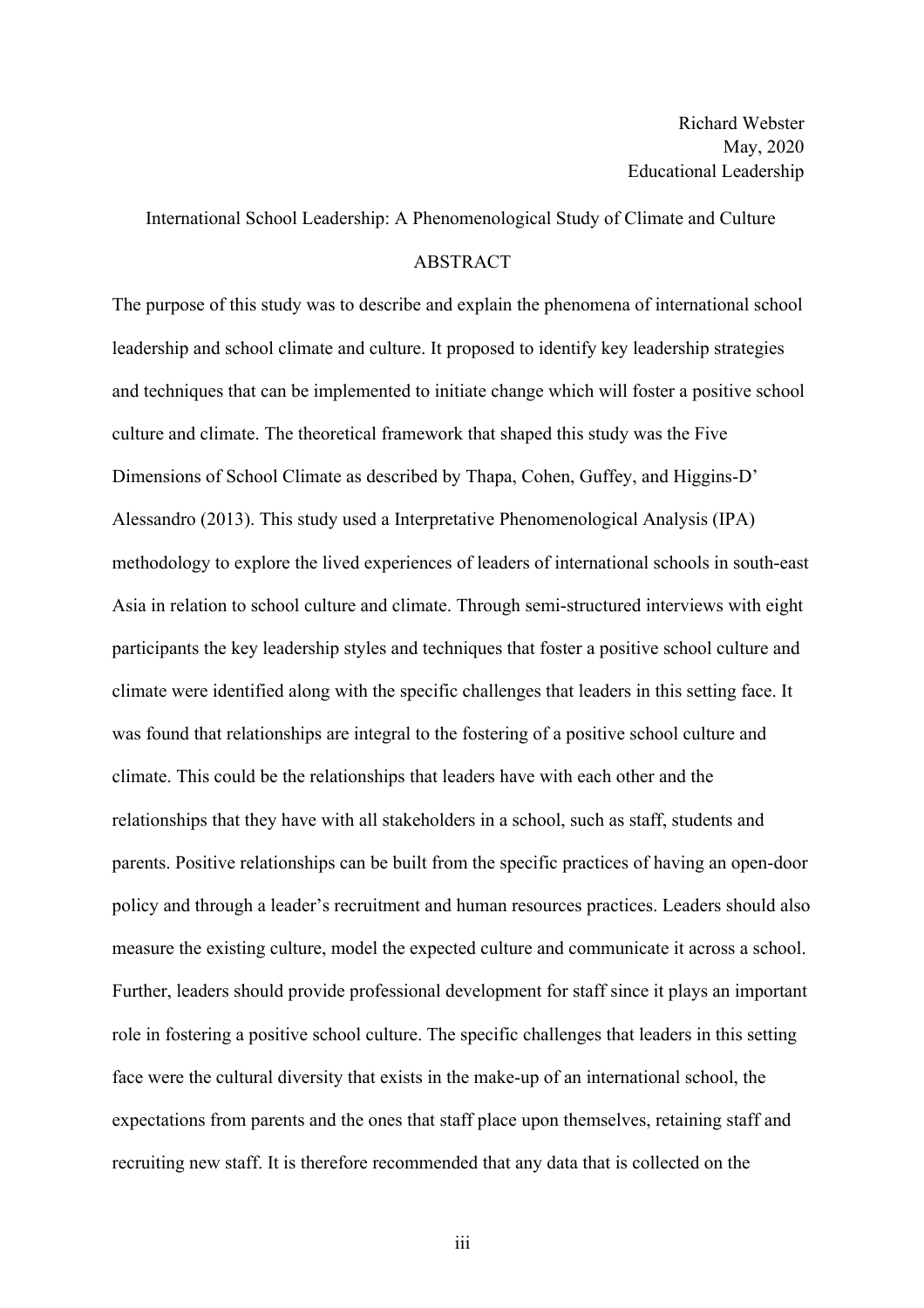existing culture and climate should be used to grow and develop the culture and climate. Further, it is recommended that the specific leadership practices that were identified are used in conjunction with one another. Lastly, it is recommended that professional development is used to invest and develop people in order to foster a positive school culture and climate.

Keywords: School culture, school climate, international schools, leadership, professional development.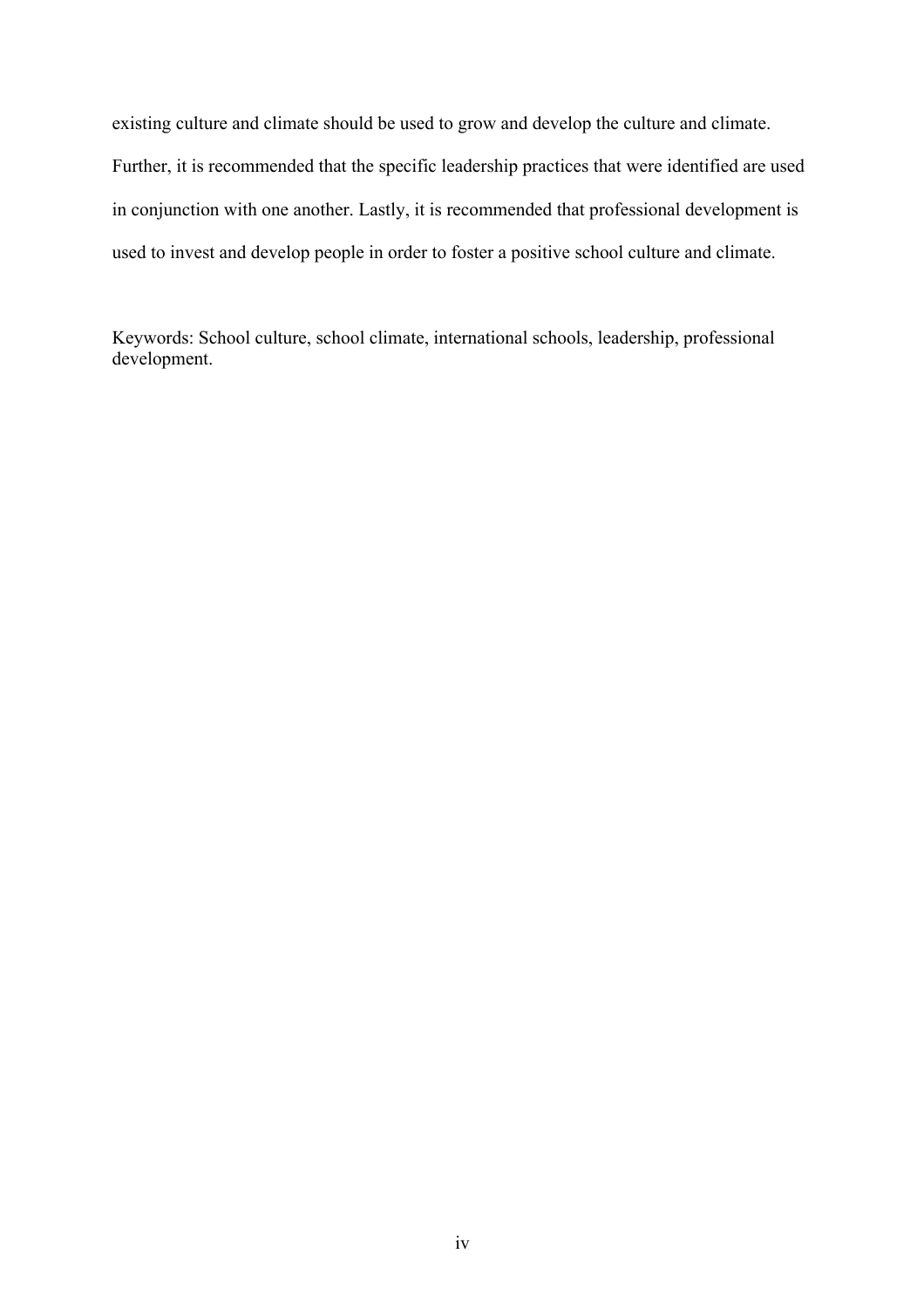University of New England

Doctor of Education Educational Leadership

This dissertation was presented by

Richard Webster

It was presented on May 21st 2020 and approved by:

Brianna Parsons, Ed.D. Lead Advisor University of New England

Cynthia Kennedy, Ed.D. Secondary Advisor University of New England

Ruth McLellan, Ed.D. Affiliate Committee Member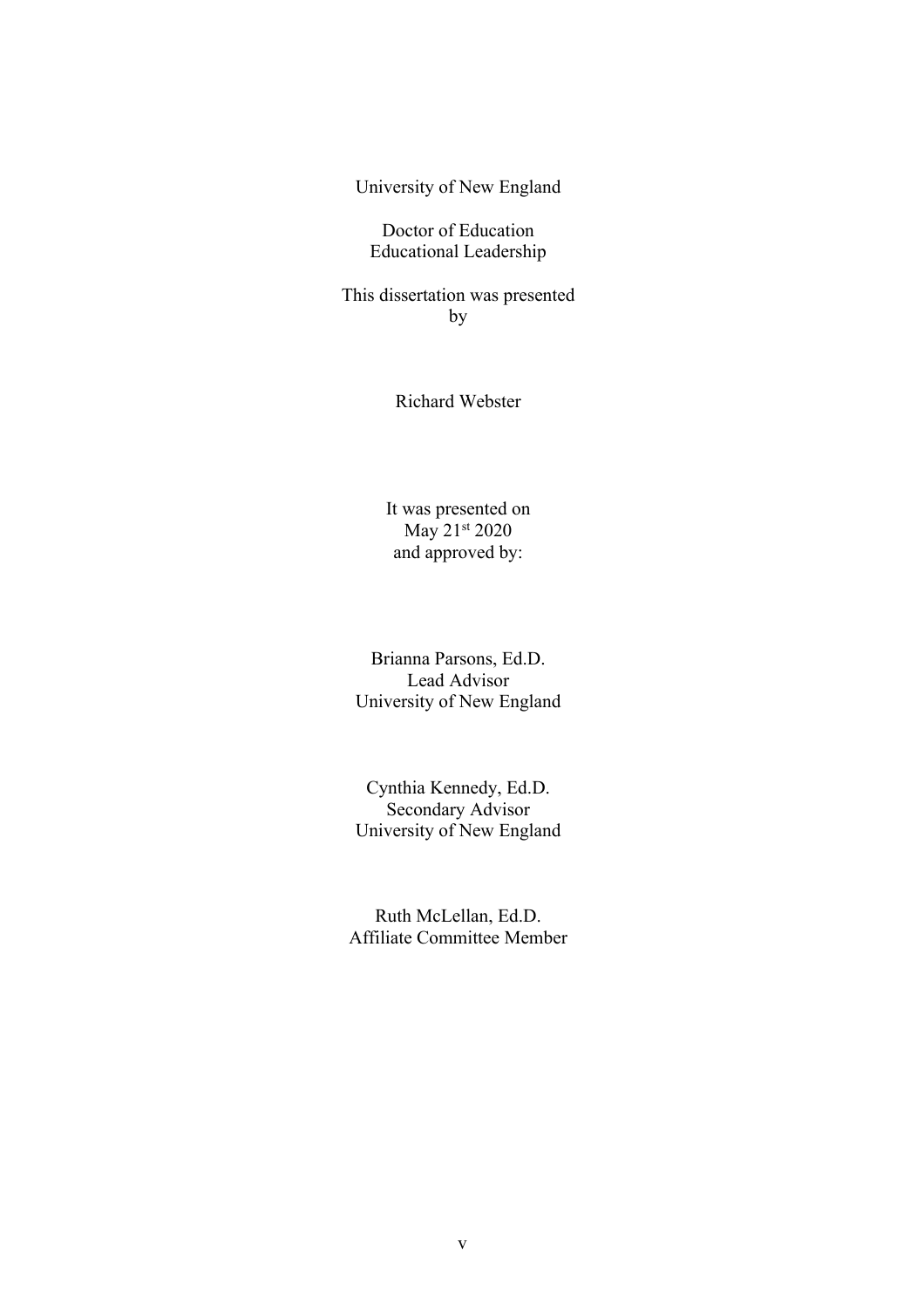#### ACKNOWLEDGEMENTS

The completion of this dissertation would not have been possible without the guidance, support and continued assistance of so many people. I would like to acknowledge a few of them here:

Dr. Parsons: For your guidance and support. I am eternally grateful. You knew exactly how to challenge and inspire me continue to develop, evolve and grow. Thank you for your patience, too. I know I am quite demanding!

Dr. McLellan: Thank you for your feedback, support and your time. You always have such kind words to say and always encouraged me throughout this process. You were always offering your assistance and your wisdom. I truly appreciate this.

My family: Thank you, in particular, to my wife, Tae, who has given up so much to allow me to complete this study. Thank you for giving me the time and for being so supportive throughout this process. Thank you too my children for being patient and understanding, too.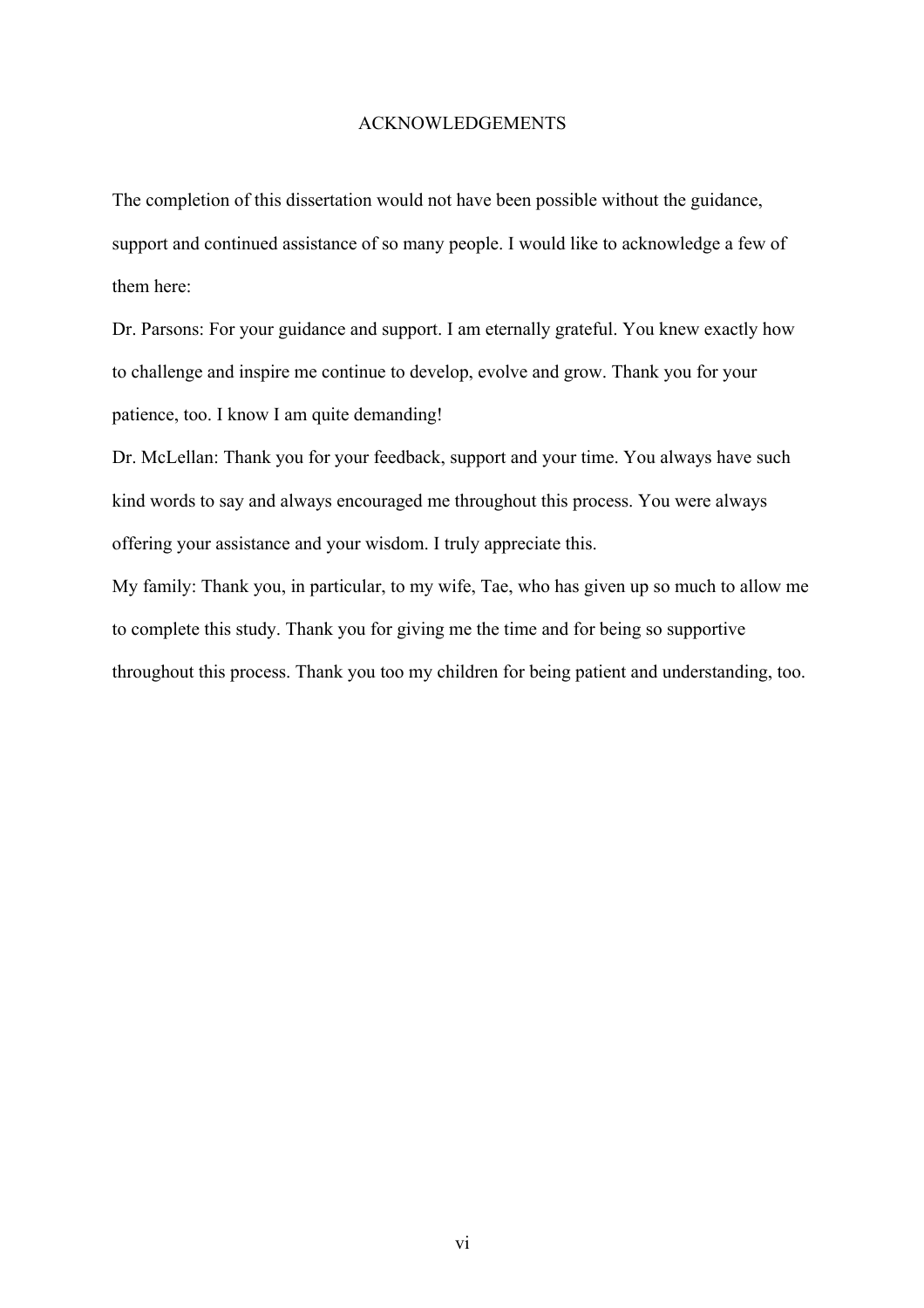# TABLE OF CONTENTS

| Key Leadership Strategies and Techniques for Fostering Positive School Culture and |  |
|------------------------------------------------------------------------------------|--|
|                                                                                    |  |
|                                                                                    |  |
|                                                                                    |  |
|                                                                                    |  |
|                                                                                    |  |
|                                                                                    |  |
|                                                                                    |  |
|                                                                                    |  |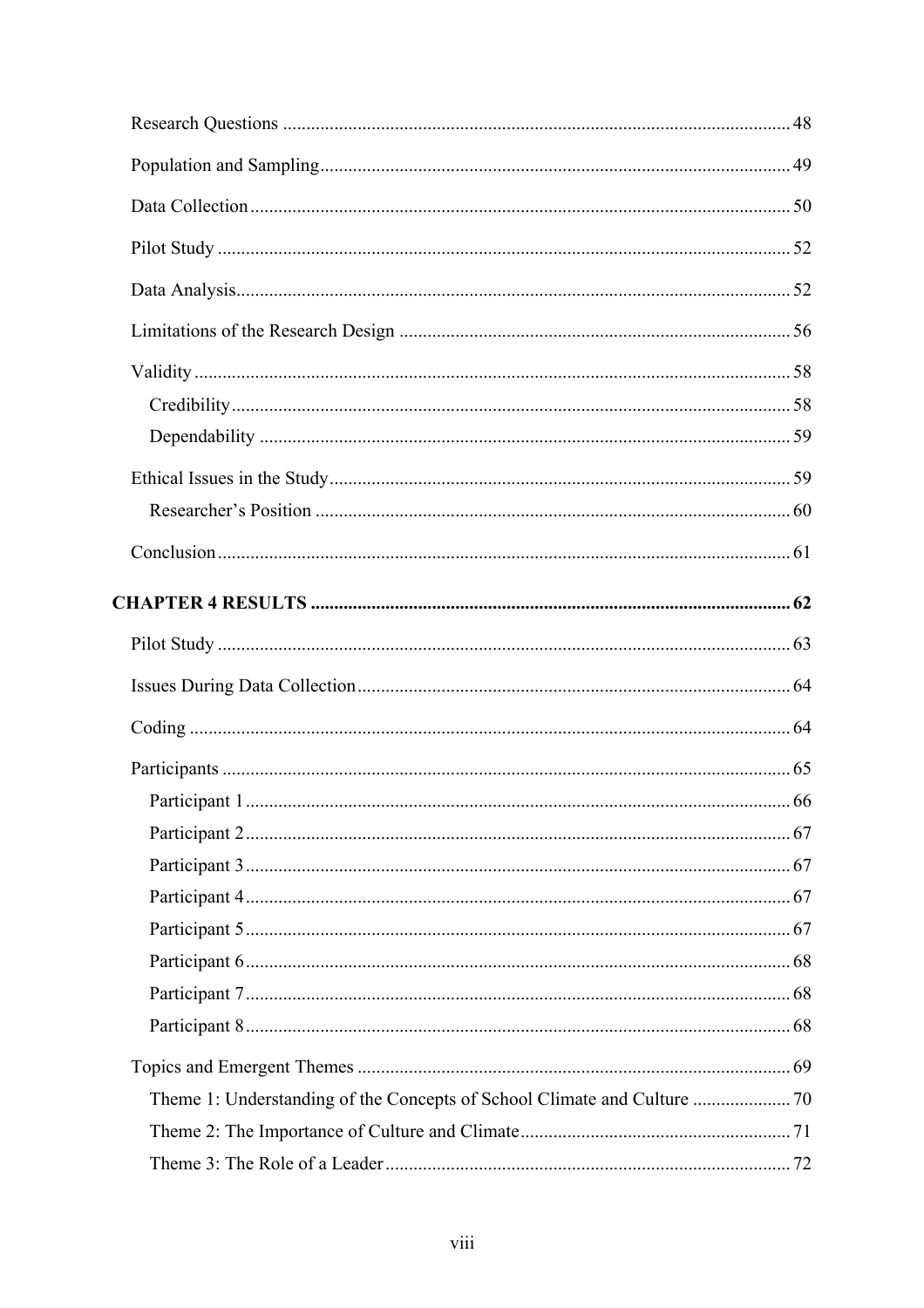| Research Question #1: How do international school leaders perceive the impact that       |
|------------------------------------------------------------------------------------------|
|                                                                                          |
| Research Question #2: What strategies and best practices do international school leaders |
| use to initiate change to foster a positive school culture and climate? 110              |
|                                                                                          |
|                                                                                          |
|                                                                                          |
|                                                                                          |
|                                                                                          |
|                                                                                          |
| Recommendation for Action 1: Measure school climate and act upon the findings 123        |
| Recommendation for Action 2: Combine a range of best practices in order to develop       |
|                                                                                          |
| Recommendation for Action 3: Invest in and develop people through professional           |
|                                                                                          |
|                                                                                          |
|                                                                                          |
|                                                                                          |
|                                                                                          |
|                                                                                          |
|                                                                                          |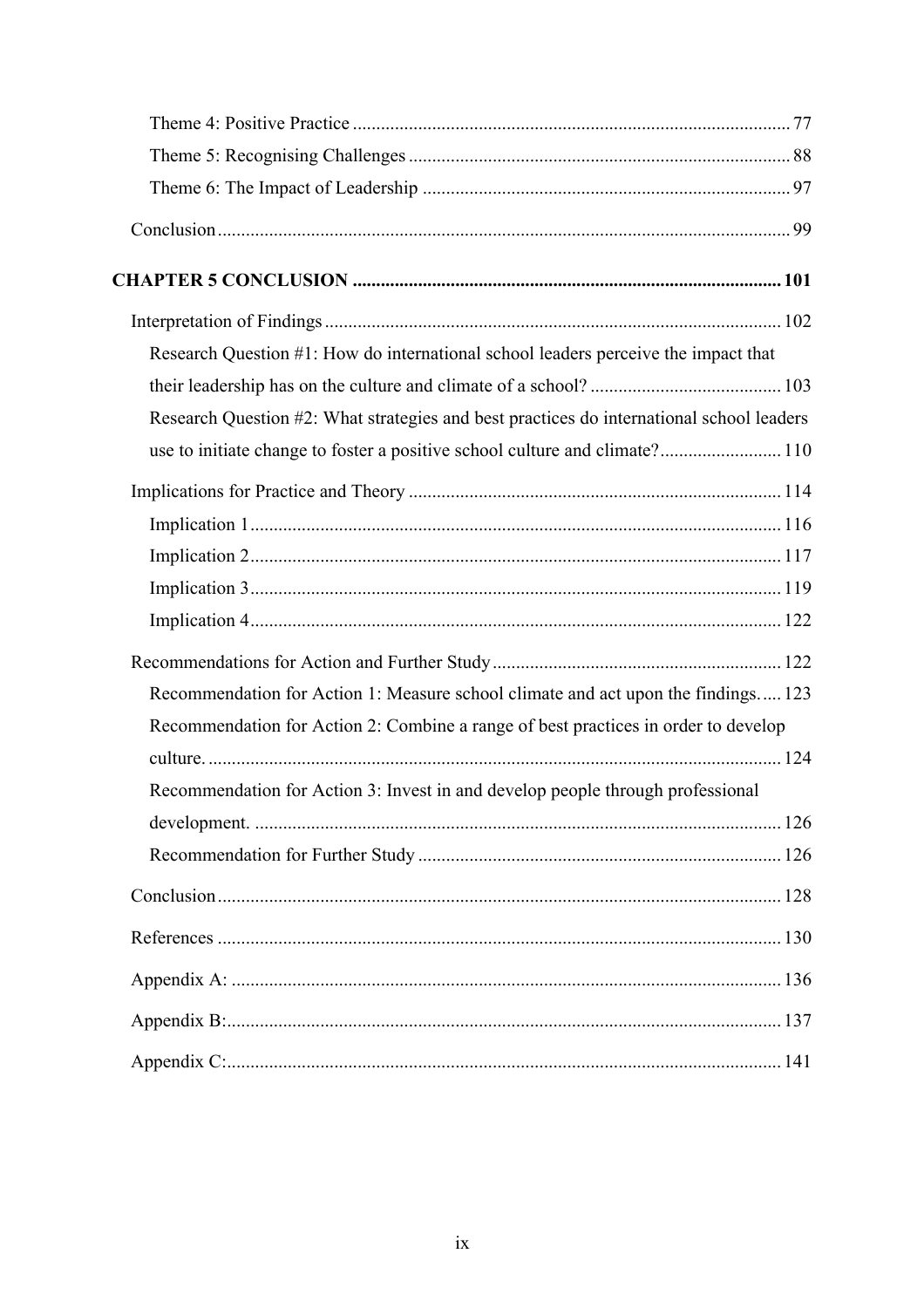# LIST OF TABLES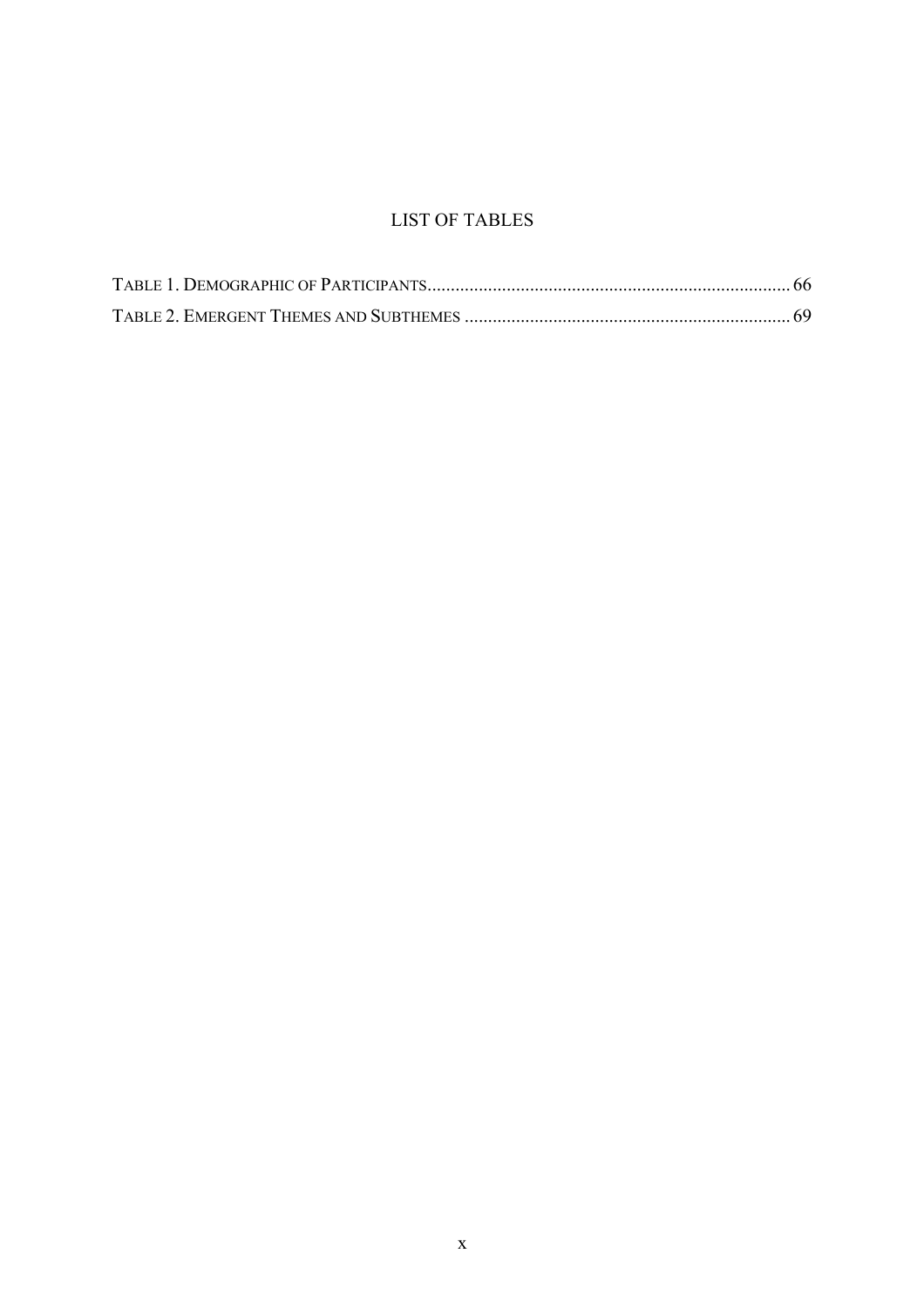#### CHAPTER ONE

#### **INTRODUCTION**

International schools are a unique setting. International schools often operate in different languages and often subscribe to and implement different curricula to that of their host country (Machin, 2017). As such, the culture and climate that is created within them is also unique. Within a school setting, the culture is the "set of norms, values and beliefs, rituals and ceremonies, symbols and stories that make up the 'persona' of the school" (Petersen, 2002, p. 10). Culture can be defined as the framework that a group uses to solve its problems (Gruenert & Whitaker, 2015). It is the social indoctrination of unwritten rules that people learn as they try to fit into a particular group (Gruenert & Whitaker, 2015). Further, culture serves to bring people together for the accomplishment of a task (Marion & Gonzales, 2014). A positive school culture is one where educators have an unwavering belief in the ability of the students to achieve and where the belief is passed on to others (Muhammad, 2018). It is also where educators create policies and procedures and adopt practices that support their beliefs (Muhammad, 2018). A positive school culture should foster a sense of community, individuality, and possibility (Robinson & Aronica, 2015). As such, quite simply, school culture matters to a school (Louis & Wahlstrom, 2011). Culture can be used to understand how teachers and students communicate, how principals position themselves as leaders and how students are situated in a school (Marion & Gonzales, 2014).

Culture requires attention from school leaders. Further, there is increasing evidence that organisations with stronger cultures are more adaptable, have higher member motivation and commitment, are more cooperative, are able to resolve disputes better, have a greater capacity for innovation and are more effective in achieving their goals (Louis & Wahlstrom, 2011). Therefore, it is important for leaders in schools to create and manage culture and for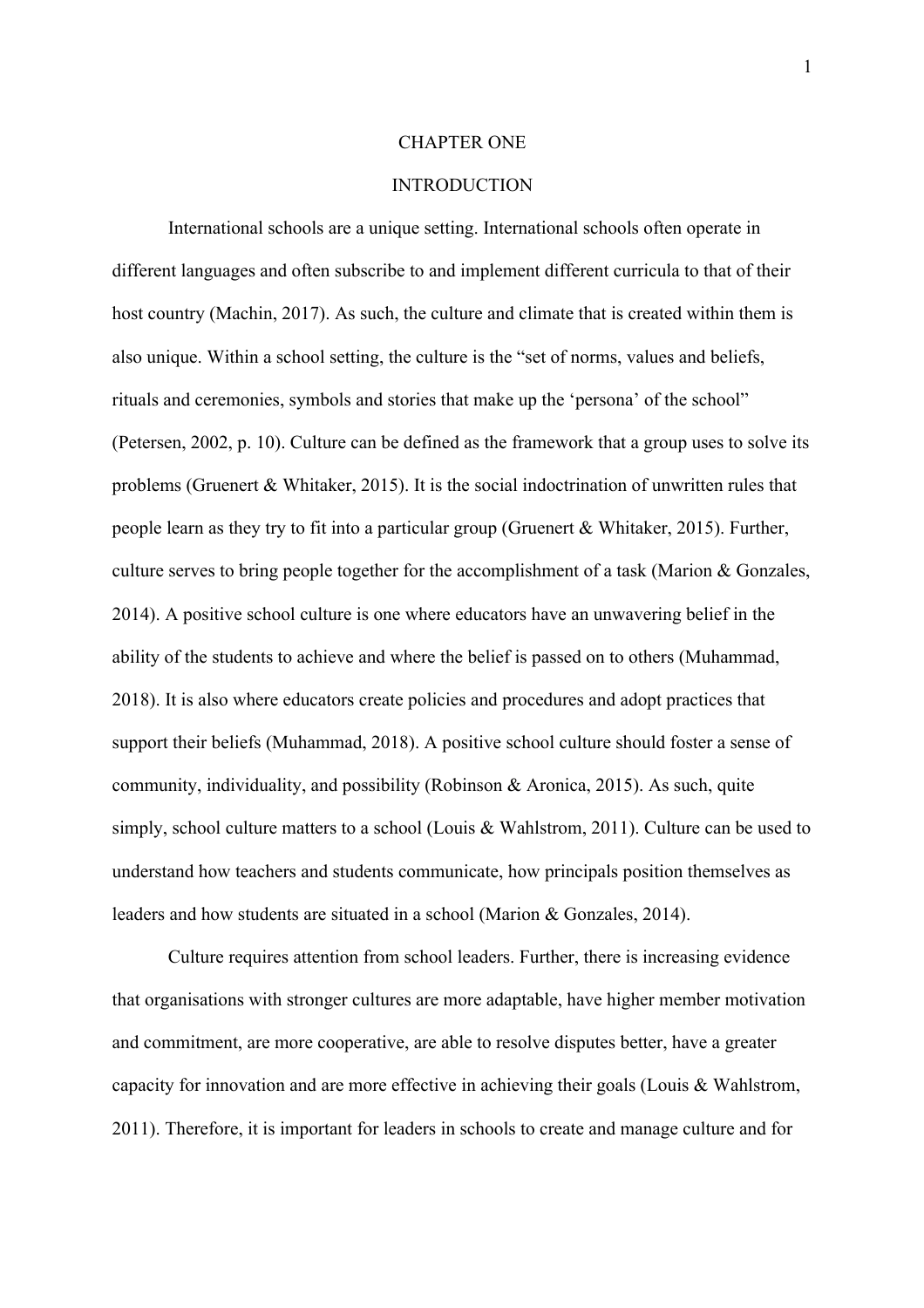leaders to be effective, they need to be able to understand and work with culture (Marion & Gonzales, 2014).

Another term often used in conjunction with culture when describing an organisation is climate. The climate of a school is the attitude of an organisation (Gruenert & Whitaker, 2015). The climate of a school is as equally important to a school as culture since a positive school climate is associated with school safety, healthy relationships, engaged teaching and learning and school improvement efforts (Thapa, Cohen, Guffey, & Higgins-D'Alessandro, 2013). For students, a positive school climate has a profound impact on students' mental and physical health contributing to self-esteem, motivation to learn, mitigates the negative impact of socioeconomic contexts, contributes to less aggression and violence, and is proactive factor for the learning and positive life development (Thapa et al., 2013). A positive school climate also contributes to students' academic outcomes and achievement (Thapa et al., 2013). In a positive school climate, teachers feel supported and are more committed to their profession. Further, a positive school climate is associated to the development of teachers' belief that they can positively impact student learning and is linked to teacher retention rates, feelings of exhaustion and attrition (Thapa et al., 2013). Even though school climate is based on an individual's perception of school life, it is more than individual perception: it is a reflection of group trends (Cohen, 2009). Consequently, when examining the culture of a school, one can look at its climate as a gauge to the culture and as such, the two terms go "hand in hand".

A leader must identify what the existing culture and climate is within their organisation before any change is brought about. To do this, Bulach (as cited in MacNeil, Prater, & Busch, 2009) stated that a leader must identify a school's existing culture. This can be achieved through various types of surveying of stakeholders (Gruenert & Whitaker, 2015). Examining the climate alongside culture also gives one an indication of how people feel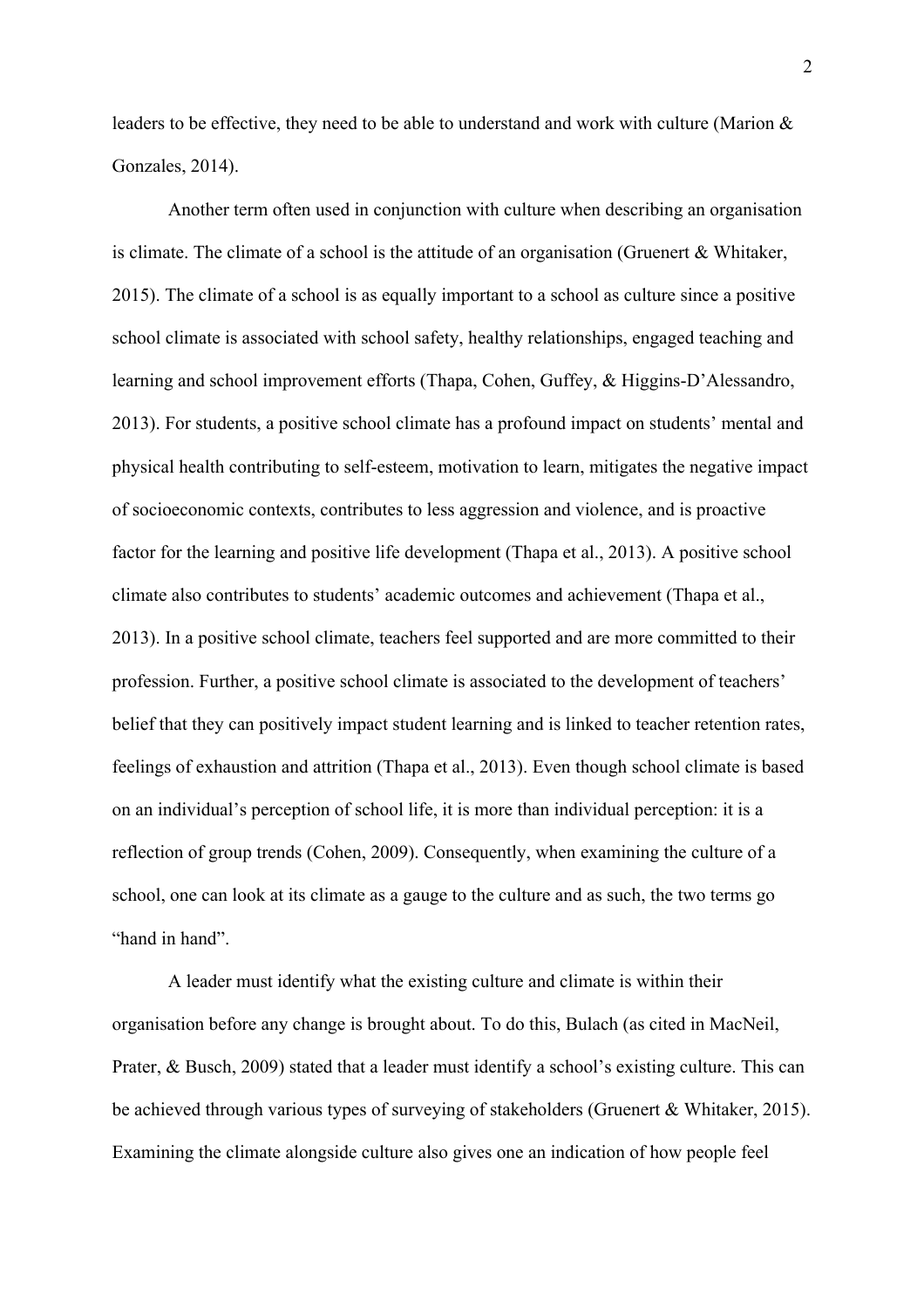within an organisation, how and why they go about solving their problems and if there even is a capacity for change within the organisation. If a leader understands the culture and climate of a school, then they can carefully cultivate it so that it grows in the desired direction (Morrison, 2018).

Gruenert and Whitaker (2015) noted that it is important that it is leaders who shape the development of a school's culture and climate because everything that happens in an organisation is a reflection of its leadership. Therefore, there are specific leadership styles and practices that can help to change and develop school culture and climate positively. Having a vision (Kotter, 2012; Morrison, 2018), mobilizing followers (Muhammad, 2018), establishing routines (Bambrick-Santoyo, 2014; Morrison, 2018), building relationships and trust (Louis & Wahlstrom, 2011; MacNeil, Prater, & Busch, 2009), investing in professional development (Khourey-Bowers et al., 2004), giving students ownership and responsibility within their schools (Kotter, 2012; Marion & Gonzales, 2014; Rutledge & Cannata, 2016), personalising learning (Grover, 2014) and applying transformative leadership practices (Gardner-McTaggart, 2018; Marion & Gonzales, 2014) are all leadership styles and practices that may assist in the change process of bringing about positive development in the areas of school culture and climate. Louis and Wahlstrom, (2011) suggested that in order to for a change in school culture to take place, shared or distributed leadership that engages many stakeholders in major improvement roles, is required. However, the leadership styles and practices that are employed may differ dependent on the context and setting on the school. One such setting is that of international schools.

International schools often operate in English (ISC Research, n.d.) catering to the global elite, with many wealthier families seeking schools which engage in global issues of equity and responsibility, yet also have an instrumental pull of 'qualification capital' and cultural appropriation particularly to those from less developed and connected areas of the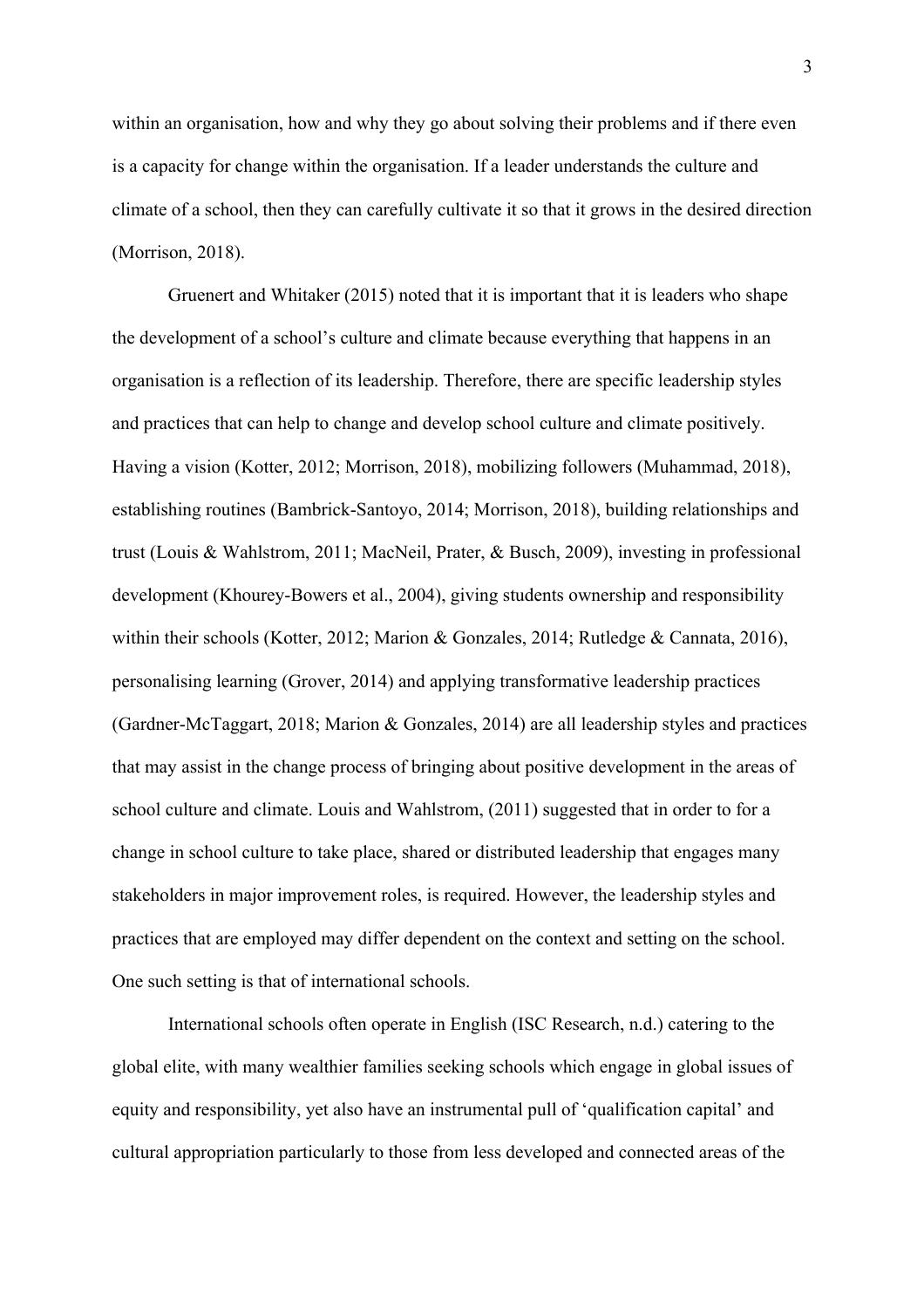globe (Gardner-McTaggart, 2018). Gardner-McTaggart (2018) found that senior leaders in these settings share rich 'English' cultural capital, and that schools' market this feature. Consequently, in international school settings, school leaders face specific challenges which may impact the process and capacity for change of an organisation, particularly in relation to climate and culture.

Some of the specific challenges that leaders in these settings might face may be particular to their respective organisations, however, some challenges are generic to the international school setting and as such need to be considered when change is desired and before any change or development can be implemented by a leader. Challenges such as a high rate of staff turnover, high parental expectations, conflicts and pressures between host countries and the school, and diverse cultural staff (Blandford & Shaw as cited in Lee et al., 2012) may all pose a threat to the change and development process and consequently to the climate and culture of a school. As such, an international school leader needs to show an awareness to these challenges before enacting any change. Further, since the international school setting is a growing market (Machin, 2017), leaders in international schools also need entrepreneurial skills along with relational intelligence, pedagogical knowledge, heuristic intelligence and reflective intelligence and relational intelligence (Calnin, Waterson, Richards, & Fisher, 2018). These skills also need to be employed when implementing change in an international school setting.

In terms of leadership styles and practices in international schools there is an orientation towards collegial models of management and distributed leadership models as a normative trend, with transformational approaches often valued by school principals (Gardner-McTaggart, 2018). Within international school settings, and in this study, leadership predominantly refers to senior administrators such as principals, heads, and directors. Yet due to enormous variation in the make-up of international school leadership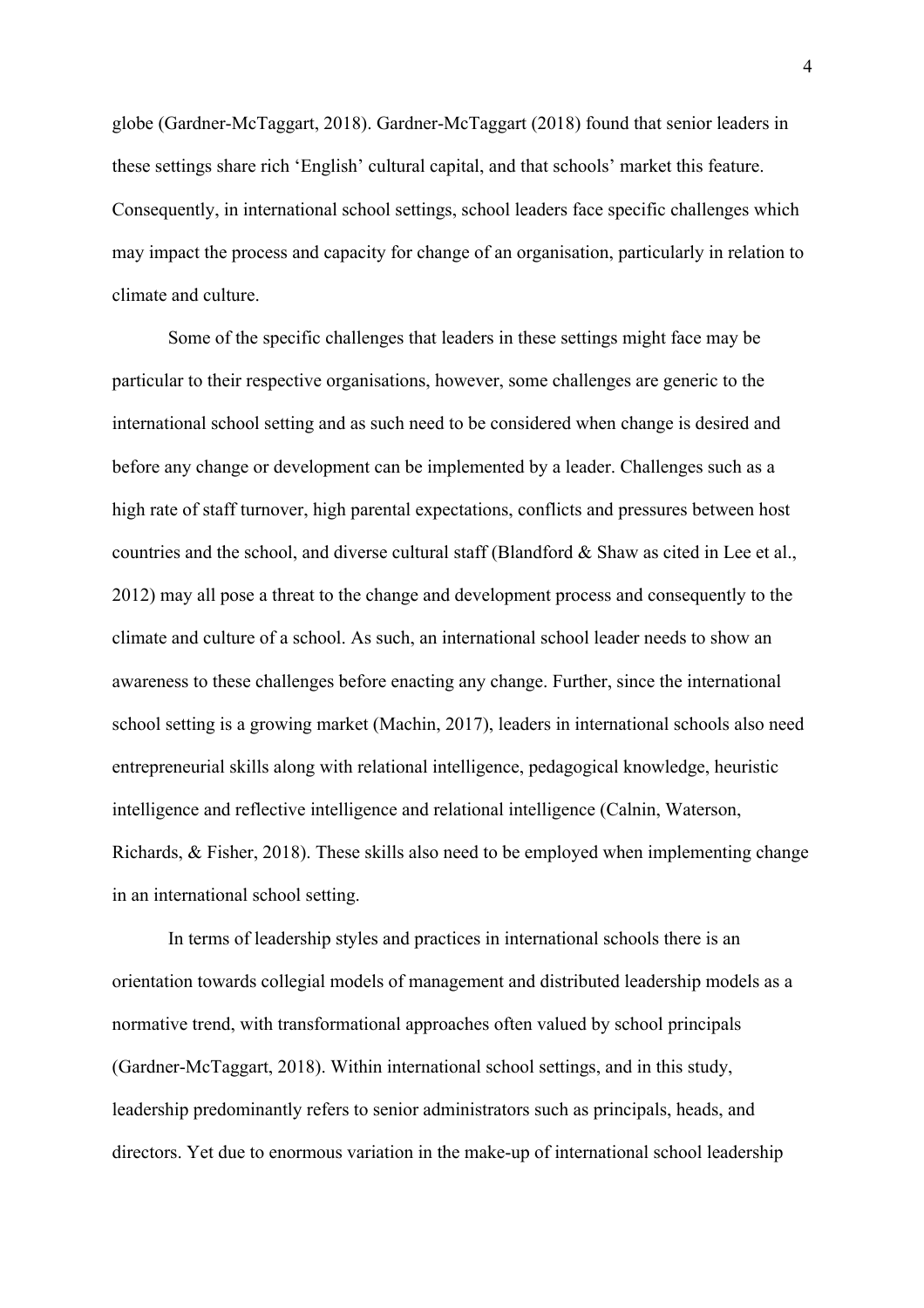structures, this also includes curriculum coordinators and middle managers (Gardner-McTaggart, 2018).

This study used an interpretive phenomenological analysis (IPA) methodology to describe and explain the phenomena of international school leadership and school climate and culture. Through this study, key leadership strategies and techniques that can be implemented to initiate change that will foster a positive school culture and climate in international schools were identified. As part of this study, the researcher conducted one-toone semi-structured interviews using voluntary participants that were sought from the researcher's contacts, professional networks and through referrals. The data were then transcribed and coded as per the guidance by Smith et al. (2009). The data were analysed for emergent key themes and trends again using the guidance given by Smith et al (2009). This study aimed to identify the key themes of the phenomenon that can then be utilised by leaders in international school settings to develop organisational culture and climate.

#### **Statement of the Problem**

The connection between school culture and climate and school leaders is a complex one, influenced by a myriad of factors. Within a school, culture and climate will develop over time as the members learn to solve their problems as a survival mechanism (Gruenert & Whitaker, 2015). The culture and climate of a school will develop with or without a leader manipulating or directing change. However, everything that happens in a school is a reflection of its leadership (Gruenert & Whitaker, 2015) and as such, a leader may wish to influence change, particularly if the climate and culture are not reflective of their own values and beliefs. This raises questions about the extent to which a leader can influence, change, or develop culture and climate. Further, one might need to consider how a leader may not be fully aware of the impact that their leadership has on culture and climate, particularly if culture and climate do not necessary yield specific tangible results.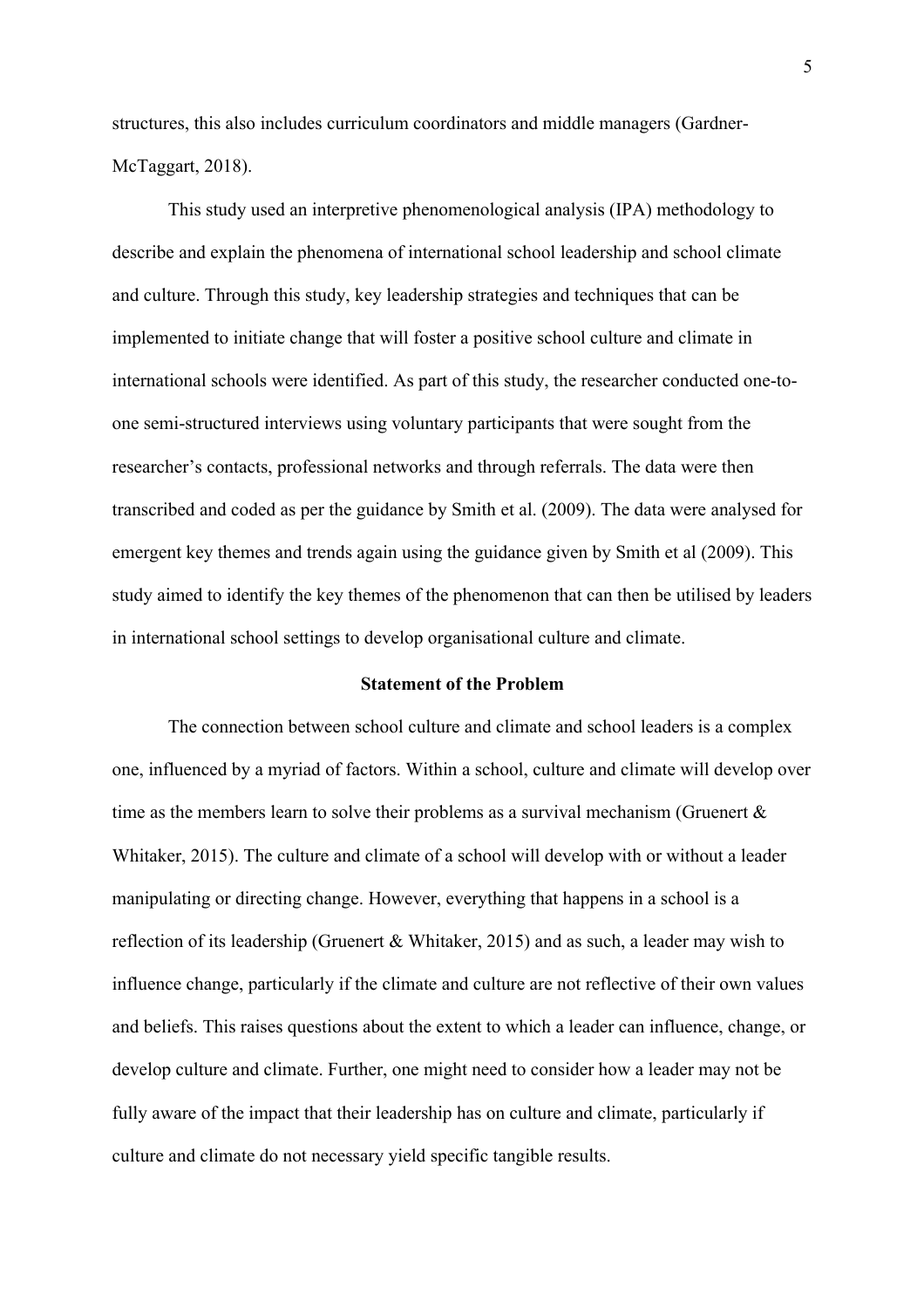However, culture and climate do indeed exist and, as such, are unique phenomena. Further, culture and climate matter to a school (Louis & Wahlstrom, 2011). The culture of a school is reflected in the way things are done (Muhammad, 2018). Climate, however, is based upon the feelings of individuals; how people act, feel and think within schools (Peterson & Deal, 2011). Consequently, the climate is a reflection of the collective attitudes and an indicator of the culture. For example, if one were to tell teachers about a 'snow-day', that is when a school is closed because of snowfall, one could gauge the climate of the school by the reaction of the staff (Gruenert & Whitaker, 2015). This response might be collective, and as such not representative of individuals' beliefs, but the collective attitude of the school would be evident. This is the climate of the school. Even though the climate of school is based on an individual's perception of school life, it is more than individual perception: it is a reflection of group trends (Cohen, 2009) which in turn influences the approaches to tasks, what is done and the way that problems are solved, in other words, the culture. Therefore, climate, may need specific fostering by a leader with a leader changing the way things are done combined with changing the collective attitudes of the school's members.

However, school culture and climate pose a problem for leaders. The impact that culture and climate is often difficult to measure (Gruenert & Whitaker, 2015). One method is to survey stakeholders seeking descriptions of their experiences and perceptions (Gruenert & Whitaker, 2015). However, due to the complexity of school culture and climate, and the disagreements on definitions of the terms, potential models and the different aspects that school culture and climate incorporate, this can be challenging (Thapa et al., 2013). Similarly, identifying the specific leadership styles and techniques that best foster culture and climate is challenging (Thapa et al., 2013). Yet, the culture and climate impact a school and all of its members in numerous and various ways (Teasley, 2017), some of which are identified further in this study. Further, within certain settings, there will be specific styles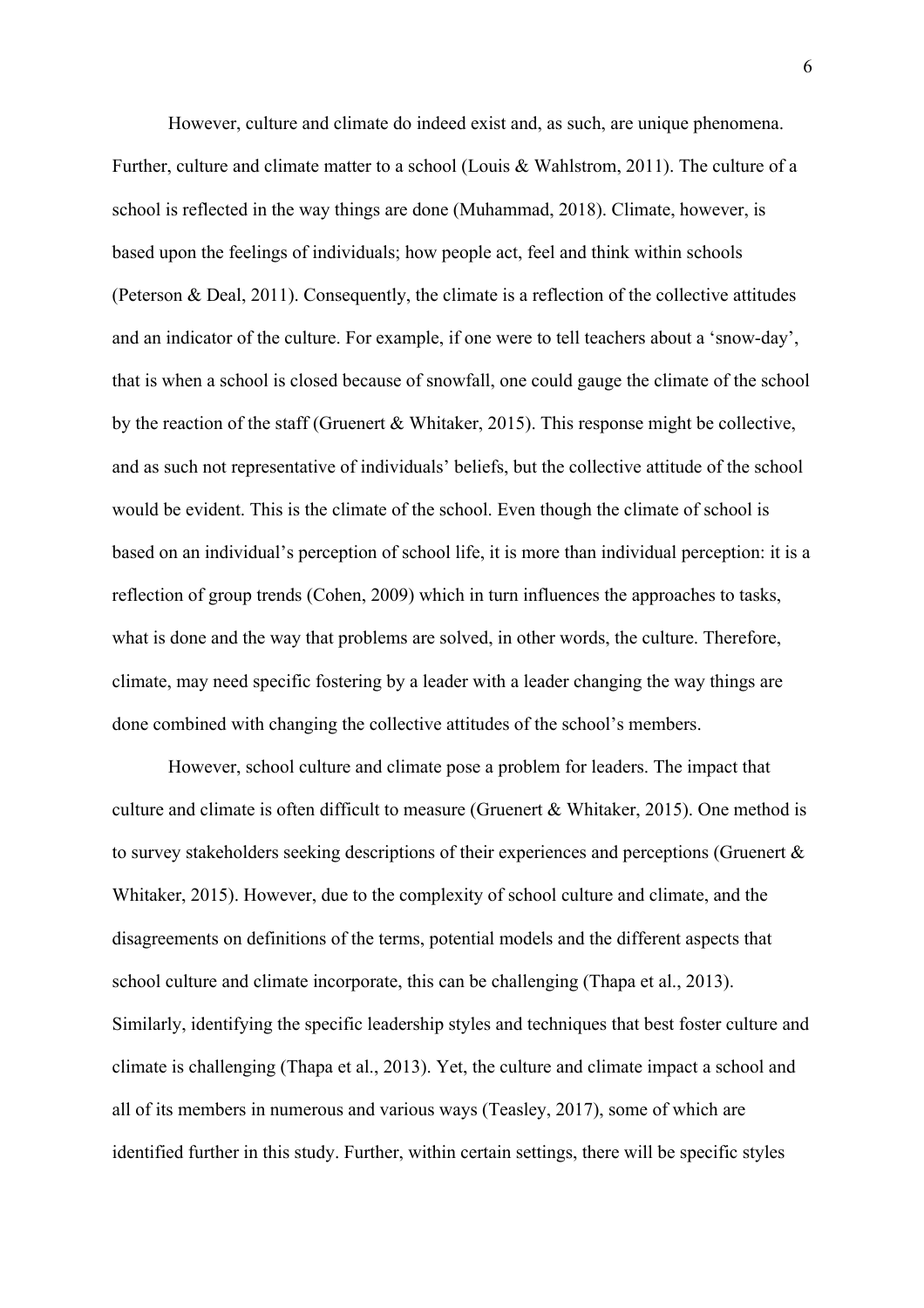and techniques that will best foster culture and climate relative to that particular setting. One such setting is that of international schools.

International schools often offer a different curriculum framework to that of their host country such as that developed by the International Baccalaureate Organization (Machin, 2017). The International Baccalaureate Organization (IBO) have been key players in the global market of international education for several decades (Lee, Hallinger, & Walker, 2012). Machin (2017) suggests than an organisation might classify themselves as an international school so as to avoid state-directed regulatory control, show a philosophical alignment to international education, convey status and prestige and make profit because there are significant commercial incentives. This might explain why the international school setting is a growing market since it is profitable. There is an expectation that the number of international schools will double to more than 16,000 schools and 8.75 million students worldwide by the year 2027 (Wechsler, 2017). Despite this, there was little by the way of literature that specifically highlighted the best practices in of international school leaders from around the world (Blandford & Shaw as cited in Lee et al., 2012; Morrison, 2018).

Given the anticipated growth of the sector, and the specific challenges that leaders in this setting face, this is a problem. Further, in the international school market, an ability to implement appropriate and effective change is of critical importance to a school's success in this rapidly evolving educational environment (Morrison, 2018). Consequently, there was a need for research to be done in this area particularly given the significance of school culture and climate to a school. As such, it was important to examine the perspectives of leaders in this setting with relation to their experiences of implementing change specifically in regards to culture and climate. As Morrison (2018) stated, there are leaders around the globe who are working in cultural and socio-political environments foreign to that of their home countries.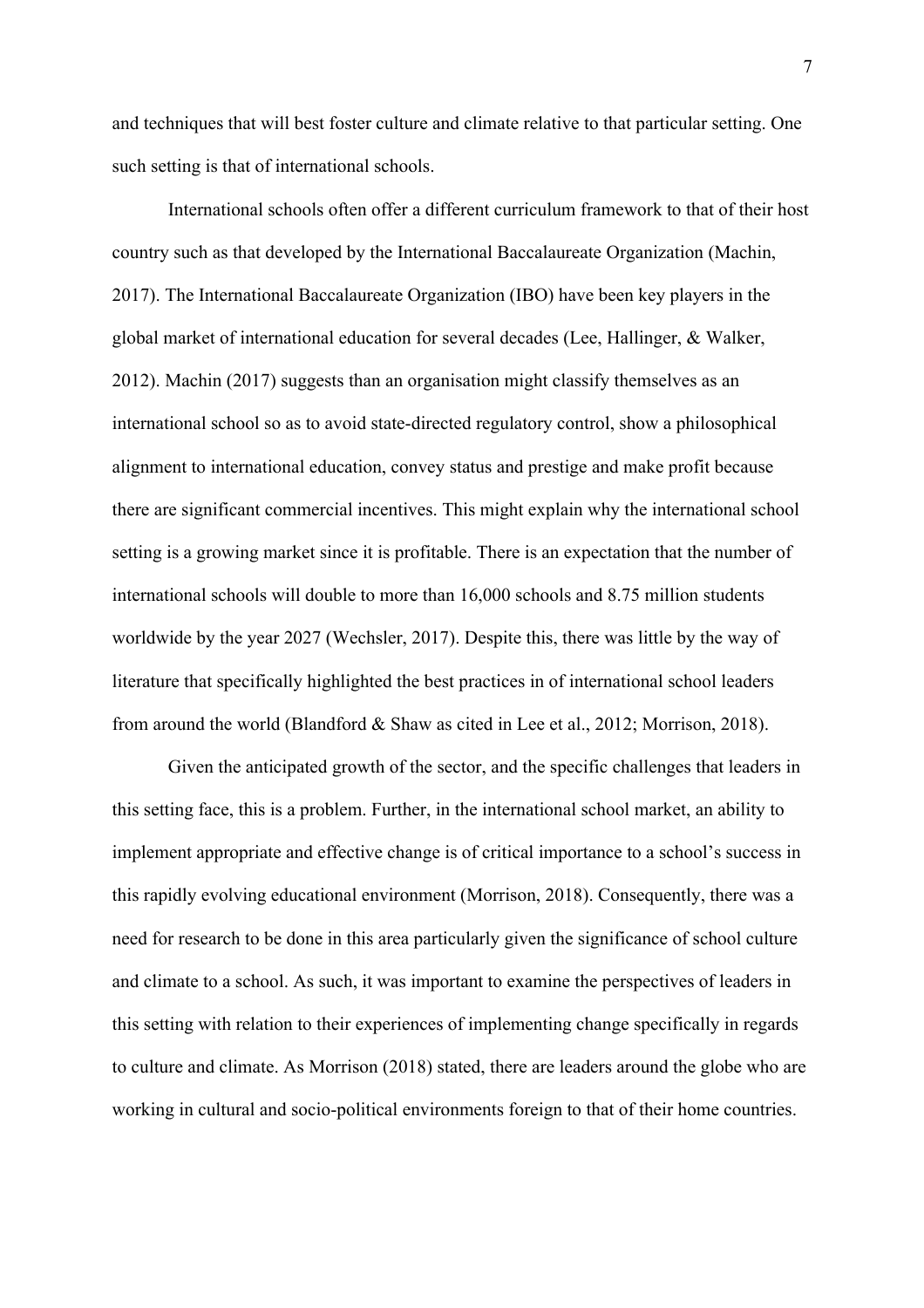Despite a thorough and extensive review of the literature, the researcher found very little that described and explained how leaders in international school settings may go about initiating change and development of school culture and climate. There were significant literature that detailed how important school culture and climate are within schools (Cohen, 2009; Gruenert & Whitaker, 2015; Louis & Wahlstrom, 2011; Muhammad, 2018; Peterson & Deal, 1998; Sparks, 2013; Teasley, 2017; Thapa et al, 2013) and literature that described how a leader may implement change (Bambrick-Santoyo, 2014; Gruenert & Whitaker, 2015; Grover, 2014; Khourey-Bowers, Dinko & Hart, 2004; Kotter, 2012; MacNeil, Prater, & Busch, 2009; Marion & Gonzales, 2014; Morrison, 2018; Muhammed, 2018; Rutledge & Cannata, 2016). There were only a few works of literature that were specific to leadership in international school settings (Calnin et al., 2018; Hammad & Shah, 2018; Lee, Hallinger & Walker, 2012; Machin, 2017; Morrison, 2018). The researcher was unable to identify any examples in literature that discussed international school leadership and the implementation of change in relation to school climate and culture specifically.

#### **Purpose of the Study**

The purpose of this study was to describe and explain the phenomena of international school leadership and school culture and climate and to identify key leadership strategies and techniques that can be implemented to initiate change that will foster a positive school culture and climate in international schools. Through an examination of the experiences of leaders from the international school setting, the researcher hoped to describe and explain their perspectives in relation to initiating change in culture and climate in international school settings.

This study focused on the region of south-east Asia because in this area within China specifically, there is an insatiable appetite for international schools (Machin, 2017). In Asia, in 2017, there were approximately 5,032 international schools (Machin, 2017). To exemplify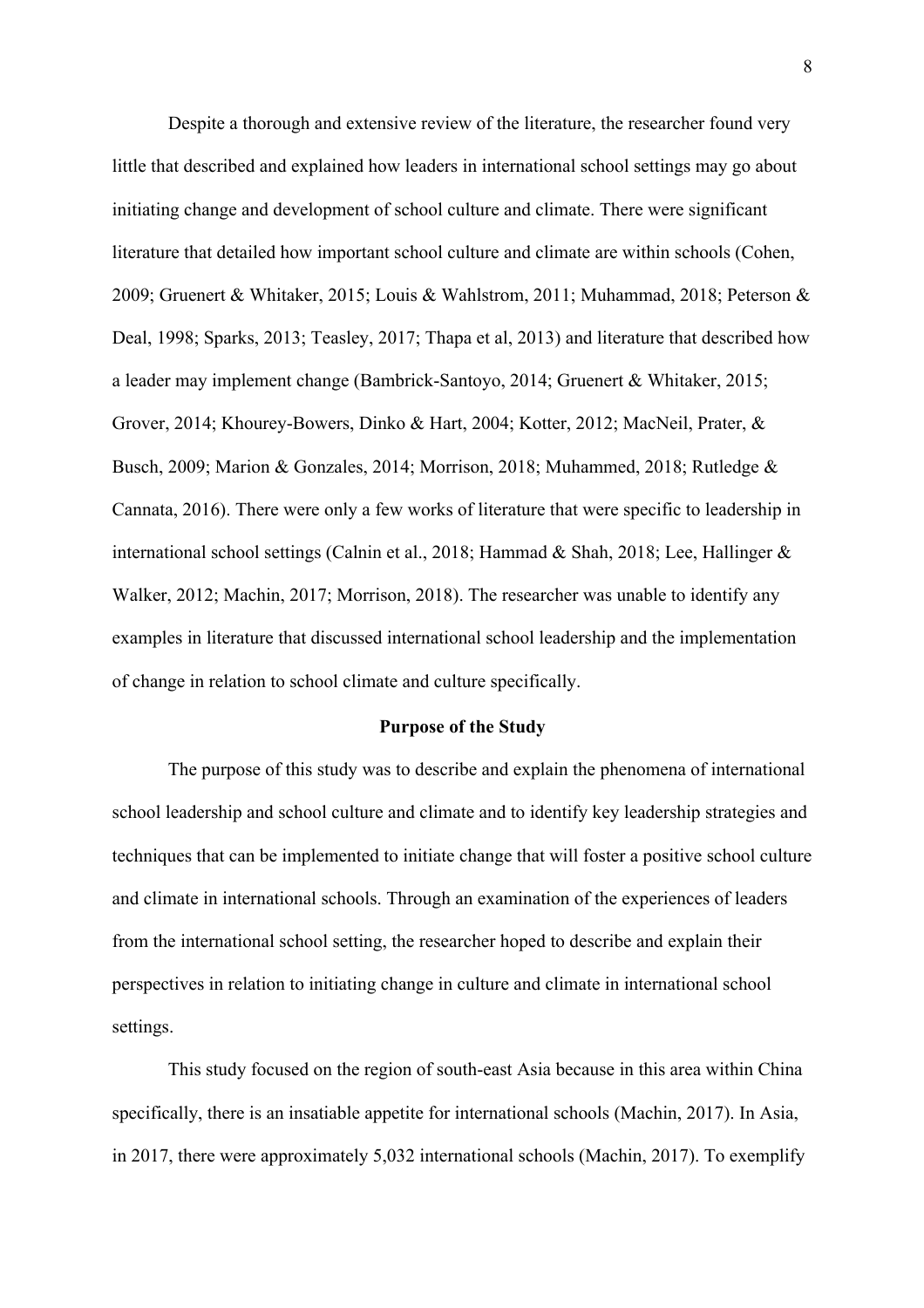the rate of the growth in this region, at the turn of the century Hong Kong had 92 internationals schools and as of 2017 had 176; Thailand had less than a dozen, and as of 2017, had 181 (Machin, 2017).

#### **Research Questions**

The research questions that guided this study were:

- 1. How do international school leaders perceive the impact that their leadership has on the culture and climate of a school?
- 2. What strategies and best practices do international school leaders use to initiate change to foster a positive school culture and climate?

#### **Conceptual Framework**

This study was rooted in the researcher's own personal and professional interests. Whilst working in a previous position within the administration of an international school, the researcher of this study became interested in the notion of school culture. The researcher was part of the team that transitioned the school to a new campus and watched the culture change significantly due to this change. For example, the ways in which staff and students interacted changed due to the new locations of learning and social spaces and there was a change in the rituals of the school for similar reasons. The researcher wondered as to why the change had happened, if culture was itself important and what could and should be done to improve the culture. This led the researcher to investigate the unique phenomenon of school culture which in turn, further led them to consider the climate of a school.

The theoretical framework that shaped this study was by Thapa et al. (2013). This framework highlights a proposed five dimensions of a school climate which in turn are a reflection of a school's culture. These five dimensions are: safety (e.g., rules and norms, physical safety, social-emotional safety), relationships (e.g., respect for diversity, school connectedness/engagement, social support, leadership, and students' race/ethnicity and their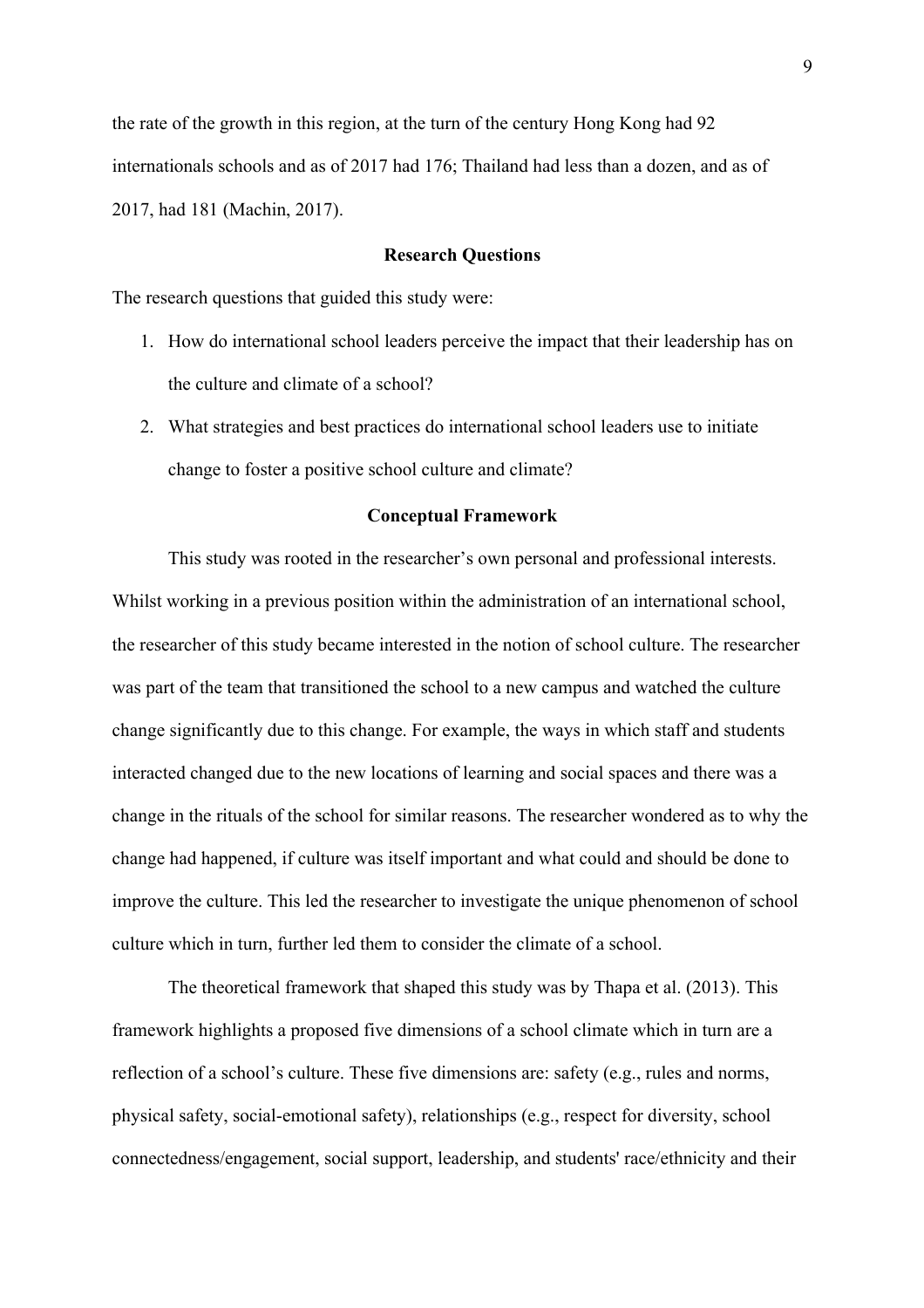perceptions of school climate), teaching and learning (e.g., social, emotional, ethical, and civic learning; service learning; support for academic learning; support for professional relationships; teachers' and students' perceptions of school climate), institutional environment (e.g., physical surrounding, resources, supplies) and a school improvement process (p. 358). These five dimensions are a framework for the different facets of what school climate looks like. The framework by Thapa et al. (2013) was developed by initially interviewing people in the field and then through an extensive literature review which cross referenced articles and citations. As such, the framework is valid, making a strong case for the importance of school culture and climate and how it positively impacts various areas within a school. The framework that Thapa et al. (2013) produced also takes into account different social, cultural and economic aspects, which makes it valid for international settings, although it does not refer to international schools specifically.

#### **Assumptions, Limitations, and Scope**

This study sought to describe and explain the phenomena of international school leadership and school climate and culture, identifying key leadership strategies and techniques that can be implemented to initiate change that will foster positive school culture and climate in international schools. Assumptions reflect what the researcher holds to be true as they go into the study. The limitations of the study are the characteristics of design or methodology that impact or influence the interpretation of the findings in the research (Bloomberg & Volpe, 2019).

The researcher of this study assumed that school culture and climate exist. The researcher also assumed that they are important to a school organisation and to school leaders. Despite identifying key literature that claimed this to be the case, the culture and climate of an organisation may not be important to school leaders. The researcher relied on personal contacts, referrals and professional networks to find participants that met the criteria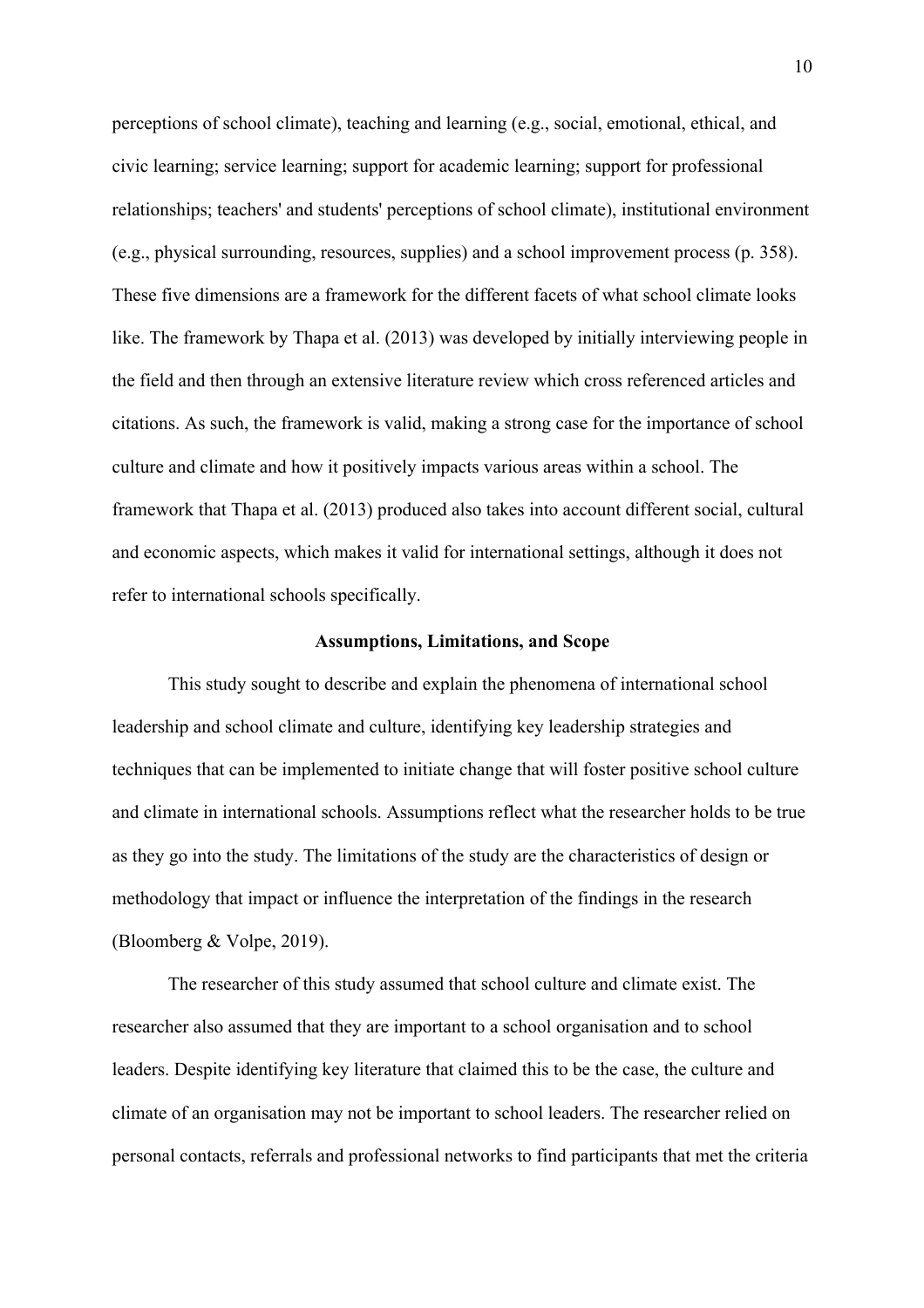identified, and participation was voluntary. As a result, the assumption was that leaders would only participate if they felt that their leadership did indeed influence and impact the culture and climate of a school or if they felt that they have something to share in relation to the topic. Participants who did not believe that their influence was impactful, or that fostering a positive school culture and climate was important, may not have been as willing to participate. The scope of this study may be limited due to this concern and participation being voluntary.

A limitation of this study was due to the small sample size that was used and how representative it was of the wider population. This study sought between eight to twelve participants, which is in keeping with the prescribed sample size of an IPA study (Smith, Flowers, & Larkin, 2009). The sample was from leaders of international schools in south-east Asia where the International Baccalaureate Diploma Programme (IBDP) curriculum was taught. As such, the descriptions and explanations of the phenomena and the subsequent conclusions and results that were generated may not be applicable or generalisable to other international schools outside of the region or indeed to international schools that do not teach the IBDP.

One other limitation to this study was related to the way in which local culture impacts the culture and climate of a school. Machin (2017) claims that the local customs, cultures, norms and social systems will 'seep' into a school. And of course, the laws of a country will still apply. That means that the extent to which a school leader can impact the school culture and climate may be limited or bound by the local customs and laws. Further, school culture and climate may be unique to an organisation and as such there may be an issue with the transferability of the conclusions drawn.

Lastly, the researcher's own personal experiences with school culture and climate may limit this study. Clearly, the exploration of this phenomenon was an interest of the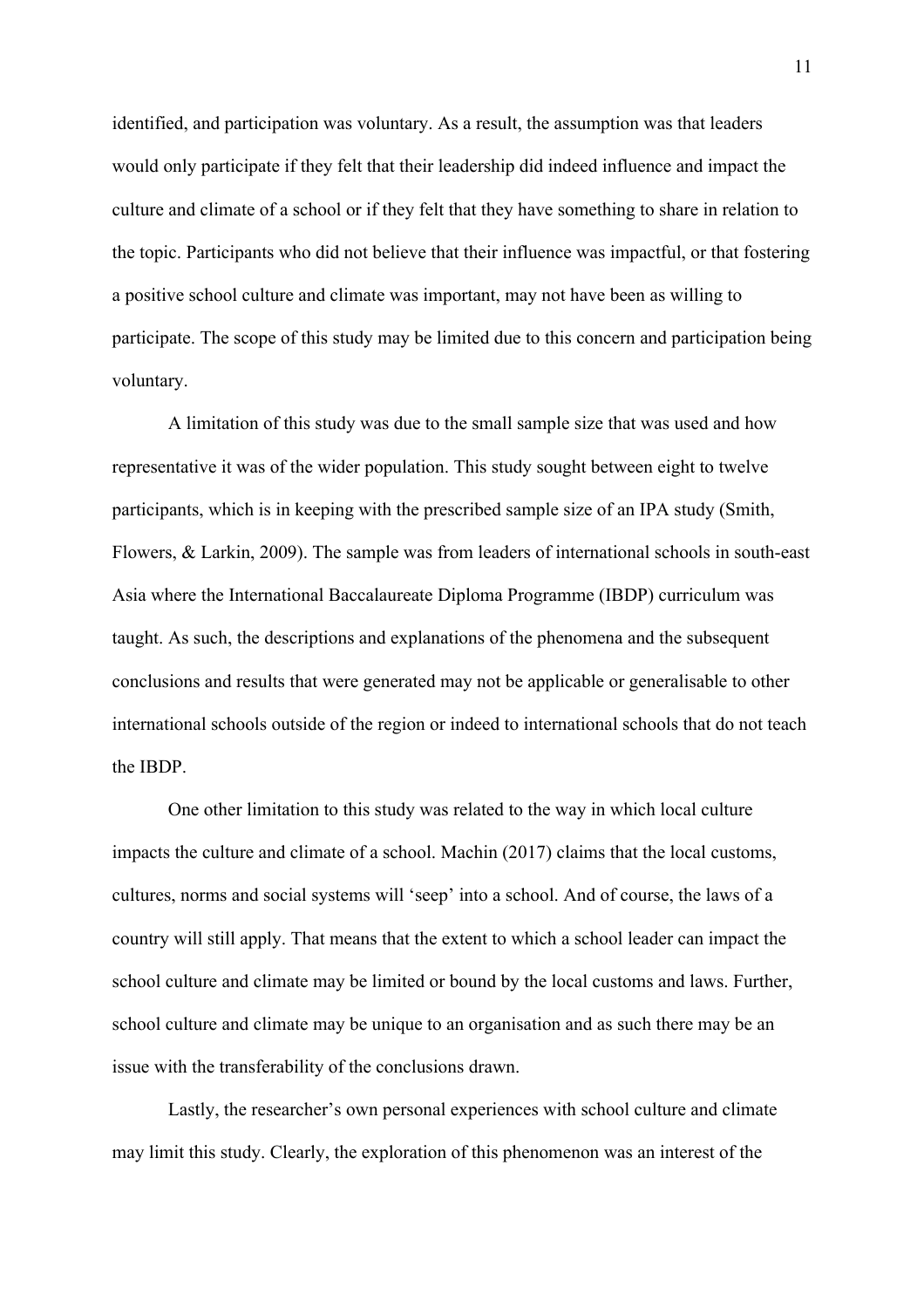researcher. Consequently, the researcher's own personal bias was addressed during the interpretation phase of analysing the data.

#### **Rationale and Significance**

Louis and Wahlstrom (2011) concluded that school culture matters to a school. Teasley (2017) suggested school culture matters because it provides a sense of identity and promotes achievement and that it is important because it fosters a sense of community, individuality and possibility (Robinson & Aronica, 2015). Thapa et al. (2013) claimed that a positive school climate influences child and youth development, is effective for risk prevention and health promotion efforts, as well as student learning and academic achievement and increases student graduation rates and teacher retention rates.

Further, there is increasing evidence that organisations with stronger cultures are more adaptable, have higher member motivation and commitment, are more cooperative, are able to resolve disputes better, have a greater capacity for innovation and are more effective in achieving their goals (Louis & Wahlstrom, 2011). Because of this, understanding how one can initiate change to an organisation's culture and climate and how best one might foster a positive school culture and climate are worthy of investigation.

Everything that happens in an organization is a reflection of its leadership (Gruenert & Whitaker, 2015) and as such, it is a leader who should transform a culture in a school into a strong and positive one. According to MacNeil, Prater, and Busch (2009), the relationships that shape the culture and climate of a school are strongly influenced by the school principal. As such, using existing leaders to describe and explain their experiences of this unique phenomenon will surely be useful to expand on the current body of literature.

Further, given that this study focused on international schools specifically where there was limited literature available, this study may prove useful for leaders who have identified that the culture and climate within their respective international school organisations need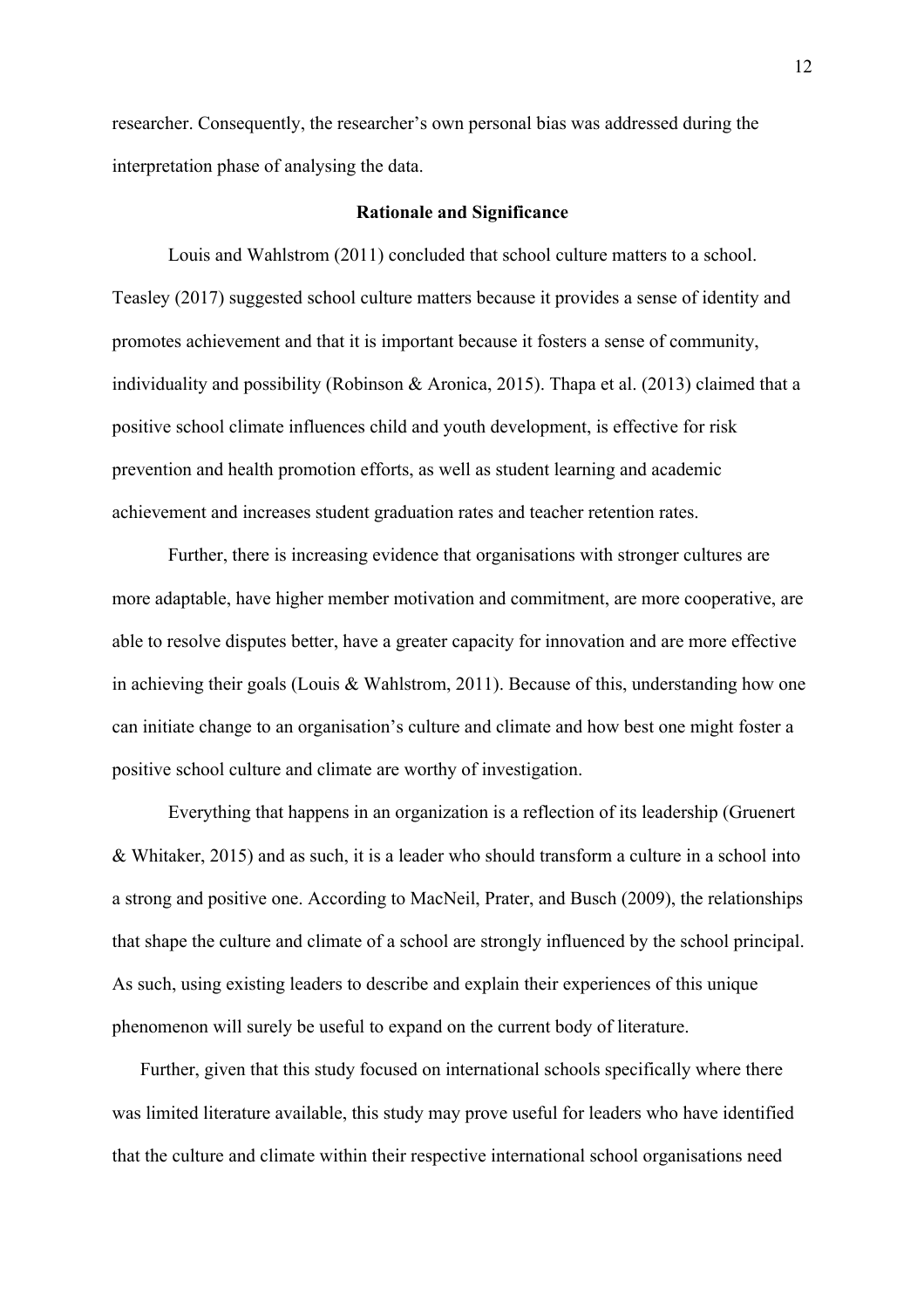attention and development. Also, since the international school market is growing, particularly within south-east Asia (Machin, 2017) with new schools opening continuously, this study may be useful for new school leaders who are tasked with opening a school and/or seek to create a positive school culture and climate from the outset.

## **Definition of Terms**

*School Culture:* The set of norms, values and beliefs, rituals and ceremonies, symbols and stories that make up the "persona" of the school (Petersen, 2002).

*School Climate:* How people act, feel and think within schools (Peterson & Deal, 2011). *International Schools*: International schools are often schools that offer a different curriculum framework to that of their host country (such as the International Baccalaureate) (Machin, 2017). International schools are autonomous, private bodies that largely cater to the globally advantaged, that is, those who are "wealthy in two main forms: the international and globally mobile, and (increasingly) the upwardly mobile local-national demographic" (Gardner-McTaggart, 2018, p. 148).

*International Baccalaureate Diploma Programme (IBDP):* The IBDP is a programme offered to students in the age range of 16-19. The programme aims to develop students who have excellent breadth and depth of knowledge and who flourish physically, intellectually, emotionally and ethically (International Baccalaureate Organization, n.d.). *International Baccalaureate Organization (IBO):* The IBO offers an education for students from age 3 to 19, comprising of four programmes that focus on teaching students to think critically and independently, and how to inquire with care and logic. The IBO prepares students to succeed in a world where facts and fiction can merge in the news, and where asking the right questions is a crucial skill that will allow students to flourish long after they have left the programmes (International Baccalaureate Organization, n.d.).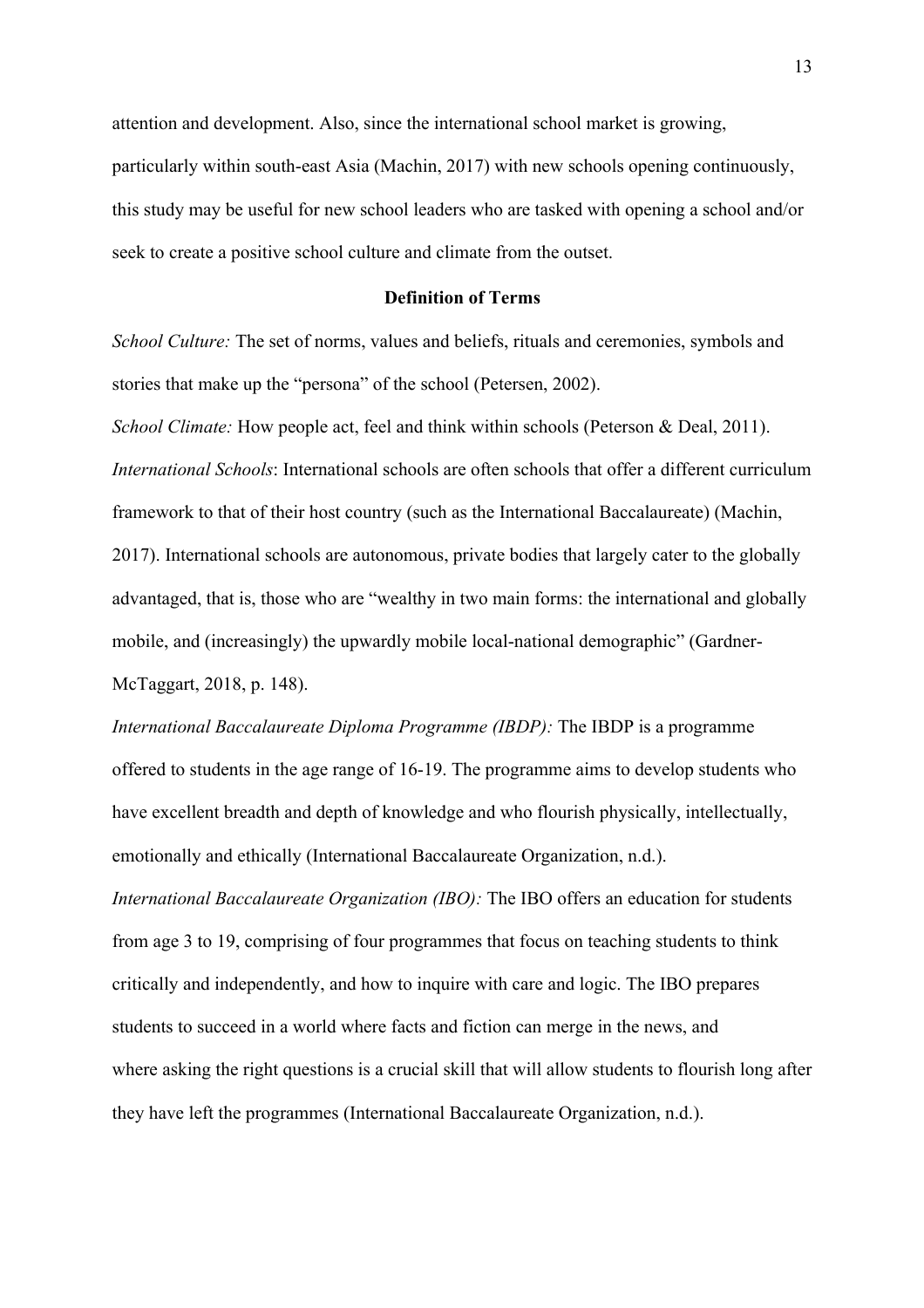#### **Conclusion**

School culture is related to providing a sense of identity, promoting achievement and creating distinct ways of doing things that helps to shape standards (Teasley, 2017). It also is "conducive to professional satisfaction, effectiveness, morale, and creating an environment that maximizes student learning and fosters collegiality and collaboration" (Teasley, 2017, p. 3). School climate is associated with "positive child and youth development, effective risk prevention and health promotion efforts, student learning and academic achievement, increased student graduation rates, and teacher retention rates" (Thapa et al., 2013, p. 369). Consequently, school culture and climate are arguably worthy of investigation.

It is school leaders who are able to foster, develop and initiate change in school culture and climate. Teasley (2017) suggested that school leaders are key to the development and maintenance of organisational culture. According to MacNeil et al. (2009), the relationships that shape the culture and climate of a school are strongly influenced by the school principal. As such, having school leaders describe and explain their experiences with school culture and climate will assist in understanding this unique phenomenon.

With international school settings there was little by the way of literature surrounding school culture and climate. Similarly, there were few pieces of literature that commented on how a leader in the international school setting might foster a positive school culture and climate or initiate change, particularly since there are some unique challenges that are specific to this setting. This study therefore may be a useful addition to the small body of existing literature on the topic. Further, it will hopefully be useful for international school leaders who are looking to initiate change and/or develop the school climate and culture within their respective organisations.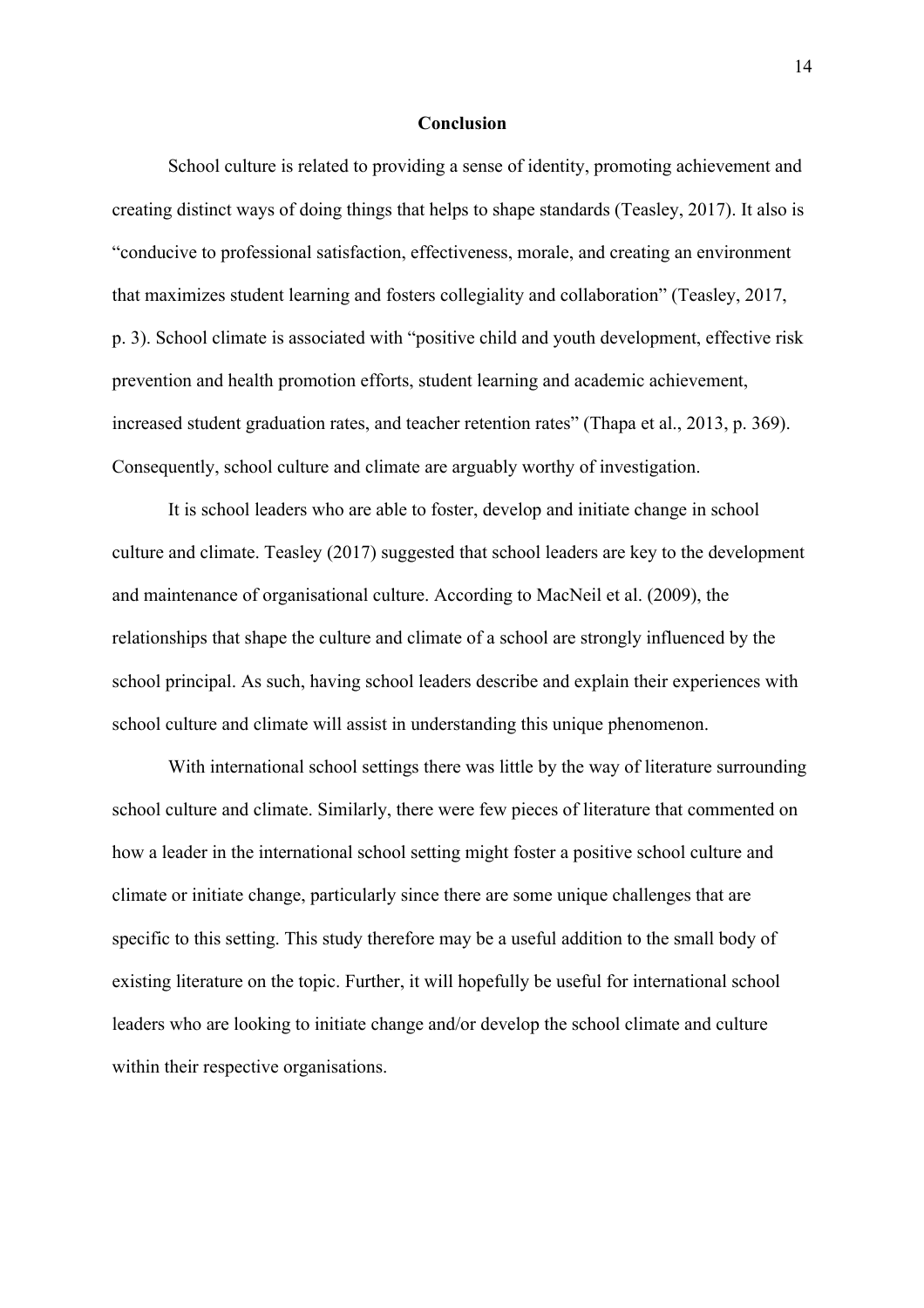#### CHAPTER TWO

#### LITERATURE REVIEW

Culture is the social indoctrination of unwritten rules that people learn as they try to fit into a particular group (Gruenert & Whitaker, 2015). Within a school organisation, culture of a school relates to the "set of norms, values and beliefs, rituals and ceremonies, symbols and stories that make up the 'persona' of the school" (Petersen, 2002, p.10). These might be the ways in which meetings are conducted or may relate to the teaching styles employed or the values and beliefs throughout a school. These cultures develop as a survival mechanism and as a framework for which organisational members to solve problems (Gruenert & Whitaker, 2015). This set of often informal values and beliefs that have evolved over time are typically derived from the climate of a school, that is, how people act, feel and think within schools (Peterson & Deal, 2011) and vice versa. Muhammad (2018) explained that the culture of a school is its personality and it explains why things are done in a certain way. Whereas, the climate is the attitude of an organisation (Gruenert & Whitaker, 2015). Therefore, a school's climate can be a window into its culture (Gruenert & Whitaker, 2015). A positive school culture should foster a sense of community, individuality, and possibility (Robinson & Aronica, 2015), whereas a positive school climate is associated with school safety, healthy relationships, engaged teaching and learning and school improvement efforts (Thapa et al., 2013).

Everything that occurs in an organisation is a reflection of its leadership (Gruenert & Whitaker, 2015). As such, if a leader feels that the culture and climate within a school are not reflective of their own values and beliefs, they may wish to initiate change. In order to do this, a leader will need to develop an awareness of what the culture and climate within their organisation is, measuring it and then changing it if they see fit (Gruenert & Whitaker, 2015). This study describes and explains the phenomena of international school leadership and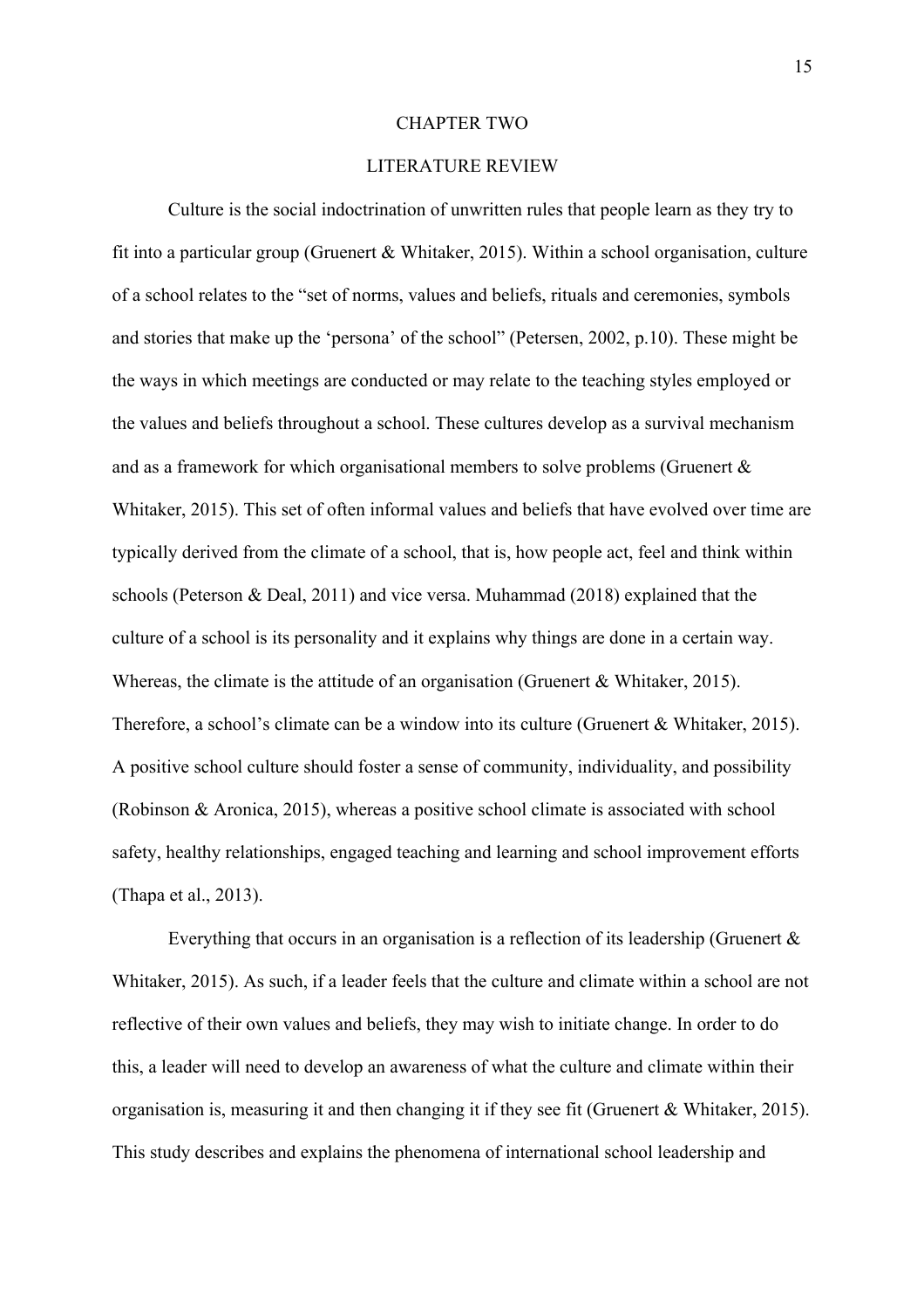school climate and culture, identifying key leadership strategies and techniques that can be implemented to initiate change that will foster a positive school culture and climate in international schools. These descriptions and explanations will be useful for school leaders, not only in the vastly increasingly market sector of international schools (Machin, 2017), but to those in school settings, worldwide. Within international school settings, and in this study, leadership predominantly refers to senior administrators such as principals, heads, and directors. However, due to variation in the make-up of international school leadership structures, this also includes curriculum coordinators and middle managers (Gardner-McTaggart, 2018).

This literature review firstly presents the conceptual framework for this study. The existing literature surrounding school culture and school climate is then explored, clearly identifying their importance as well as the difference between the two concepts since it was noted by Thapa et al. (2013) that there is a range of different definitions. This literature review then examines literature regarding the leaderships styles and practices that may help in initiating change, identifying key practices and techniques in relation to change of school culture and climate. However, it must be noted that there is minimal existing literature on the topic of school culture and climate in reference to international schools specifically. With this in mind, this literature review then examines the specific contextual challenges that international school leaders face since they may impact any change process.

#### **Conceptual Framework**

Ravitch and Riggan (2017) defined a conceptual framework as, "an argument about why the topic one wishes to study matters, and why the means proposed to study it are appropriate and rigorous" (p. xv). Ravitch and Riggan (2017) expand upon this definition, stating that a conceptual framework both shapes the design and direction of a study and guides its development, and, it also serves as a way of linking all of the elements of the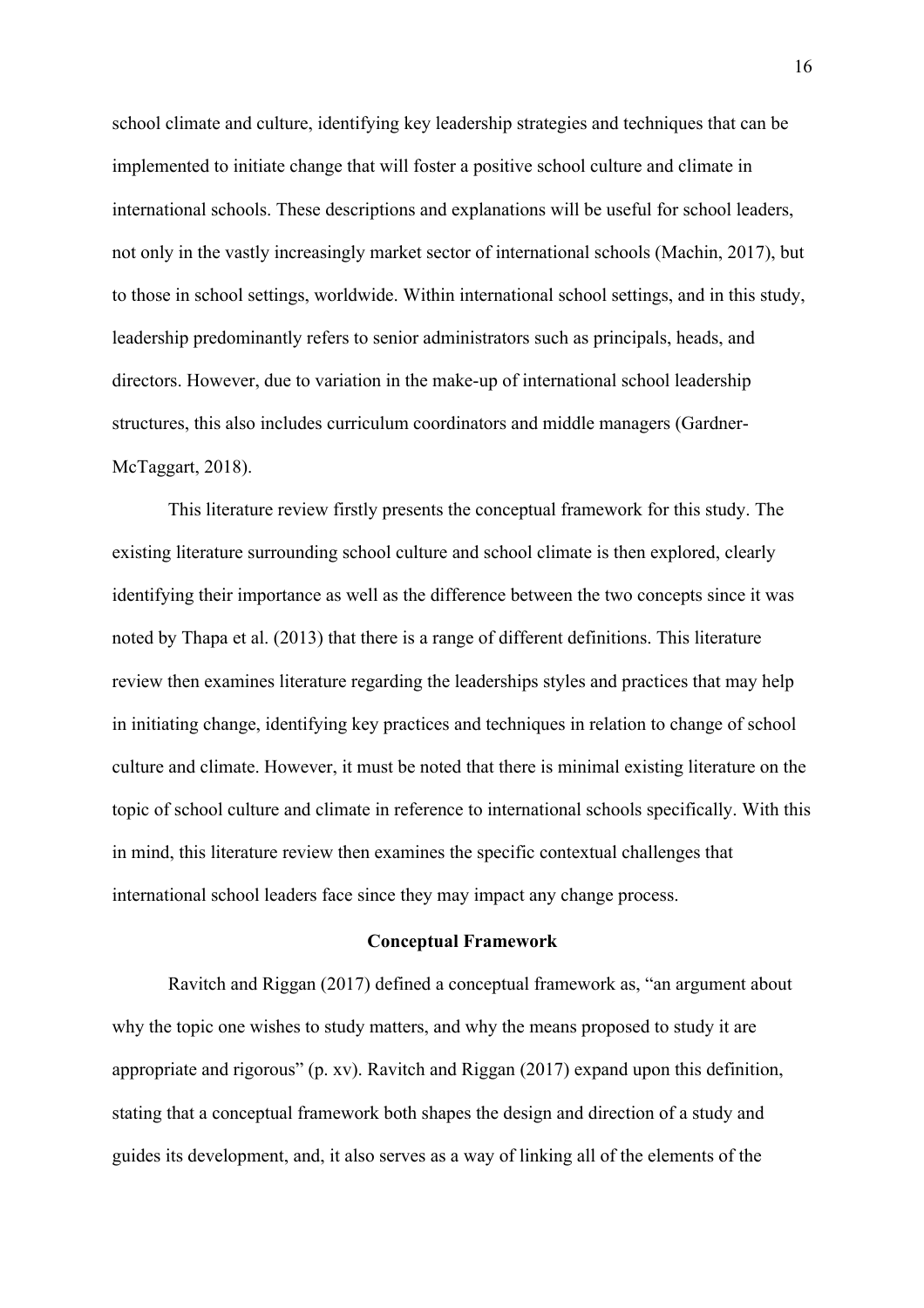research process together. Using this definition, the review is divided into three sections; personal interests, topical research and theoretical framework (Ravitch & Riggan, 2017). Each of the three sections outlines key areas for the study, effectively combining them to establish an overall conceptual framework.

### **Personal Interest**

Personal interests are what drives one to undertake a study. These interests usually come from a sense of curiosity or passions and an interest in answering questions about a phenomenon (Ravitch & Riggan, 2017). Since these are inherently personal, they are usually based on one's background, knowledge and circumstances. This study is rooted in the researcher's own personal and professional interests. Whilst working in a previous position within the administration of an international school, the researcher became interested in the notion of school climate and culture. During the researcher's time at this particular school, the campus shifted from a central area of Singapore to more rural location on the outskirts of the island. The new purpose-built campus was much larger and spacious, whereas the older campus, albeit run down in parts, was more compact. At the old campus, the students and faculty would interact often since they were more likely to run into and see each other more frequently. In the new campus, one could quite easily travel between rooms without any interaction whatsoever.

Over the course of six months of being in the new site the culture of the school shifted quite dramatically (particularly amongst the staff) as people would only cluster in various areas and departments since they had become more isolated. It was the researcher's understanding after discussion with the school's senior leadership team that little was done to acknowledge this change and to develop culture, and that the culture was allowed to develop naturally without influence or interference, for better or worse. Admittedly, the impact of a culture shift will largely relate to the values that a school or organisation holds, both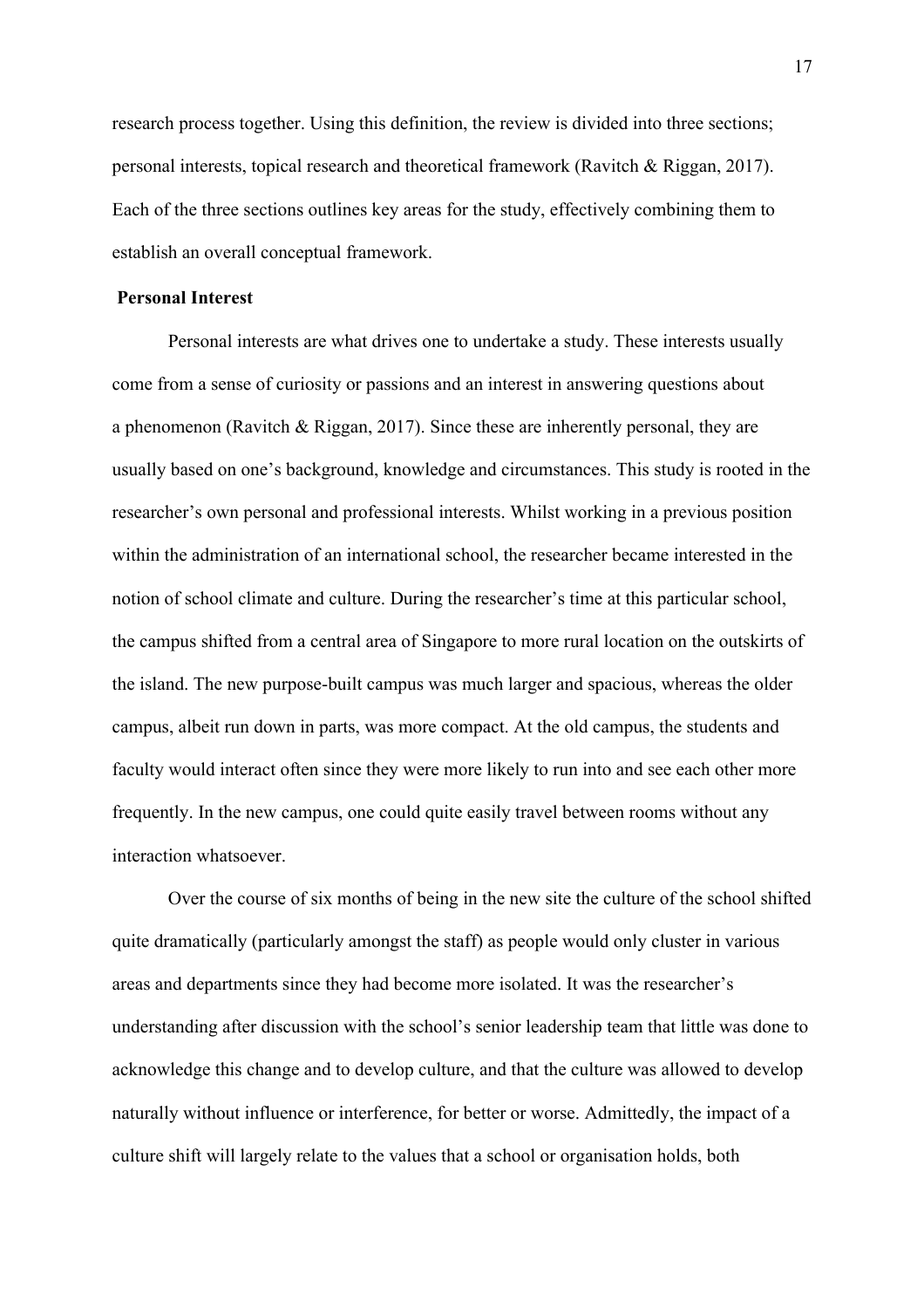collectively and by the individuals in leadership positions since some organisations might not regard culture as being a contributing factor to the 'success' of a school. Yet, as Gruenert and Whitaker (2015) claimed, a school's culture represents the unwritten mission of the school since it tells students and staff why they are there. With this in mind, and given the researcher's experiences, this situation became an area of interest. The researcher asked himself *'*what are the contributing factors to the shift in culture?' and whether anything could (and should) be done to address the shift. The researcher's interest was further aroused whilst in his current role at a different international school, albeit within the same country of Singapore, since the school culture there was extremely different. There was a culture in this school of togetherness, of sharing and helping one another. This is even though the school was in the same country and with largely the same curriculum of International General Certificate of Education (IGCSE) and International Baccalaureate Diploma Programme (IBDP). The researcher reasoned that the curriculum itself might not have a large impact on the school's culture, but the practices of leaders, teachers and students might do. Gruenert and Whitaker (2015) compared the difference in cultures within schools to the difference of experiences one might face in going to two different restaurants; one where the customer is greeted in a friendly manner and the other where one can barely make eye contact with the waiter. Despite this difference of experience, could one still have a wonderful meal? Just how much of an impact would this exchange have on one's overall dining experience? In short, does it matter? This led the researcher to consider just how important school culture might actually be, and, what types of leadership styles and techniques can best initiate change with fostering a positive school culture and climate in mind.

Therefore, this study may be useful to leaders and future leaders within international school settings, particularly within Singapore, or those within a culturally diverse school settings, similar to international schools. Further, this study might also be useful for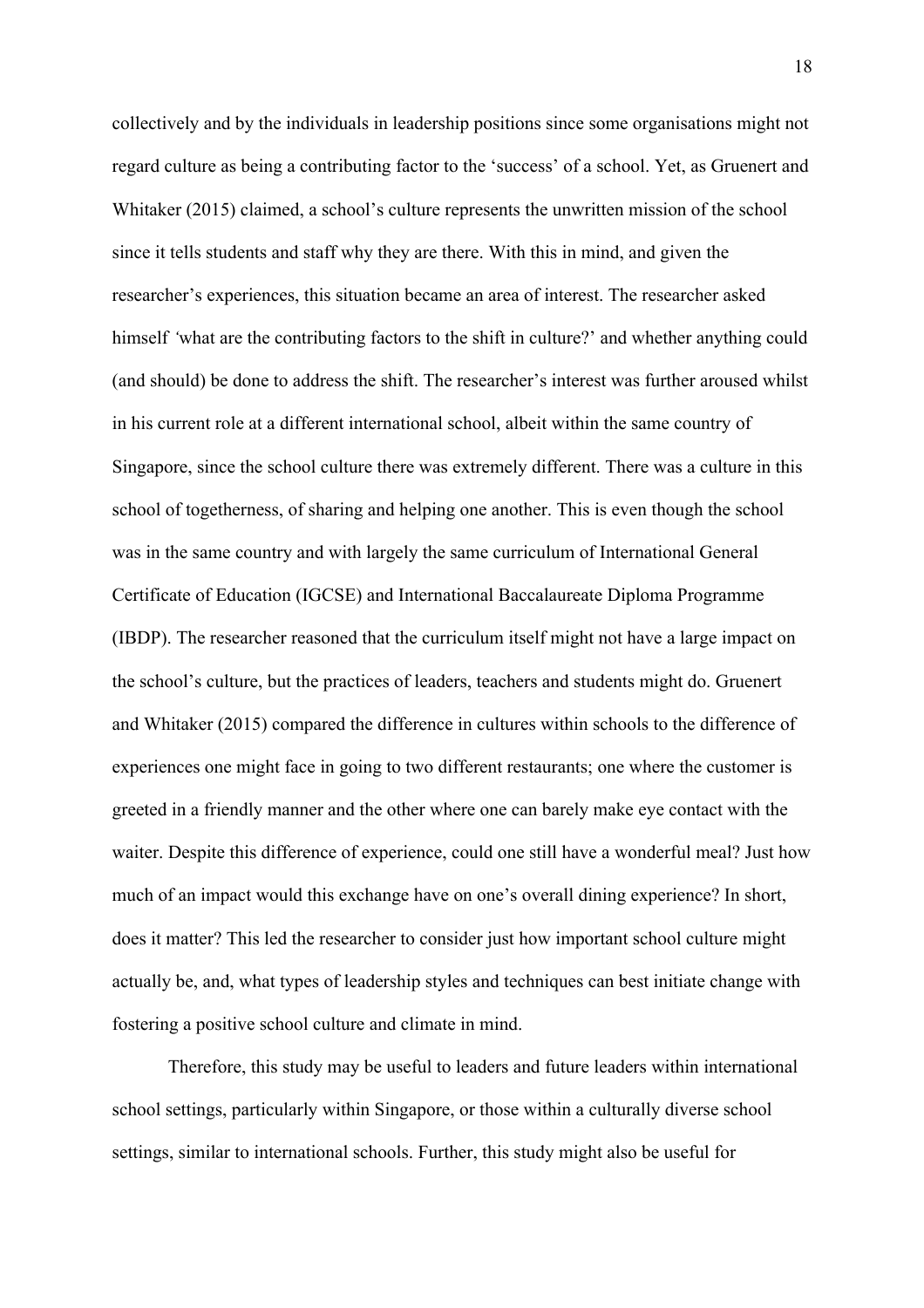organizational leaders within transformative settings. The types of leaders that might find this study useful would be those looking to change the culture with their organizations. As such, this research could influence the practices and policies of international schools along with their respective leaders who may wish to, or have been tasked with, developing and transforming a school's culture.

#### **Topical Research**

Topical research is the research that already exists about a topic of study Ravitch and Riggan (2017). Existing research shaped the study's approach and provided the researcher with the thoughts, ideas, methodologies and findings of others, identifying any gaps that could be addressed in one's own study (Ravitch & Riggan, 2017). The topical research below highlights the emergent themes from the literature surrounding the topics of leadership, change and school culture and climate.

As Gruenert and Whitaker (2015) claimed, a school's climate is a window into its culture. However, these two concepts are often spoken about synonymously. Gruenert and Whitaker (2015) explained the difference in several ways, with the most succinct expressing that "if culture is a school's personality, climate is its attitude" (p. 11). Muhammad (2018) suggested that culture is the way we do things, whereas climate is how we feel about it. These definitions indicate that when one is looking to shift culture, they can look to the climate as a guide to the overall attitude of the organisation and how it might react to any proposed change or shift in culture. For example, if one were to announce to the teaching faculty that the school would be closed for a number of days for a 'snow day' or similar, the climate could be gauged by the reactions of the faculty (Gruenert & Whitaker, 2015). But, as Gruenert and Whitaker (2015) pointed out, changing a personality, as opposed to an attitude, requires a more purposeful and sustained effort and therefore, targeted leadership practices.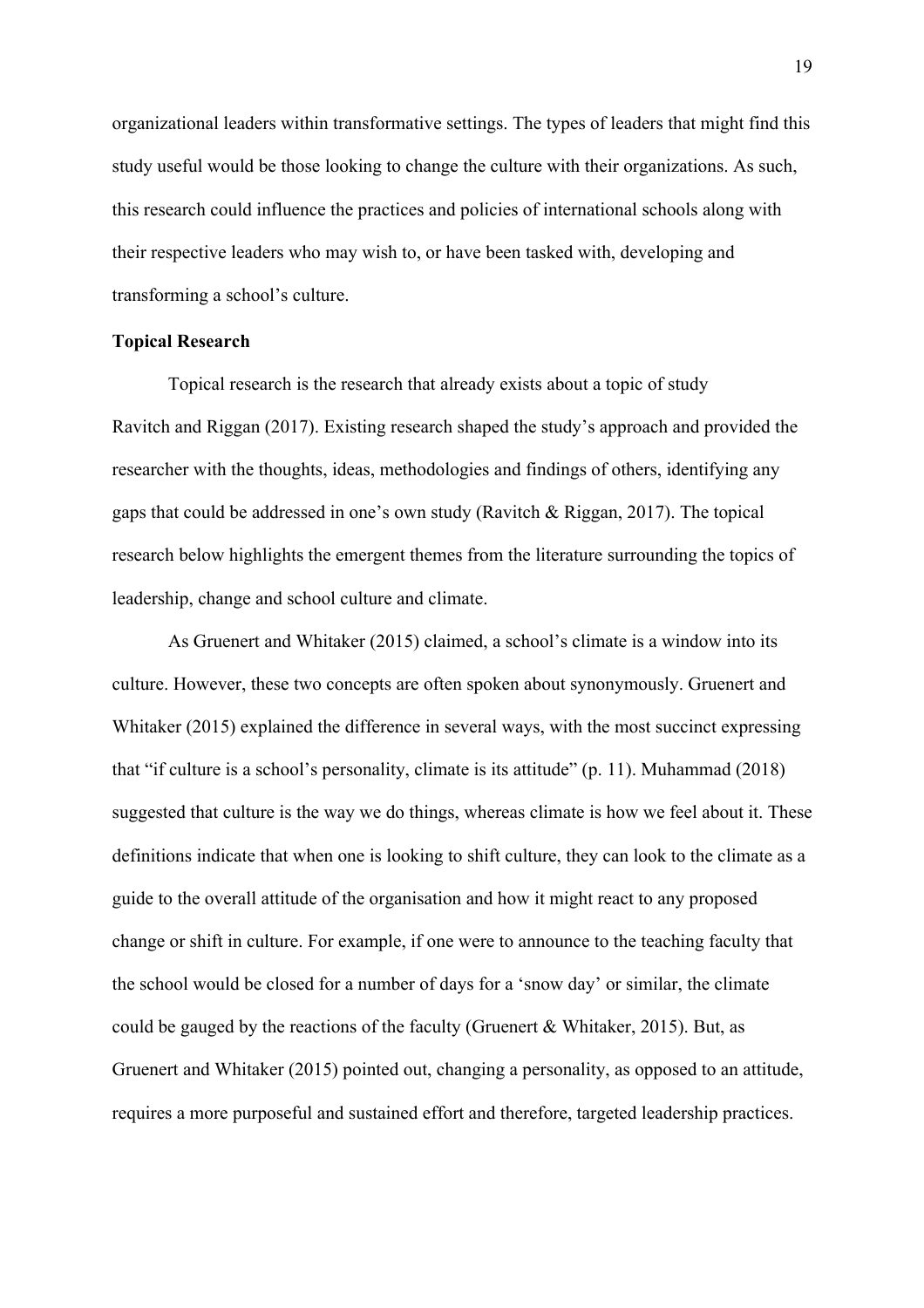This might involve looking at why specific cultures have developed and why attitudes and perceptions exist in the way that they do.

It is claimed that the culture within a school organisation is the set of norms, beliefs, traditions and rituals that have built up over time as people have worked together and solved problems (Peterson & Deal, 1998). These impact the climate of a school, that is, how people act, feel and think within schools (Peterson & Deal, 2011) and are "based on patterns of people's experiences of school life and reflects norms, goals, values, interpersonal relationships, teaching and learning practices, and organizational structure" (Thapa et al., 2013, p. 358). It is further claimed that a sustained positive school climate is associated with "positive child and youth development, effective risk prevention and health promotion efforts, student learning and academic achievement, increased student graduation rates, and teacher retention rates" (Thapa et al., 2013, p. 369). This not only suggests that the culture of a school is important to how it functions and solves its problems, it also suggests that in order to improve a school's culture , a leader should look to examine the climate and then employ specific transformative practices to develop the climate and the overall culture.

There are gaps in the literature about school culture and climate, particularly in relation to international schools. There was little reference to the leadership styles and practises that best foster positive school climate and culture within international schools. Further, there was sparse literature that acknowledges the specific challenges that international school leaders face in the development of school culture and climate. Some of these challenges may be that international schools are traditionally culturally diverse (Wechsler, 2017), are growing at a rapid rate (ICEF Monitor, 2018) and often face dissonance between their approaches to that of their host country (Hammad & Shah, 2018). These ideas, amongst others, will be discussed further along in the chapter.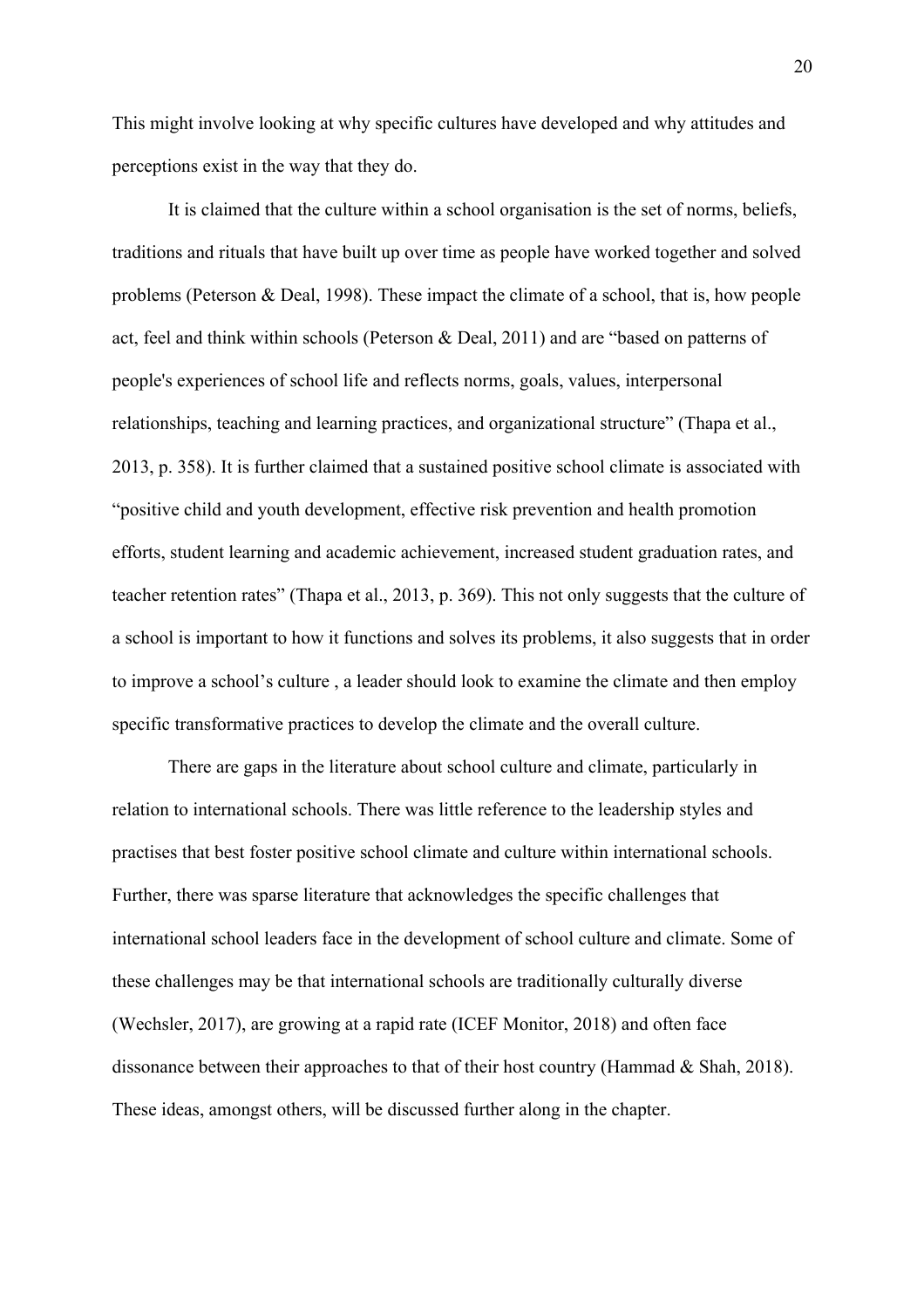#### **Theoretical Framework**

Theoretical frameworks are the formal theories that exist about a topic (Ravitch & Riggan, 2017). These can be quite complex depending on the relationships between various theories especially considering no one 'right' theory will exist (Ravitch & Riggan, 2017). With regards to the existing theoretical framework for this study, a framework developed by Thapa et al. (2013) highlights five dimensions of a school climate. These five dimensions are:

- 1. Safety (e.g., rules and norms, physical safety, social-emotional safety).
- 2. Relationships (e.g., respect for diversity, school connectedness/engagement, social support, leadership, and students' race/ethnicity and their perceptions of school climate).
- 3. Teaching and Learning (e.g., social, emotional, ethical, and civic learning; service learning; support for academic learning; support for professional relationships; teachers' and students' perceptions of school climate).
- 4. Institutional Environment (e.g., physical surrounding, resources, supplies).
- 5. A School Improvement Process. (p. 358)

These five dimensions create a framework for the different facets of what school climate looks like. Thapa et al. (2013) concluded by claiming, quite simply, that school climate matters, as do Louis and Wahlstrom (2011). And since climate is reflective of a school's culture (Gruenert & Whitaker, 2015), this framework is particularly useful. Since the framework by Thapa et al. (2013) was developed by initially interviewing people in the field and then through an extensive literature review which cross referenced articles and citations, it was certainly a thorough examination of the topic and as such is valid, making a strong case for the importance of school culture and how it positively impacts various areas within a school. The framework that Thapa et al. (2013) produced also takes into account different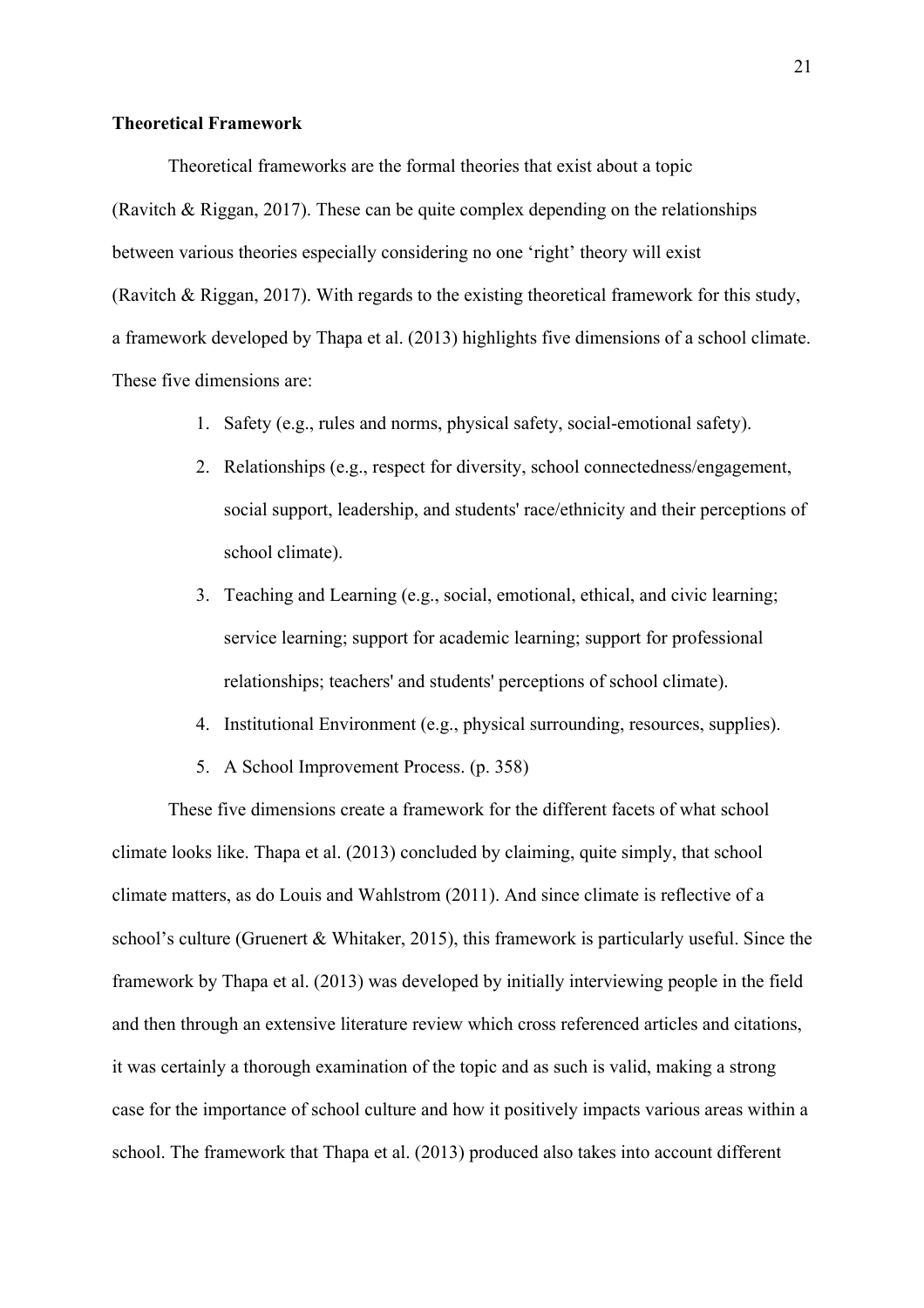social, cultural and economic aspects too, which makes it valid for international settings, although, it does not refer to international schools and the specific challenges that are unique to this setting.

Gruenert and Whitaker (2015) discussed different discrete elements of school culture to claim that overall a school's culture constitutes the climate, mission and vision, language, humour, routines, rituals and ceremonies, norms, roles, symbols, stories, heroes and values and beliefs of a school. These elements align with the five facets to those of the Thapa et al. (2013) model. Both of these frameworks, therefore, outline the difference facets of school culture and climate. As such, in relation to this study, they provided a comprehensive outline of the different facets and provided the researcher of this study with a solid foundation from which to build the research, thus ensuring that all the aspects associated to school culture and climate were addressed. Since the frameworks did not clearly relate to international schools or specific leadership styles and techniques, they did not present findings, claims or hold any bias or opinion in this area. This, again, highlighted a gap in the literature. Further since the specific challenges that international school leaders face were not considered in the development of these frameworks, the results of this study may be able to expand upon and possibly even enhance those frameworks within the context of international schools.

#### **Review of the Literature**

The following subsections of this literature review examine the existing literature surrounding school culture and climate. Firstly, the difference between the two concepts of school culture and climate is explored through the existing literature on the topic. Then, literature on the importance of school culture and climate are examined. Lastly, literature that discusses the importance of leadership in relation to school culture and climate are reviewed.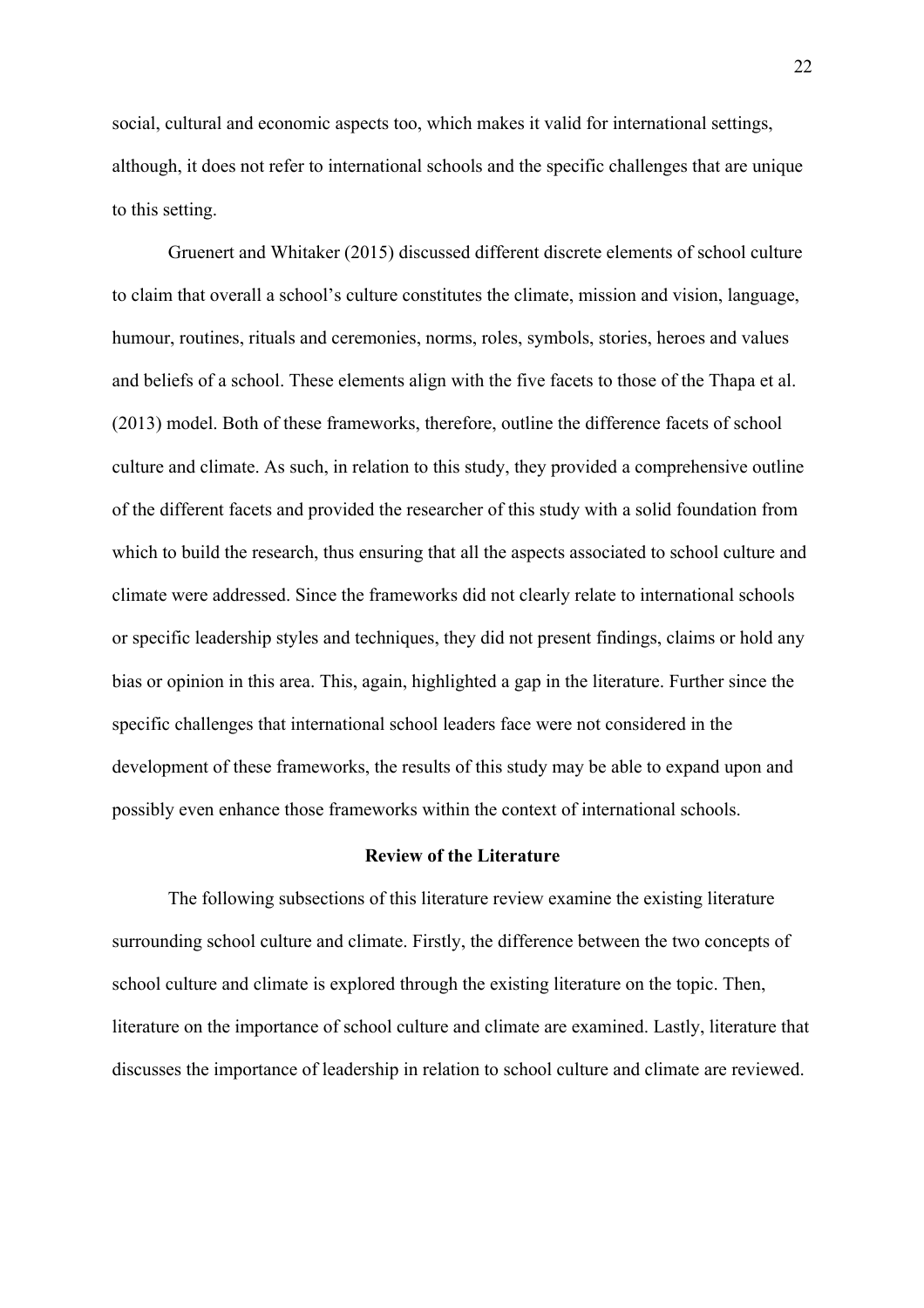#### **Culture and Climate**

Climate and culture are both concepts that describe interactions with an environment. In schools, the culture is the values and beliefs of an organisation whereas climate refers to those values and beliefs in action (Gruenert & Whitaker, 2015). Therefore, a school's climate can be a window into its culture (Gruenert & Whitaker, 2015) and a reflection of group trends (Cohen, 2009). One can witness the values and beliefs of a school through the way in which actions take place within it. Similarly, a school's climate can inform its culture since the attitudes that a school has can influence the way in which things are done or not done and the values and beliefs of a school (Gruenert & Whitaker, 2015). However, attitudes can change instantly and are easier to alter, but a shift in culture requires slow and sustained transformation and can take many years to evolve (Gruenert & Whitaker, 2015).

As such, it can be difficult to precisely tell when there has been a shift from climate to culture. This is in part due to the difficulty in describing what culture is since it is easier to describe what you do as opposed to why you do it (Gruenert & Whitaker, 2015). This might be why the large majority of literature seems to focus on culture as opposed to climate. That said, since a school's climate can be a window into its culture and since attitudes are easier and quicker to change (Gruenert & Whitaker, 2015), a leader may focus on a school's climate with the aim of this impacting a longer-term cultural change. Sparks (2013) states, "improving a struggling school's climate can be both the foundation of long-term school improvement and a source of immediate, visible progress" (p. 8). As such, improving a school's climate in the short-term can aid the development of the overall school culture in the long-term; however, knowing how those short-term improvements will impact the overall culture will surely need strategic planning so they are not simply for the short-term.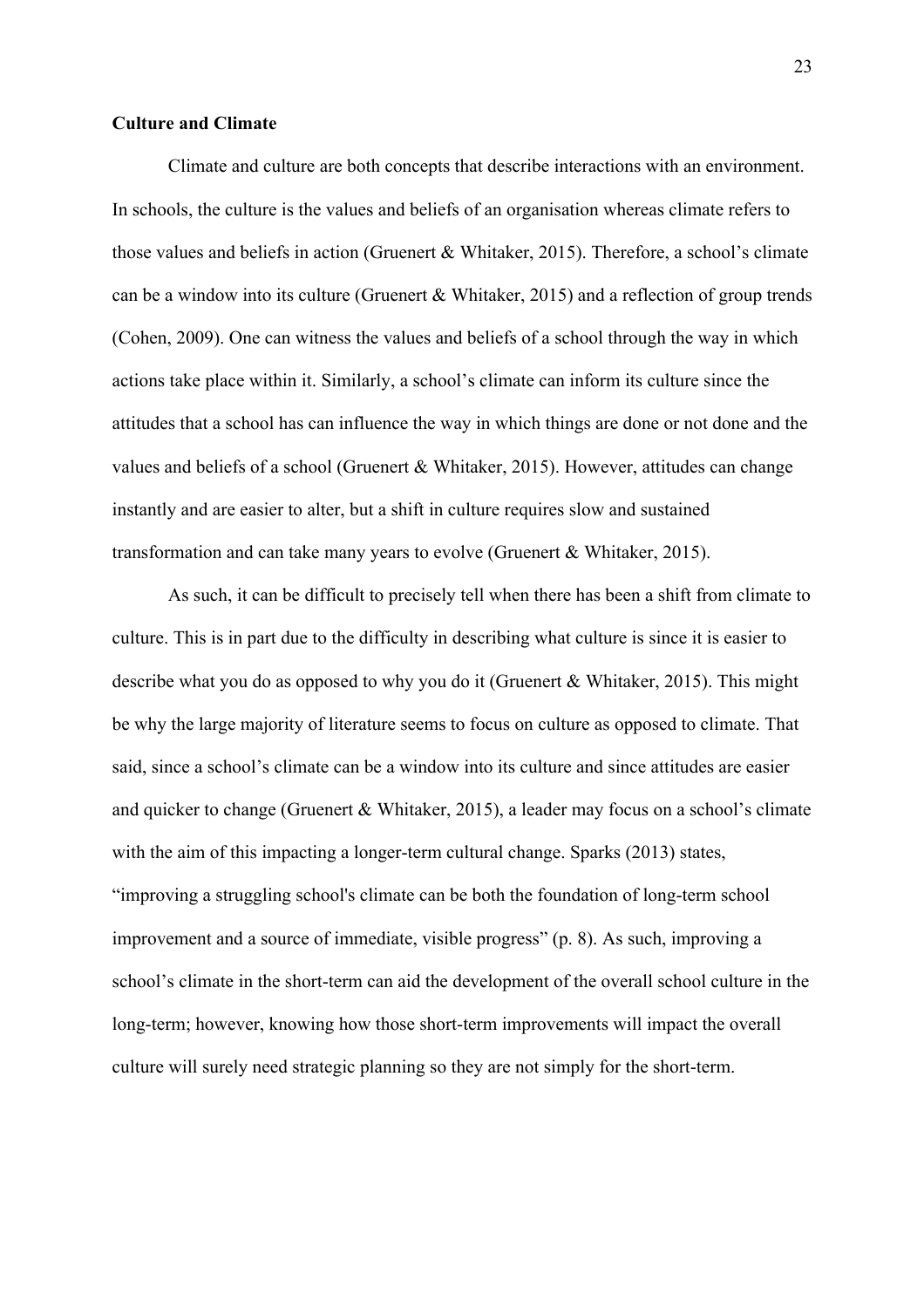#### **The Importance of School Culture and Climate**

Louis and Wahlstrom (2011) and Thapa et al. (2013) stated very simply that school culture matters to a school. There is increasing evidence that organisations with stronger cultures are more adaptable, have higher member motivation and commitment, are more cooperative, are able to resolve disputes better, have a greater capacity for innovation and are more effective in achieving their goals (Louis & Wahlstrom, 2011). Peterson and Deal (1998) claimed that a positive school culture is one where staff share purpose, there is a norm of collegiality, where student rituals celebrate accomplishment, informal networks provide richness of information and where success, joy and humour are prevalent. Teasley (2017) suggested that a school's culture provides a sense of identity, promotes achievement and creates distinct ways of doing things that help to shape standards. Robinson and Aronica (2015) suggested that a positive school culture is one of community, individuality, and possibility. Further, Teasley (2017) suggested that a positive school culture is "conducive to professional satisfaction, effectiveness, morale, and creating an environment that maximizes student learning and fosters collegiality and collaboration" (p. 3). Based on these definitions, it could be argued that the literature suggests that a positive school culture fosters improvement, collaborative decision-making, professional development and staff and student learning.

With regards to school climate, it is claimed that a sustained positive school climate is associated with "positive child and youth development, effective risk prevention and health promotion efforts, student learning and academic achievement, increased student graduation rates, and teacher retention rates" (Thapa et al., 2013, p. 369). Further, "a sustainable, positive school climate fosters youth development and learning necessary for a productive, contributing, and satisfying life in a democratic society" (Cohen, 2009, p. 100). For students, a positive school climate has an impact on students' mental and physical health, contributing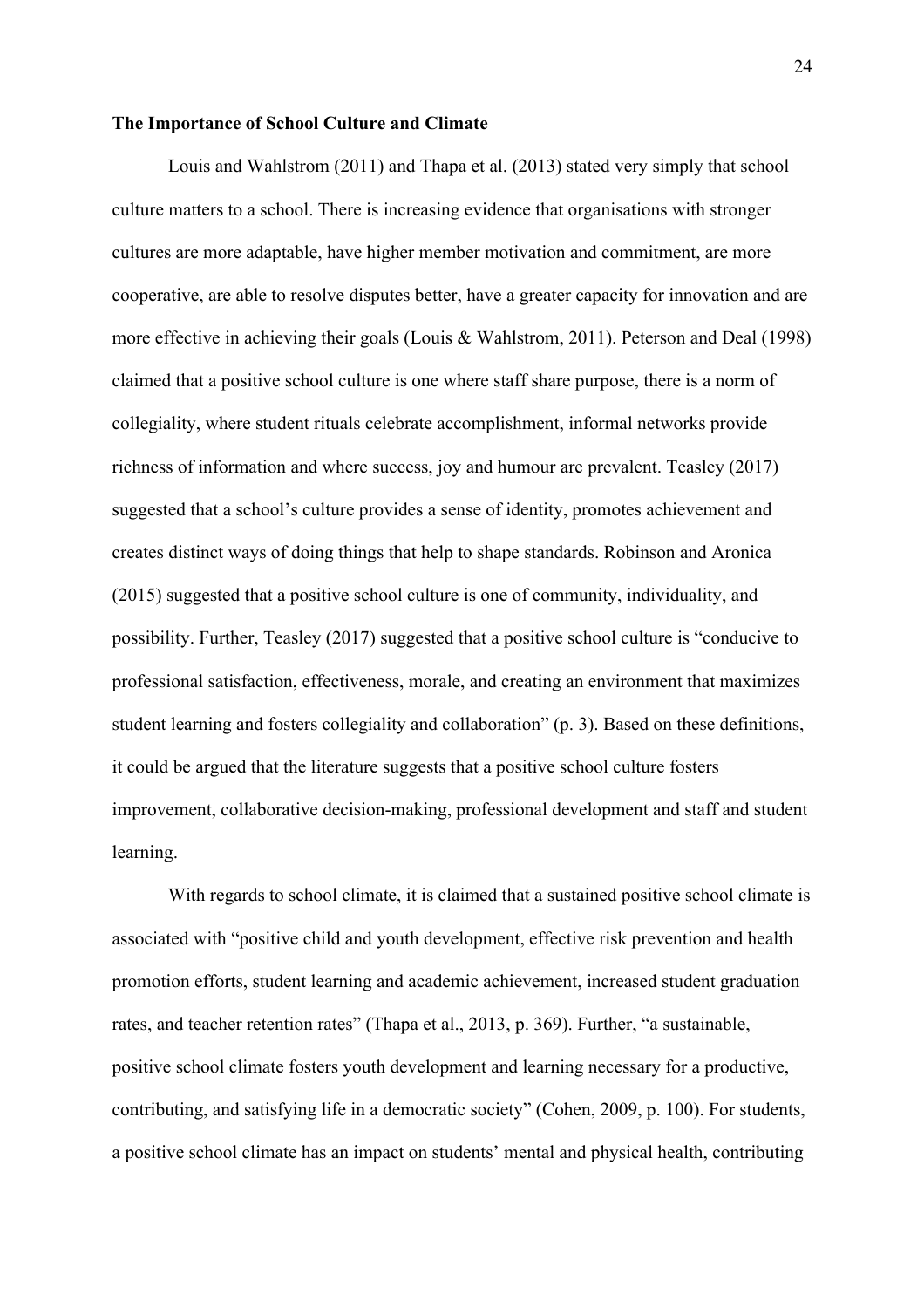to self-esteem and motivation to learn as well as mitigating the negative impact of socioeconomic contexts (Thapa et al., 2013). A positive school climate contributes to less aggression and violence and is a proactive factor for the learning and positive life development and it also contributes to students' academic outcomes and achievement (Thapa et al., 2013). In a positive school climate, teachers feel supported and are more committed to their profession (Thapa et al., 2013). Further, a positive school climate is associated to the development of teachers' belief that they can positively impact student learning and is linked to teacher retention rates, feelings of exhaustion and attrition (Thapa et al., 2013). Therefore, it matters to both staff and students. Similarly, Gruenert and Whitaker (2015) noted that addressing school climate is a good strategy for assessing and leveraging cultural change and Sparks (2013) suggested that improving a school's climate is the foundation of long-term school improvement and a source of visible progress.

#### **Why Leadership Matters to School Climate and Culture**

According to MacNeil, Prater, and Busch (2009), the relationships that shape the culture and climate of a school are strongly influenced by the school principal. It is a leader who should transform a culture in a school into a strong and positive one since everything that happens in an organization is a reflection of the leadership (Gruenert & Whitaker, 2015). Of course, because of this, one assumes that the converse is also true and that a leader can also have a negative impact on school culture and climate. As such, effective leadership is crucial, particularly when positive change is desired. Leithwood (cited in MacNeil et al., 2009) referred to principals as 'change agents' and Teasley (2017) suggested that school leaders are key to the development and maintenance of organisational culture. This implies that school principals are important, yet it can also be suggested that leadership is required across an organisation at multiple levels for cultural and climatic change to happen. Louis and Wahlstrom (2011) made this link between why school culture matters and why leaders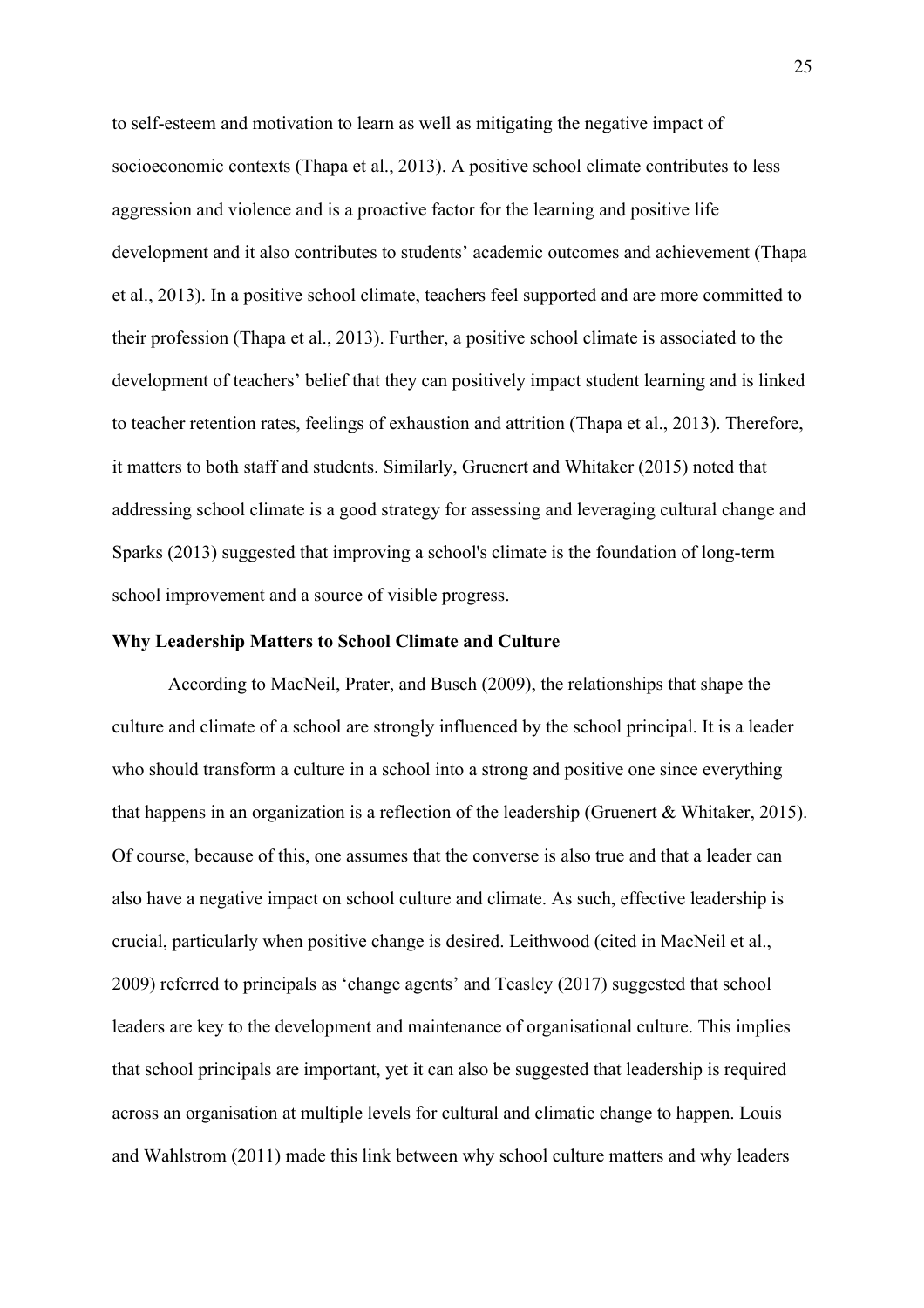are so integral to its development. The findings presented in their study claimed that "changing a school's culture requires shared or distributed leadership, which engages many stakeholders in major improvement roles, and instructional leadership, in which administrators take responsibility for shaping improvements at the classroom level" (p. 52). Clearly, leadership is important for school culture and climate, but for a school's culture to change, there needs to multiple leaders and leadership across an organisation in different capacities and at different levels and consequently the impact that leadership has on school culture cannot be underestimated.

# **Key Leadership Strategies and Techniques for Fostering Positive School Culture and Climate**

The following subsections of this literature review examine literature that discusses key leadership strategies and techniques in relation to initiating change in a school. The strategies and techniques identified within the existing literature are in relation to leaders initiating change to school culture and/or climate. As such, this literature was particularly pertinent to this study. Following the exploration of this literature, the international school setting is explored. This includes examining literature that discusses the specific challenges faced by leaders in this setting.

# *Examining Culture and Climate*

Having knowledge of an organisational culture and climate helps in understanding individual and collective attitudes, behaviours and performance (Gruenert & Whitaker, 2015). This is because if a leader understands the culture of a school, then he/she can carefully cultivate it so that it grows in the desired direction (Morrison, 2018). MacNeil et al. (2009) also similarly claimed that a school principal must first understand the school's culture before implementing change. According to MacNeil et al. (2009), measuring school climate and using these assessments to focus a school's goals on learning is also important.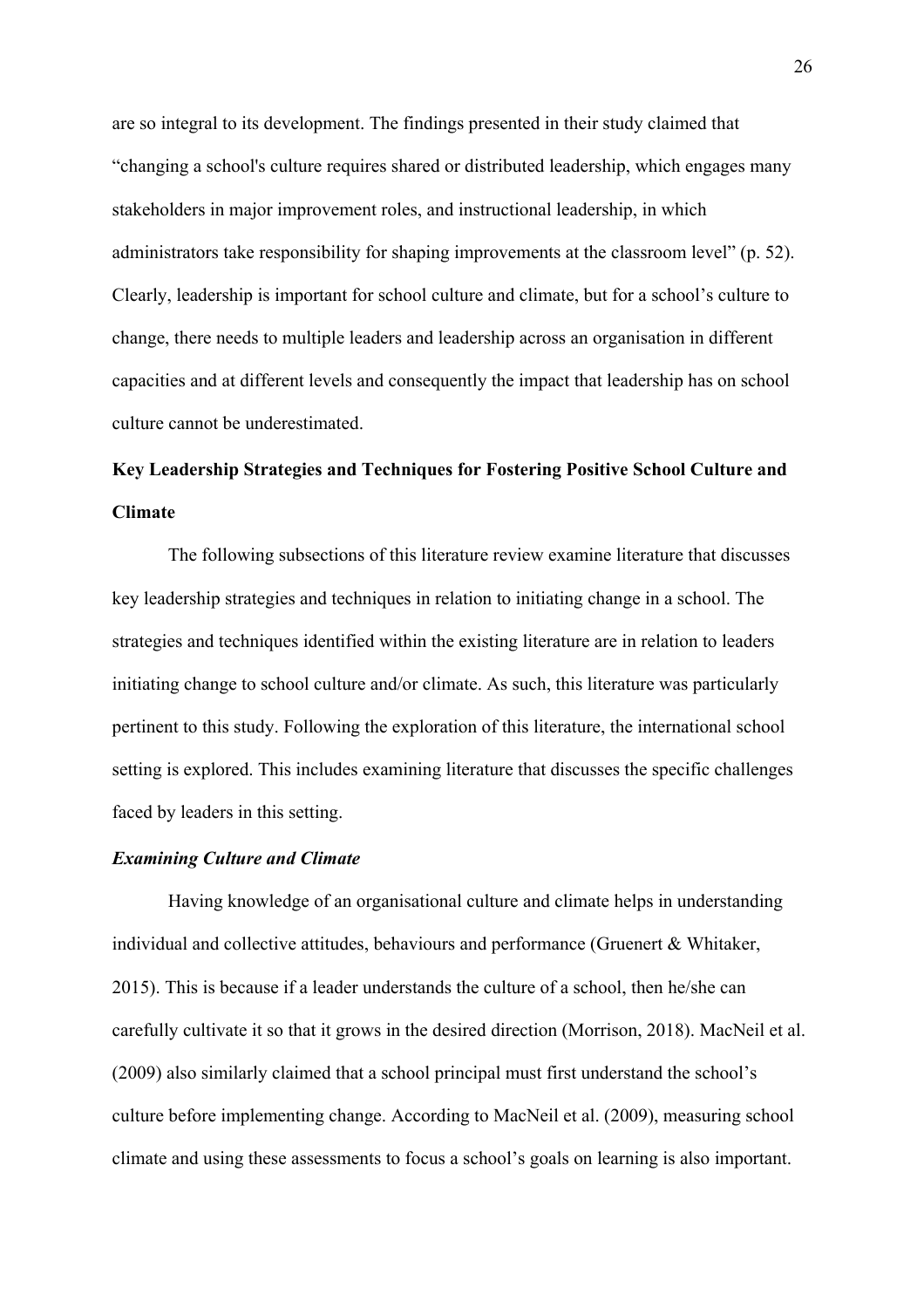As such, examining the existing culture and climate within a school is an important part of the change process.

Gruenert and Whitaker (2015) provided a range of surveys in their book that can be utilised for the task of identifying a school's culture. They proposed that a survey is firstly administered to staff in a school which asks participants about their thoughts and opinions about the purpose of education since this will engage people in deep philosophical conversations (Gruenert & Whitaker, 2015). Secondly, it is suggested that a form that asks staff about the elements of their school culture be completed. This form is used to collect data on things like what the school vision is, and who staff are proud of in relation to the school. This form helps to reveal the current culture. The third task that is suggested is a survey that is administered to staff along with students and parents. This survey examines 'who owns what' and explores the differing perspectives of where responsibilities lie within the school and the ways in which the school culture might contribute to these differences. These three tasks are based around the idea that dysfunction in schools can often be traced to a lack of ownership of certain actions. They also noted that it is important for deep discussions to take place in relation to the data, using a learning mindset to address possible emotional responses that may occur to the survey (Gruenert & Whitaker, 2015).

Gruenert and Whitaker (2015) acknowledged that identifying the culture in a school may take time and that leaders cannot expect to change values and beliefs instantly. Yet, having an awareness of where things are not functioning well is the first step in the evolution of school culture (Gruenert & Whitaker, 2015). Morrison (2018) and MacNeil et al. (2009) similarly claim that a leader must first understand the school's culture. Further, Gruenert and Whitaker (2015) noted that it can be a sensitive proposition to expose the beliefs of an organisation; however, if teachers can also contribute to the process of administering the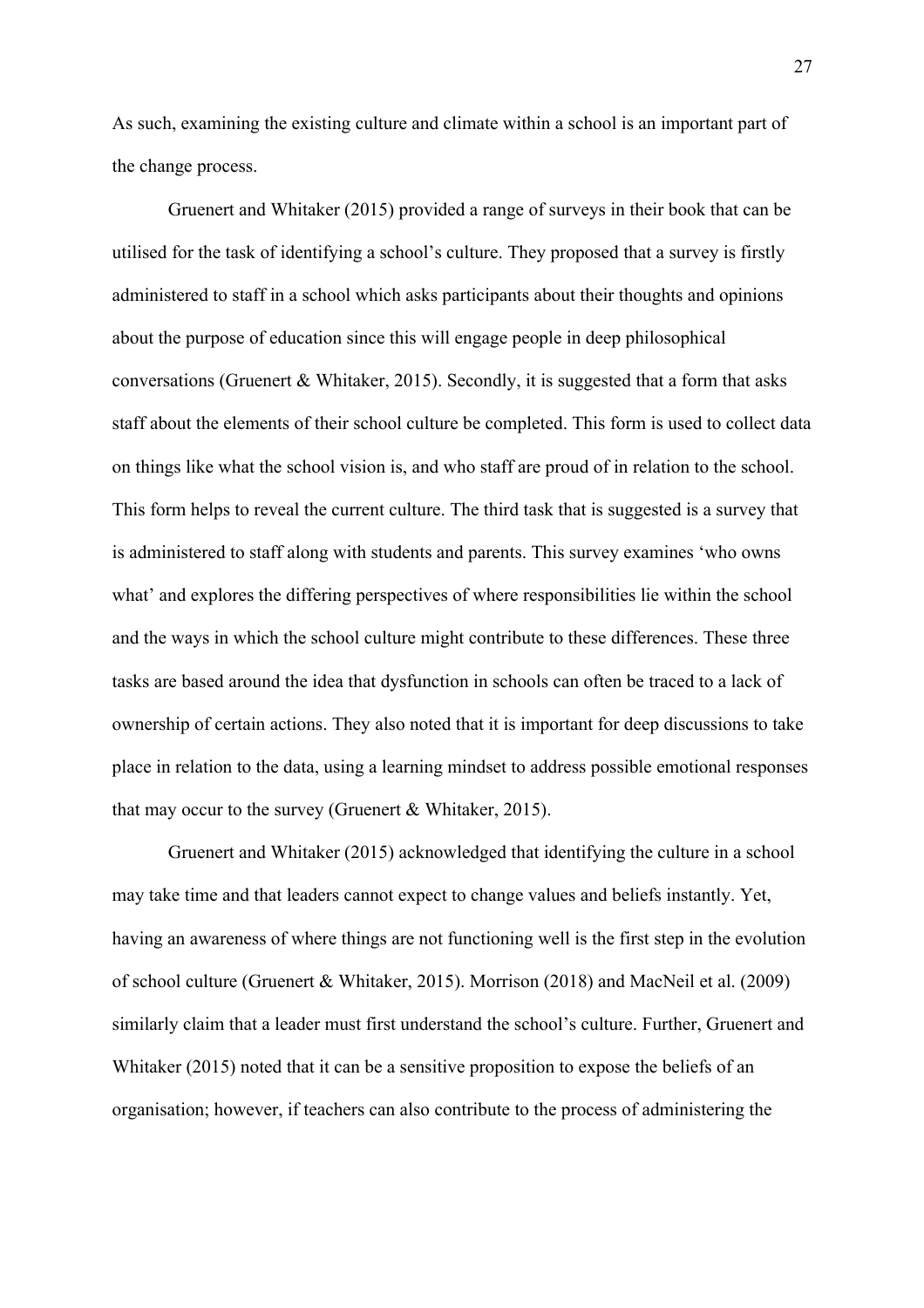survey, or even add other items which they feel are important, this may lessen this risk with the longer term change or improvement in mind.

# *Restrictors to the Change Process*

It is important for any leader to anticipate any potential restrictions to the change process. Marion and Gonzales (2014) conducted a study whereby perceptions of students, parents and teachers and their respective school's climates were measured over time in relation to the change processes that were taking place. It was suggested that, after initial improvement there is a tendency for further improvements to 'level-off', and the rate of improvement to slow (Marion & Gonzales, 2014). As such, it can be argued that a leader is most impactful during the initial change process and, as these changes become part of the culture, further changes become more difficult. This could be because leaders are often introduced to organisations in order to make changes and the amount of change will surely slow as the organisation becomes increasingly aligned to their visions. Kotter (2012) similarly argued for a sense of urgency to be instilled for the identification of a problem necessitating change. These ideas therefore raise the question as to if it is possible for existing leaders within an organisation to make long-lasting impacting change over a period of time.

#### *Have a Vision*

Once the culture and climate of a school are identified and the restrictors to change identified, a leader can identify potential areas where they would like to initiate change. Thapa et al. (2013) outlined five key areas where change can be implemented: safety, relationships, teaching and learning, institutional environment, and the school improvement process. Having a vision is important because it allows followers to engage in any transformative process providing clarity and direction, describing the outcome and providing alignment (Kotter, 2012). Having and sharing a vision is important since it means that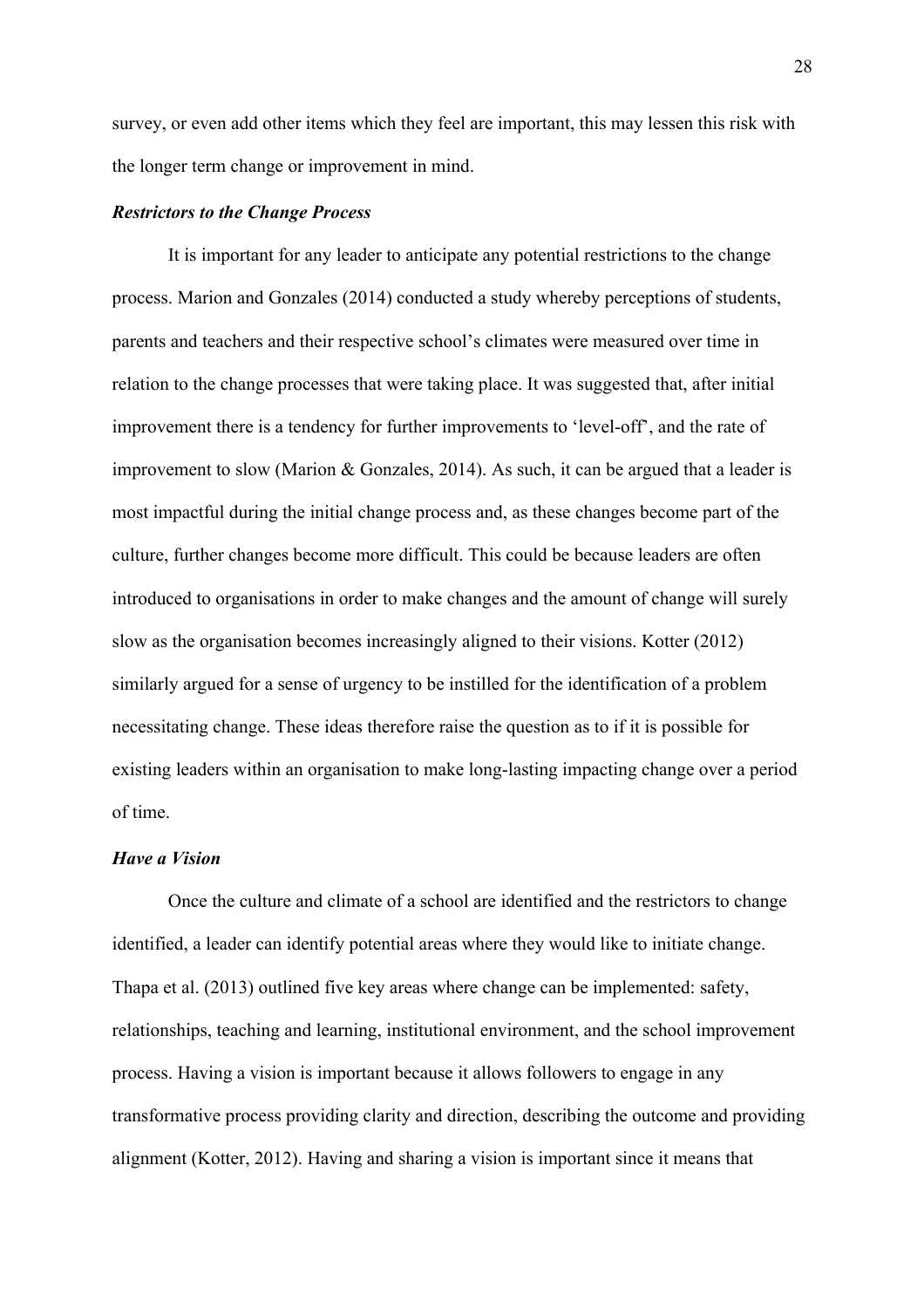individuals and groups involved with the school can have a clear understanding of where they want to be and can develop an operational plan for how to get there (Morrison, 2018).

According to Muhammed (2018), it is important to "get people on the bus" (p. 52). This implies, similarly to Kotter (2012), that a vision that people can buy into is an essential part of the transformative process since it provides a clear picture of the future that provides the general direction for change, and, it can help coordinate a large amount of people. A vision should be imaginable, provide clarity, be feasible, provide focus yet also be flexible and easy to communicate (Kotter, 2012).

Communicating a vision once it has been created is essential for it to be taken onboard by a desired number of people (Kotter, 2012). Frequently, a vision can be lost under a lot of 'clutter' that makes it difficult to follow. As such, Kotter (2012) suggested keeping the language that is simple and easy to understand, using metaphors and examples, dispensing the vision in many different forms, repeating it and to leading by example.

# *Establishing Routines*

It is suggested school culture and climate will develop with or without a leader employing leadership styles and techniques (Gruenert & Whitaker, 2015). Yet, to develop school culture and climate positively, it is recommended that effective leadership is required (MacNeil et al., 2009). Bambrick-Santoyo (2014) suggested that new cultures can be made common across a school if fostered correctly as a routine over a period of time. Bambrick-Santoyo (2014) described a school where the first day of school is practiced word-for-word thereby creating a routine among staff, allowing for everyone to have the same accepted vision of what it will look like, what the intention is, and the visions are. One might argue that this allows for all those involved to create, and subsequently employ, a shared culture. This also suggests that culture is important and that all those associated and involved to an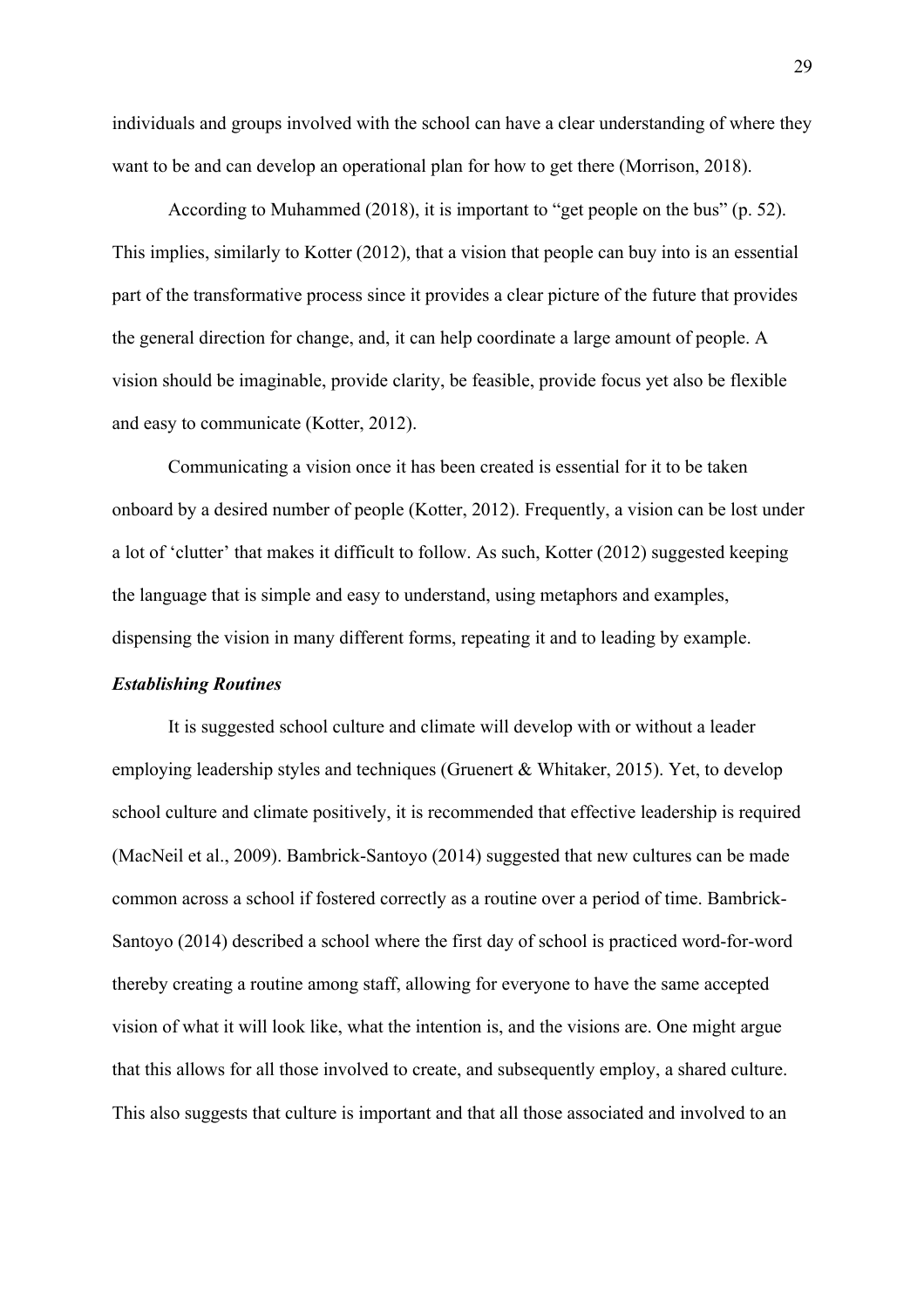organisation need to be part of the development of the culture and are involved in the shaping of its culture.

# *Build Relationships and Trust*

Building trust in oneself and the followers along with the celebrating of success of all stakeholders both on an impromptu basis and as part of an institutionalised system is important to the change process (Muhammad, 2018). Further, school principals seeking to improve student performance should focus on improving the school's culture by getting the relationships right between themselves, their teachers, students and parents (MacNeil, Prater, & Busch, 2009). No professional community can endure without trust between teachers and administrators, among teachers, and between teachers and parents (Louis & Wahlstrom, 2011). Louis and Wahlstrom (2011) suggested that trust in a principal by teachers can be achieved when they talk about instruction, visit classrooms, and make instructional quality a visible priority. With this in mind, Morrison (2018) identified that effectively developing the human resource aspect of an organization is a very strong component for successful change management. Morrison's (2018) study suggested that this entails "hiring the right people, getting them in the right position, building those important relationships, and building and maintaining clear lines of communication as a means of increasing the efficacy of change" (p. 522). Connected to these goals is the need for a leader to develop and maintain the trust between all stakeholders (Morrison, 2018).

# *Identifying Types of Followers, Mobilising Them and Managing Conflict*

Muhammad (2018) claimed that it is important to identify and understand the distinct characteristics of teachers in a school since each will behave and interact with the school system, students and each other to create the school's culture. Muhammad (2018) suggested that there will be some teachers who have intrinsic motivation and that these 'believers' do not depend upon their leaders' influence in relation to their participation. The key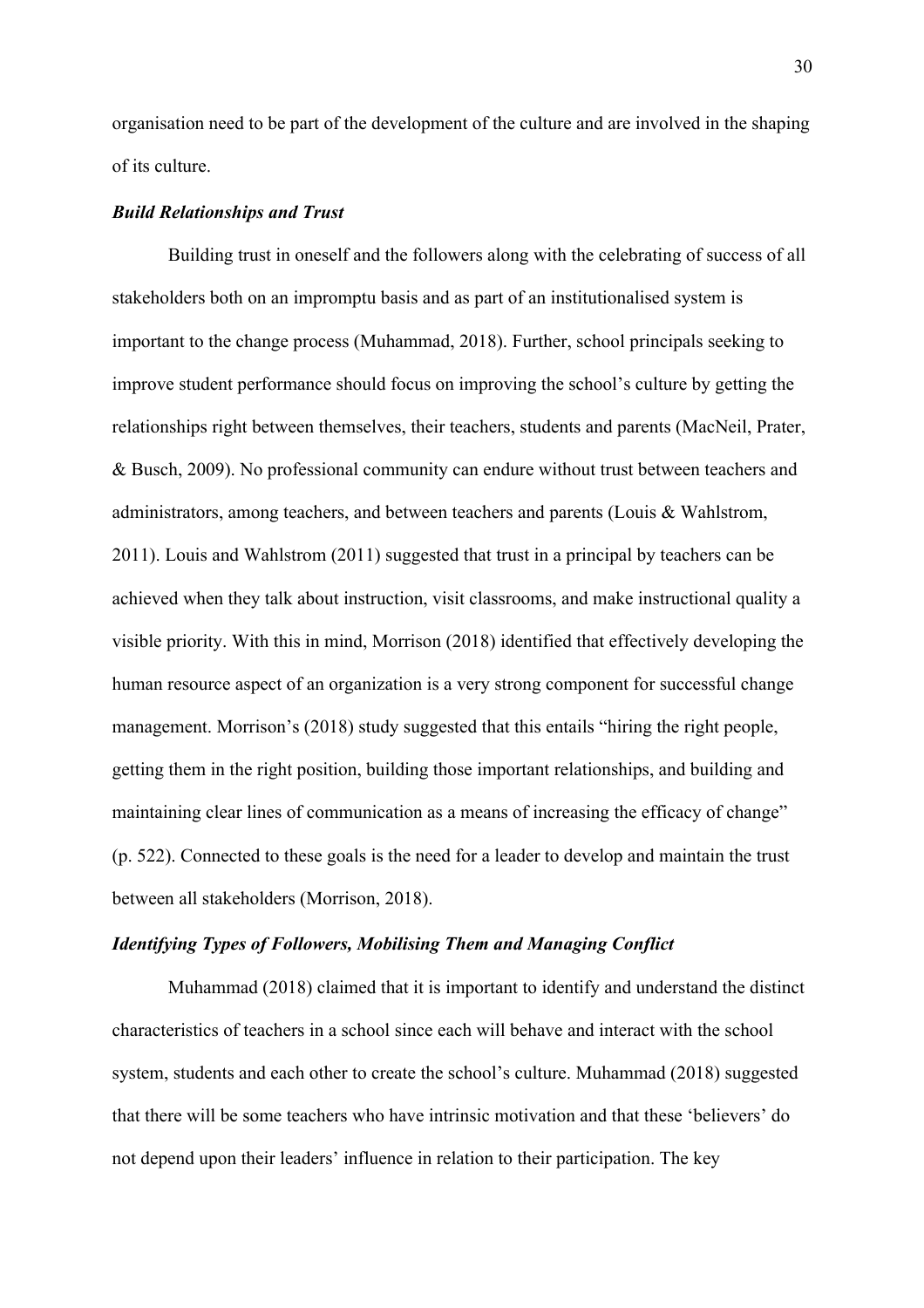characteristics of this group are that they often have a personal connection to the school, are flexible, they apply student pressure positively, are willing to confront opposing viewpoints and use varied levels of pedagogical skills (Muhammad, 2018).

Another group identified by Muhammad (2018) were the 'tweeners'. This group are usually new to the school and as such do not often have as strong a connection to the school but are enthusiastic by nature in relation to the school, are generally compliant due to the 'honeymoon period' they might be in and they have high attrition rates (Muhammad, 2018). For these reasons, one might argue that this group would therefore be one group in particular that could be most successfully mobilised into cultural change.

Other groups identified by Muhammad (2018) were the 'survivors' who are those who might have 'given up' and their only thought is how to get through, usually from term to term and the 'fundamentalists'. The fundamentalists are those who are opposed to change, cling to the old ways of doing things and consider themselves as the keepers of institution tradition (Muhammad, 2018). As such, they tend to be driven by their emotions. This does go against the ideas of Marion and Gonzales' (2014), though, since they believed that in a transformative setting, it is those that are the most dissatisfied that are the most susceptible to mobilisation.

Muhammad (2018) claimed that the two most influential groups on a school's culture are the 'believers' and the 'fundamentalists.' As such, it is up to the leaders to successfully navigate and 'manage' the two if change is going to occur (Muhammad, 2018). However, eliminating the fundamentalism within an organisation, and not creating a division between the staff presents possibly the greater challenge to a leader. And, there are a myriad of ways that a leader can respond to this (Muhammad, 2018).

Within a school, fundamentalism amongst staff might manifest itself as conflict for example, and according to Marion and Gonzales (2014), conflict can be destructive to an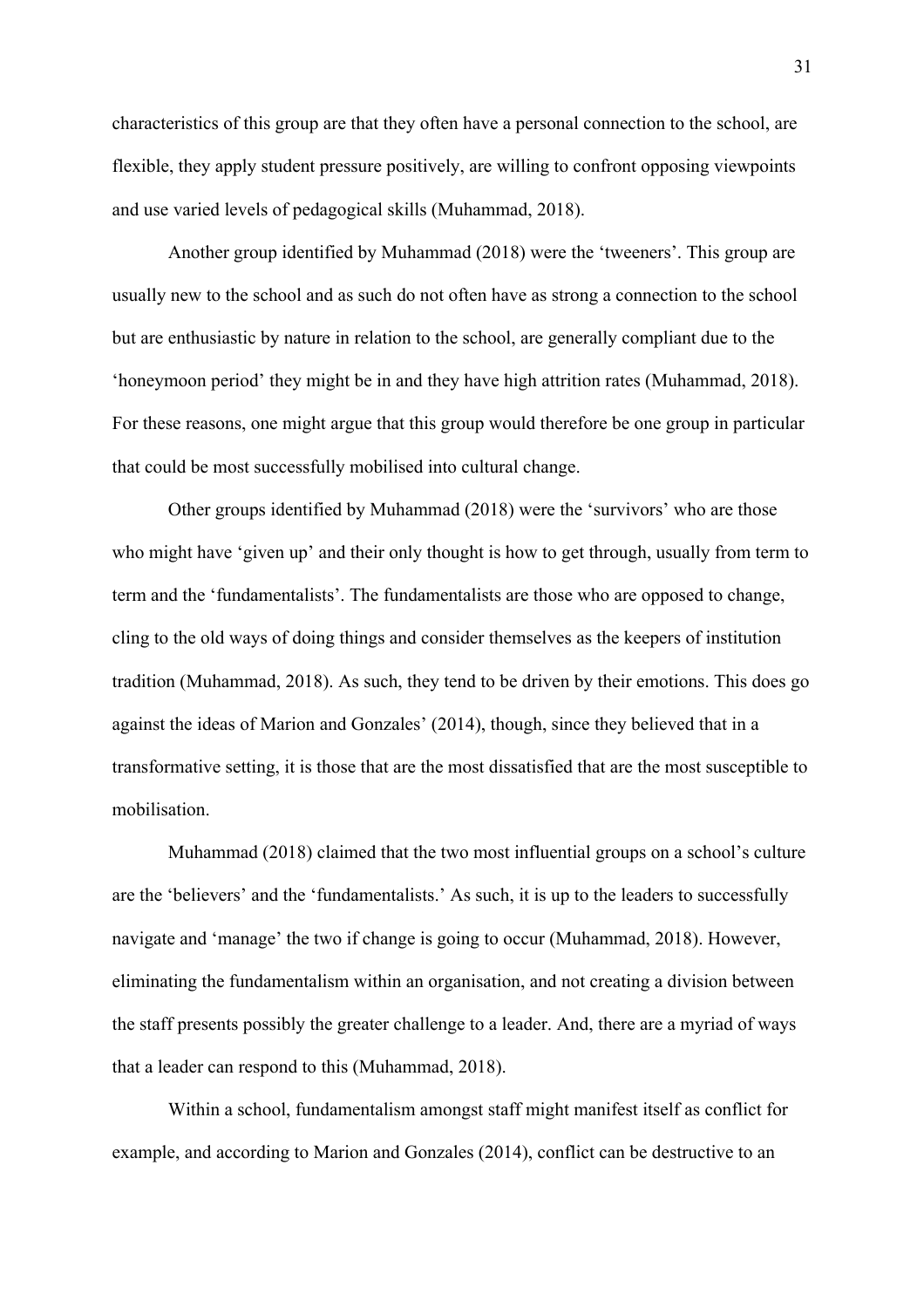organisation, even though they also claim that those dissatisfied in their workplace organisation are easily converted to align to a leader's vision in a transformative setting. Yet leaders often make the mistake of dealing with conflict by asserting their authority or power in order to resolve it (Marion & Gonzales, 2014). But there are more effective ways to deal with conflict, and sometimes conflict can be good for an organisation such as when the task orientated conflict is high, but relationship orientated conflict is low (Marion & Gonzales, 2014).

It is difficult to lead through conflict since often task-oriented conflict can turn into relationship-oriented conflict, often resulting in negative emotionality and alliances forged (Marion & Gonzales, 2014). There are certain triggers or 'tags' (Marion & Gonzales, 2014) which can cause conflict and a leader must be able to manage these (and problematic interactions) effectively. As such, if negative conflict arises, a leader must know how to 'spin' it. Therefore, this type of leader needs to be very socially aware of what is happening within their organisation, but also very responsive to individuals' needs and understand their potential reactions. Further, leading through conflict would require the leader to be exceptionally responsive to their group. This type of leader may subsequently feel like they are constantly managing conflict, and due to the causes and triggers of conflict, they might not necessarily be directly related to the organisation.

Yet, understanding why the conflict exists initially can be an important part of the process. Fundamentalists may be resisting change due to their time spent at an institution, but there may be other reasons. Conflict theory (Marion & Gonzales, 2014) suggests there are various other influencing factors that can initiate conflict. A group may feel they have been treated unfairly, for example, or feel deprived (Marion & Gonzales, 2014). Further, a group might feel that conflict will lead to a resolution of their 'needs' or there might be a 'them-us' mentality (Marion & Gonzales, 2014). Or, there may be some event that triggers a conflict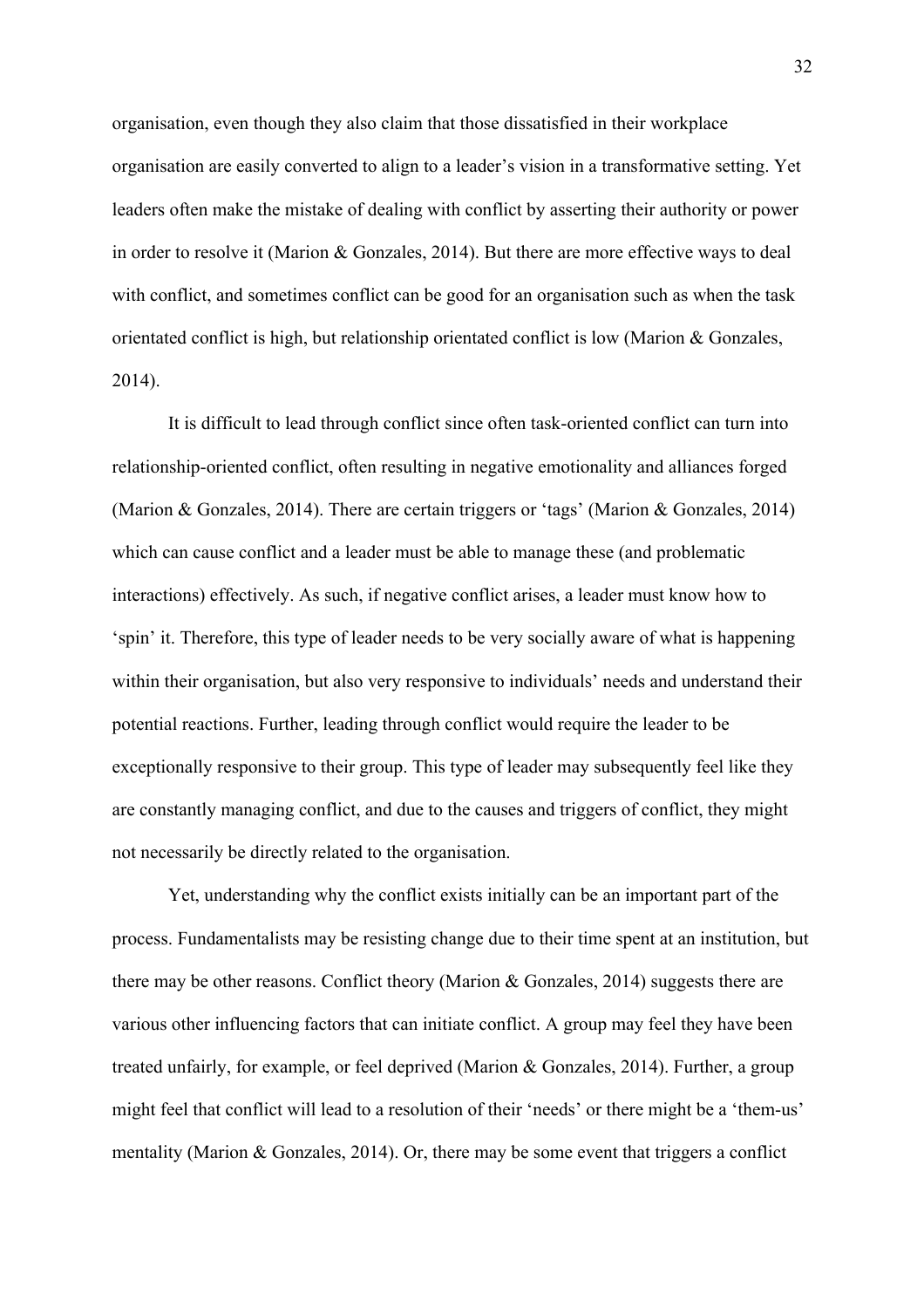(Marion & Gonzales, 2014). As such, a leader must be aware of the potential that such conflict triggers.

# *Distributed and Shared Leadership Structures*

The loose coupling of structural relationships described by Marion and Gonzales (2014) puts forward the idea that a leader in this style would allow parts of an organisation to evolve independently. Kotter (2012) promoted the ideas of networks within organisations where people feel they can have a voice and be a part of change. Muhammad (2018) also highlighted the importance of giving people a voice, too. Louis and Wahlstrom (2011) claimed that principals shape the culture in positive ways when they share leadership and take responsibility for shaping classroom improvements.

Kotter (2012) suggested that networks and hierarchical systems should exist together since both have positive influences on an organisation. In a loose coupling type structure, the leader lets the structures (or networks) develop more naturally, as opposed to within a tightly coupled structure, since in a tightly coupled structure any conflict that arises would affect all parts of the organisation. Further, tightly coupled structures tend to be more resistant to change too. Yet, as mentioned above, conflict needs to be managed so a moderate coupled structure might be more successful as part of the change or transformative process.

Ultimately, the level of change that the leader is advocating for will determine the parts' coupling and the speed at which that change will occur (Marion & Gonzales, 2014). However, through the process of dissemination in the increased interconnectedness of the modern educational system, changes can happen quite quickly (Marion & Gonzales, 2014). Burns (1978) noted that decisions are sometimes put off or actually limited due to legislature or decisions that were made prior to their leadership and that the real test of a leader is the level of intended social change that comes about. This suggests that if the leadership decisions can be shared or distributed, then they may be more in keeping with the current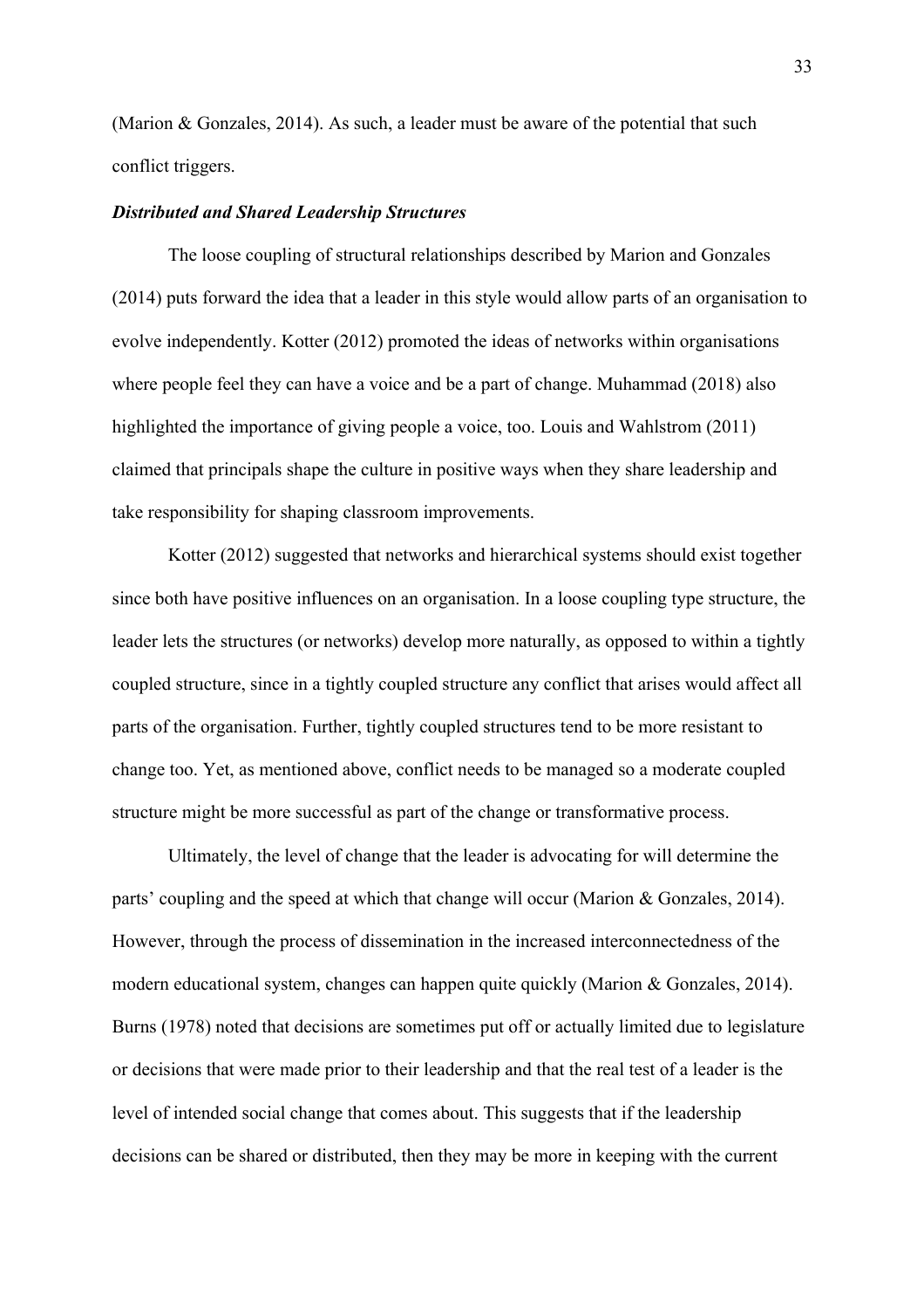needs of the organisation. Similarly, Louis and Wahlstrom (2011) suggested that changing a school's culture requires shared or distributed leadership that engages many stakeholders in major improvement roles, and instructional leadership, in which administrators take responsibility for shaping improvements at the classroom level.

# *Professional Development*

A leader needs to develop and invest in their team for change in culture to take place. Khourey-Bowers, Dinko and Hart (2004), explored the effects of a Local Systemic Change (LSC) initiative over a five-year period that implemented a shared leadership style whereby professional development was increased. Their results indicated that sustained and intensive professional development influences individuals and school culture (Khourey-Bowers et al., 2004). It was commented that high-quality, intensive, and sustained workshops, seminars, and courses promote reform-oriented growth in beliefs, pedagogical content knowledge, and disciplinary content knowledge among teachers (Khourey-Bowers et al., 2004).

This could also be related to the leadership idea that developing positive relationships is integral to leadership, but this also aligns with the thoughts of Peterson and Deal (1998), Robinson and Aronica (2015) and Teasley (2017) in that a positive school culture is one that fosters improvement, collaborative decision-making, professional development and staff and student learning. One other way a positive school culture can be achieved that is linked to professional development according to Knutson, Miranda and Washell (2005) is to introduce the practice of peers observing behaviours in the classroom and subsequently reviewing and giving feedback since it is claimed that this develops a positive culture. However, in some cultures and climates this might be seen as threatening and as such leaders may need to develop the attitudes towards this practice.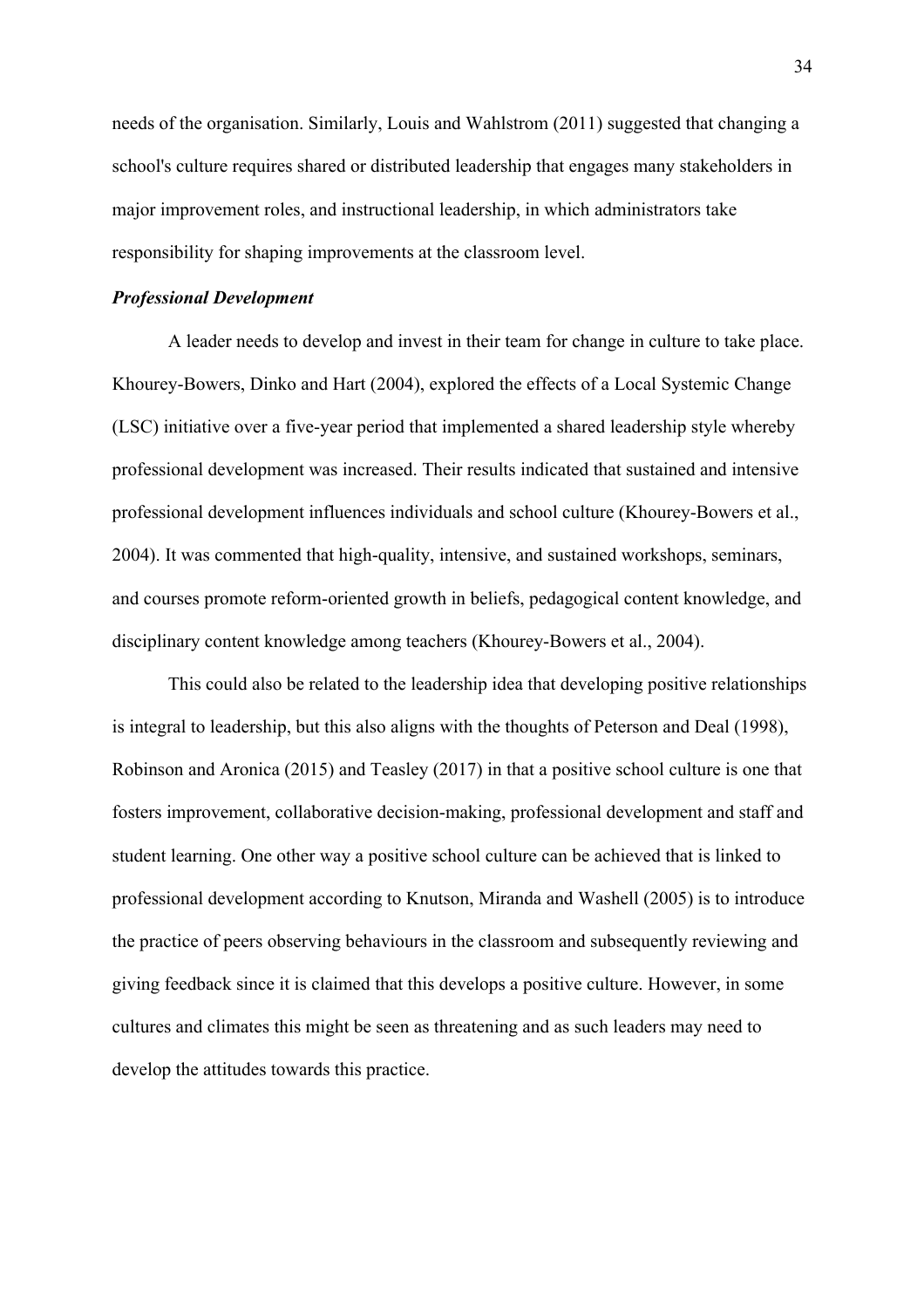# *Student Ownership and Responsibility*

Another area where a leader may wish to initiate change is student autonomy. Rutledge and Cannata (2016) described their research findings where higher-performing schools are engaged in an intentional set of systemic practices that they call Personalization for Academic and Social Learning (PASL) and how higher-performing schools also established integrated structures of academic press and support that scaffolded the development of Student Ownership and Responsibility (SOAR) for their learning. Both PASL and SOAR place their emphasis on students rather than only on adults as key agents in the school (Rutledge & Cannata, 2016). Further, PASL and SOAR emphasize the integration of social and academic elements of schooling and are enacted through school culture (Rutledge & Cannata, 2016). Part of this is increasing students' sense of belonging in the school, which as noted by Thapa et al. (2013), is part of a positive school culture. Adults promote a culture in which students describe feeling safe and cared for, personalising their approach (Rutledge & Cannata, 2016). This behaviour, therefore, encourages active relationships and a positive culture within a school. This article suggested that attention to the student is a key factor in creating a positive school culture where students can flourish, and it also suggests that positive relationship development is important.

# *Personalised Learning*

Implementing personalised learning may also contribute to a positive school culture and climate. Grover (2014) described a high school that was developed in order to serve its local community better. This school provides students with access to high-quality, digitalblended learning courses that offer the flexibility needed for students to acquire the knowledge and technology skills necessary in a digital world. Grover (2014) described how removing the constraints of the traditional model of taking attendance, completing registers and such has freed them to create and innovate an environment that is both positive and able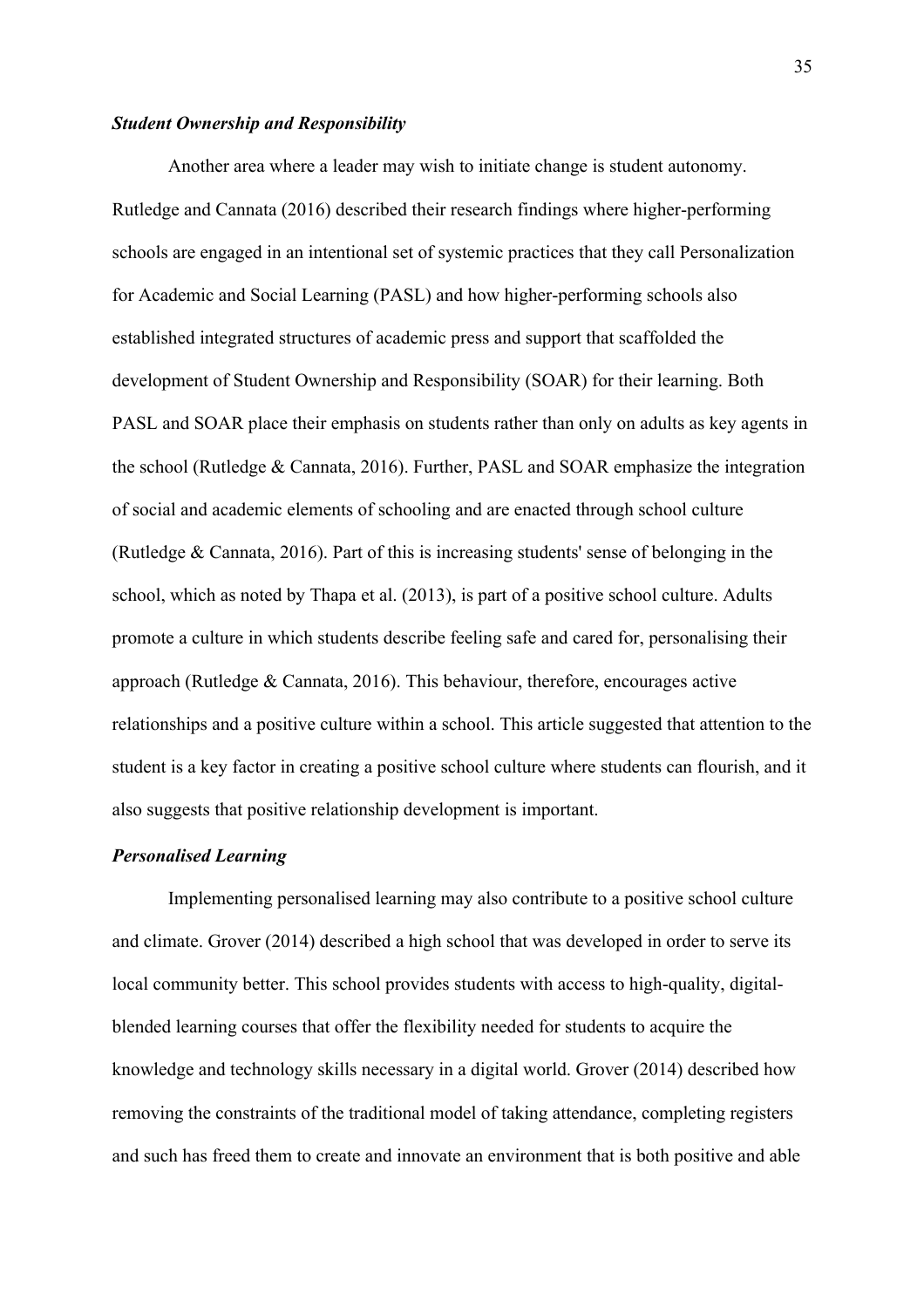to address student needs. The students have flexible timetables, are able to negotiate the speed at which they learn content and are working on an individual learning plan (Grover, 2014). The results showed that the school culture is a positive one where behavioural issues are few and achievement is higher than average (Grover, 2014). However, other external factors such as increased spending, training and motivations might have also contributed to these outcomes. However, it does suggest that a positive school culture is one where personalisation of learning is a key factor. This is evidence of how culture can be developed with positive effects.

# *Transformative Leadership Theory*

One common theory or model to invoke change is that of transformative leadership (Marion & Gonzales, 2014). Transformational leadership functions best in organisations that are looking to set new directions, goals or initiatives. The transformational leader in this setting is often charismatic and what might be called 'likeable' for a variety of reasons such as being an inspirational motivator or intellectual stimulator (Marion & Gonzales, 2014). Those most likely to respond to this type of leader might be those who are dissatisfied with their workplace since part of being a transformative leader is empowering persons to have a voice or role within any organisational change. However, this could become quite challenging if the voices are not in line with the leader's own morality. It may also be challenging for a leader if any potential proposed changes are not be in line with the intended direction of the leader.

The transformational leader may also be subject to issues of power and how they wield it (Marion & Gonzales, 2014). Their morality may come under fire and also followers may be subject to 'founder's syndrome' where the followers view the leader as the answer to all their problems. (Marion & Gonzales, 2014). Despite this, transformational leadership theory is perceived to be a popular entity-based theory due to the results that it produces.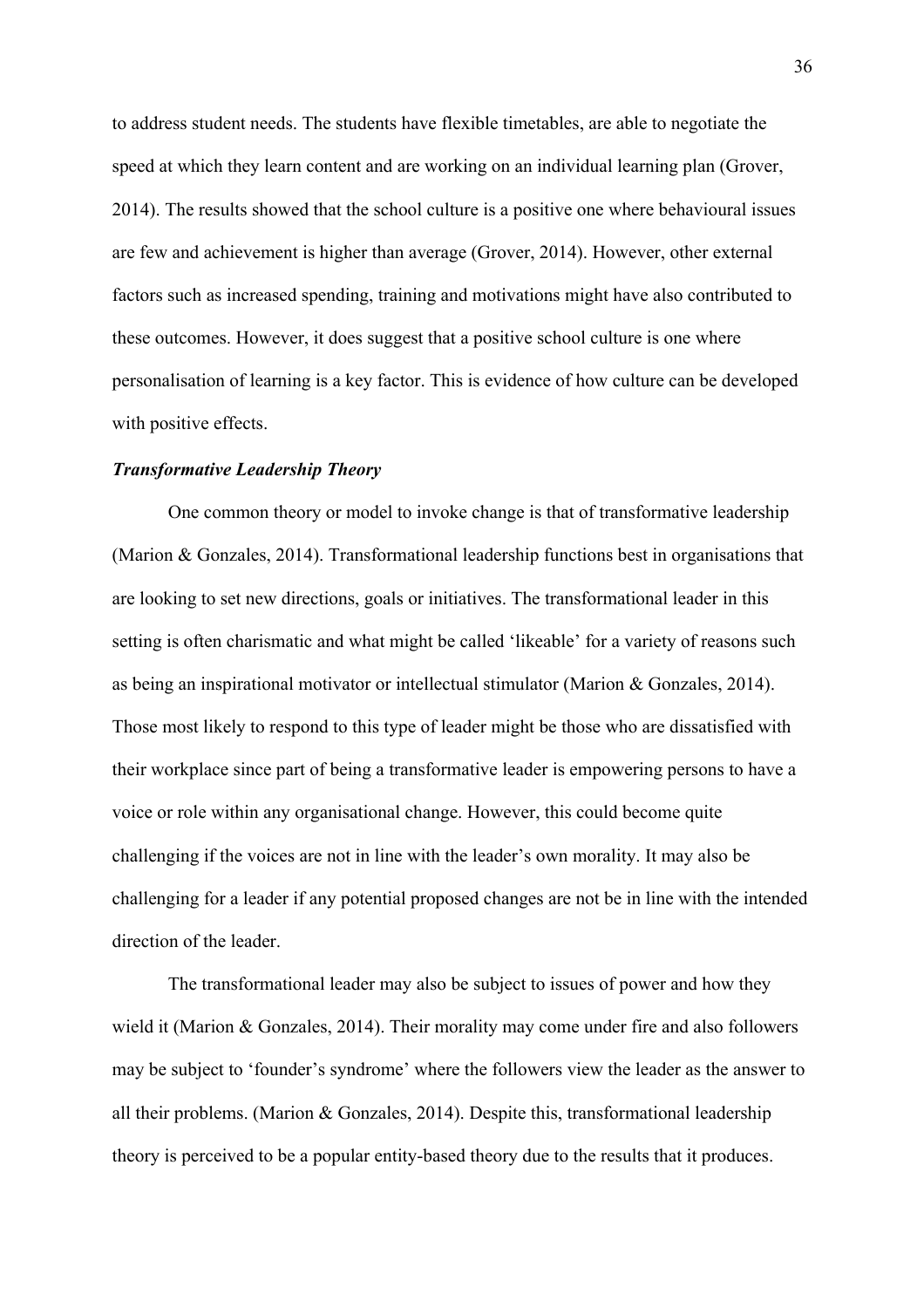Within international school settings, transformational models of leadership are in demand due to their effectiveness in nurturing teachers and students (Gardner-McTaggart, 2018). However, according to Gardner-McTaggart (2018), for the senior leader aspirant they "also sell well, and any omission of competence in empowering leadership would be unwise in a job interview" (p. 160). This suggests that models of transformative leadership are currently a popular choice to those interviewing leaders within international school settings.

## **The International School Setting**

International schools are often schools that offer a different curriculum framework to that of their host country such as the International Baccalaureate (Machin, 2017). Machin suggested that motivations for being an international school include a philosophical alignment to international education, commercial incentive, since the term 'international' conveys status and prestige, and the adoption of the title of 'international school' to avoid state-directed regulatory control (Machin, 2017). ISC Research supplies the current and objective data on the world's international schools (ISC Research, n.d.) and defines international schools in their terms of reference as schools operating wholly or partially in English (2017). As such, their research includes schools that operate in other languages, too. In short, international schools are schools which call themselves such since the term 'international' is open for any school to adopt as they see fit (Machin, 2017). International schools often cater to the global elite, with many wealthier families seeking a school which engages in global issues of equity and responsibility, yet also has an instrumental pull of 'qualification capital' and cultural appropriation particularly to those from less developed and connected areas of the globe (Gardner-McTaggart, 2018).

The international school sector has experienced significant growth, particularly in Asia since the turn of the 21<sup>st</sup> century (Lee et al., 2012; Machin, 2017). The International Baccalaureate (IB) are key players in the international school market and, even though there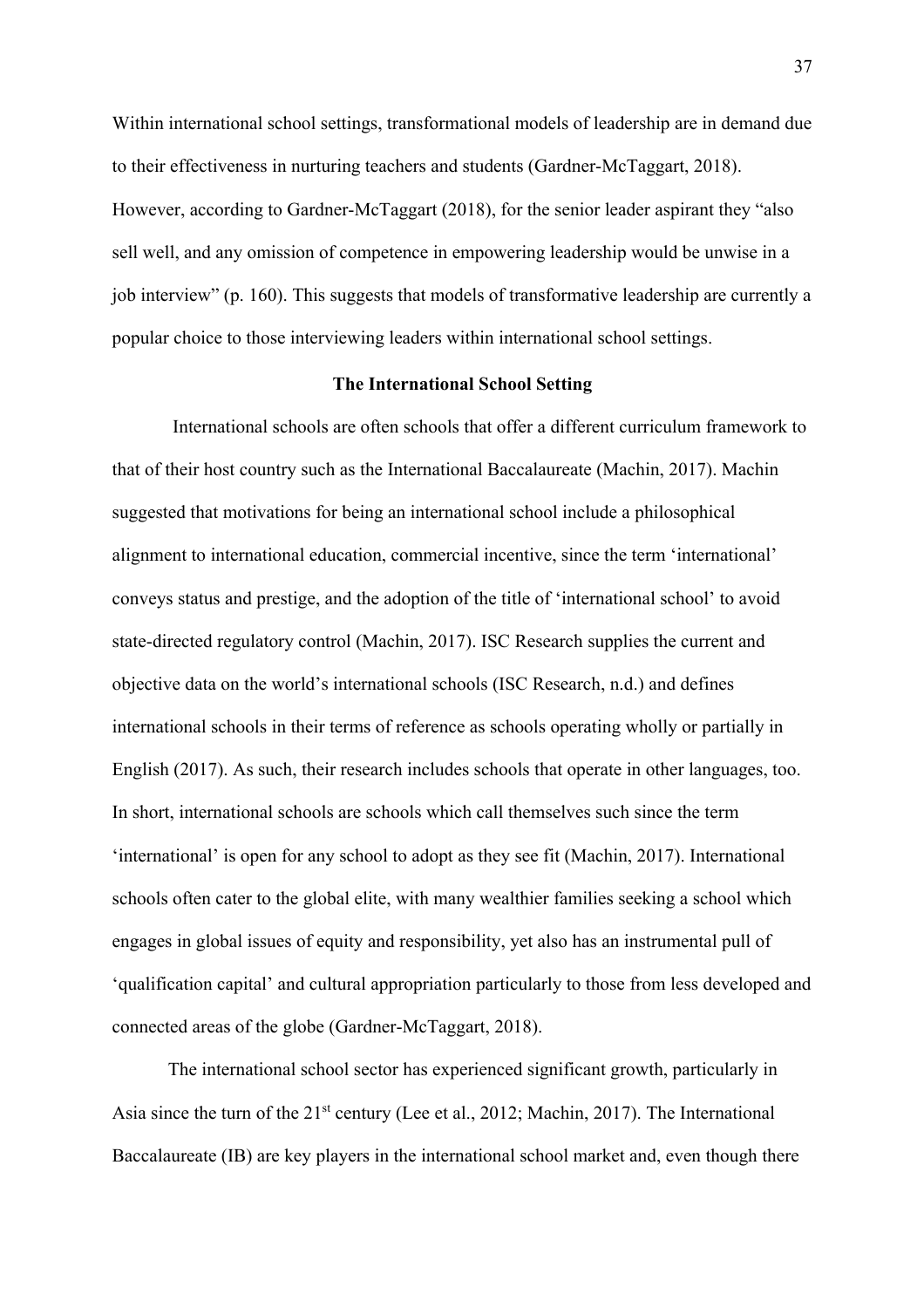has been exponential growth demonstrated by IB schools globally, the Asia-Pacific region has experienced the most rapid gains in the number of IB schools since 2000 (Lee et al., 2012). An ISC research report in 2018 claimed that twenty years ago, there were only about 1,000 English-language international schools worldwide with most of the student body made up of children from expatriate families working abroad such as diplomats and mid-level corporate types (Wechsler, 2017). However, in 2018, ISC research counted a total of 9,605 English-medium international schools worldwide (ICEF Monitor, 2018). This represents a year-over-year increase of 6.3% and contributes to a compound annual growth rate of nearly 6% over the last five years (ICEF Monitor, 2018). Further, according to ISC, demand is continuing to rise, predicting that in the next 10 years, there is an expectation that the number of international schools will double to more than 16,000 schools and 8.75 million students worldwide (Wechsler, 2017). In China, the appetite for international schools, is, as Machin (2017) put it, insatiable.

Despite these types of schools initially being set up to cater to expatriates, in 2018 around 80% of the student body came from the host country where their school is based (ICEF Monitor, 2018), and around 40% of international schools offer a curriculum aligned to the English National Curriculum (Machin, 2017). It was suggested that this is because the "British economic elite are embedded throughout the global economy, thereby having stronger connections in markets such as Asia" (p. 133). In Asia, there were around 5,032 international schools in 2017, exemplifying the growth in the region at the turn of the century Hong Kong had 92 internationals schools and as of 2017 had 176; Thailand had less than a dozen, and as of 2017, 181 (Machin, 2017). One might think that this significant growth would mean competition would be fierce, but international schools in this region are still enjoying buoyant market conditions and benign competitive influences (Machin, 2017).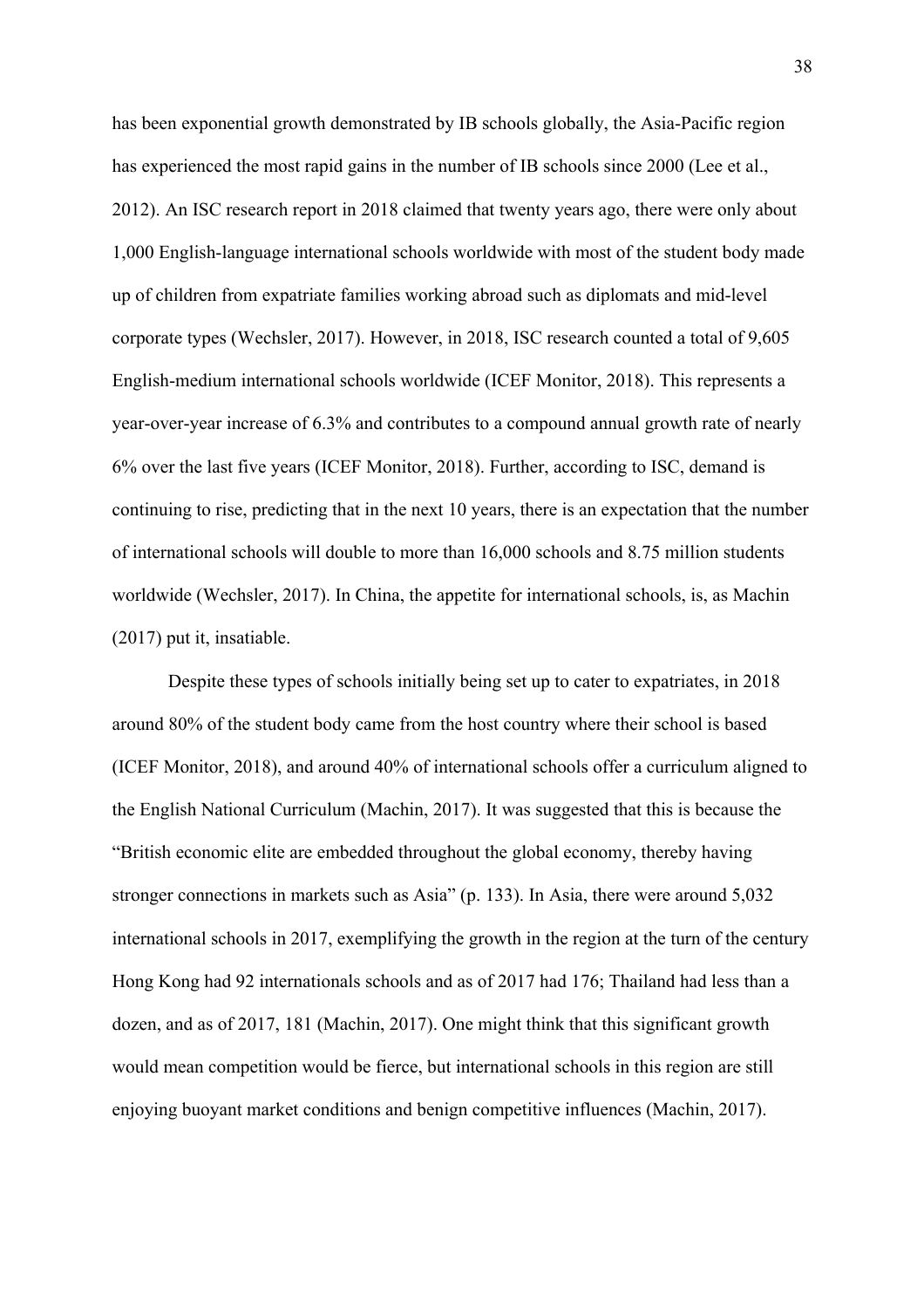#### **Leadership in International School Settings**

Due to enormous variation in the make-up of international schools, leadership predominantly refers to senior administrators such as principals, heads, and directors. Yet it can also include curriculum coordinators and middle managers (Gardner-McTaggart, 2018). According to Machin (2017) globalisation has created the demand (and necessity) for international *education* and in turn, neoliberal policy, with regards to economic markets, in particular, has created the regulatory framework (and the acceptance) for that demand to be filled, in part, by international schools. Yet, despite the buoyant market conditions (Machin, 2017), leaders also need entrepreneurial skills along with relational intelligence, pedagogical knowledge, heuristic intelligence (so as to not to think strategies that worked in one school will automatically work in another), and reflective intelligence when working in the international school sector (Calnin et al., 2018). Gardner-McTaggart (2018) found that senior leaders in these settings share rich 'English' cultural capital, and that international schools market this knowledge.

In terms of leadership styles and practices in international schools there is an orientation towards collegial models of management and distributed leadership models as a normative trend, with transformational approaches often valued by school principals (Gardner-McTaggart, 2018). One study that sought to find answers to similar questions as the ones being asked in this study found that the characteristics most frequently linked to effective change in an international school setting included being visionary, being committed to school/staff and creating a collegial/supportive work environment (Morrison, 2018). The study by Morrison (2018) also identified other key characteristics that a successful leader in an international school setting should demonstrate. They included being approachable, being a good communicator and having a strong ethical disposition (Morrison, 2018).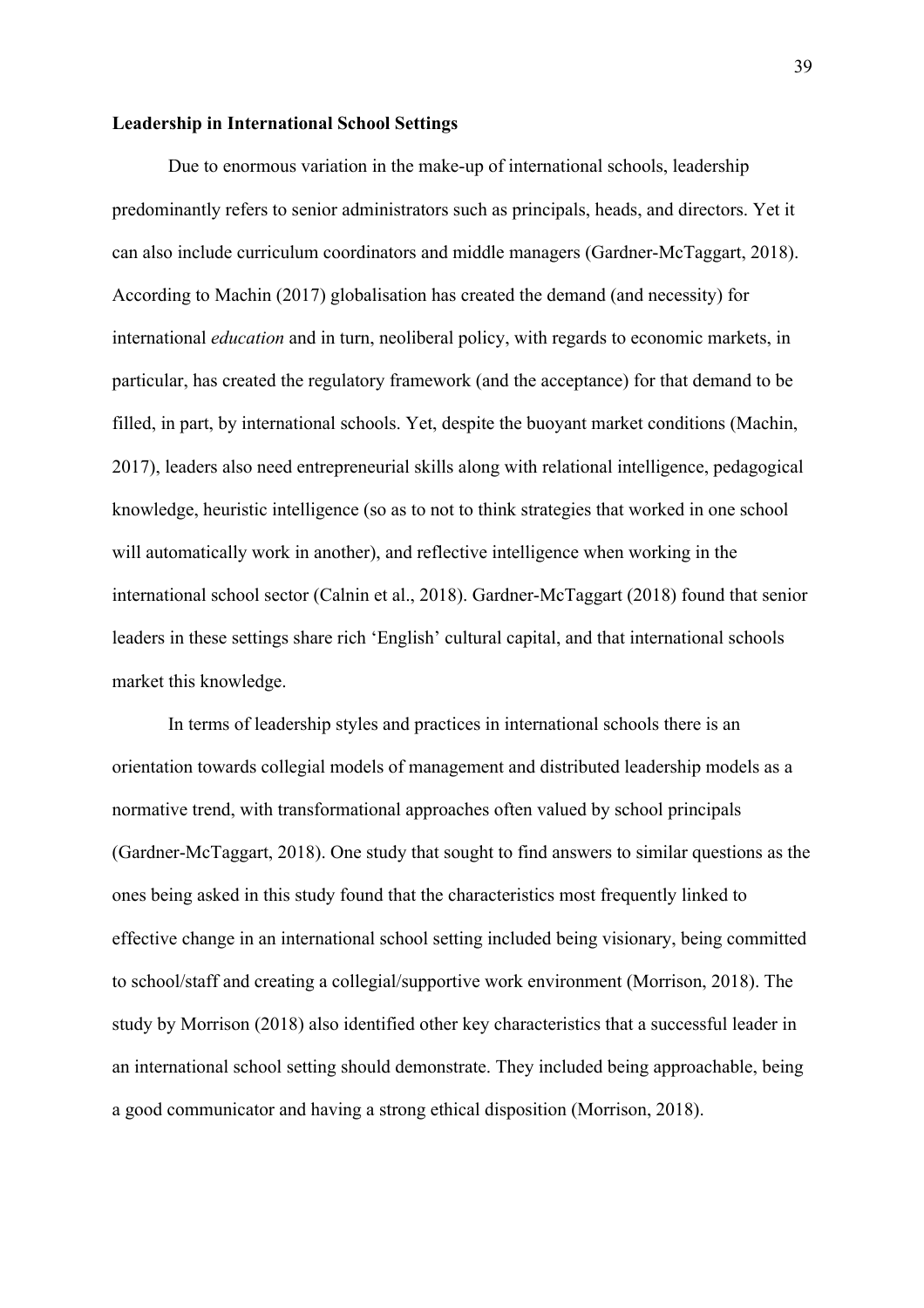However, according to Calnin et al. (2018) who reviewed leadership in IBO schools, there is not one particular approach to leadership which can be said to be effective across all settings. It was instead argued that context is important, and that leadership is context sensitive (Calnin et al., 2018). Further, they pointed out that leaders in an international school setting need to have relational intelligence since the shaping of a school's culture is linked to trust and the developing a strong set of ethical principles between leaders and stakeholders (Calnin et al., 2018). This links to ideas previously explored in this chapter relating to trust (Louis & Wahlstrom, 2011; Morrison, 2018) and ethics (Morrison, 2018).

# **Specific Challenges Faced by Leaders of International Schools**

International schools largely sit outside of government and local educational systems and frameworks, usually with little governmental interference (Machin, 2017). However, it can be argued that since there are increasing numbers of students attending schools from the school's host country, the local customs, cultures, norms and social systems will seep into a school. And of course, the general laws of a country will still apply. As such, it can be claimed that there might be a dissonance between the more liberal approaches to education prevalent in international schools and the conservative nature of those observed in some countries (Hammad & Shah, 2018). Clearly, this might present a unique challenge to school leaders, particularly in countries such as the Kingdom of Saudi Arabia where there are issues such as sex segregation and high parental expectations in relation to grades or qualifications (Hammad & Shah, 2018). These types of tensions between the local and international cultures can sometimes lead to international schools and their communities becoming isolated from their immediate locality (Gardner-McTaggart, 2018). As a consequence, this can "intensify relationships due to limited social possibilities and both psychological and linguistic isolation" (Caffyn as cited in Gardner-McTaggart, 2018, p. 155). As such, these challenges may impact the culture and climate of a school. Similarly, a study by Walker and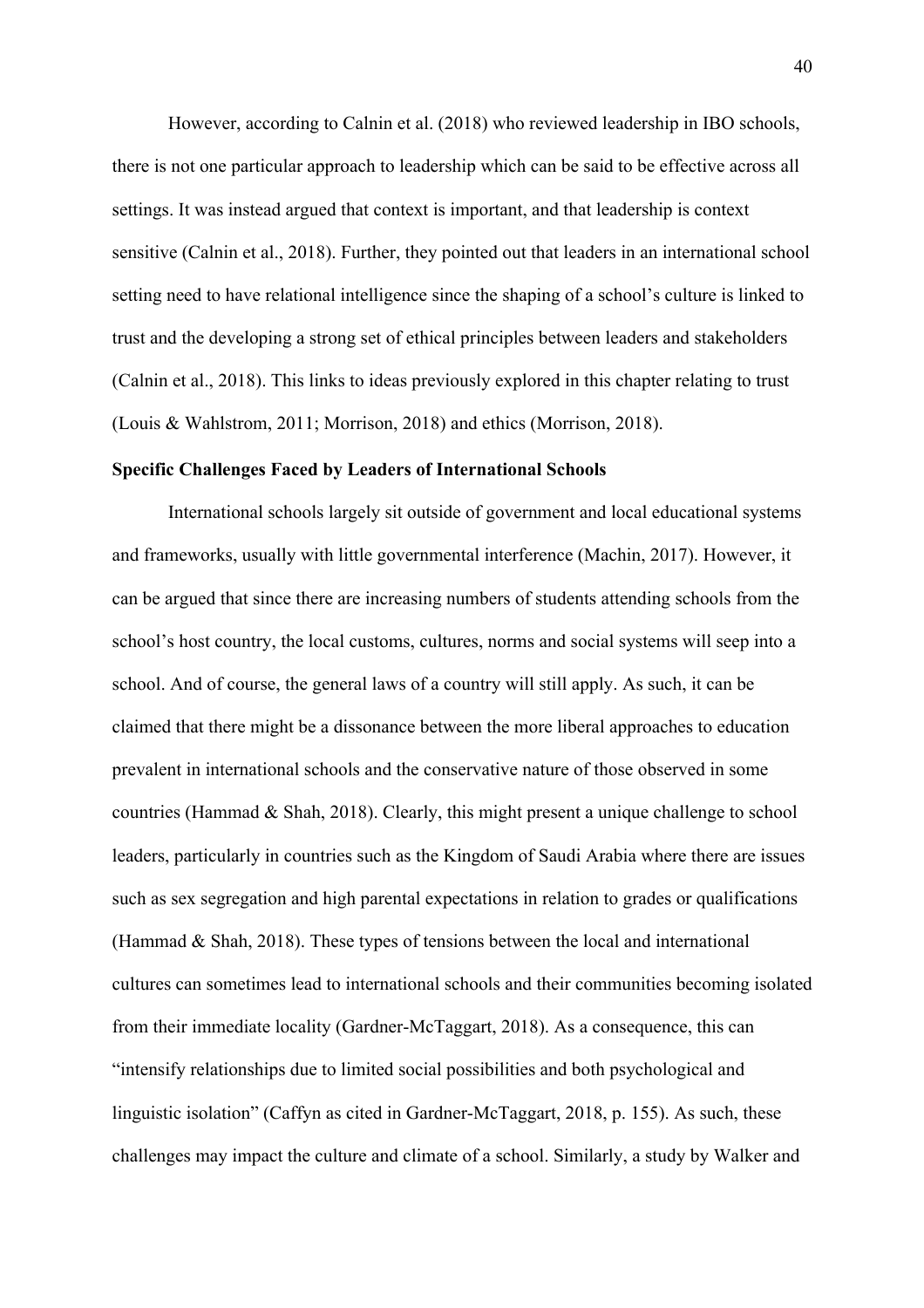Cheong (2009) reported that leaders had difficulties associated with leading the learning of students from different national and cultural backgrounds. Bailey and Gibson (2019) also found that cultural differences affected the diverse relationships of school leaders with students, parents, teachers and school owners. Bailey and Gibson (2019) said that the participants of their study that was conducted in Malaysia felt that managing the cultural composition of either the student body and/or the teaching staff was a feature of the role as a leader, with many of the principals that were interviewed as part of their study reporting that demographic decisions were an important aspect of their role. Hammad and Shah's 2018 study unveiled two coping strategies for these challenges that have been developed by school leaders in the Kingdom of Saudi Arabia; compliance and circumvention.

Blandford and Shaw (as cited in Lee et al., 2012) offered a list of leadership challenges specific to international schools:

- 1. High but diverse parental expectations
- 2. High rate of staff turnover and student mobility
- 3. Conflicting pressures emerging from the need for compliance with host country education laws and policies and the educational goals and processes guiding international education
- 4. Cultural diversity of staff, students, and board members

5. Conflicts between local and global curriculum standards and expectations. (p. 294) Based upon these challenges, Lee et al. (2012) noted that in the Asia Pacific region, school leaders in IBO schools face even further specific challenges such as achieving coherence and consistency across the three IBO programmes; managing the complexity of a formal organization; recruitment, selection, and deployment of staff; ongoing professional development of teachers and managing parental expectations. Each of these challenges may subsequently present a barrier to the fostering of a positive school culture. This list was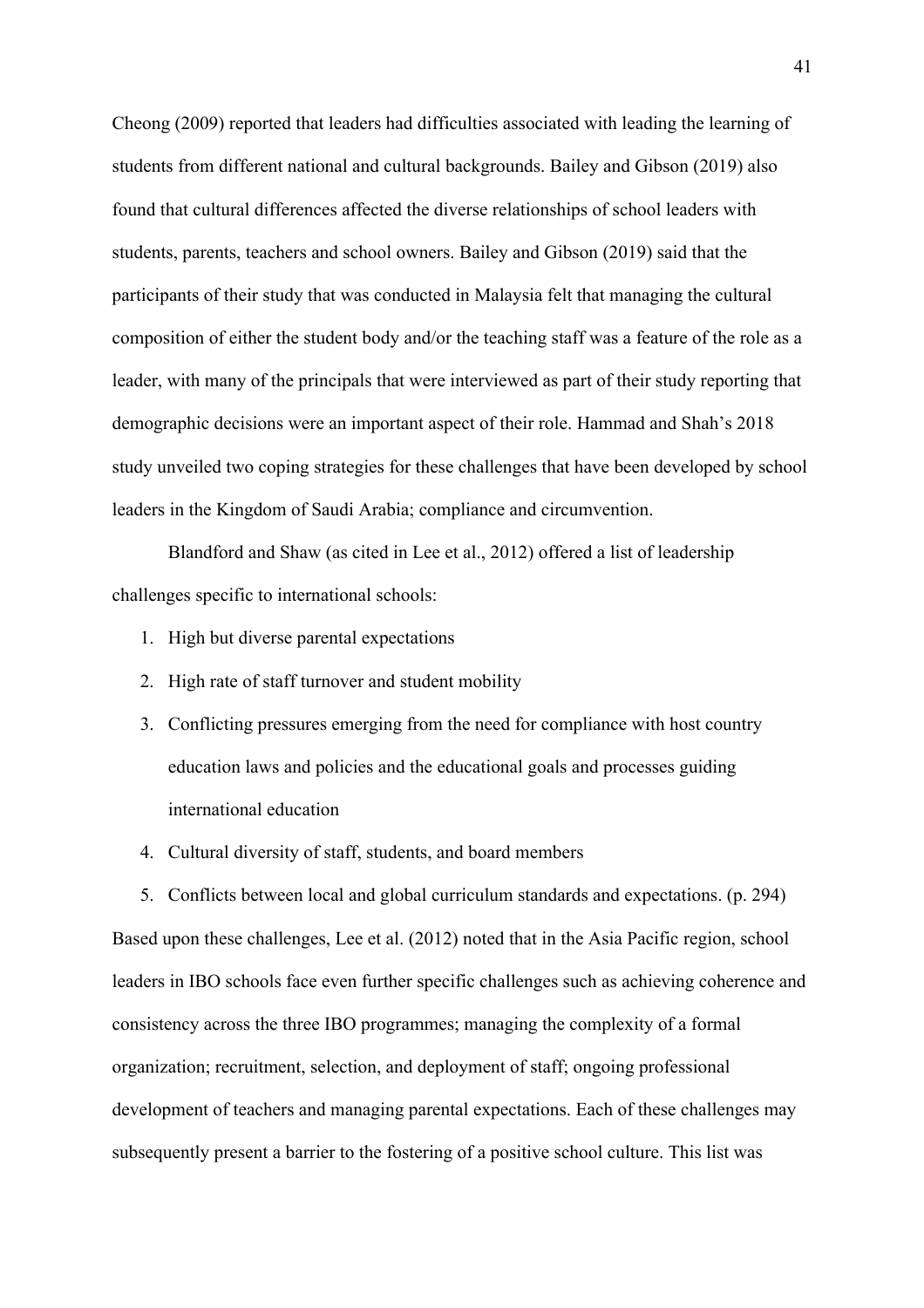written some time ago and it is the opinion of the researcher that the challenges will have shifted somewhat; however due to market growth, the researcher believes that they may have also intensified. One element of this list is of particular interest in relation to the development of culture and climate is the high rate of turnover of staff and students.

According to Gardner-McTaggart (2018), "transience is a real, debilitating problem for international schools" (p. 160). A moderate degree of turnover in any organization is generally deemed to be healthy (Odland & Ruzicka, 2009) and a high turnover of staff may allow for a leader to bring in their own 'people'. However, if the rate of staff turnover is high there may need to be constant readjustment and reconfiguration of any intended change in relation to culture. Further, in international school settings there are usually significant costs involved such as job advertising, relocation fees and flights are often required to transport teachers from various parts of the world (Machin, 2018). In the case of a high turnover then, one might also argue that culture would be allowed to develop naturally, for better or worse, since there are few there to develop it over a period of time. And, for leaders, forming stable spaces and enduring traditions of excellence are biggest challenges that face leaders of international schools (Gardner-McTaggart, 2018).

Mancuso, Roberts, and White (2010) concluded that the teacher turnover rate correlated to the perception of a supportive head of school (their leader), along with other correlates that included age and satisfaction with salary and Morrison (2018) suggested that this is linked to trust in leaders, too. According to Mancuso et al. (2010), characteristics that defined teachers' perceptions of supportive leadership are closely linked with transformational and distributed leadership. Further, Gardner-McTaggart (2018) suggested that distributed leadership can develop leadership capacity and address the issues of transience which can be damaging for international schools.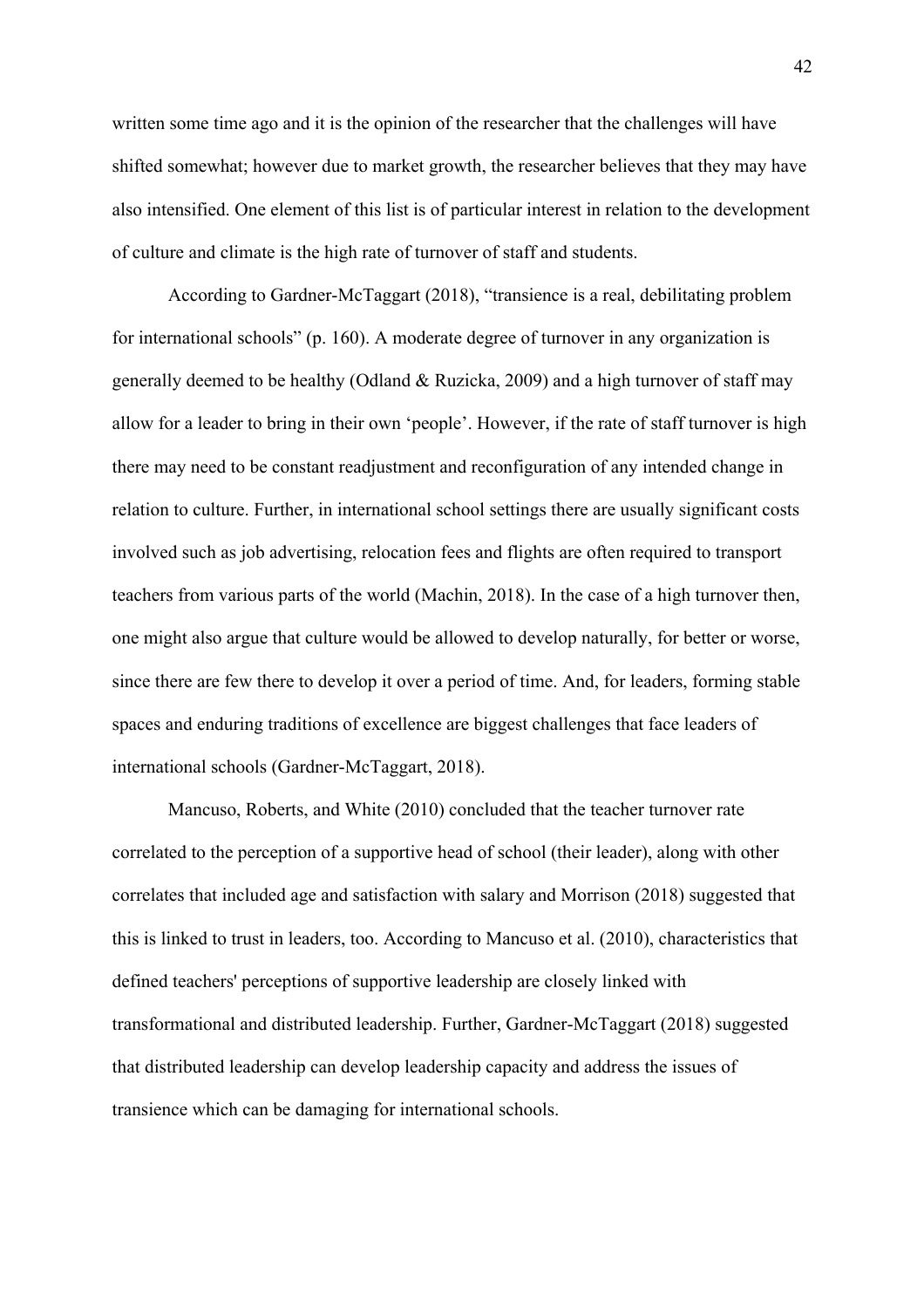Odland and Ruzicka (2009) found that three causal factors influence staff turnover in international schools. They are administrative leadership, compensation and personal circumstances. This implies that not only is the leader an important factor whether teachers will remain in a school, it also suggests that in relation to the development of culture the leader is key, since teachers feel that the leaders are the ones who are determining the future of the organisation. The same could be said of a high student turnover since, if students are transient, they bring with them their own sets of values and beliefs that may have formed from a different school or country, and as such may not be aligned to their current school. This may pose a problem for the development of culture and climate that as noted earlier, takes time to develop (Gruenert & Whitaker, 2015). However, as mentioned earlier on in this chapter, Morrison (2018) identified that effectively developing the human resource aspect of an organization is a very strong component for successful change management, including hiring the 'right' people. Therefore, having transient staff may allow for people to be removed quicker, and new people with the 'right' attitudes and behaviours brought in sooner. Of course, this does not accommodate the idea that the 'right' people may leave of their own accord. As such, a leader may have to consider how to keep existing staff who have been identified as having the right attitudes, too.

# **Conclusion**

The literature review suggests that the culture and climate within a school is significant to its success. This is because it provides a sense of identity and promotes achievement (Teasley, 2017) and it fosters a sense of community, individuality, and possibility (Robinson & Aronica, 2015). Thapa et al. (2013) further claimed that a positive school climate is related to child and youth development, effective for risk prevention and health promotion efforts, along with student learning and academic achievement, increased student graduation rates, and teacher retention rates.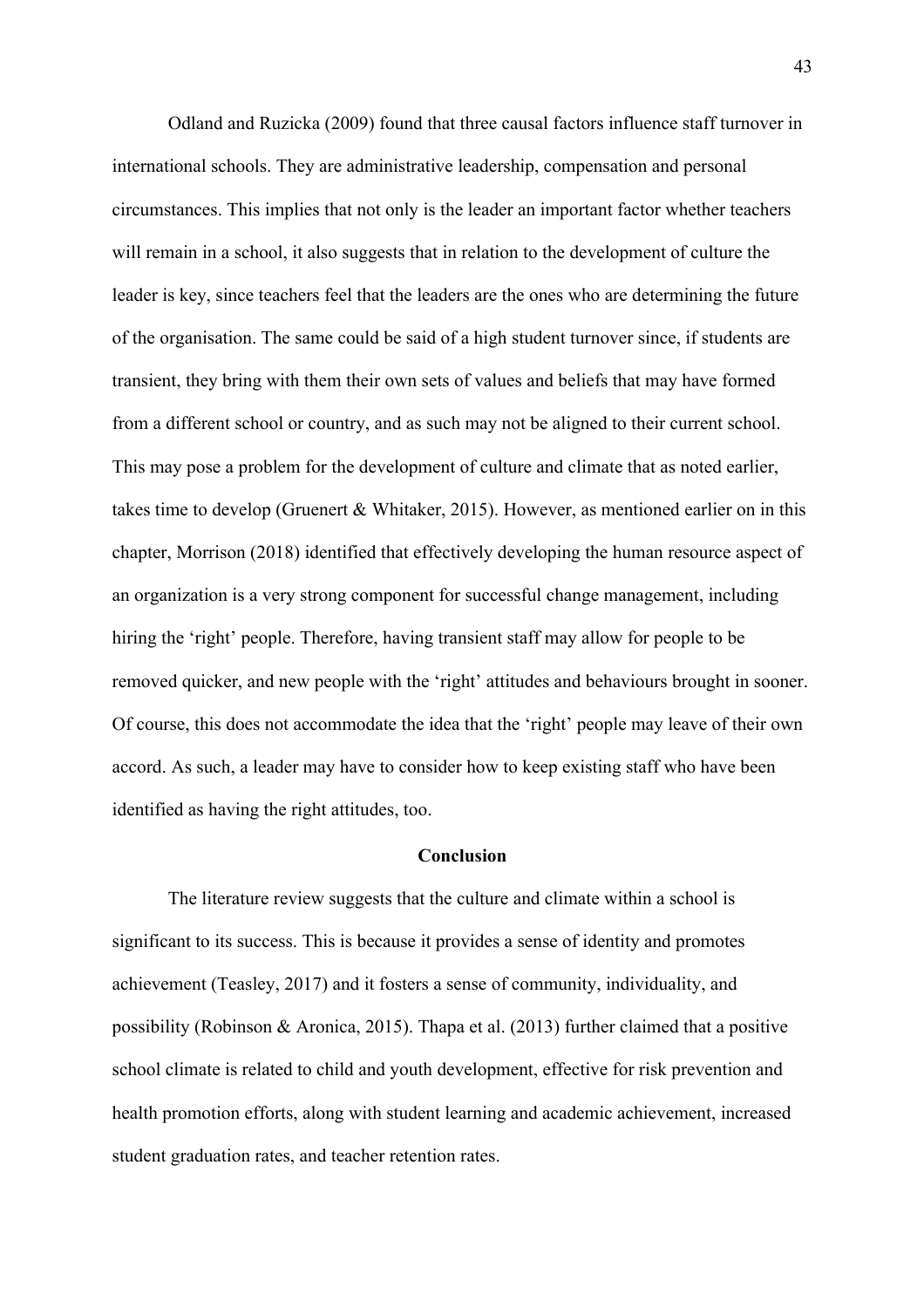According to the literature reviewed, it can be noted that there are some key leadership skills and techniques that enable a transformation or change within an organisation to occur. Generally, in relation to leadership and the change process, Kotter (2012) suggested that change is most impacting initially but may fall prey to founder's syndrome. As such, Kotter (2012) suggested creating a sense of urgency around the proposed change and creating a vision that all members of the organisation can buy into. With regards to the transformative or change process in schools, in order to mobilise groups, a leader should look to the 'believers' for their potential, but also the 'tweeners', too, since these groups are most likely to buy into a vision (Muhammad, 2018). Once the vision has been created, a leader has to effectively communicate it (Kotter, 2012), and be aware of any potential conflicts that might arise in resistance to change (Marion & Gonzales, 2014). According to the literature, a leader might look to create some networks within their organisation so as to give followers a voice, too (Kotter, 2012). However, this needs to be done with caution and it is suggested that it is done alongside a hierarchy (Kotter, 2012). Lastly, Marion and Gonzales (2014) suggested that a leader needs charisma, which is arguably something that cannot be taught and is something that is much more of a natural trait.

Specifically relating to transforming school culture, Khourey-Bowers et al. (2004) suggested investing in people through professional development. Similarly, Grover (2014) suggested that flexibility in the school environment/organisation allows for individualism in students' learning which in turn fosters a positive climate. Rutledge and Cannata (2016) also leant towards the argument of individualising students' experiences whilst Bambrick-Santoyo (2014) suggested that leaders create new routines.

This literature review has pointed out that there are many perspectives on what culture and climate is within a school environment, and how it can be fostered through specific transformative processes. However, there are few literatures that point out what overall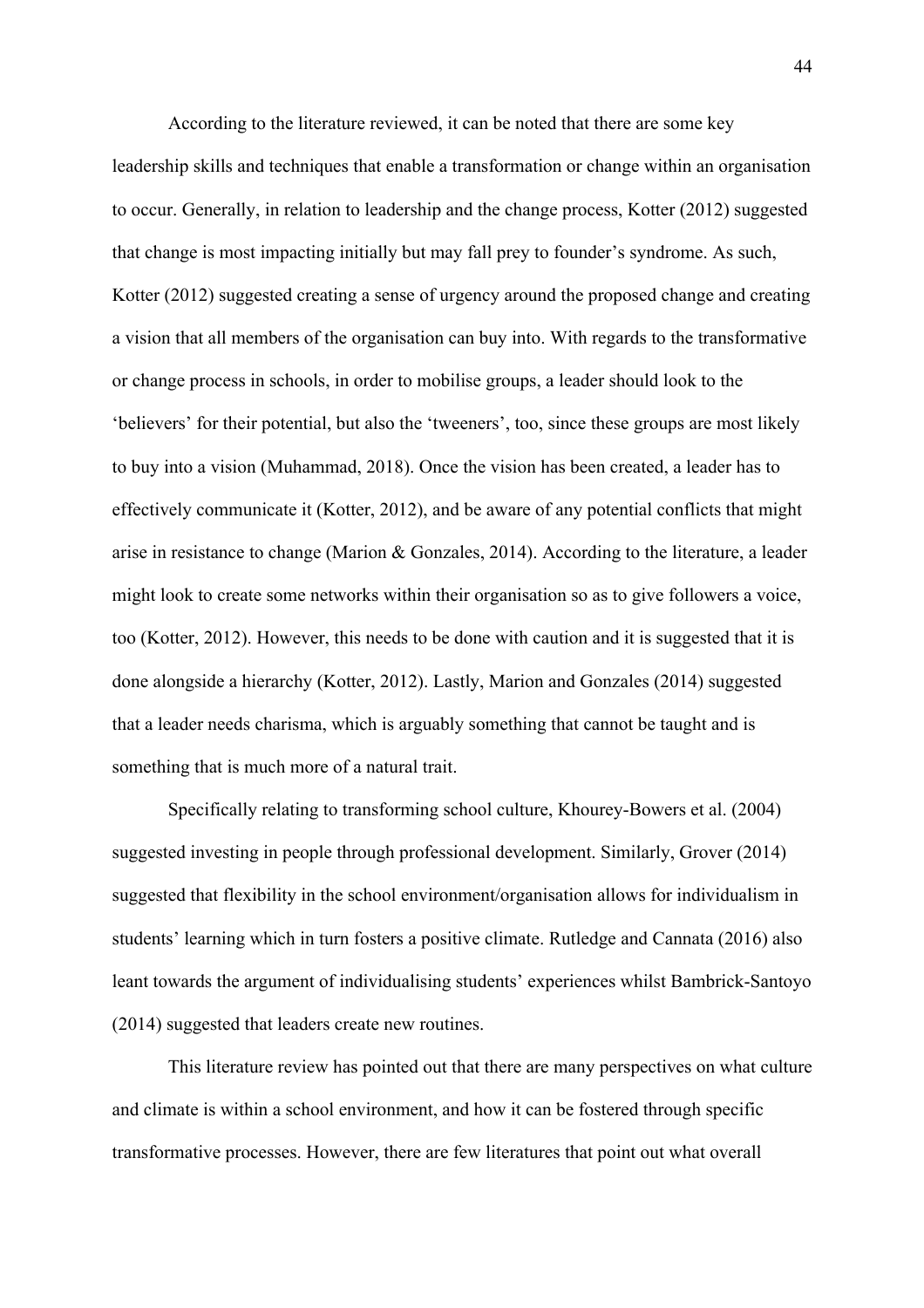leadership styles might be best suited to foster a school change in relation to international schools specifically. Morrison (2018) suggested that being visionary, committed to school/staff and creating a collegial/supportive work environment are important in the development of change. Within the literature it is also suggested that since the international school setting is a growing market (Machin, 2017), leaders need entrepreneurial skills along with relational intelligence, pedagogical knowledge, heuristic intelligence, reflective intelligence and relational intelligence (Calnin et al., 2018).

The literature that was examined also identified some of the specific challenges faced by leaders of international schools. These include the issues surrounding international schools being a growing market (Machin, 2017), that there is sometimes dissonance between the liberal approaches in international schools and the conservative nature of others (Hammad & Shah, 2018) and that there are often issues with high turnovers in international schools (Mancuso et al., 2010). Other challenges might include parental expectations, pressure for compliance, cultural diversity and conflicts with curricula (Blandford & Shaw as cited in Lee et al., 2012). It is therefore suggested that knowledge of and appreciation of local customs, cultures and laws would be beneficiary here with Hammad and Shah (2018) suggesting that leaders currently deal with this by compliance and/or circumvention.

This literature review has provided a comprehensive outline of the topic. It has highlighted some of the key areas that have previously been researched identifying some of the prominent authors in this area. It has also discussed the conceptual framework of the study, discussing the personal contexts, the topical research and the theoretical framework of the study.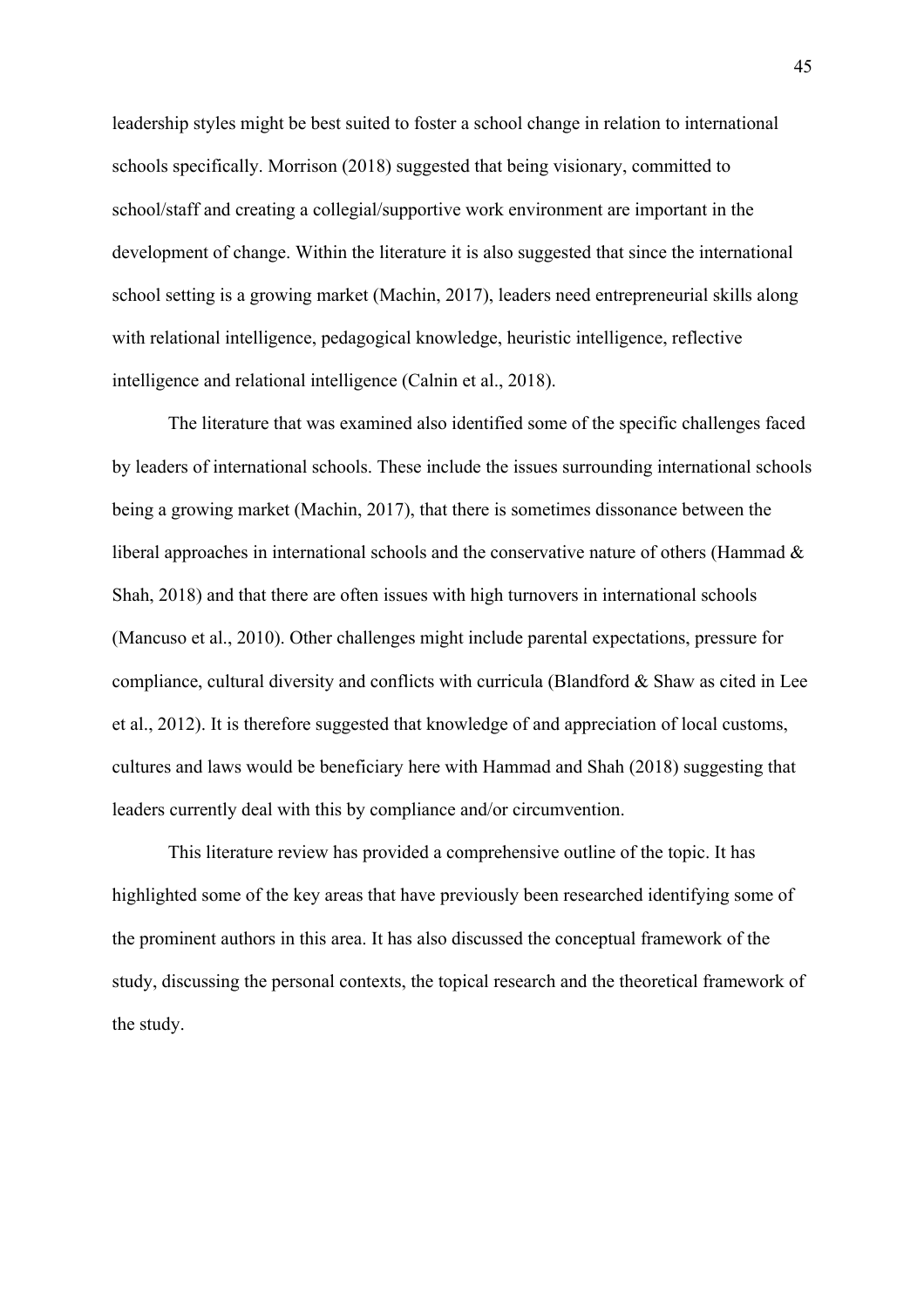## CHAPTER THREE

# METHODOLOGY

The purpose of this study was to describe and explain the phenomena of international school leadership and school climate and culture. It proposed to identify key leadership strategies and techniques that can be implemented to initiate change which will foster a positive school culture and climate. A positive school culture fosters a sense of community, individuality, and possibility (Robinson & Aronica, 2015). According to Thapa et al. (2013), a positive school climate is associated with positive child and youth development, risk prevention, health promotion, student learning and academic achievement, increased student graduation rates and teacher retention rates. Since everything that happens in an organization is a reflection of its leadership (Gruenert & Whitaker, 2015) a leader may initiate change to the culture and climate of a school particularly if they feel that the culture and climate are not reflective of their own values and beliefs. In international school settings, school leaders face specific challenges which may impact the process and capacity for change of an organisation.

This study sought to describe and explain this unique phenomenon of international school leaders and school culture and climate. As such, a phenomenological methodology was chosen. One of the founding principles of phenomenological inquiry is that experience should be examined in the way that it occurs, and in its own terms (Smith, Flowers & Larkin, 2009). Therefore, phenomenological research attempts to describe the lived experiences that several individuals have with a phenomenon (Creswell, 2015). These lived experiences have meaning to the individuals and occur during the everyday flow of life (Smith et al., 2009). According to van Manen (2016), the goal of phenomenological research is to understand the nature of these lived experiences. As such, this type of qualitative research generates detailed descriptions of the experiences of the participants.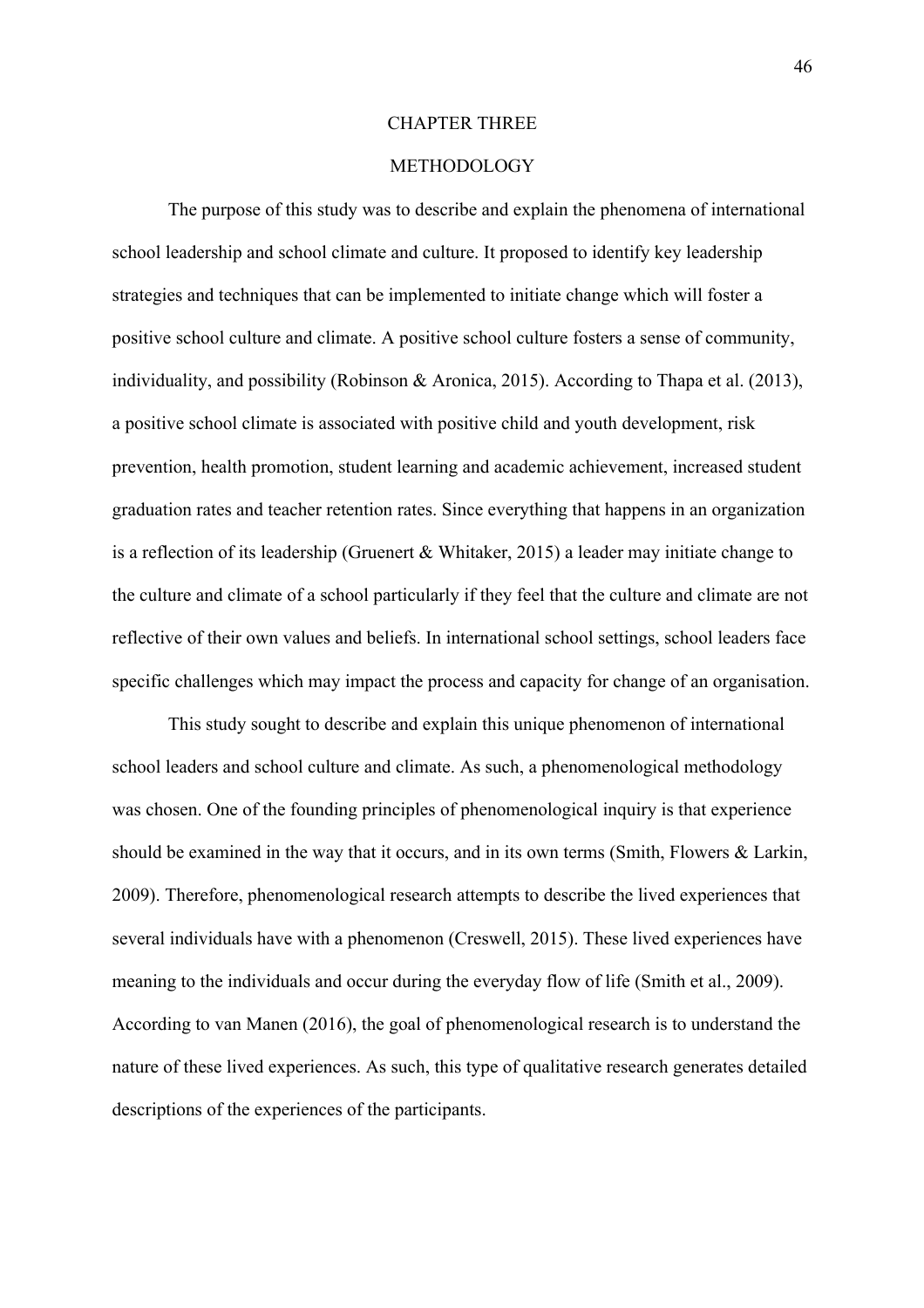# **Research Design**

Interpretive phenomenological analysis (IPA) methodologies are useful for understanding personal lived experience and exploring persons' relatedness to, or involvement in, a particular event or process (Smith et al., 2009). IPA aims to capture and explore the meanings that participants assign to their experiences with participants recruited for their expertise in the phenomenon (Reid, Flowers & Larkin, 2005). IPA is an approach to qualitative, experiential and psychological research which has been informed by concepts and debates from three key areas of the philosophy of knowledge: phenomenology, hermeneutics and idiography (Smith et al., 2009). Firstly, IPA is a qualitative research approach committed to the examination of how people make sense of their major life experiences. Whereas, hermeneutics relates to the theory of interpretation (Peoples, 2020). This means that when conducting an IPA study, the researcher needs to interpret the accounts of the participants. Third, idiography is concerned with the particular which means that IPA is committed to detail, is thorough and systematic, and is committed to understanding how particular experiential phenomena is understood from the perspective of particular people, in a particular context (Smith et al., 2009).

Fundamentally, IPA is the exploration of a lived experience combined with the subjective and reflective process of interpretation (Reid et al., 2005). It is a qualitative research approach that is committed to the examination of how people make sense of their major life experiences (Peoples, 2020; Smith et al., 2009). This is because when a life experience is significant, people begin to reflect upon it and IPA research aims to engage people with these reflections (Smith et al., 2009). Consequently, this research design allowed for examination and description of best practices in fostering positive school culture and climate by those experiencing it: leaders within international school settings.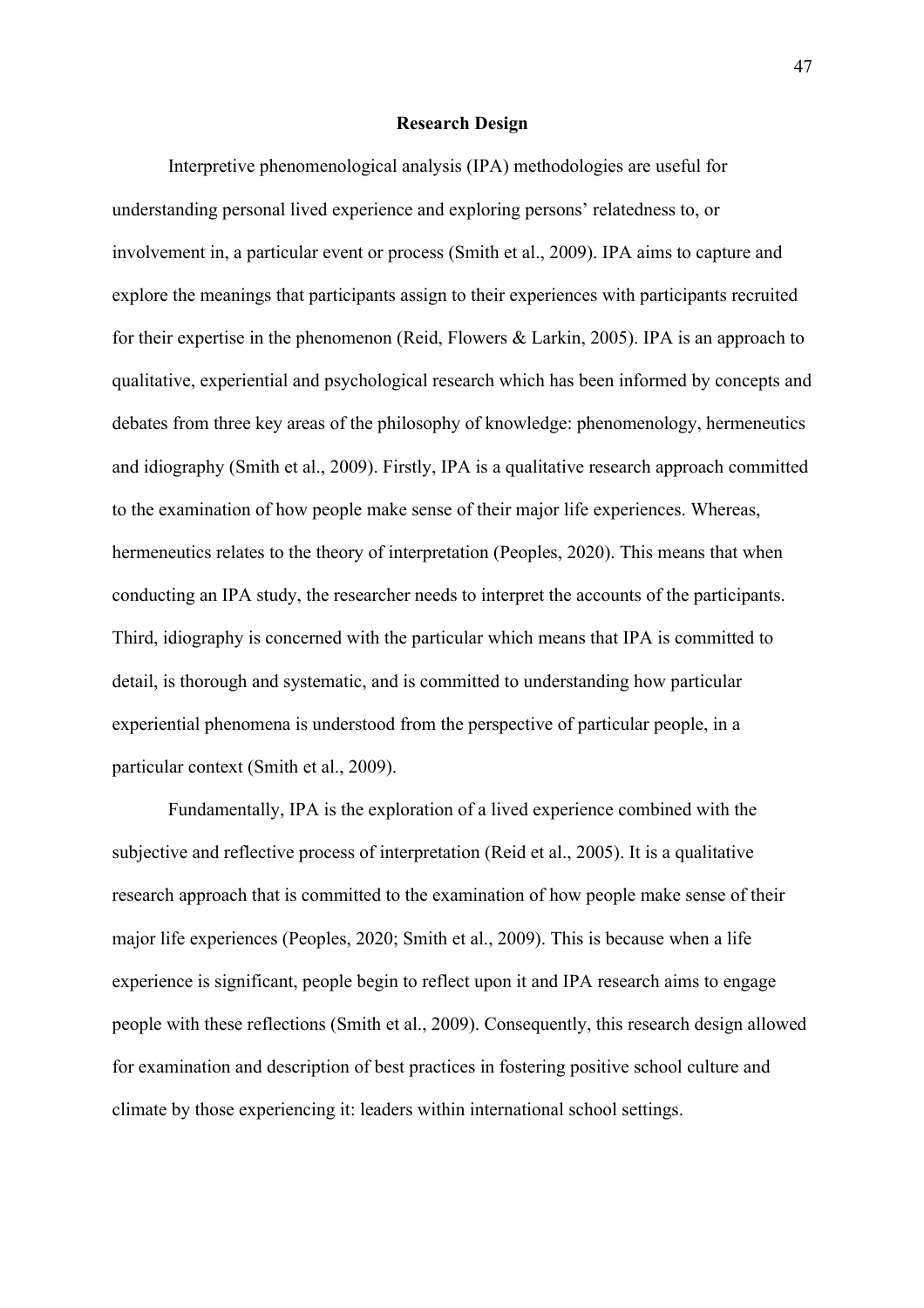# **Purpose of the Study**

The purpose of this interpretive phenomenological analysis (IPA) study was to describe and explain the phenomena of international school leadership and school climate and culture, identifying key leadership strategies and techniques that can be implemented to initiate change to foster a positive school culture and climate in international schools. Through the use of an IPA methodology, this study identified the key themes of this phenomenon from the descriptions and perceptions given by leaders in international school settings. By conducting in-depth interviews that examined the experiences of leaders from international school settings, this research hoped to describe and explain their perspectives in relation to initiating change in culture and climate in international school settings. These key themes can then be utilised by leaders in international school settings in order to develop organisational culture and climate.

## **Research Questions**

It was identified through a review of the literature that there is a gap in the literature in regard to the leadership styles, techniques and practices that best foster positive school culture and climate in international schools. The identification allowed the researcher to develop research questions that addressed this gap and aided the development of the study. Further, this study sought to explain and describe the phenomenon of international school leadership and the impact it has on school culture and climate and as such, in line with IPA. The research questions were directed towards seeking out the understandings of the participants. The research questions were:

- 1. How do international school leaders perceive the impact that their leadership has on the culture and climate of a school?
- 2. What strategies and best practices do international school leaders use to initiate change and foster a positive school culture and climate?

48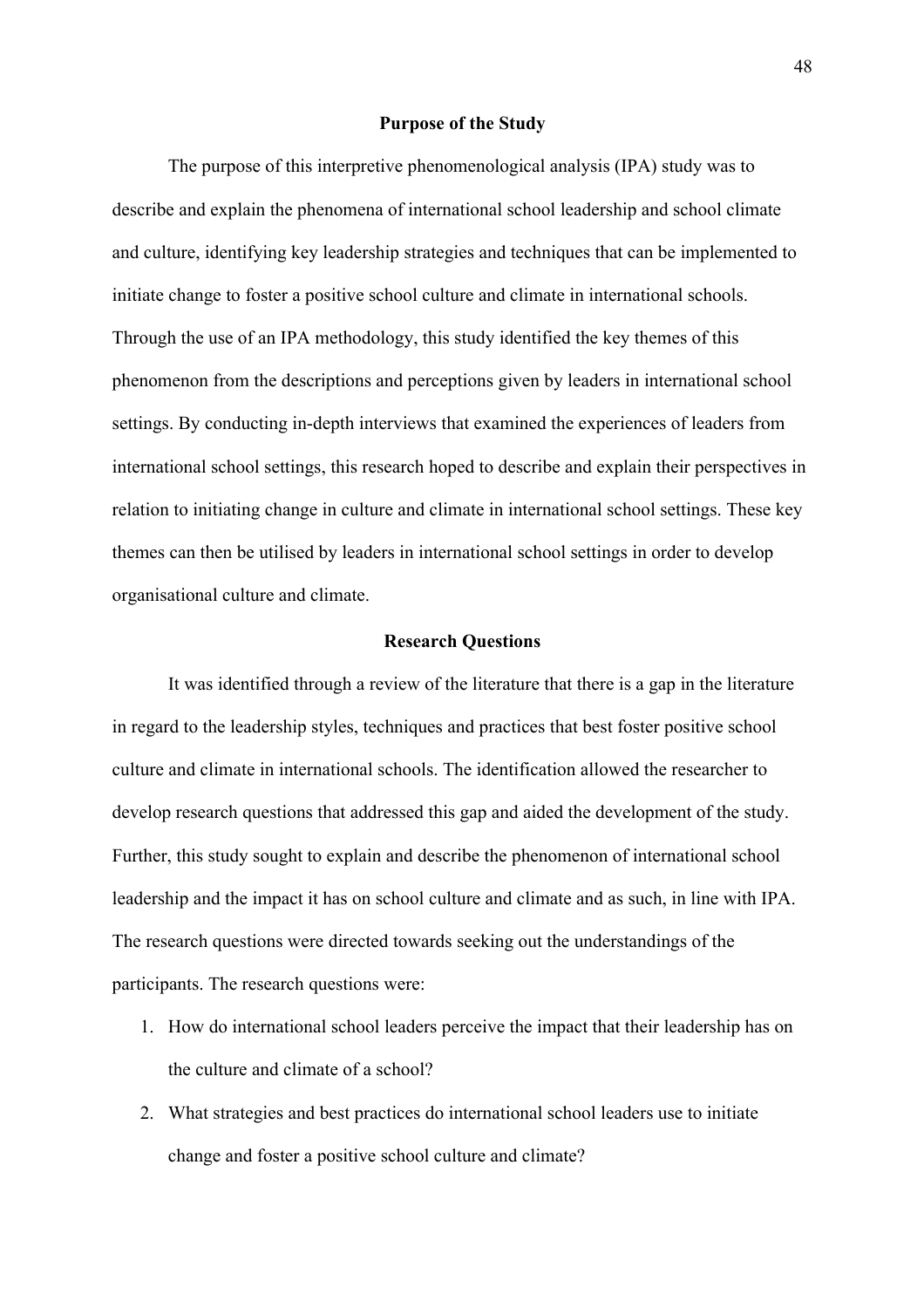## **Population and Sampling**

According to Smith et al. (2009), IPA studies usually have a small number of participants even though there is no definitive answer as to what size a sample should be. Ten participants are usually at the higher end of a recommended sample size (Reid et al., 2005). The aim of an IPA study is to reveal the experiences of the participants and the accounts need to be in the participants own words, and as such, in as much detail as possible (Reid et al., 2005). If a sample size is small, it allows the researcher to examine the perceptions and stories of participants in great detail. Further, participants are usually selected on the basis that they can grant access to a particular perspective on the phenomena under study (Smith et al., 2009). As such, sampling is most frequently undertaken by the researcher seeking potential participants via referral, from various kinds of gatekeepers, from one's own contacts, or through snowballing where participants recommend other participants (Smith et al., 2009).

This study used a purposive, non-random sampling strategy, seeking for as homogenous a sample as possible. By making the groups as uniform as possible by factors relevant to the study, one can examine in detail psychological variability within the group, by analysing the pattern of convergence and divergence which arises (Smith et al., 2009). With purposive sampling, Creswell (2015) stated that a researcher will specify the characteristics required and then actively seek out participants with those characteristics. Considering this, the potential participants needed to be leaders in international schools. Further, the potential participants needed to be leaders in schools that prescribe to the International Baccalaureate Diploma Programme (IBDP) curriculum. They also needed to have worked in a leadership position within the region for at least two years. The reason for this was that the International Baccalaureate (IB) are key players in the international school market (Lee, Hallinger, & Walker, 2012) and the IBDP is a two-year programme. As such, if leaders have been in their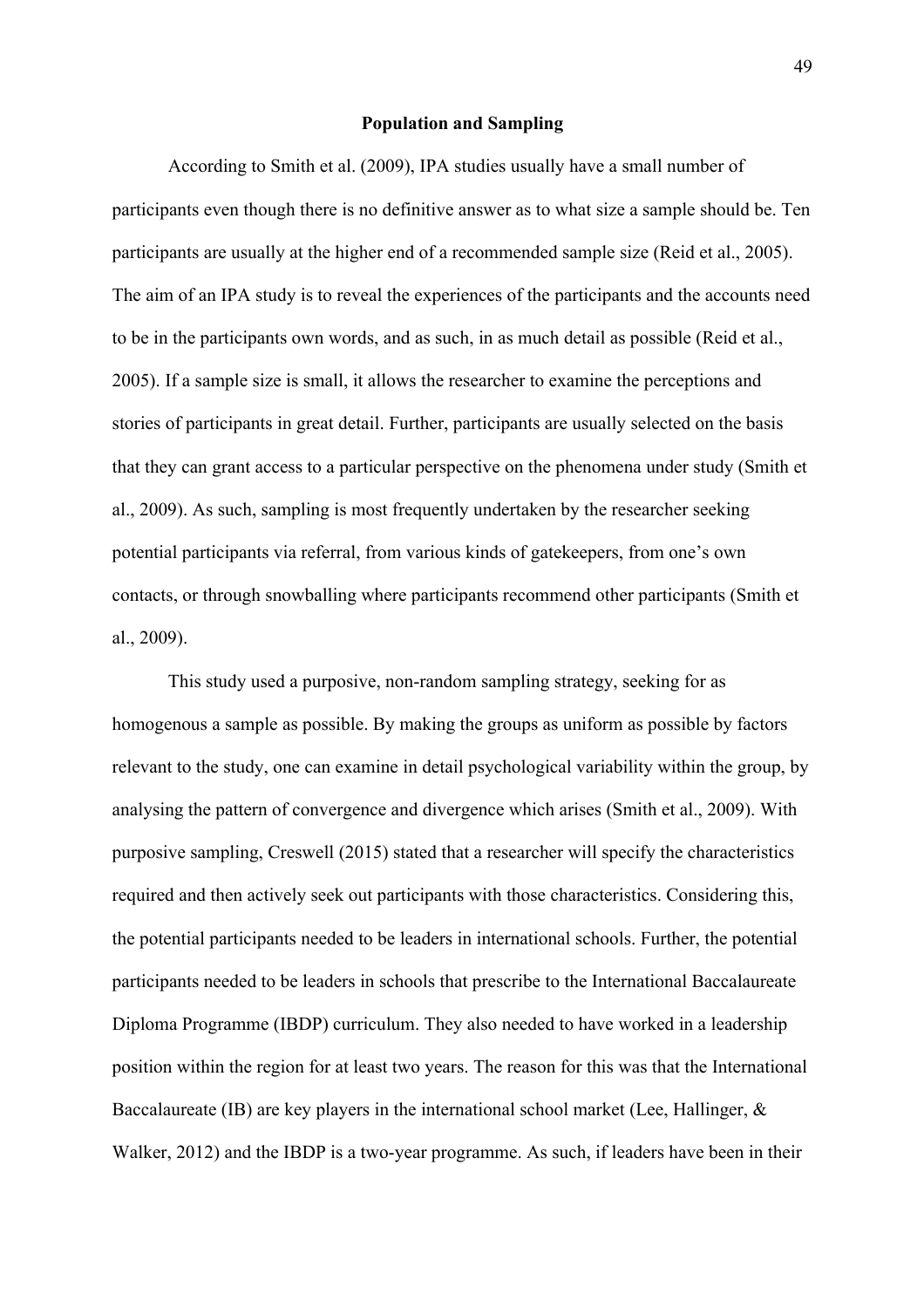position for at least two years they will have led for a complete cycle of the programme. Seeking leaders who ascribe to the same curriculum also assisted in the aim to generate a homogenous sample. Further, acquiring leaders from the region of south-east Asia also added to the homogenous nature of the sample, making the group as uniform as possible by factors associated to this study. This region has also seen the most rapid growth of international schools, with new schools constantly opened (Machin, 2017). As such, the development of culture in an expanding market, as well as in new schools which provide opportunities for leaders to foster positive cultures from the outset, deserved specific attention. Along with this, the researcher resided in the region and has worked in the international senior high school sector for over ten years. Further, the researcher was able to access potential participants via personal contacts, professional networks through schools' associations with the International Baccalaureate (IB) and referrals from those same places. The researcher used snowball sampling to seek out further participants who also had the key characteristics that were identified. The researcher sought a sample size of between eight to twelve participants. A sample of this size allowed the researcher to develop meaningful points of similarity and difference between participants, but not so many that he is in danger of being overwhelmed by the amount of data generated (Smith et al., 2009).

#### **Data Collection**

IPA is best suited to a data collection method which will invite participants to offer a rich, detailed, first-person account of their experiences (Smith et al., 2009). With this in mind, the best data for an IPA study are generated by in-depth interviews and diaries since they allow for elicitation of stories, thoughts and feelings about the target phenomenon (Smith et al., 2009). Semi-structured, one-to-one interviews tend to be the preferred means for collecting this type of data since they allow the researcher to construct interview questions relevant to the research question so that key aspects of the research study are sure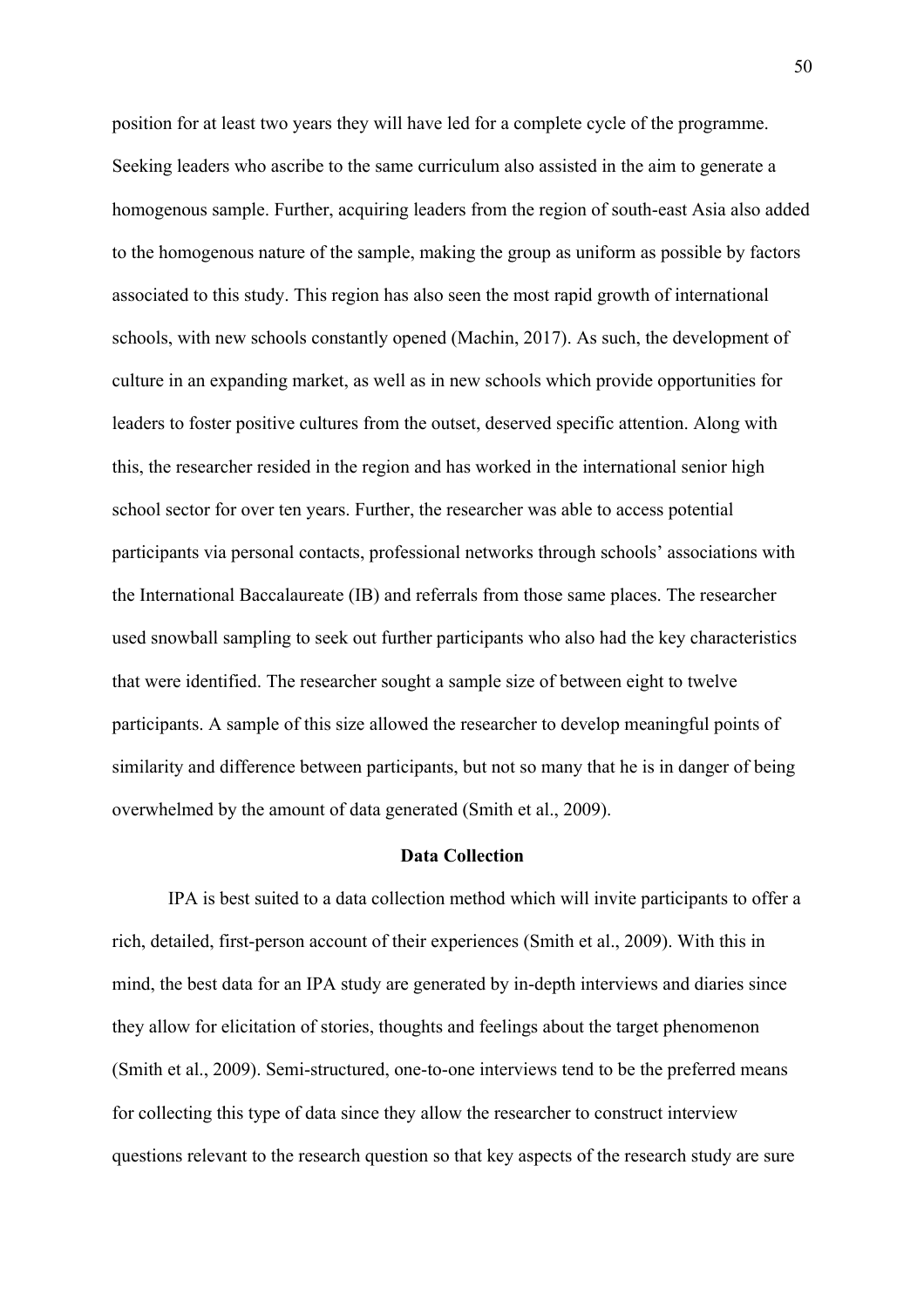to be covered while allowing for participants to discuss other information that may end up being relevant to the study (Peoples, 2020). The researcher for this study conducted semistructured interviews with the participants, recording the responses that were later transcribed for analysis. According to Reid et al. (2005), in semi-structured interviews, the interviewer can work with respondents in flexible collaboration, to identify and interpret the relevant meanings that are used to make sense of the topic. Semi-structured interviews also allow for rapport to be developed, for participants to think, speak and be heard, are well suited to indepth and personal discussion and are easily managed (Reid et al., 2005).

The interviews for this study were conducted in person wherever possible since faceto-face interviews allowed for the participants to engage with the researcher more effectively and naturally. However, due to the participants living across a wide region, the use of a video conferencing system such as Zoom that also has a recording feature was also required. For face-to-face interviews the audio was recorded using a recording device such as that found on Apple's iPhone. All participants' identities were kept confidential using pseudonyms with transcripts being produced via transcription software such as that on www.rev.com.

According to Smith et al. (2009), it is useful to use interview schedules, sometimes referred to as interview protocols, when conducting IPA interviews. The researcher used an interview protocol as it allowed for an agenda of the topics to be set. The agenda topics were the ones that were to be discussed with the participant. Following agenda allowed the researcher to anticipate potential sensitive issues, and to frame the questions in suitably open forms (Smith et al., 2009). However, during an interview the agenda may change since, for example, a participant may not provide great detail of an experience and as such may need prompting or the researcher may need to use probing questions to elicit sufficient detail. For the most part, the participants were forthcoming in their interactions but having an interview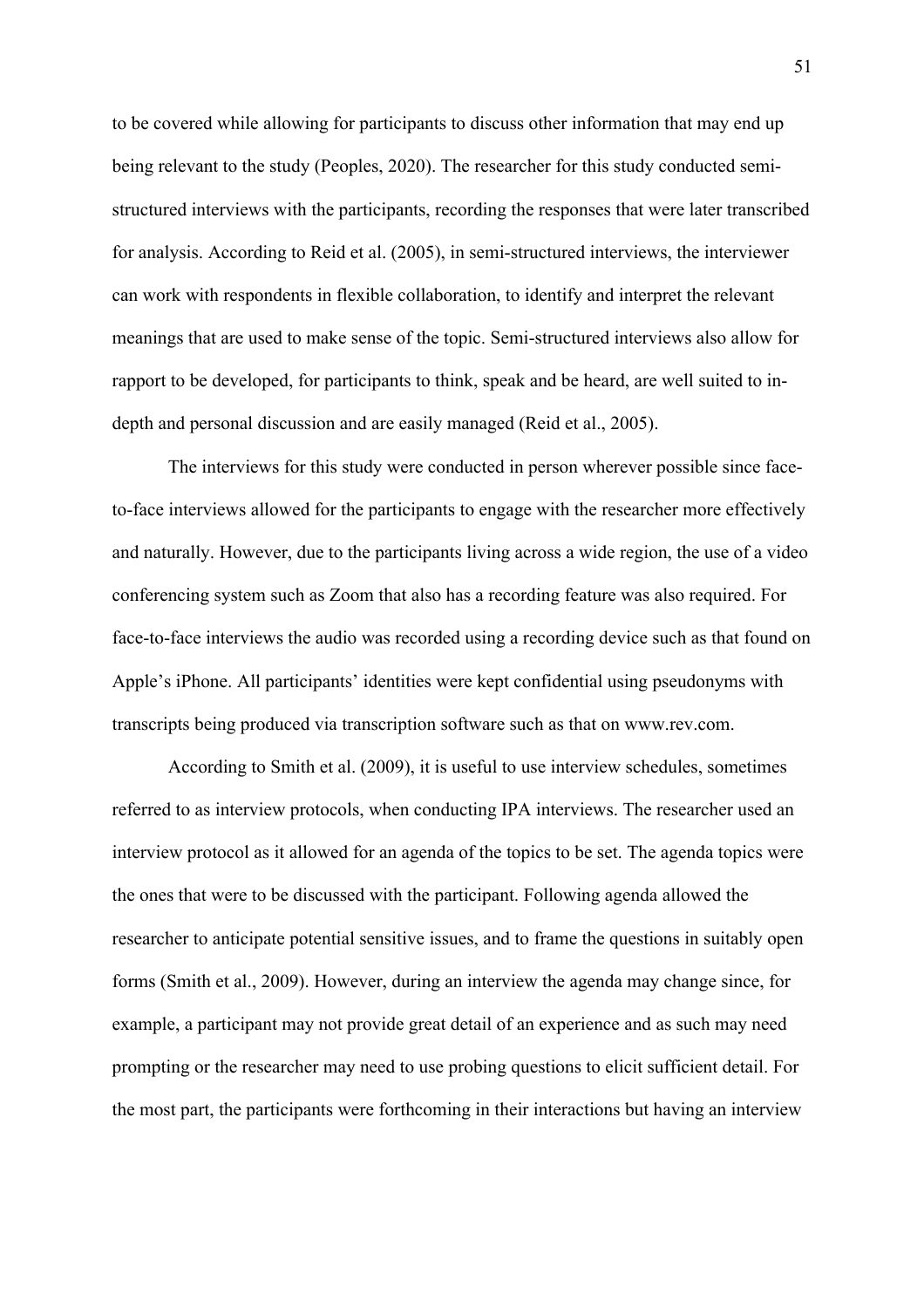protocol allowed the researcher to be prepared for any circumstances during an interview where that might not be the case.

Interview questions were developed that allowed for in-depth discussions and as such asked for descriptions, narratives, evaluations and comparisons. Smith et al. (2009) suggested that for articulate participants, one should prepare a schedule of between six and ten openended questions, along with possible prompts, which will create an interview between approximately 45 and 90 minutes. It is also important to make participants feel comfortable during the interviews as it will encourage participants to speak more in depth. The researcher ensured that each interview environment was safe and free from interruptions by placing signs outside the door ensuring no one would enter and they spoke clearly and slowly (Smith et al., 2009).

# **Pilot Study**

A pre-study pilot can help to refine the techniques and tools that a study will use (Arthur, 2012). A pilot interview was conducted in a situation as close to that of an actual interview with someone who was a person from outside the participant group. The pilot interviewee was able to play an active role in suggesting improvements after the interview had taken place. This allowed the researcher to establish if there were too many questions, if there were any leading or closed questions or if any of the questions were too direct, or not direct enough. A pre-study pilot also allowed the researcher to identify if and where prompts may be needed. Consequently, it was found that the interviewees needed serval prompts in order to fully describe their specific experiences, particularly in regard to their own impact as a leader.

# **Data Analysis**

Since the goal of phenomenological research is to illuminate the lived experience of a phenomenon, the method of analysing data is emergent (Peoples, 2020). Data analysis in IPA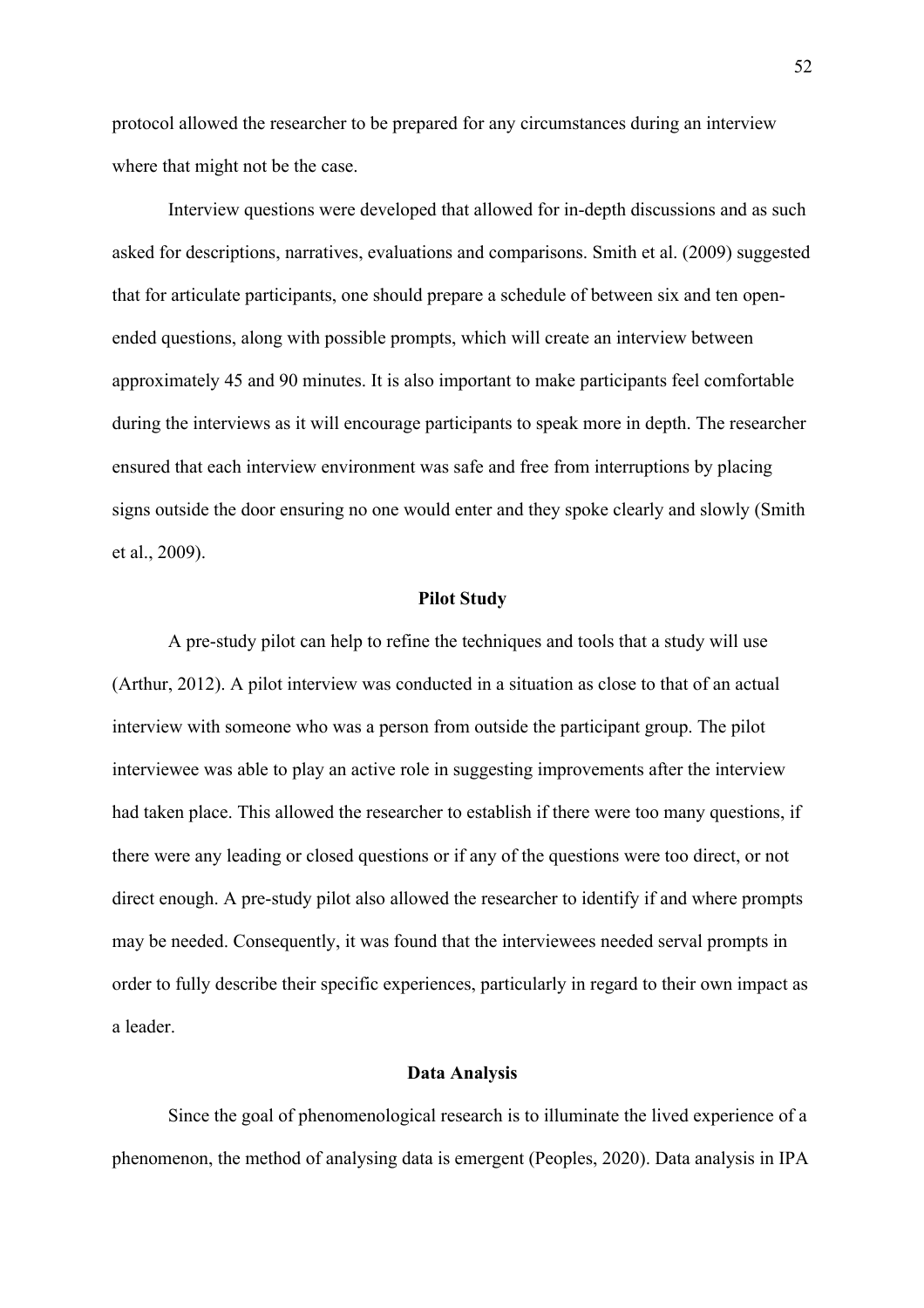can be characterised by a set of common processes such as moving from the particular to the shared and from the descriptive to the interpretative (Smith et al., 2009). It can also be characterised by principles such as being committed to understanding the participant's point of view (Smith et al., 2009). Consequently, analysis can be described as an iterative and inductive cycle (Smith et al., 2009). Through the descriptions given by the participants, the researcher focused on analysing their attempts to make sense of their experiences using some common processes of phenomenological studies (Peoples, 2020). Part of this process was moving from the descriptive to the interpretative. The researcher was able to do this through the use of interpretative commentary using verbatim examples from the transcripts (Reid, et al., 2005). This involved using the transcripts from the participants' interviews and interpreting them. The researcher needed to move positions during this process from that of an 'insider' where the researcher was trying to make sense of the stories, to that of an outsider where the researcher tried to make sense of the stories in relation to the proposed research questions.

Heidegger suggested that a researcher use the hermeneutic circle for the process of understanding. Using the hermeneutic circle allows for the researcher to visit the data and revisit it until new understanding is reached and the researcher can make sense of the phenomenon (Peoples, 2020). Further, according to Smith et al. (2009), the researcher of an IPA study is engaged in a double hermeneutic because the researcher is trying to make sense of the participant trying to make sense of what is happening to them. As such, the researcher had a dual role during data analysis. The result was that the researcher's sense-making was second order and only had access to the participants' experiences through their accounts (Smith et al., 2009). This meant that analysis was always tentative, and the analysis was subjective (Smith et al., 2009). Reid, et al. (2005) say that this process is "underpinned by a process of coding, organising, integrating and interpreting of data, which is detailed and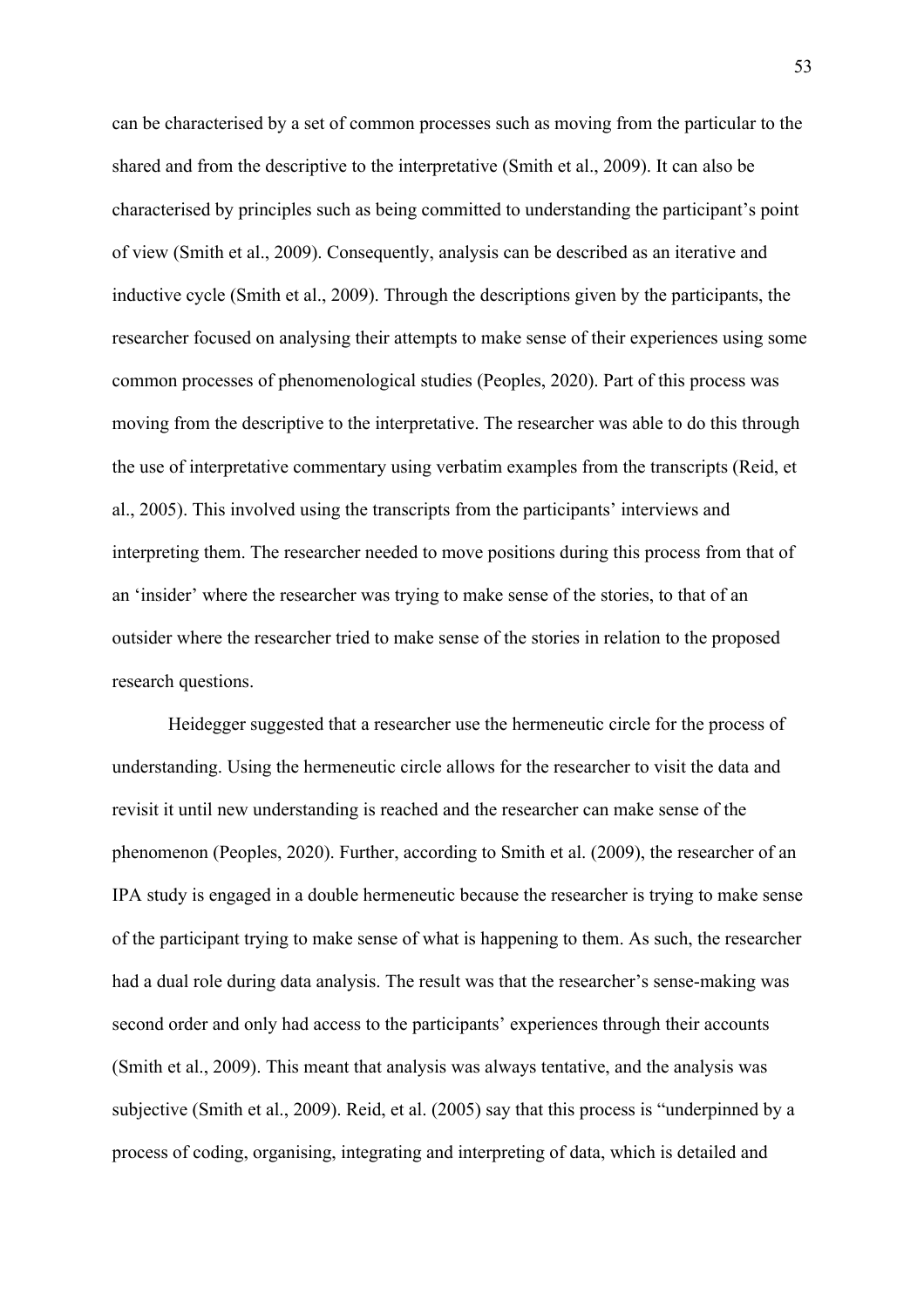labour intensive, but also very rewarding" (p. 22). This study used the step-by-step process as described by Smith et al. (2009). The steps included:

- Step 1: reading and re-reading,
- Step 2: initial noting,
- Step 3: developing emergent themes,
- Step 4: searching for connections across emergent themes,
- Step 5: moving to the next case, and
- Step 6: looking for patterns across cases.

Step 1 involved the immersing of the researcher in some of the original data (Smith et al., 2009). Once the transcriptions were completed, the researcher read them and listened to the original recording alongside them since imagining the voice of the participant during readings of the transcript assisted with a more complete analysis (Smith et al., 2009). The Step 1 process ensured that the participant became the focus of the analysis, with the researcher entering their 'world' (Smith et al., 2009). Further, the researcher needed to live through their participants' descriptions as if they were their own, taking time and dwelling upon the accounts (Peoples, 2020). Often Step 1 merges into Step 2 and these two steps can be the most time consuming since they involve examining content and language at an exploratory level (Smith et al., 2009). The aim was to produce a comprehensive and detailed set of notes and comments on the data. After this free textual analysis, Smith et al. (2009) suggested that the notations are then sectioned into descriptive comments, linguistic comments, and conceptual comments. Descriptive comments focus on describing what the participant has said, looking for key words, experiences and events. Linguistic comments focus upon exploring the specific use of language by the participant, examining use of pause, laughter, articulation and use of pronouns and conceptual comments focus on engaging with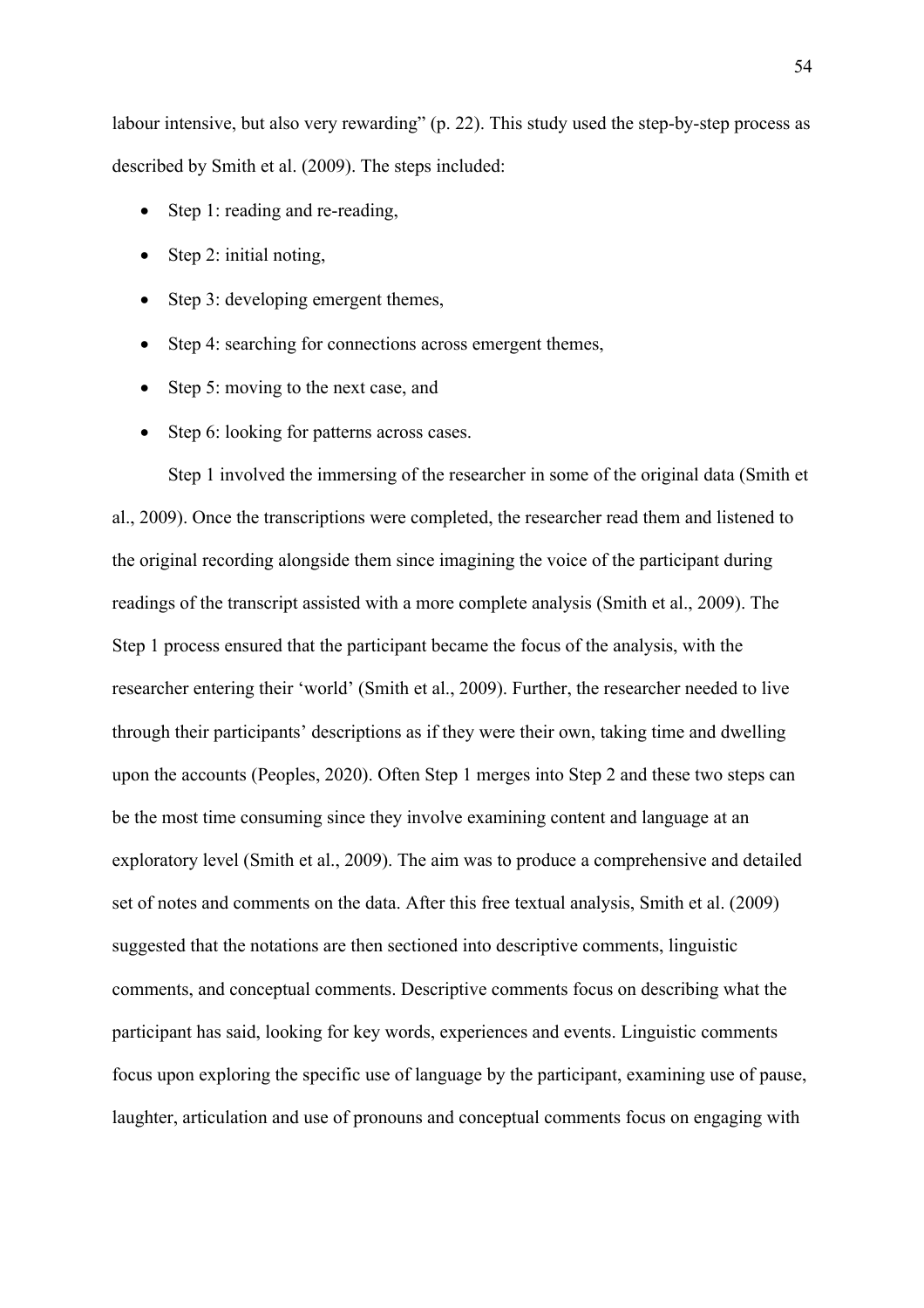the data at a more interrogative and conceptual level, asking questions about it, usually involving reflection from the researcher (Smith et al., 2009).

After this process, the researcher then engaged with Step 3 in which emergent themes were identified whilst trying to reduce the volume of detail whilst maintaining complexity especially in terms of mapping the interrelationships, connections and patterns between exploratory notes (Smith et al., 2009). This involved developing a coding system that sought to identify the emergent themes. The researcher used the coding software MAXQDA to code the data. Smith et al. (2009) explained that this may mean deconstructing the data in order to put it back together through interpretation as a new whole. These themes were then organised chronologically until Step 4 when the researcher sought to examine how all the themes fitted together. Peoples (2020) noted that not all the emergent themes must be incorporated with some being discarded. This is in part due to the focus of the research questions but also allows the researcher to interpret and then draw together all the key emergent themes in order to describe the phenomenon (Smith et al., 2009).

The processes of abstraction and subsumption were then utilized in order to reorganise the emergent themes. Abstraction is a basic form of identifying patterns between the emergent themes and developing a 'super-ordinate' theme. Subsumption operates where an emergent theme itself acquires a super-ordinate status helping to bring together a series of related themes (Smith et al., 2009). Other processes of polarisation which examine the oppositional relationships between themes, contextualisation which looks at the contextual and narrative elements in the data and numeration which explores the frequency of the emergent themes with the data were considered at this stage. These first four steps were undertaken for each transcript, leading to Step 5 which reinforced the idea that only once the first four steps are completed for a transcript will the researcher be able to move onto the next. Step 6 in the process of data analysis was to then question what the connections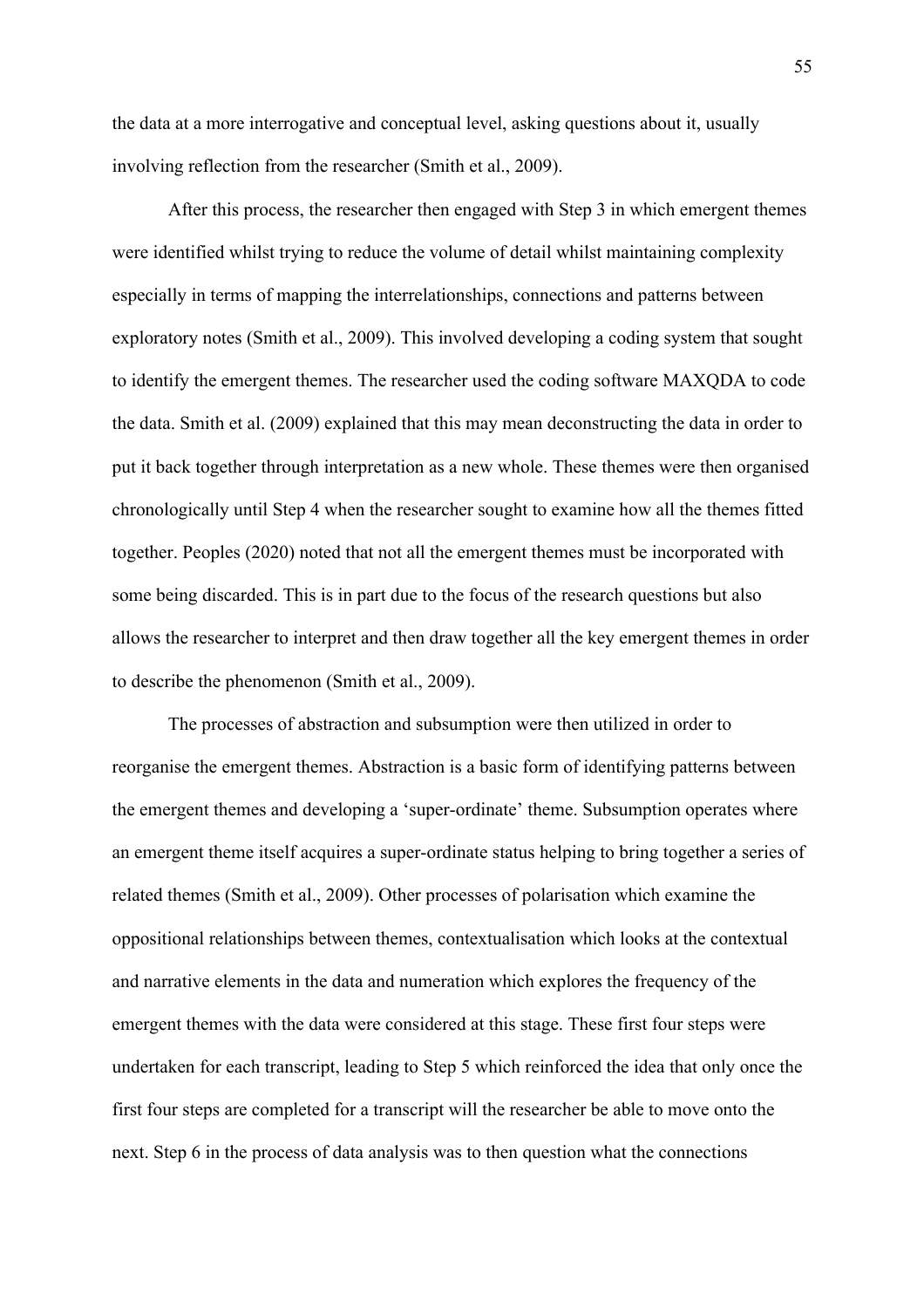between each 'case' were (Smith et al., 2009). The researcher looked for key emergent themes and superordinate themes in particular, while trying to achieve a general description.

# **Limitations of the Research Design**

One limitation of this study was due to the small sample size of the study. This was a limitation because a small sample size may not be a representation of the wider population. As such, the conclusions drawn from the study may not be applicable to the wider population. However, the sample size used for this study was in keeping with IPA (Smith et al., 2009). This is since Smith et al., (2009) claimed that having a small sample size allows the researcher to gather in-depth data and allows for the researcher to analyse the data in great detail, too. Further, having a small sample helps the researcher to achieve a homogenous sample.

For this study, leaders from international schools in south-east Asia that work in schools that teach the IBDP curriculum were sought. As such, the descriptions and explanations of the phenomena and the subsequent conclusions and results generated may not be transferable or generalisable to other international schools or indeed to international schools that do not teach the IBDP. Therefore, one limitation of this study was the extent to which the results are transferable to the wider population.

Another limitation to this study was related to the way in which local culture impacts the culture and climate of a school. As identified in the literature review in Chapter 2, Machin (2017) claimed that the local customs, cultures, norms and social systems will seep into a school. And of course, the laws of a country will still apply. That means that the extent to which a school leader can impact the school culture and climate may be limited or bound by the local customs and laws. And since there may be great disparity between local customs and laws from country to country, even within south-east Asia, not all of the results will be applicable to all leaders in all contexts. Similarly, some leadership strategies and techniques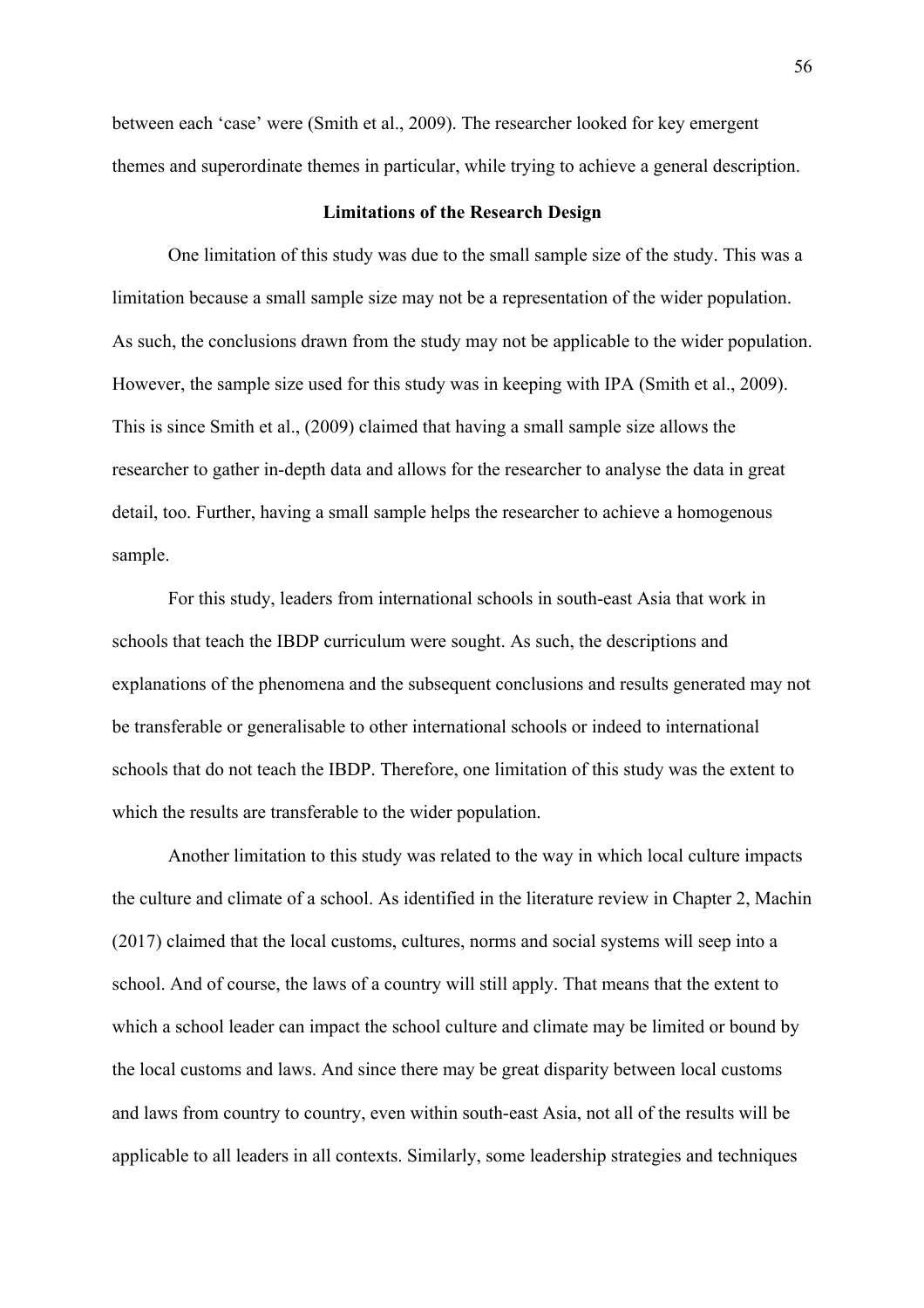may be more impacting on a school's culture and climate with some schools being more receptive to the attempts by the leader depending on the local customs and laws of an international school's host country. Similarly, some of the challenges faced by international school leaders may only have been specific to their local, national or regional context.

A fourth limitation to this study was the way in which participants were gathered. This study relied on personal contacts, referrals and professional networks to find participants that met the criteria identified, with participation being voluntary. Because of this, participants may have only wished to participate if they felt that their leadership did indeed influence and impact the culture and climate of a school. Seeking participants who did not believe that their influence was impacting may not have been as willing to participate and if they did, they may not have been able to offer any meaningful descriptions of the phenomena. Similarly, they may not have been able to accurately describe their experiences. As such, presenting a balanced conclusion may be difficult.

Lastly, the researcher chose to embark upon this study due to his personal experiences with school culture and climate. One final limitation to this study may be the researcher's own involvement. The researcher has an interest in how school culture and climate is shaped and perhaps their own personal bias may have crept in during the interviewing stage, particularly when probing for responses and also the interpretation phase of analysing the data. The probing questions may have led participants to answers that the researcher wanted, or probing may have been insufficient as the researcher felt a topic was not worthy of deeper investigation during the interview. It also may be that the researcher's bias led the researcher to conclusions that suggest that a leader's impact on school culture and climate is more impacting than it actually is.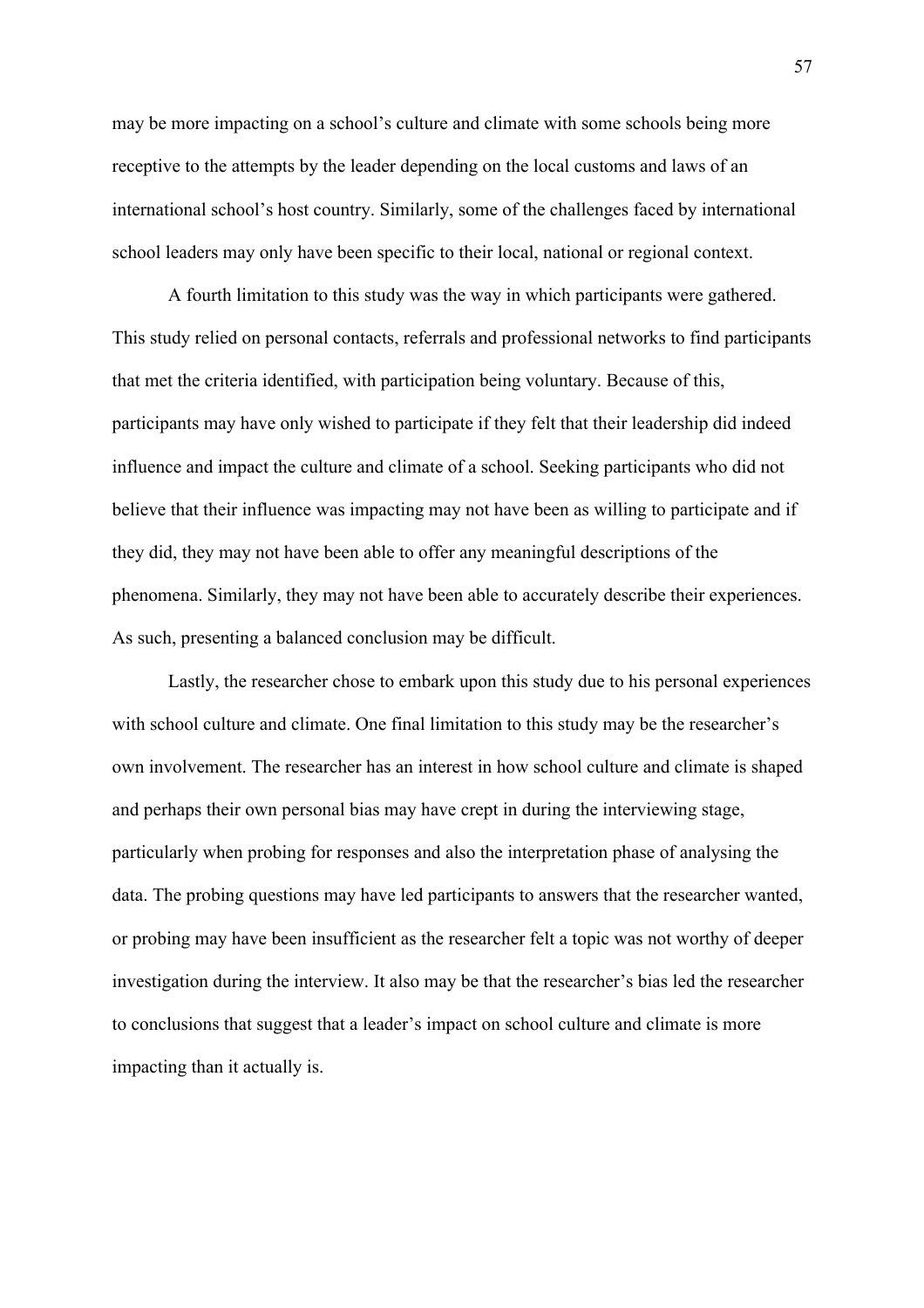#### **Validity**

According to Creswell (2015), validating findings means that a researcher determines the accuracy or credibility of findings through certain strategies. The strategies that the researcher put into place in order to achieve validity in this study were member checking, reflexivity and standardizing the interview protocol. These three measures were used to ensure the validity of this phenomenological study. They will be further explained in the following sections.

# **Credibility**

Lincoln and Guba (as cited in Creswell, 2015) discussed how the credibility of a study is how trustworthy the data is. This can be achieved using multiple approaches such as a check of the accuracy of the data or through the development of themes and codes using multiple data sources (Creswell, 2015). The first strategy that this study used in order to achieve trustworthiness was member checking. Member checking is a process whereby the researcher asks one or more of the participants to check the accuracy of the account (Creswell, 2015). This involved taking the findings back to the participants and asking them about the findings of the study. The researcher did this in writing, asking participants about whether the themes, the case analysis, the grounded theory and the cultural description were accurate (J.W. Creswell & J.D. Creswell, 2018). The researcher conducted this whilst the research was in a semi-polished state, providing an opportunity for them to comment on the findings (J.W. Creswell & J.D. Creswell, 2018).

The second strategy that was used in order to ensure credibility was admitting the biases and assumptions of the researcher, acknowledging the limitations of the study, otherwise known as reflexivity (Creswell, 2015). This process of self-reflection created an open and honest narrative that will resonate well with readers and is at the core of good qualitative research (J.W. Creswell & J.D. Creswell, 2018). As part of this study the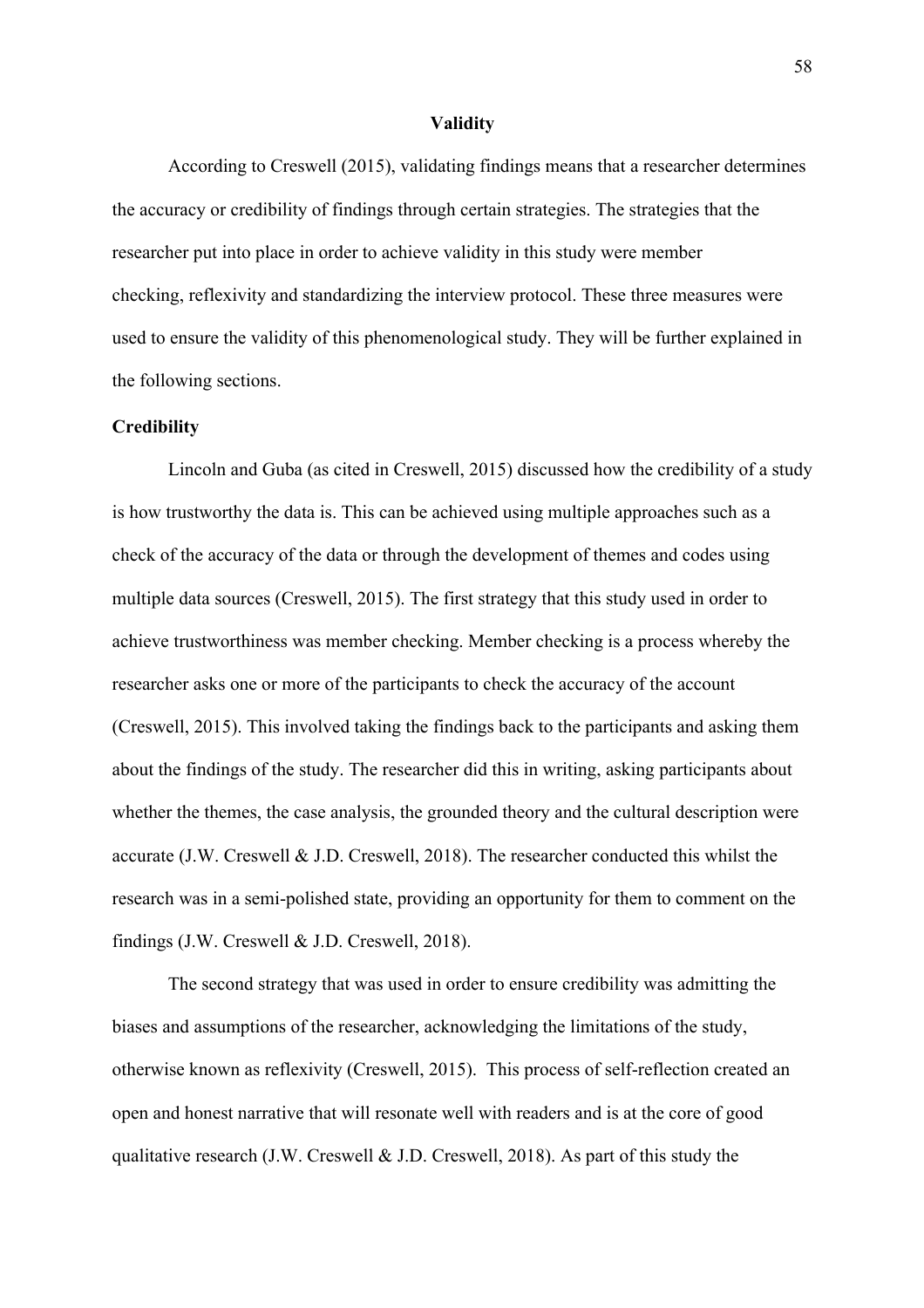researcher paid specific attention to how their interpretation of the findings was shaped by their professional background and experiences (J.W. Creswell & J.D. Creswell, 2018). As part of the hermeneutic circle it is important for the researcher to note these explicitly (Peoples, 2020). Throughout the process, the researcher took notes and journaled about how his own assumptions and biases might be influencing the interpretations. This also ensured that the study's findings were based upon the accounts of the participants and not based upon the researcher's own biases and assumptions, ensuring confirmability.

# **Dependability**

Another strategy to ensure validity was the use of an interview protocol. The interview protocol for this study can be seen in Appendix C. Smith et al. (2009) refer to this as an interview schedule. An interview protocol or schedule served as a way of reminding the researcher of the questions that needed to be asked to the participant and also provided the means for recording notes (Creswell, 2015). This form was created and contained instructions for the process of the interview, the questions that were to be asked and also had space for handwritten notes to be recorded by the researcher. The interview protocol also allowed the researcher to remain consistent in all of the interviews that were conducted.

# **Ethical Issues in the Study**

In qualitative research it is important to understand and anticipate that ethical issues may arise during any stage of the research (J.W. Creswell & J.D. Creswell, 2018). It is also stated that researchers need to protect their research participants and that they should develop a trust with them which will promote the integrity of research, guard against misconduct and impropriety that might reflect on their organizations and that researchers should cope with new, challenging problems. Ethical questions may relate to issues with personal disclosure, authenticity and credibility of the research report. Along with this, the role of the researcher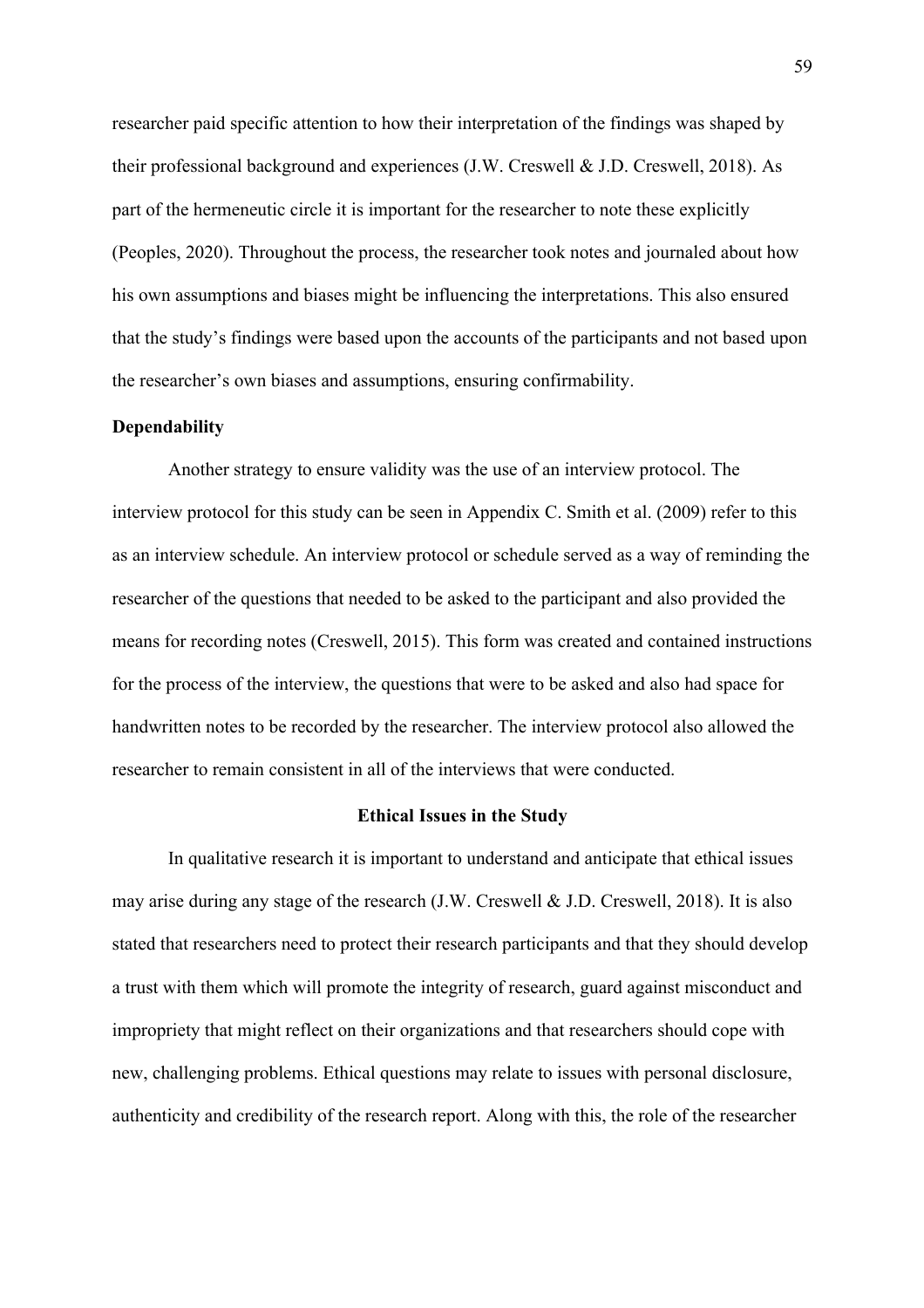and issues of personal privacy through forms of Internet data collection for example, may also raise ethical questions (J.W. Creswell, & J.D. Creswell, 2018).

All of the participants of this study were adults and all participants were asked to sign a digital informed consent form, as seen in Appendix B. The consent form established confidentiality protocols. The consent form also outlined the proposed study, the purpose and benefits of participating in the study, the potential risks, the freedom to withdraw, and the promise of confidentiality to the participants (Creswell, 2015). In order to establish confidentiality of the participants, on the consent form participants were asked not to refer to their school or organisation or any individuals by name at any point during the interview. The form also requested for permission for interviews to be video recorded if the interviews were conducted online and audio recorded if the interviews were conducted face-to-face. Further, it asked for permission for the recordings to be transcribed. In order for the recordings and transcriptions to be kept confidential, they were numbered as opposed to being labelled with participants' names or organisations. Written consent forms were kept in a secure location in a locked office cabinet with the digitally completed consent forms and collected data being stored on a secure server through use of a password protected Google Drive folder. Both the consent forms and the data will be kept for two years after the completion of the study.

# **Researcher's Position**

Given the researcher's professional experiences and background, the researcher inevitably brought their own biases and assumptions to the study. This study was borne out of the researcher's experiences in a particular school where the culture and climate were identified by the researcher as being negative. As such, the researcher already had some assumptions as to what school culture and climate is and how it may develop if not interfered with or fostered.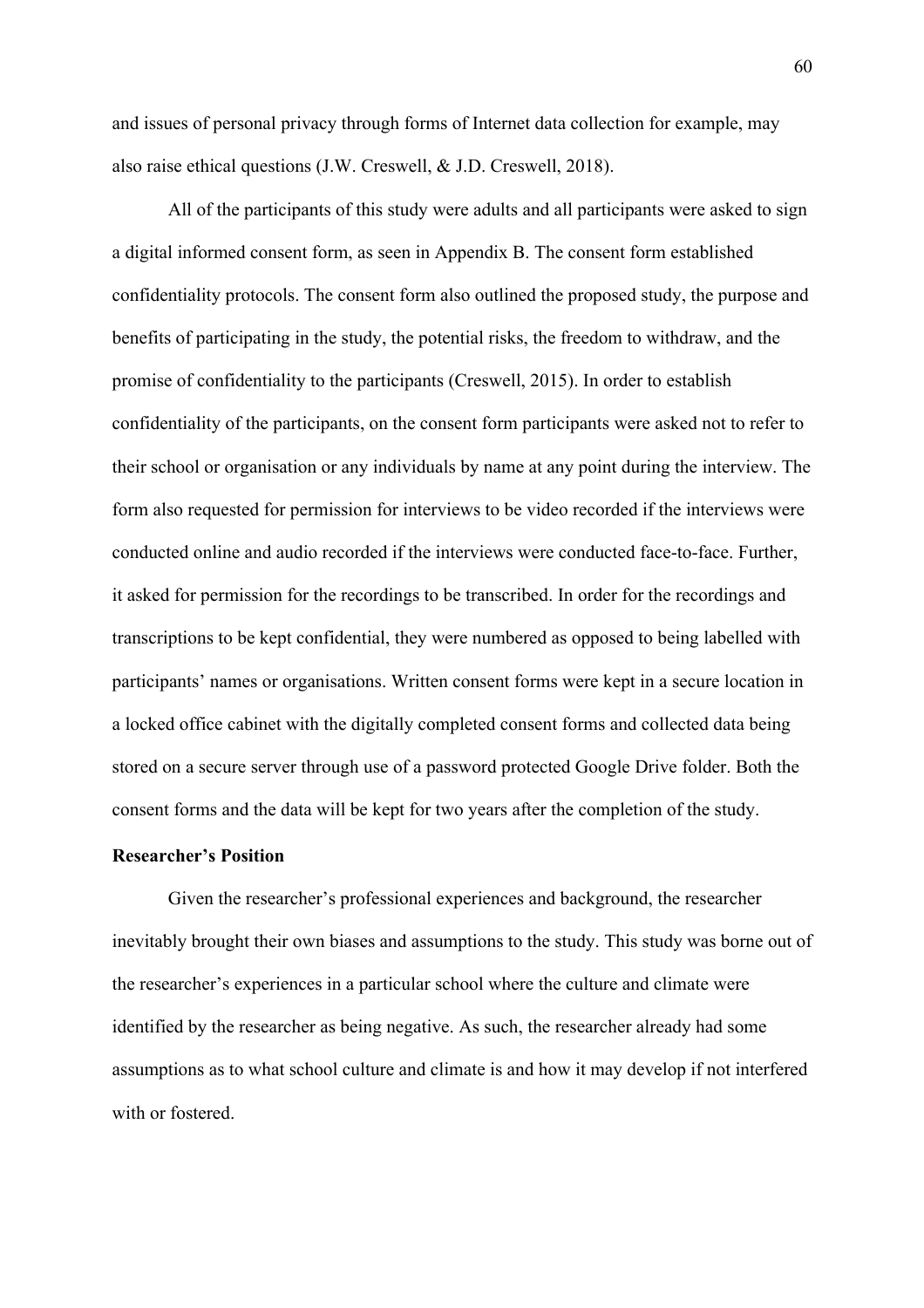The researcher is now employed in a different organisation where the culture and climate are currently undergoing transformation due to a new principal joining the organisation. Being a witness to this leadership change may also have impacted the researcher's interpretations of this study. However, at all times, the researcher tried to remain objective and not let his own experiences influence the interpretations of the data. That said, the researcher was aware that their experiences may have influenced the findings and the conclusions of this study.

## **Conclusion**

This study used an IPA methodology to describe and explain the phenomena of international school leadership and school climate and culture, identifying key leadership strategies and techniques that can be implemented to initiate change that will foster a positive school culture and climate in international schools. IPA uses semi-structured interviews in order to generate qualitative data from the participants in-depth experiences (Smith et al, 2009). As part of this study, the researcher conducted one-to-one semi-structured interviews using voluntary participants that were sought from the researcher's contacts, professional networks and through referrals. The data was then transcribed and coded as per the guidance by Smith et al. (2009). The data was analysed for emergent key themes and trends using the guidance given by Smith et al (2009) and Peoples (2020). The limitations of this study were identified with measures and strategies put into place in order to achieve validity in the proposed study. Further, ethical issues and questions were addressed, and procedures put into place. By using the IPA research methodology and design described in this chapter, this study aimed to identify the key themes of the phenomenon that can then be utilised by leaders in international school settings in order to develop organisational culture and climate.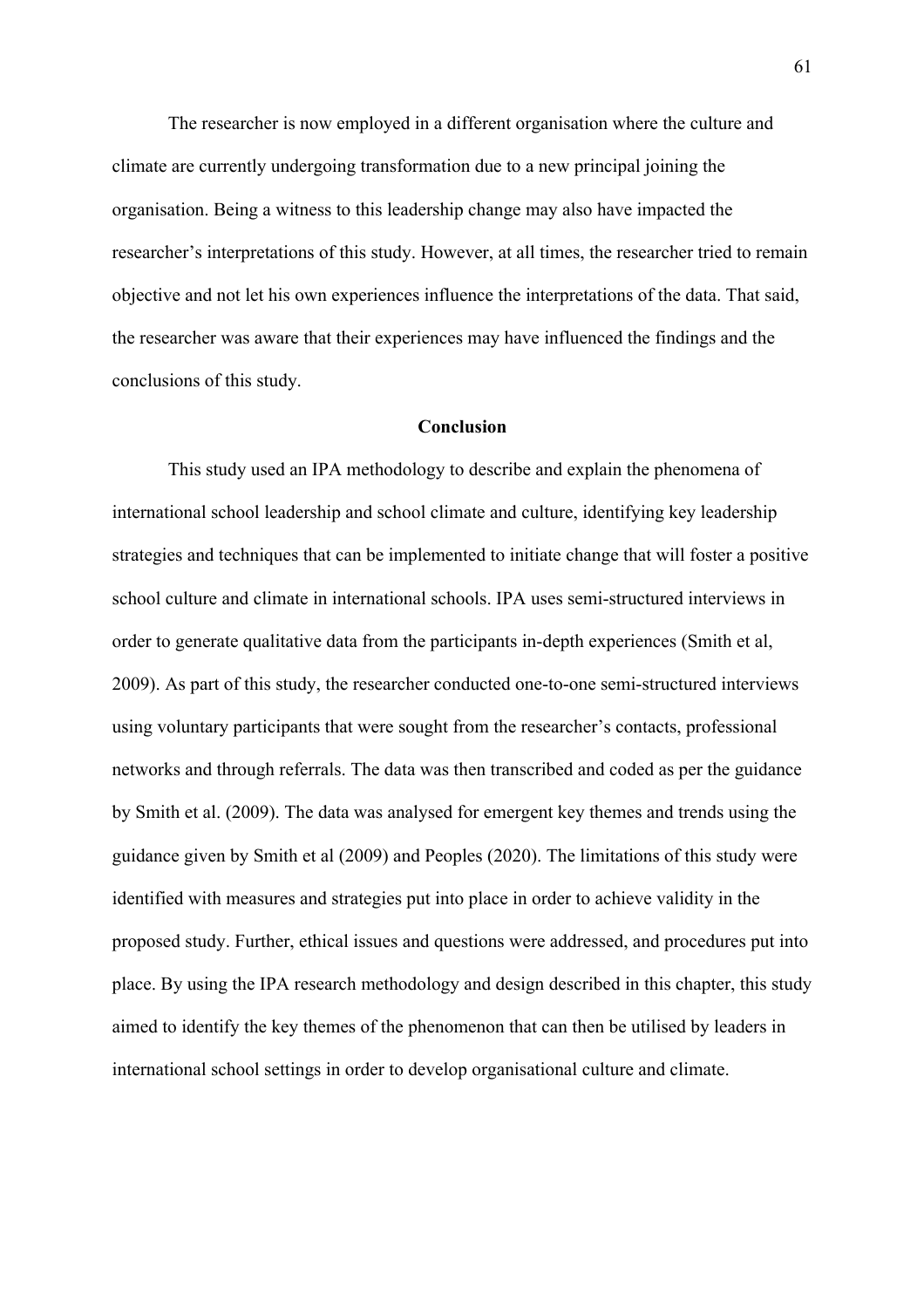#### CHAPTER 4

### RESULTS

Through the use of an interpretive phenomenological analysis (IPA) methodology, this study sought to describe and explain the phenomena of international school leadership and school culture and climate. Further, this study intended to identify key leadership strategies and techniques that can be implemented to initiate change that will foster a positive school culture and climate in international schools, specifically those that teach the IBDP in south-east Asia. The theoretical framework that shaped this study was a framework developed by Thapa et al. (2013) which described a proposed five dimensions of school climate and, as such, school culture, too. The research questions that guided this study were:

- 1. How do international school leaders perceive the impact that their leadership has on the culture and climate of a school?
- 2. What strategies and best practices do international school leaders use to initiate change to foster a positive school culture and climate?

As part of this study, the researcher conducted one-to-one semi-structured interviews utilising the protocol as described by Smith et al. (2009). This study used voluntary participants that were sought from the researcher's contacts, professional networks and through referrals. The data was then transcribed and coded as per the guidance by Smith et al. (2009). The data was analysed for emergent key themes and trends using the guidance given by Smith et al. (2009) and Peoples (2020). The aim of this study was to identify the key themes of the phenomenon of school culture and climate so that these can be utilised by leaders in international school settings in order to develop organisational culture and climate.

Data for this study were collected through a semi-structured interview protocol. Interviews were conducted either online and recorded using Zoom, an online webconferencing software that includes a recording feature, or face-to-face with audio data being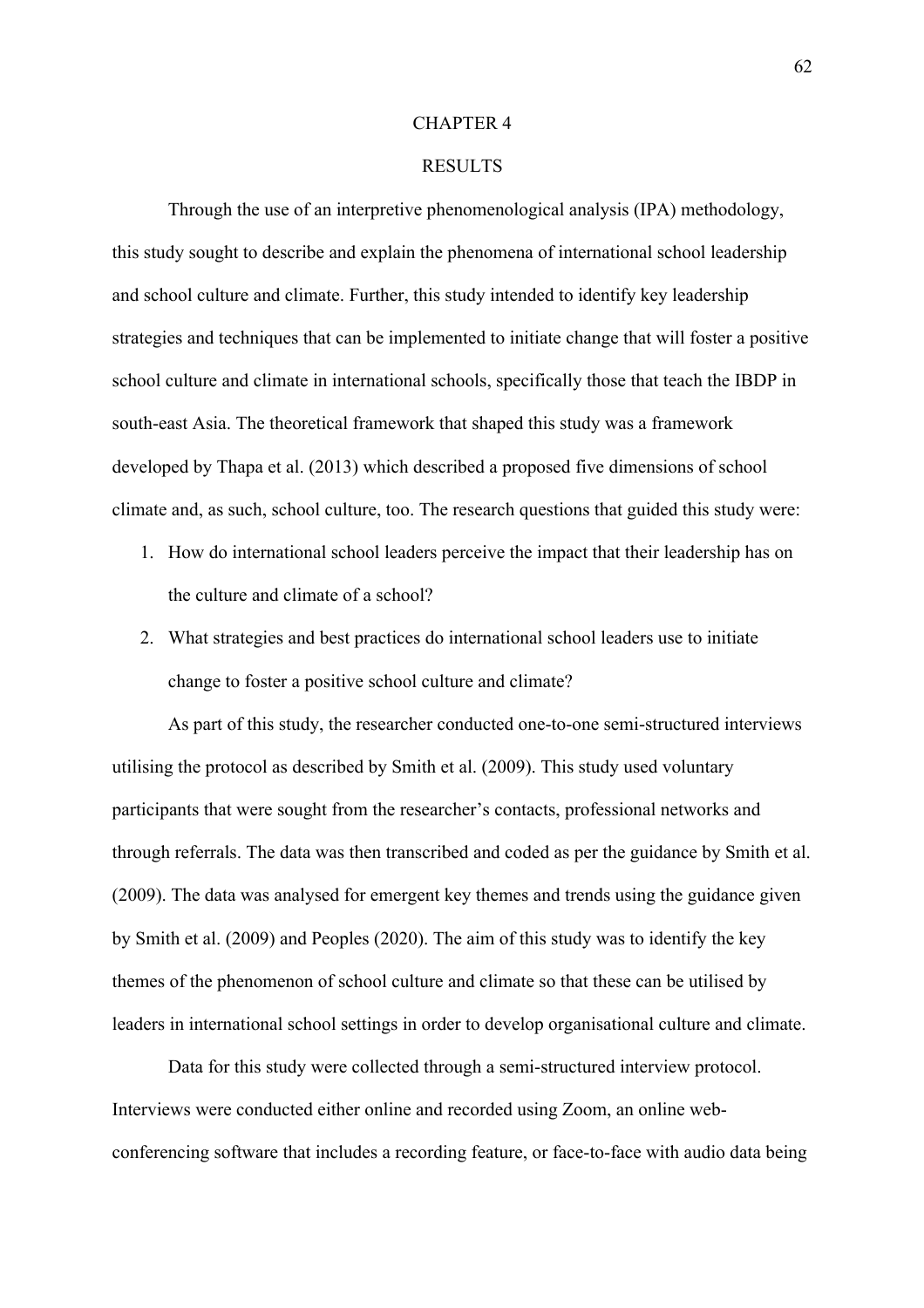collected via a memo recorder application. The audio files from the interviews were transcribed using rev.com, a professional transcription service and reviewed by the researcher. The data was analysed for emergent key themes and trends again using the guidance given by Smith et al (2009). This involved the researcher listening to the recordings whilst reading the transcripts and identifying key themes from each transcript. The researcher then searched for connections across the emergent themes before moving on. The final stage was looking for patterns across the transcripts. The process of reviewing the transcripts, making notes and reflecting on the data was supported by the application MAXQDA. Alongside this process, each participant was presented with a copy of the findings in a semipolished state so that they could conduct member checking. Member checking is a process whereby the researcher asks one or more of the participants to check the accuracy of the account (Creswell, 2015). Further, participants were asked about whether the emergent themes that were later identified were accurate and were asked for clarifications, too.

#### **Pilot Study**

A pilot study was conducted with one initial individual. It was found during the pilot study that the original intended interview questions needed some adjustment. It was established that the questions were too closed in their approach and that they did not always allow for the participant to fully present their own experiences, leading to general answers about school culture and climate. For example, one initial question asked, 'Do you think it is important to measure the culture and climate within an international school?'. The answer that was given by the individual in the pilot study was very general and did not allow for them to describe their own experiences and the understanding of lived experiences are fundamental to an IPA study. Consequently, this question was adjusted to be, 'Can you please describe how your current school measures school culture and climate?'. Other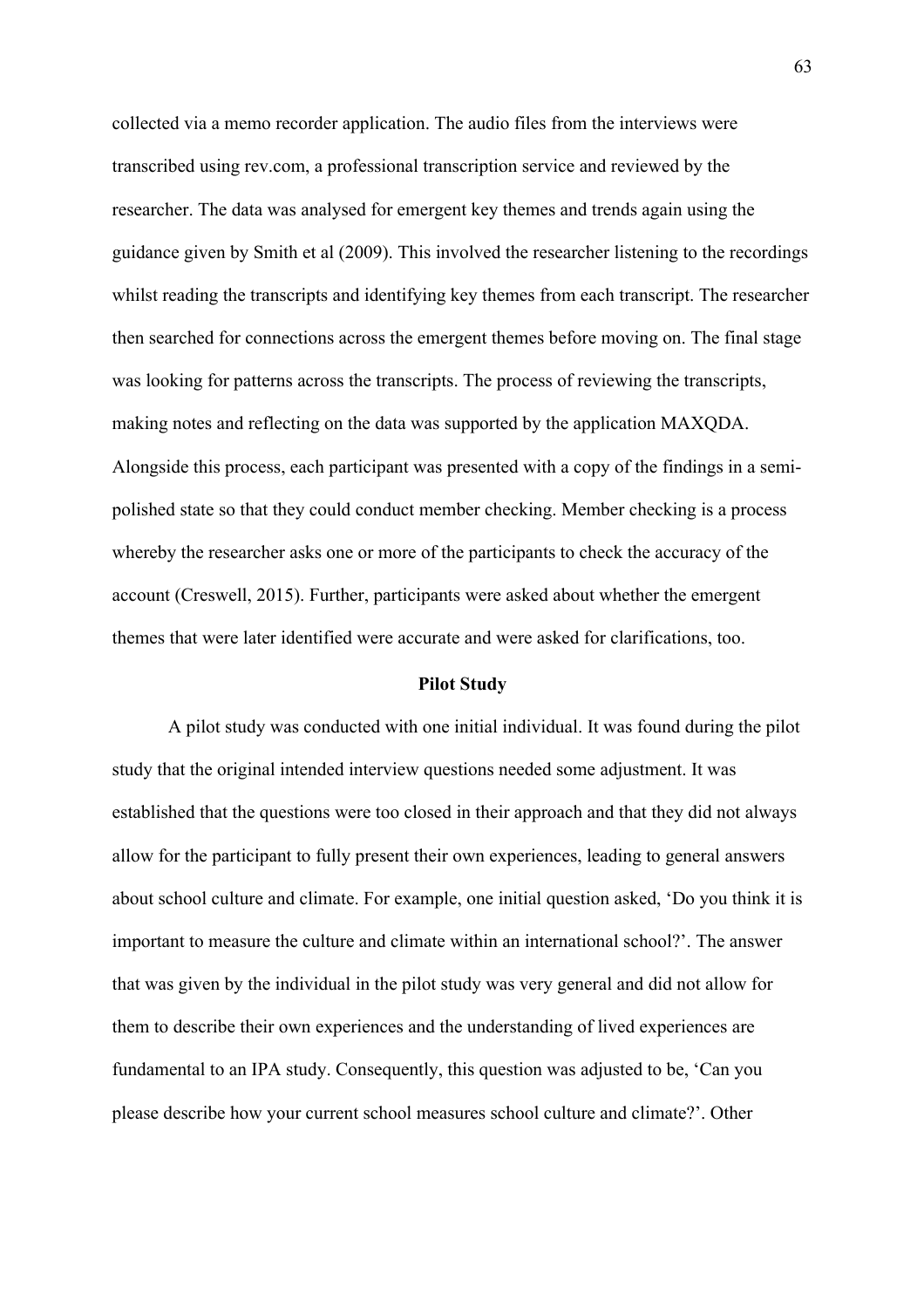questions were also adjusted that allowed for the participants to give more descriptions of their own experiences.

#### **Issues During Data Collection**

When collecting the data, a few issues emerged. It seemed that the participants were not as forthcoming as the researcher had hoped and hastened at times to offer meaningful personal experiences without being probed. As a result, the researcher needed to re-ask certain questions to get the 'full picture' and to repeatedly probe. Since the level of probing required was not fully anticipated, some of the probes proved to be ineffective or insufficient. This was particularly the case when trying to ascertain why, based upon their experiences, the participants felt school culture and climate were important to a school. It also emerged that the participants did not discuss all of the aspects of school culture and climate as per the theoretical framework for this study. However, the participants were not informed of this theoretical framework in advance. The omission in the descriptions by the participants of certain aspects of school culture and climate framework as described by Thapa et al. (2013) could also have been due to the participants not seeing them as important, though. This will be discussed further in another section of this study. Additionally, in order to discuss all the aspects of the theoretical framework, much longer interviews would have been required. The researcher struggled to find participants who were able to commit to 30 to 40-minute interviews and asking participants to commit to longer interviews may have proved difficult. This may have been because at the time interviews were being conducted the region of southeast Asia was being impacted by the Covid-19 pandemic, with the majority of international schools shut down whilst this study was being conducted.

#### **Coding**

The researcher went through a process of coding the data. The initial stages of data analysis involved undertaking a process of immersing oneself with the data in order to ensure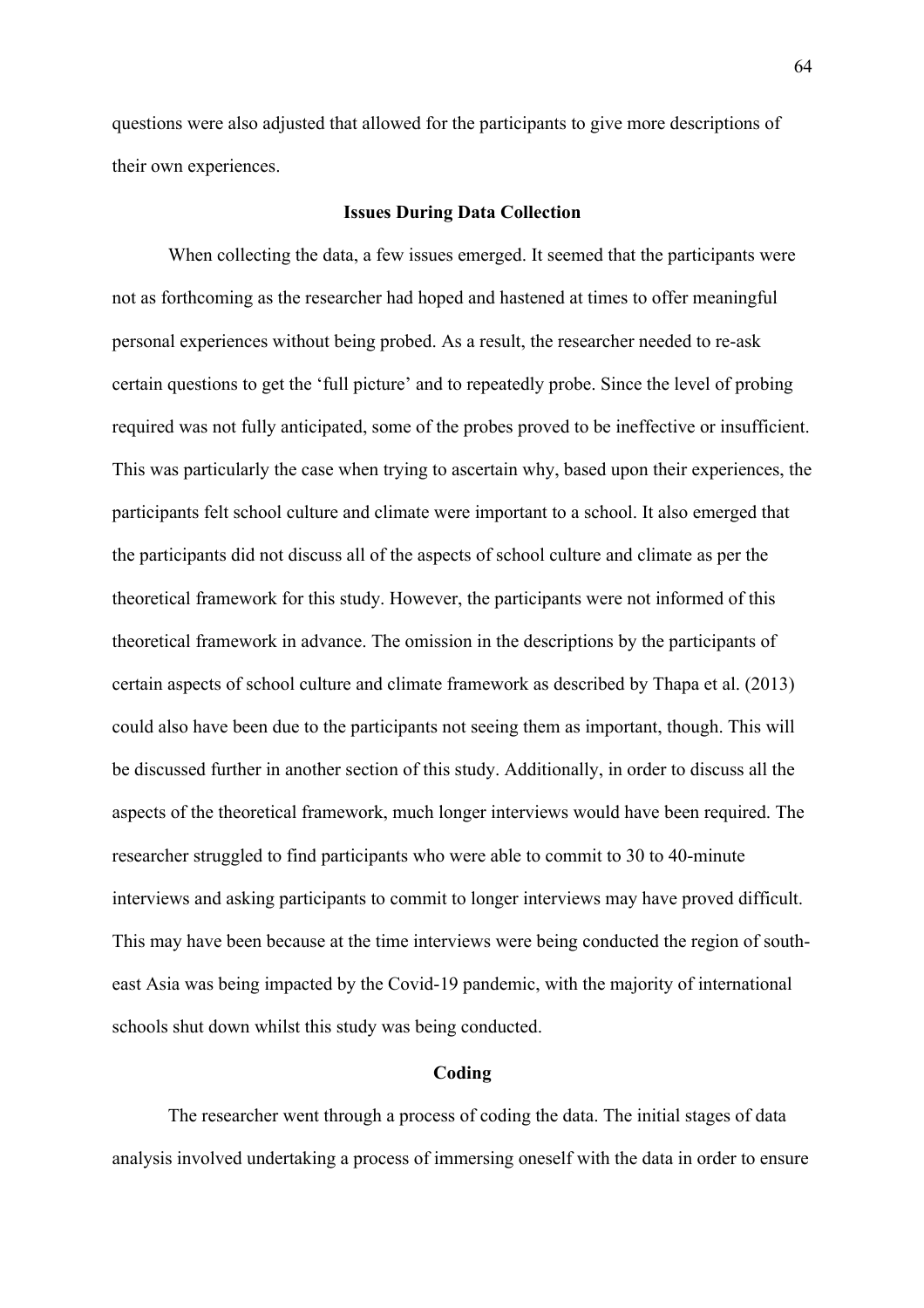clarity and understanding. As suggested by Smith et al. (2009), initial notations were sectioned into descriptive comments, linguistic comments, and conceptual comments. The descriptive comments made on the data focused on describing what the participant had said, looking for key words, experiences and events. Linguistic comments focused upon exploring the specific use of language by the participant, examining use of pause, laughter, articulation and use of pronouns. This was particularly pertinent since this study sought to describe the participants own lived experiences. Lastly, the conceptual comments that were made focused on engaging with the data at a more interrogative and conceptual level, asking questions about it, and involved reflection from the researcher (Smith et al., 2009).

When identifying the emergent themes, the researcher tried to reduce the volume of the data whilst maintaining the overall complexity of it. This involved mapping the interrelationships, connections and patterns between exploratory notes (Smith et al., 2009). Smith et al. (2009) and Peoples (2020) both noted that not all the emergent themes must be incorporated with some being discarded, and as such, some of the emergent themes were indeed discarded. This was in part down to the focus of the research questions but also since the researcher aimed to draw together all the key emergent themes in order to describe the phenomenon (Smith et al., 2009). The processes of abstraction, subsumption and polarisation were also utilized in order to reorganise the emergent themes. Abstraction was the basic form of identifying patterns between the emergent themes (Smith et al., 2009). Subsumption was the process of bringing together the series of related themes, whereas, polarisation examined the oppositional relationships between themes (Smith et al., 2009). The data was analysed utilising these processes.

### **Participants**

This study aimed for eight to 12 participants. In total, eight participants were interviewed for this study. The eight participants worked in various international schools in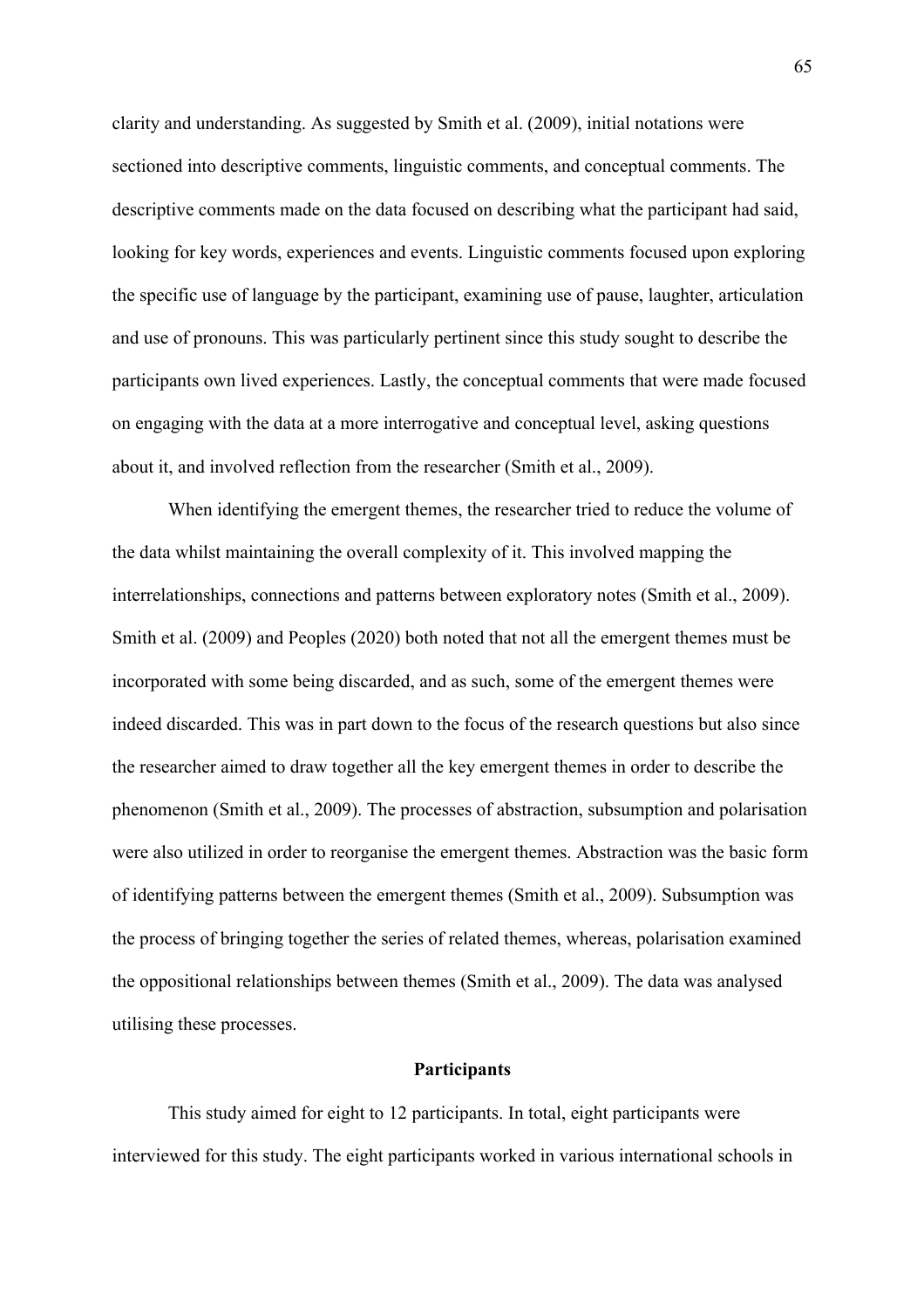south-east Asia, in various leadership roles, and took part in the semi-structured interview protocol. The participants were asked eight questions along with various prompts and clarifying questions. These questions and prompts can be seen in Appendix C. Table 1 outlines the participants demographical information.

#### Table 1.

|               | Nationality    | Country                       | Number of                        | Number of                  |
|---------------|----------------|-------------------------------|----------------------------------|----------------------------|
|               |                | currently<br>working/residing | years working<br>internationally | years as a<br>leader in an |
|               |                |                               |                                  | <b>IBDP</b> school         |
| Participant 1 | <b>British</b> | Singapore                     | 10                               | 4                          |
| Participant 2 | New Zealand    | Singapore                     | 11                               | 5                          |
| Participant 3 | <b>British</b> | Singapore                     | 20                               | 15                         |
| Participant 4 | <b>British</b> | Singapore                     | 6                                | 6                          |
| Participant 5 | Chinese        | Hong Kong                     | 18                               | 8                          |
| Participant 6 | <b>British</b> | Singapore                     | 10                               | 9                          |
| Participant 7 | <b>British</b> | Singapore                     | 15                               | 11                         |
| Participant 8 | South African  | Thailand                      | 17                               | $\overline{2}$             |

# **Participant 1**

Participant 1 had worked in an international school setting for approximately ten years. They had previously worked in China for six years and had been in their current position in Singapore for the last four years. Both of those schools taught the IBDP. During this time, they had progressed from middle leadership to a senior leadership position. Participant 1 had been attracted to working outside of their native U.K. after traveling the region prior to gaining employment.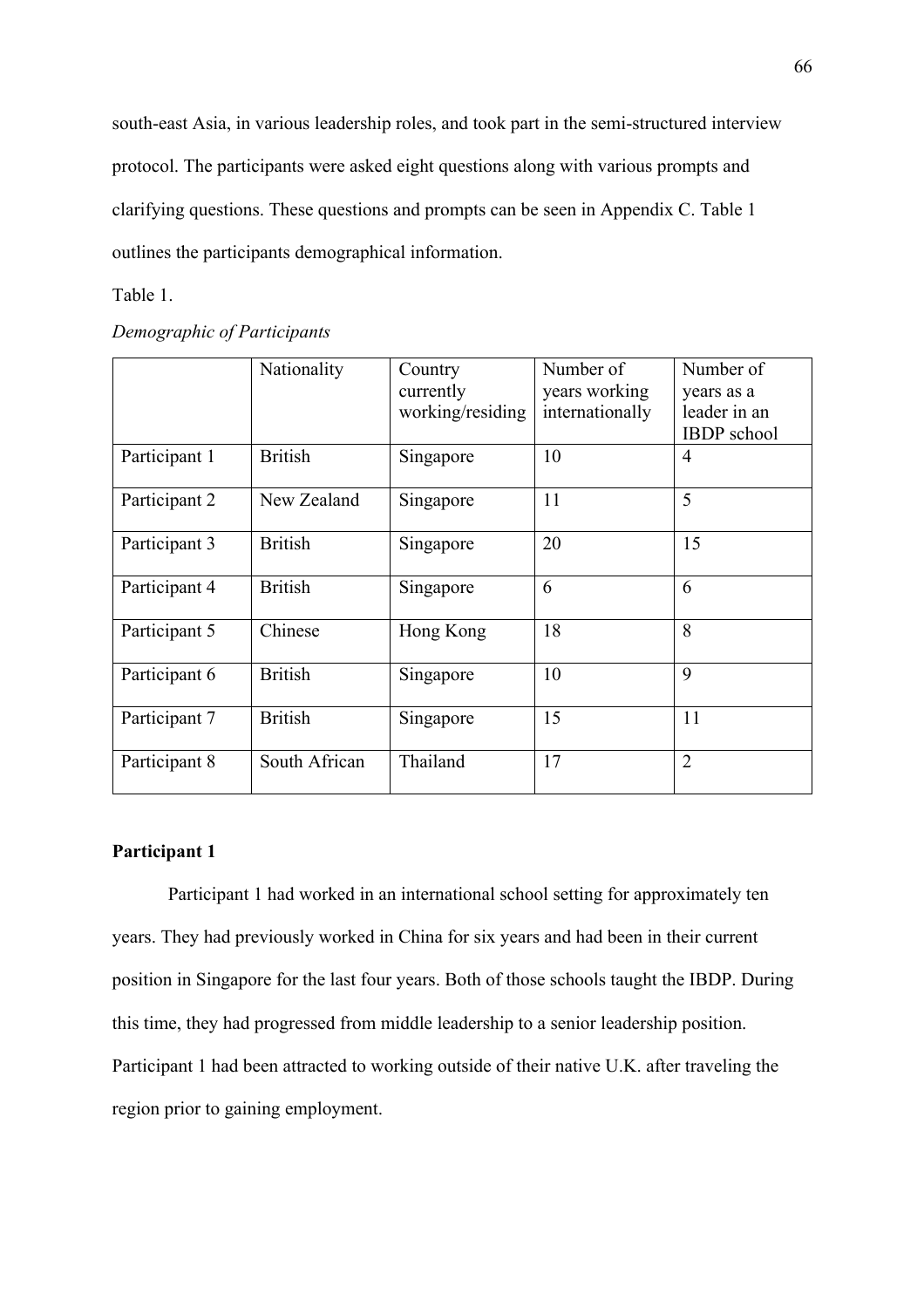#### **Participant 2**

Participant 2 had worked for approximately 11 years in international school settings in Europe and Asia. All of these schools had been IBDP schools. They had worked in leadership positions such as Deputy Head and IBDP Coordinator. They were attracted to work in this region for family reasons and claimed that it was an attractive place to live. Participant 2 was currently working in Singapore and had been in their current role for over two years.

## **Participant 3**

Participant 3 had worked in international schools for nearly 20 years. They had worked in schools in Australia, China and Singapore, of which, the last 15 years were in IBDP schools. Their current role was Head of Senior School in an international school in Singapore having moved from a sister school in China. Participant 3 had been attracted to this region due to the lifestyle.

## **Participant 4**

Participant 4 had worked for six years in international schools in Brunei and Singapore. Both of those schools taught the IBDP and they had been in senior leadership positions in both of those schools. Participant 4's current role was as Vice-Principal for Pastoral in an international school in Singapore. They had visited the region some years earlier and identified that the region was a nice place to raise a family and as such had sought a role in an international school.

#### **Participant 5**

Participant 5 was a Head Teacher and IBDP Coordinator in an international school in Hong Kong. They had been in their current position for six years. Originally from Hong Kong, Participant 5 was educated and trained in Canada, initially working there and also in a British school using the British National Curriculum. They later returned/moved to Hong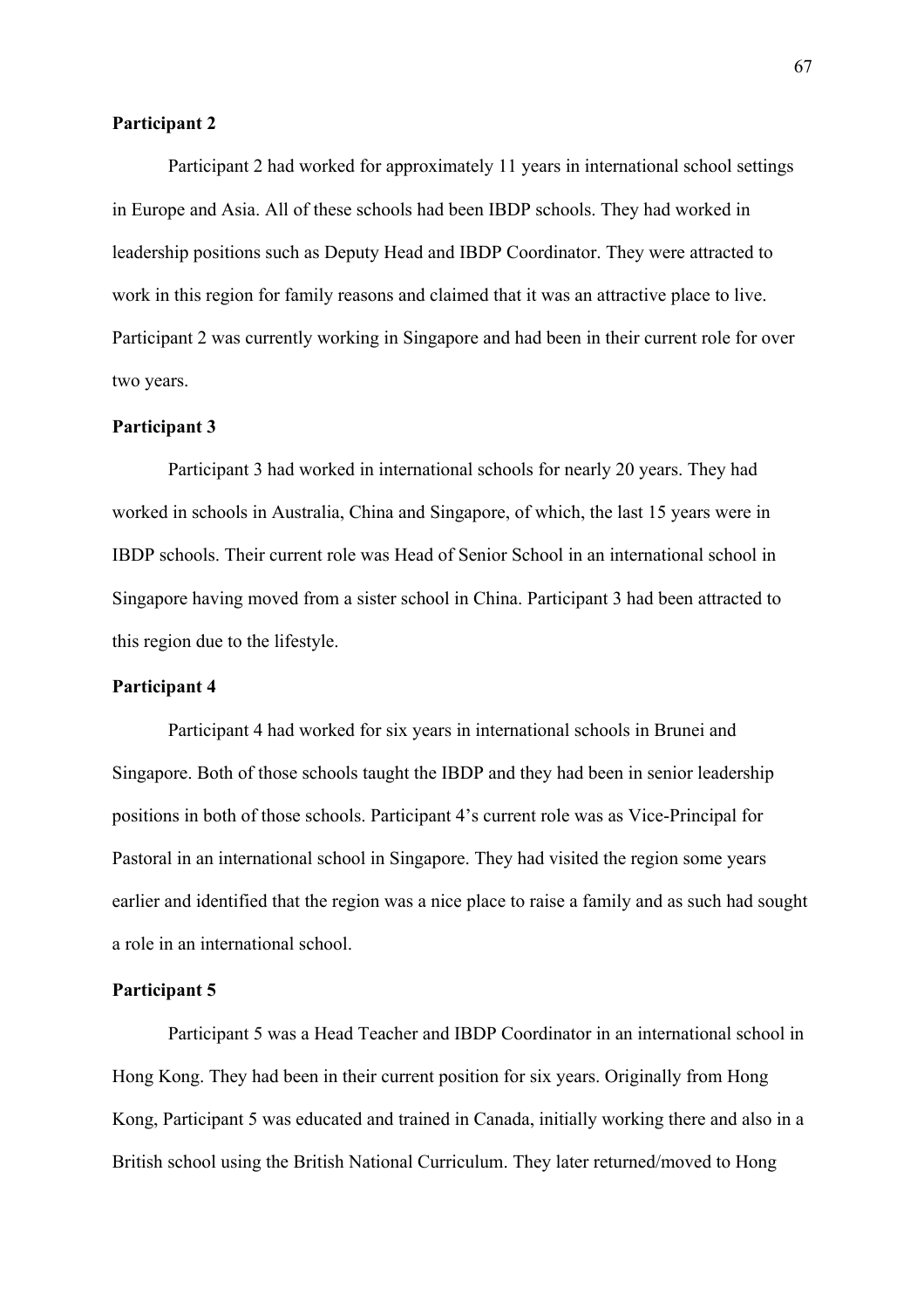Kong and progressed from a teaching role to their current position. Particpant 5 claimed that the region was very attractive for them in terms of career development and lots more opportunities were available to them, particularly as someone who was bilingual.

# **Participant 6**

Participant 6 had arrived in Singapore as a trailing spouse nearly ten years ago, having previously lived in South Africa. Prior to, they had worked as a school inspector in the U.K. Participant 6's current role was Assistant Principal and they had worked in that role for nine years.

#### **Participant 7**

Participant 7 had worked internationally for the last 15 years, 11 of those were in International Baccalaureate Diploma Programme (IBDP) schools. All of the positions they had held were senior leadership positions. Participant 7 had previously been in China, Indonesia and was now at a British international school in Singapore. They had been attracted to the region because of the weather. They claimed that growing up in the U.K. they had heard lots about the beaches, and the traveling, the exciting cultures, and difference in cultures and consequently it had always been on their radar to work in the region.

#### **Participant 8**

Participant 8 was living and working in Thailand having worked internationally for 17 years. They had previously worked in in Hong Kong, having been in a leadership role for the last two academic years in Thailand. Participant 8 was attracted to work internationally due to the poor salary in their native South Africa. Further, they felt that in their home country teachers were not as respected as much as they are in Asian countries, so this was also an attraction.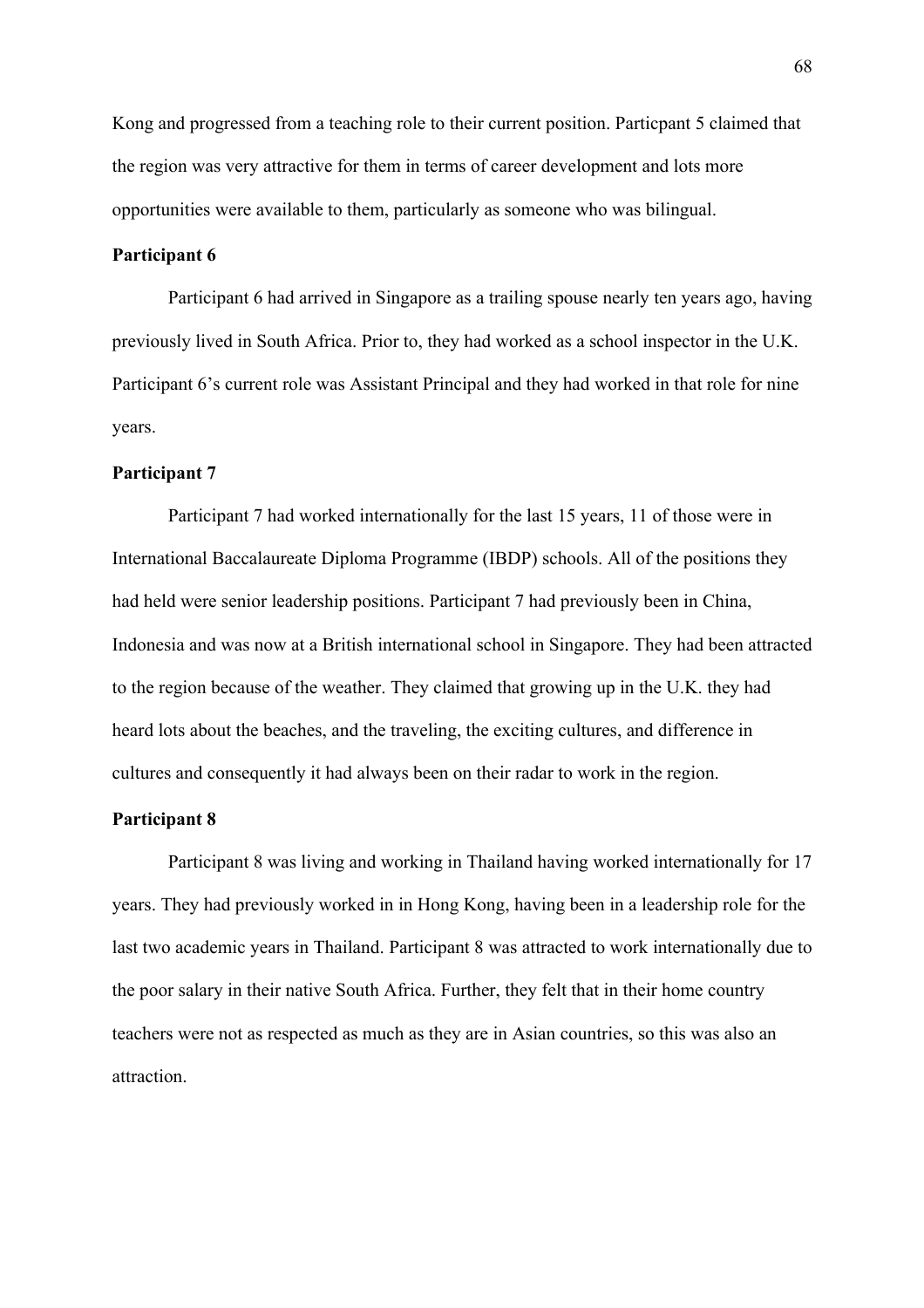# **Topics and Emergent Themes**

The researcher identified emergent themes based upon the initial coding which involved immersing oneself with the data identifying descriptive comments, linguistic comments, and conceptual comments. Table 2 highlights the themes that emerged from the data.

Table 2.

| <b>Emergent Themes and Subthemes</b> |
|--------------------------------------|
|--------------------------------------|

| <b>Themes</b>                       | <b>Subthemes</b>                           |  |  |
|-------------------------------------|--------------------------------------------|--|--|
| 1. Understanding of the Concepts of | Not Applicable                             |  |  |
| School Climate and Culture          |                                            |  |  |
| 2. The Importance of Culture and    | Not Applicable                             |  |  |
| Climate                             |                                            |  |  |
| The Role of a Leader<br>3.          | 1. Recruitment                             |  |  |
|                                     | 2. Measuring School Culture and Climate    |  |  |
| 4. Positive Practices               | 1. Open-Door Policy and Building           |  |  |
|                                     | Relationships and Trust                    |  |  |
|                                     | 2. Positivity                              |  |  |
|                                     | 3. Communication and modelling of the      |  |  |
|                                     | intended culture                           |  |  |
|                                     | 4. Using the Mission and Values Across the |  |  |
|                                     | School                                     |  |  |
|                                     | 5. Professional Development                |  |  |
| 5. Recognizing Challenges           | 1. Managing Expectations                   |  |  |
|                                     | 2. Cultural Differences                    |  |  |
|                                     | <b>Staff Changes and Retention</b><br>3.   |  |  |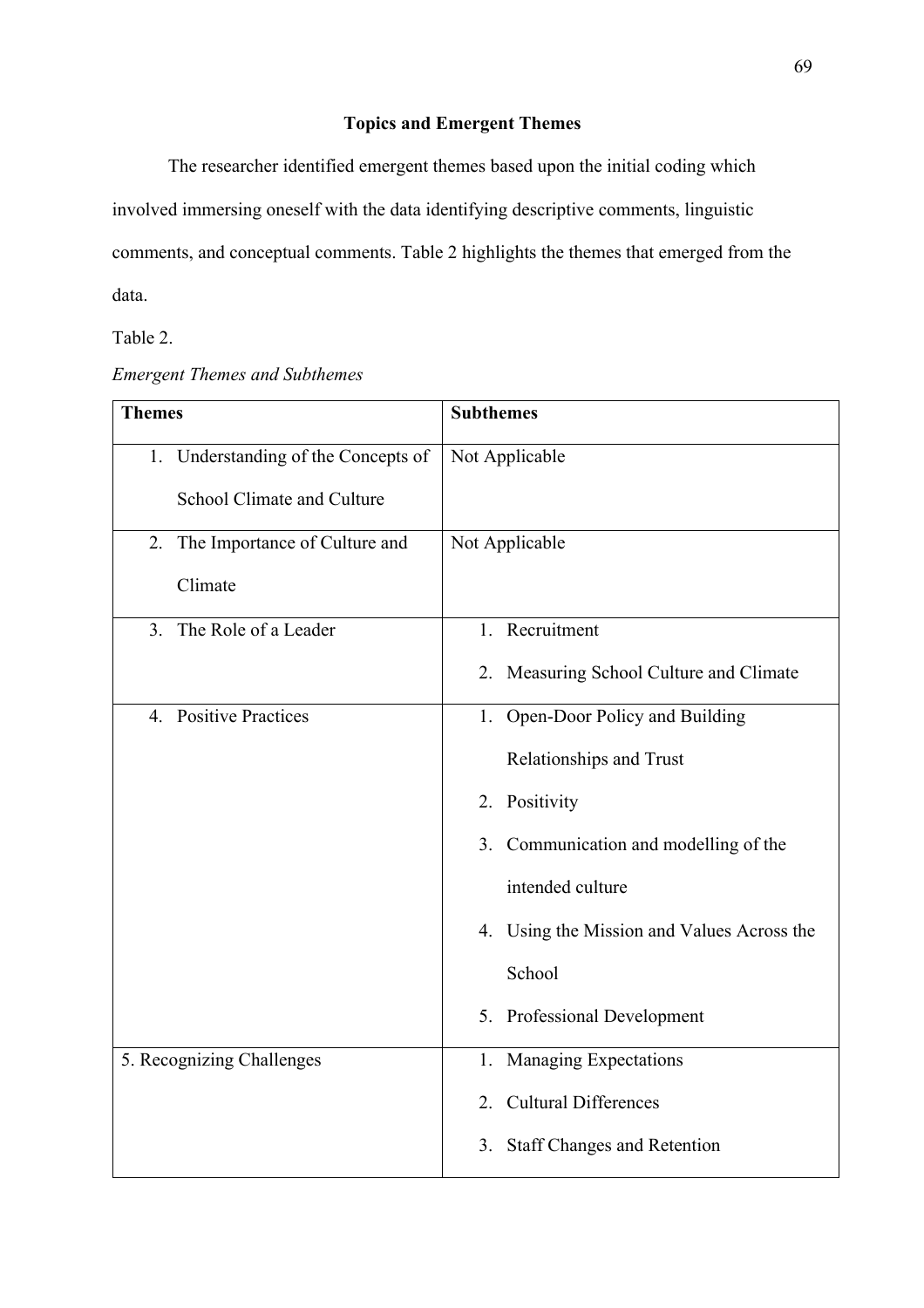|                             | Economic and Competition |
|-----------------------------|--------------------------|
| 6. The Impact of Leadership | Not Applicable           |

#### **Theme 1: Understanding of the Concepts of School Climate and Culture**

The participants had a firm understanding of what the terms meant and were able to articulate the differences between the two terms. Only one participant claimed to not be 100% sure of what the terms meant, but still gave an accurate definition, claiming that climate was the contextual environment, whereas the culture was the school's overall approach. Participant 3 described the culture as the unspoken expectations and norms that those in the school work by and are guided by. Participant 3 commented that the culture is the core purpose, the mission and values of an organisation with climate being the lived experience of them. One participant noted that culture is the words on the wall that send out subliminal messages as well as even the structure of the school day or the environment of the buildings, with Participant 4 stating these "should run all the way from students to teachers to the wider community." Participant 6 noted that culture is set out through a school's mission statement and another participant stated that culture is "famously called 'the way we do things here.'" Participant 3 stated that a positive climate is one where there is an alignment between what is said and what is done. Similarly, Participant 4 stated that the culture of a school is "what you're trying to set out, hopefully in line with your mission and your vision, and how you want your ethos of your school to be", differing from climate since they claimed that a school's climate is where you are in relation to that, at a point in time.

The participants also noted that climate is susceptible to change and as Participant 2 noted it is "temporal." Participant 6 noted that climate is the sort of thing that can change more regularly. Participant 7 noted that a reason for a quick change in climate might be "if leadership suddenly changes, or if you have a crisis like we have right now. Then the climate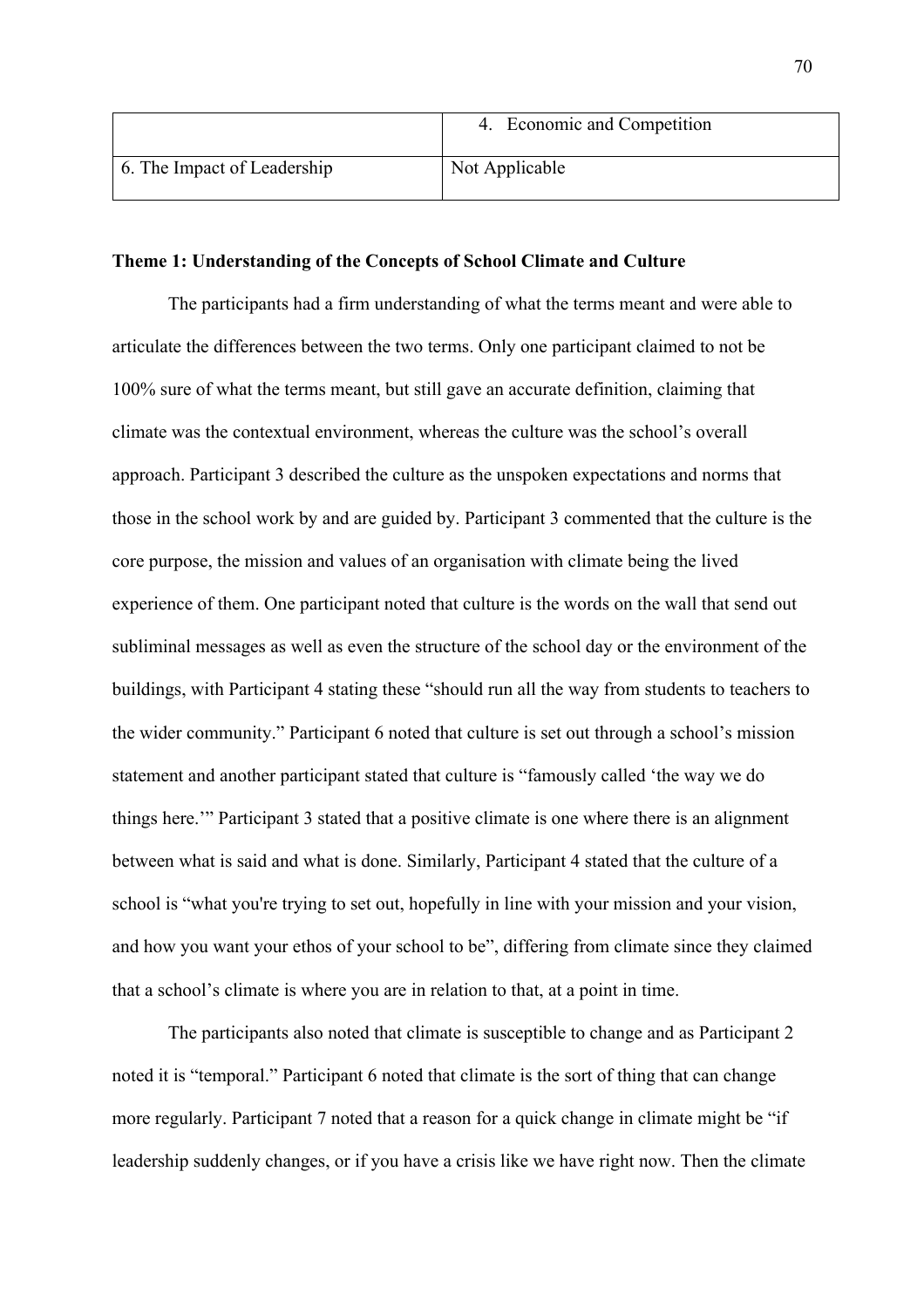of the school can become quite different, I think." The crisis they were referring to was the Covid-19 virus pandemic that was impacting the region at the time. The participants' responses here demonstrated their knowledge of the concepts of culture and climate and the participants were able to differentiate between the two successfully. Furthermore, clearly from the swiftness of the participants' responses (except for one participant who admitted they were not sure of the terms), it was evident that the participants were confident to discuss the concepts.

#### **Theme 2: The Importance of Culture and Climate**

The participants were asked whether they thought the two concepts of school culture and climate were important to a school, and if one was more important than the other. All of the participants felt that the culture and climate were important to a school with Participant 2 stating "it's the reason that parents will send their kids to the school; because of the culture." Participant 3 stated that since the culture of a school is what drives it and is its values, then it is important, since it influences the decisions that are made. Participant 3 stated that climate is equally as important since the climate is those values in action and as such climate is important because if those values are not being lived then "there's not a lot of point of having it in the first place." Similarly, Participant 4 stated that "I think your culture is key, but if it's actually going to be successful, the climate has to be in line with that." One participant spoke of the impact that the school culture has had on them, and described that it was:

Something that has kept me here…the fact that we're trying to create kids who want to serve others and give back. My background is in challenging areas in the UK, so I went into teaching to support kids who wouldn't otherwise have a chance in life. And when I came here, I was immediately worried that I would be teaching a load of sport and would I get enjoyment from that? So, I think I've needed that mission statement here and our scholarship program, which is amazing. And our focus on creating kids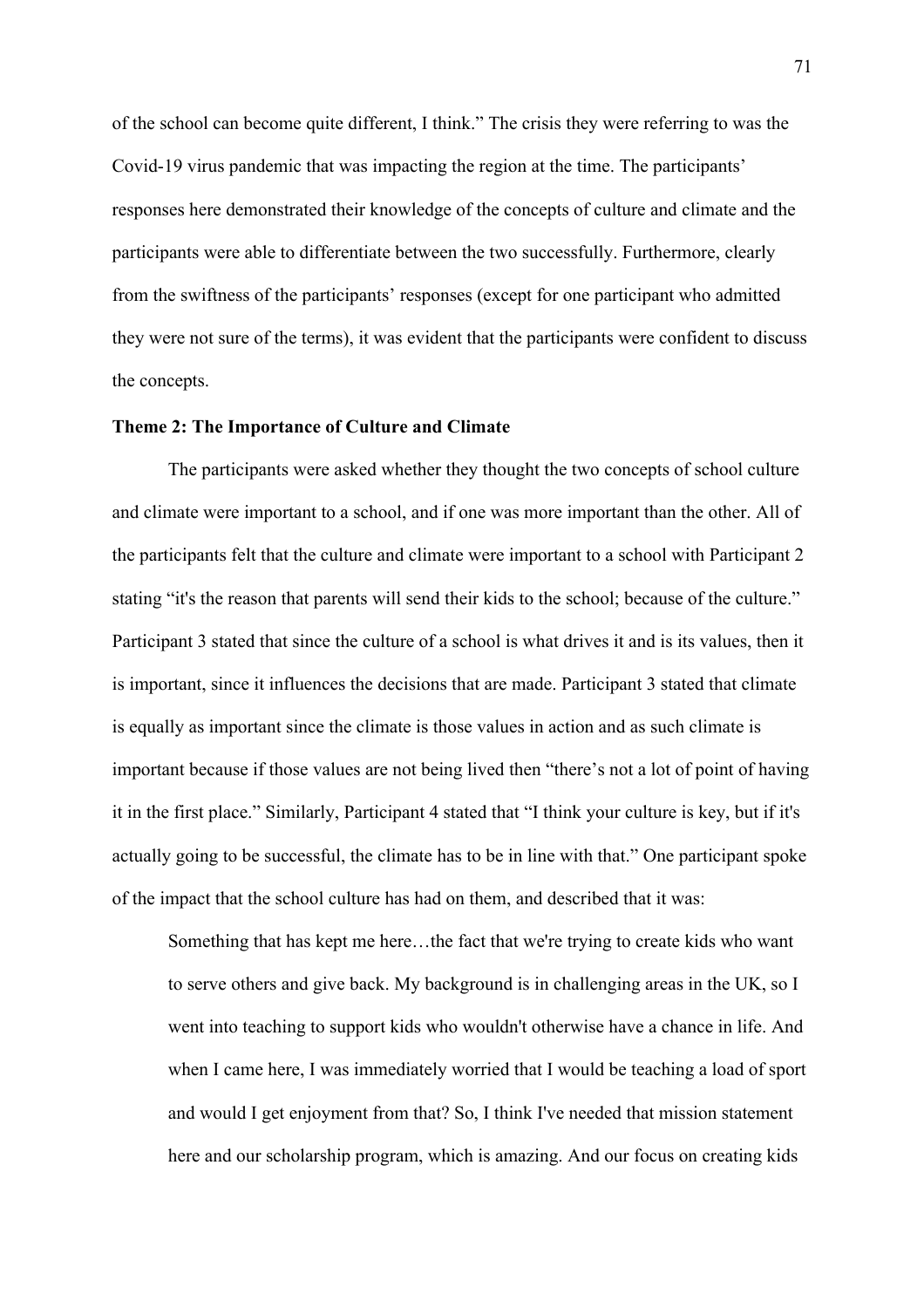who care for others, so that has kept me here. I mean there are other aspects of school culture as well that have kept me here.

With regards to the importance of culture and climate in relation to the change and development of them, Participant 7 said that since climate is "probably more reactive than the other in many ways [and because of this] I think it's harder…to change the path of the culture." From the data that was collected it emerged that when asked about the importance of climate and culture to a school all of the participants responded that they believed that school culture and climate were important. This seemed like a significant finding to the understanding of the phenomenon since it shows that leaders both understand the concepts and their importance. However, how these concepts were addressed through the leadership in the contexts of the participants' respective schools differed.

## **Theme 3: The Role of a Leader**

The participants saw leadership as being an important part of how the culture and climate of a school are shaped. When asked what the specific role of a leader was in relation to the fostering of positive school culture and climate, Participant 6 stated that "a leader is the model and guide for everyone else." Participant 5 stated that "as the leader, you promote positive culture and climate." Participant 5 further described that as a leader one should try to listen to others and come to decisions that benefit most of the different stakeholders of a school since a leader's job is to make a decision which "gives benefit to most of the parties." Participant 7 said, in relation to the role of a leader and implementing change, "I think if you want to change the culture, you have to get right in, dig in deep, and know that it could take quite a while for it to change direction if you want it to." This suggests that Participant 7 understood that any change in culture can take time, but a leader was important in fostering that change.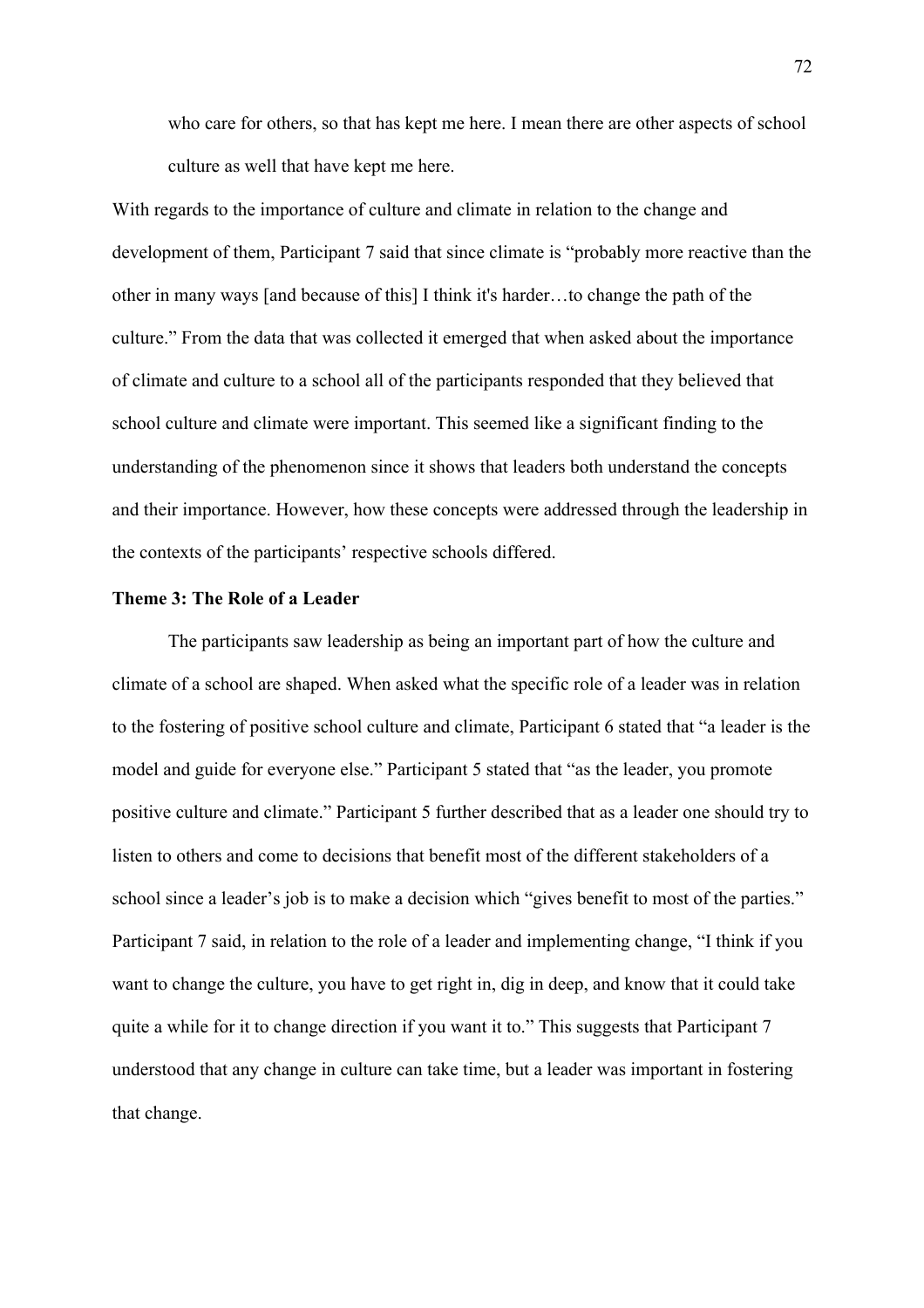#### *Subtheme 1: Recruitment*

Participant 6 spoke about the importance of recruitment in the fostering of school culture and climate describing that, if you are in a school where you are trying to create a certain culture, a leader must look to bring people into the school that fit the culture that is desired. Similarly, Participant 7 noted that sometimes a leader may need to 'move-on' teachers who do not fit into a school's culture or climate. They said:

If they [teachers] are doing their job perfectly well and they're ticking all the boxes, that's fine. But if there are people that we feel are not fitting the philosophy, and the ethos, and the culture, or the climate of the school and that's rubbing against other people, then we would talk about whether or not that is the right work environment and right person for the job.

Participant 5 spoke about a conversation that they had with another leader in a different international school concerning recruitment. They said:

They've said they want to create this family feel. So, they are looking for people who fit that family, that give a bit more time and offer holistic education. I don't think we've necessarily looked for that specific thing, other than some sort of servicerelated aspect. It's been more focused on our expectations for teaching and learning and do people understand what we consider to be good.

It was noted by Participant 8, too, that matching people to the school's culture is important. They said that in their school:

Where we do have a mission and vision that's based around mindfulness, sustainability, cultural diversity, you do get people who come here for jobs and who don't stay because their whole life doesn't actually match the same mission and vision. Despite recognising the importance of recruitment, Participant 6 insinuated that recruitment at their school had not considered the overall culture enough. This seemed to be a quite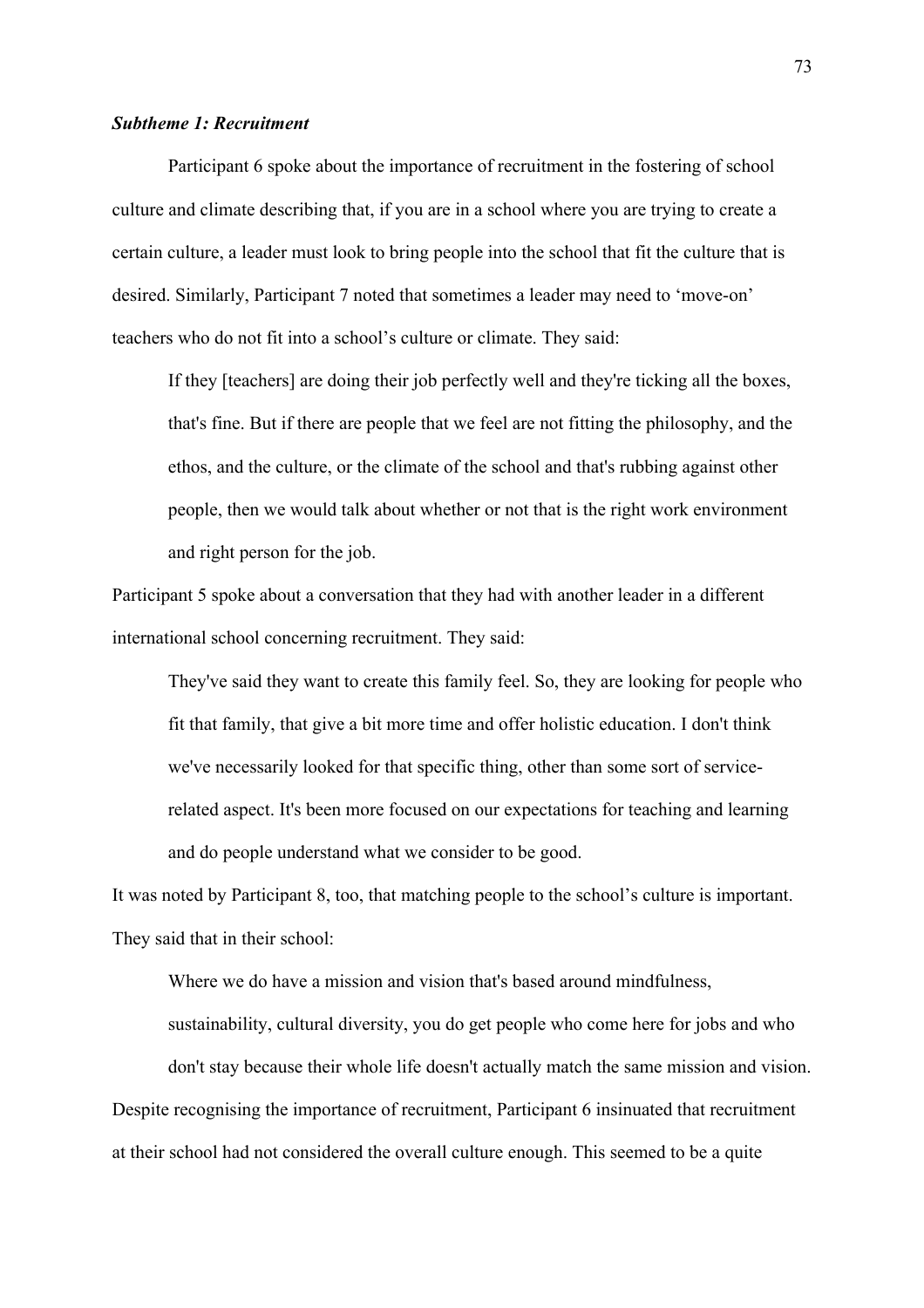reflective statement and something that had only just occurred to them during the interview. Participant 6 contemplated:

I think there's probably a bit too much of 'good teachers look like this'. And we're checking that the people we get, fit what we class as good teachers without trying to specifically look towards a certain culture.

This suggested that Participant 6 may, in future, consider the overall culture of the school when recruiting teachers.

### *Subtheme 2: Measuring School Culture and Climate*

One common role of the leader that was described by some of the participants was the act of measuring the culture and climate of the school. The most common way that the participants claimed this was done was through the use of surveys. Participant 4 said:

There's certain functions of measuring climate in terms of we've got a variety of surveys that are given to all, which I think is really good, as a school, that we do that, and I think it's good practice and should be good practice, but I think some leaders might see that as being quite brave, but it shouldn't be. It should just be the norm, which I think is a really good standard way of doing it.

Participant 5 noted that the use of surveys in their school extended to all stakeholders, claiming they conduct them "to see what the parents think, what students think, what teachers think." Similarly, Participant 1 noted that their procedure where "every two years we create separate surveys for staff members, for students and for parents and wider stakeholders." Participant 7 also noted that:

We do a school survey every year. We do it in individual schools, but we also do whole school. We do different kinds of surveys. We do one that's for the parents, staff, and children, which is more about the education that's provided and the pastoral side here. But then we also have wellbeing surveys through the school as well, and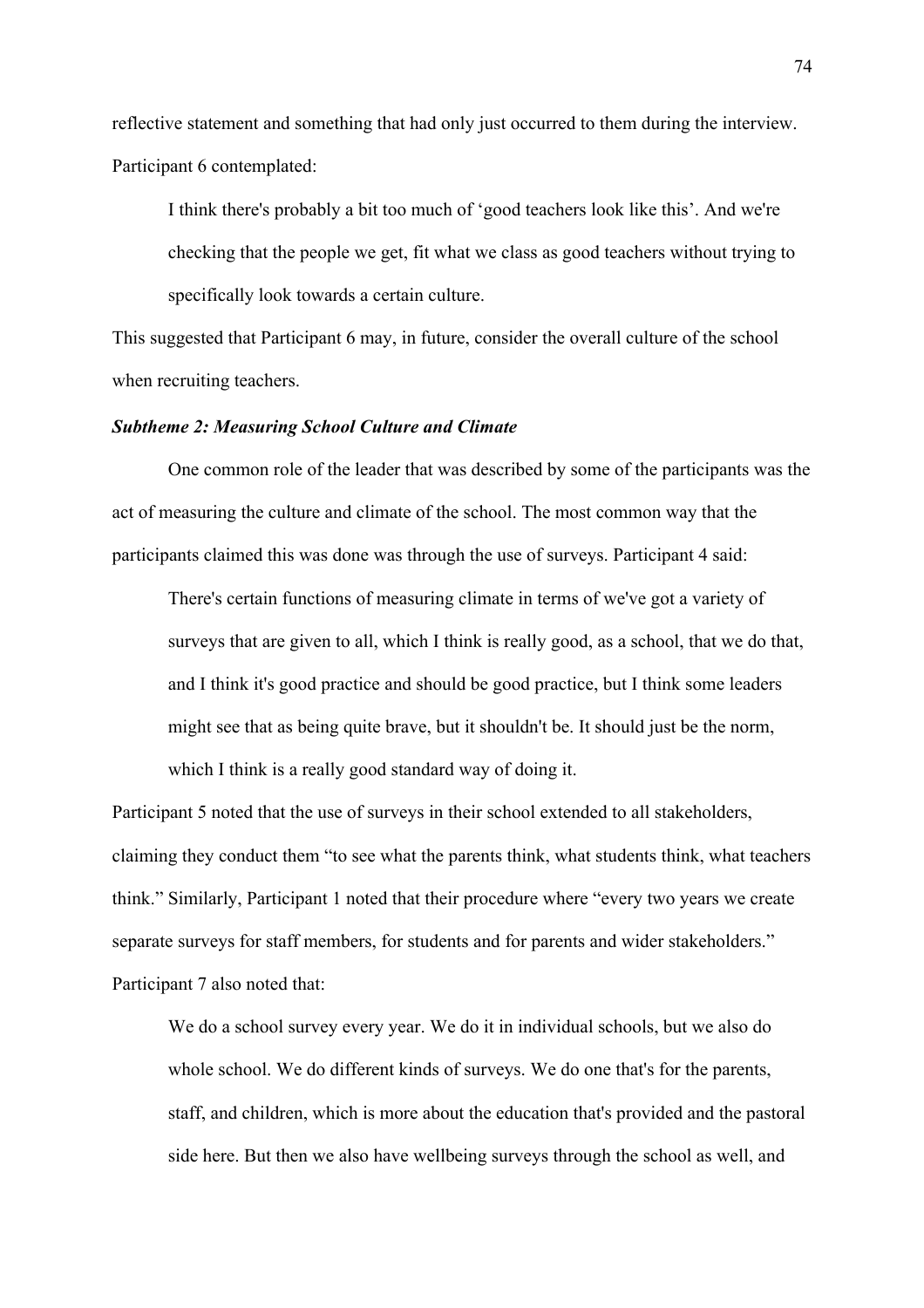employee engagement surveys, which picks up a lot more; also how the climate feels to people on the ground. Which you can, in a school this size, lose touch with very quickly. That's really helpful, I think, for gauging. People are a bit more honest when they know it's anonymous.

Participants who stated that their schools do indeed measure school culture and climate were probed as to how the measurement tools were developed. Only three participants could give a specific answer. Participant 6 answered:

They are all developed by the senior leadership team. So, the Head at the time sent us a load of examples of different surveys and we looked at them and decided which ones we liked most. And together, we worded the questions around those.

Participant 1 said, "before each of those surveys is released, we review whether we need additional sections or questions or statements, whether what we've used previously is still right to use at that particular time." However, Participant 5 said:

We discussed, last time, about adapting them and changing them. There have been additional questions added. I'm aware of that. One of the reasons, when we discussed about changing some of the questions, was that it was felt, by the principal at the time, that we shouldn't change, because we can't then compare against previous years.

Participants were then further probed and asked what was done with the data from the surveys once it had been collected. A common response was that it was analysed and reported upon and then, if agreed upon by the senior leadership team, action may be taken. Participant 5 said:

Yeah, basically I will take that and analyse those data, and come up with maybe pages and pages of reports. Then that's going to be discussed in the senior management team meeting. So, of course, we would make that judgment as to what are some of the practices that the shareholder recommends, and that it's feasible or not. Any cost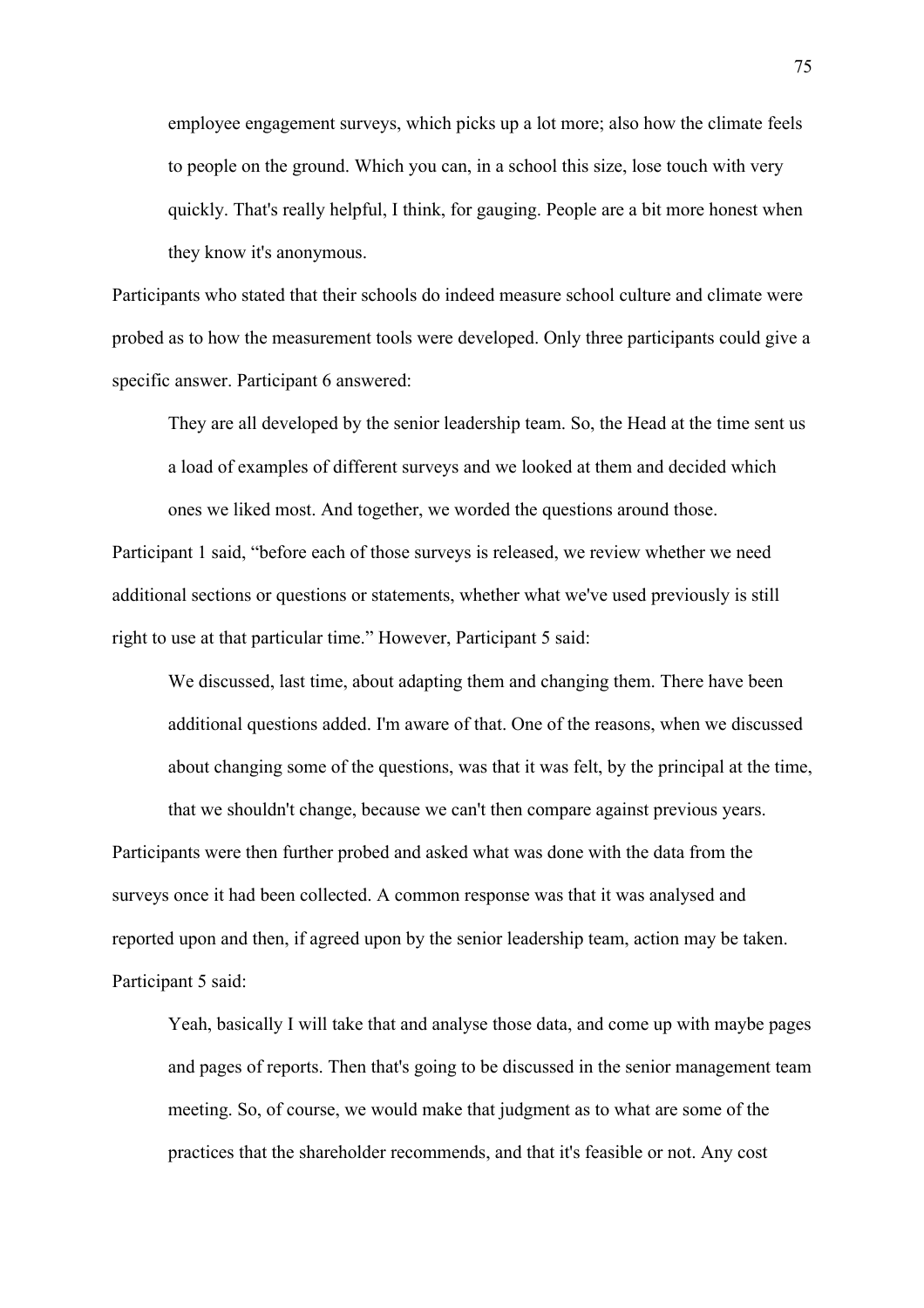implications, whether the parents' expectations are beyond the line or acceptable, and then we use it to make amendments to the school action plan which, let's say, try to deliver it, or make that improvement, let's say, the following year.

Participant 5 answered simply, "we use that for continued school improvement." Participant 8 found the data that they collected very useful as a measure of the wider communities understanding of the school's mission and values describing that during a recent accreditation survey, they described that it was found that "we had like 90% of our whole community who knew the vision and the mission, which is also impressive." However, not all of the participants had the same positivity. When asked about the usefulness of the method of measuring the school culture and climate and the usefulness of the data that was collected, Participant 1 said "I think as a school we're very top heavy with survey work." Similarly, Participant 2 said:

We collect more data here than anywhere else I've been... But it's quite quantified data. Whether that actually adds up to be meaningful is debatable. Just because we collect lots of data and we do lots of surveys doesn't necessarily mean we actually understand our own.

Further, Participant 2 continued "We sort of sit down…and last time everyone was looking for excuses to explain and looking at the elephant in the room that's staring you in the face." Participant 1 also questioned the use of surveys, particularly the timing of them. They complained:

They're always done at the same time of the year; I don't think they go out at a particularly good time of the year. I think it's time when staff are maybe particularly stressed and tired, so I think that could be re-looked at.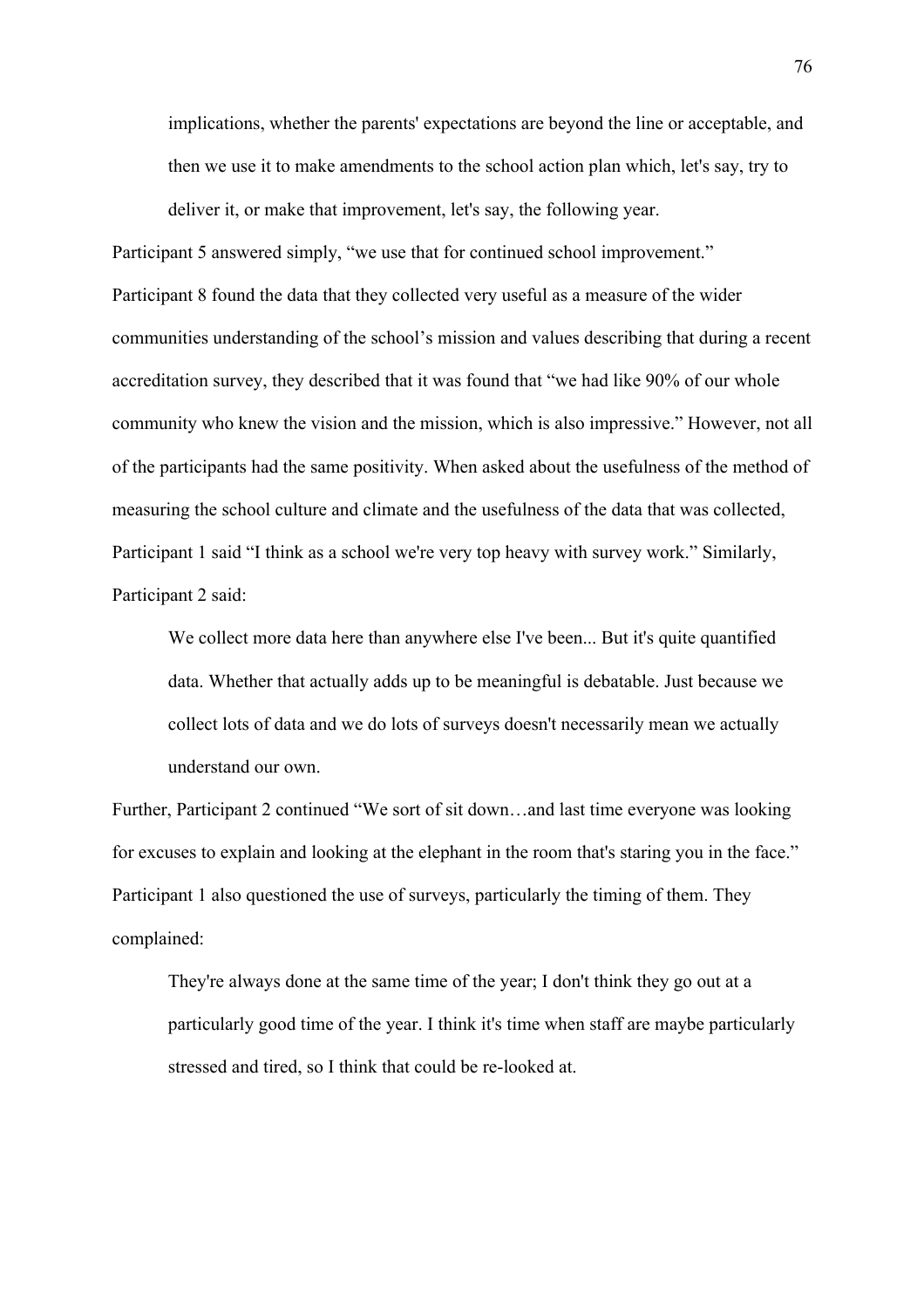Despite surveys being the most common method of measuring a school's culture and/or climate, not all of the participants measured the culture and climate in their schools. Participant 3 said:

We don't measure it. I wouldn't go so far as to say we're even looking at impact of it. But we talk about it. But actually, it's not cultural, it's more we talk about values and we talk about decisions being driven by values.

Participant 6 was similar in their description, claiming that culture and climate were not things that were specifically addressed or spoken about directly. They said:

I mean we do have aspects within the culture, so we've been looking at things. Part of our mission statement is that the kids lead to serve and do they actually need to serve. So, we're looking at doing stuff…to find out whether the school culture we're hoping to ingrain in the kids, is actually carried on when they leave and go to other places.

This suggests that whilst the participants all understood the concepts of school culture and climate and each acknowledged the importance of culture and climate to a school, they were not necessarily specifically addressed in their respective schools. This seemed to be in part due to the participants not seeing their specific roles as being directly responsible for the shaping of the overall school culture and climate. Whilst they saw leadership as being important, they did not feel a responsibility for setting what the school culture should be, even though some of the participants felt they had (and should) have some influence on school culture and climate. They thought their responsibility rested in modelling the expected culture, through recruitment and through the measuring of culture and climate.

# **Theme 4: Positive Practice**

The participants were asked about what specific leadership styles, techniques and practices they used to foster a positive school culture and climate. The responses were wide ranging. Some participants highlighted some very specific practices whilst others described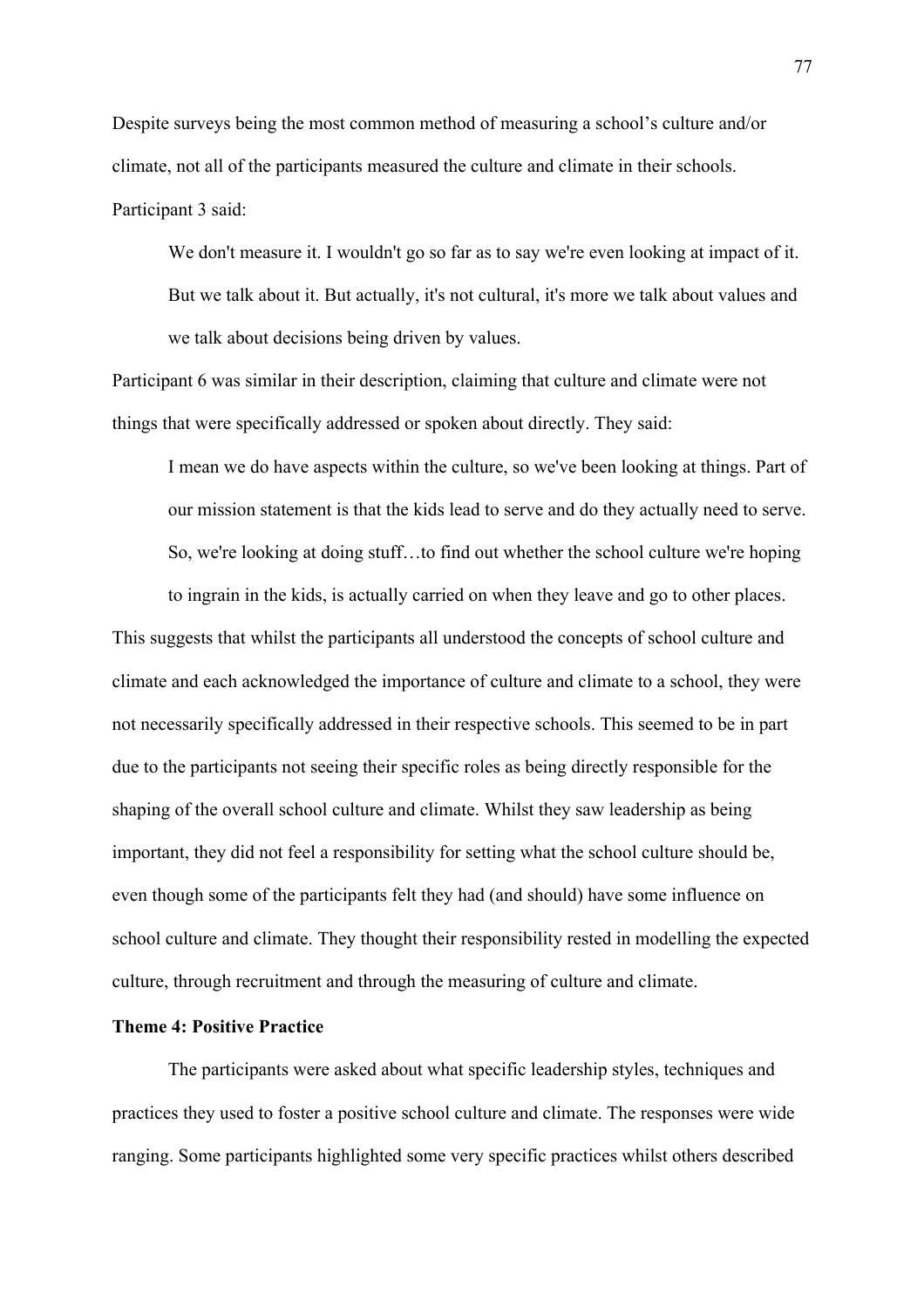more general leadership philosophical approaches. The subthemes of the emergent theme of Positive Practice are detailed below.

# *Subtheme 1: Open-Door Policy and Building Relationships and Trust*

The participants were asked to describe in some depth the styles and techniques that they specifically use in order to foster positive school culture and climate. Participant 1 described their ideas on having an open-door policy detailing that and it allows for them to "get the read on the people that I was working with at the time." Similarly, Participant 4 noted that they had an open-door policy, too, and also related this to the development of relationships within their teams and their own capacity for emotional intelligence. Participant 4 stated that:

I've got fairly decent emotional intelligence. I'm speaking to the staff and not just about work-related [things], having that relationship with staff, and also trying to bear in mind the pressures and issues that they're going through, so not that top down approach.

Participant 7 also commented on the building of relationships and that it should come from a place of honesty since it builds trust. Participant 7 explained:

People are more likely to open up to you, because then you build trust, because people will see that you're listening, you're watching and observing, and you're not making any decisions about next steps without them being part of that process and coming along with you. I think that's really key.

This seemed like a very important part of Participant 7's leadership style and they spoke with enthusiasm regarding it. Similarly, building relationships with their staff seemed to be a common practice amongst the participants.

Similarly, Participant 2 spoke about their ideas around distributed leadership saying that those in leadership should "distribute their leadership and [if] they trust in middle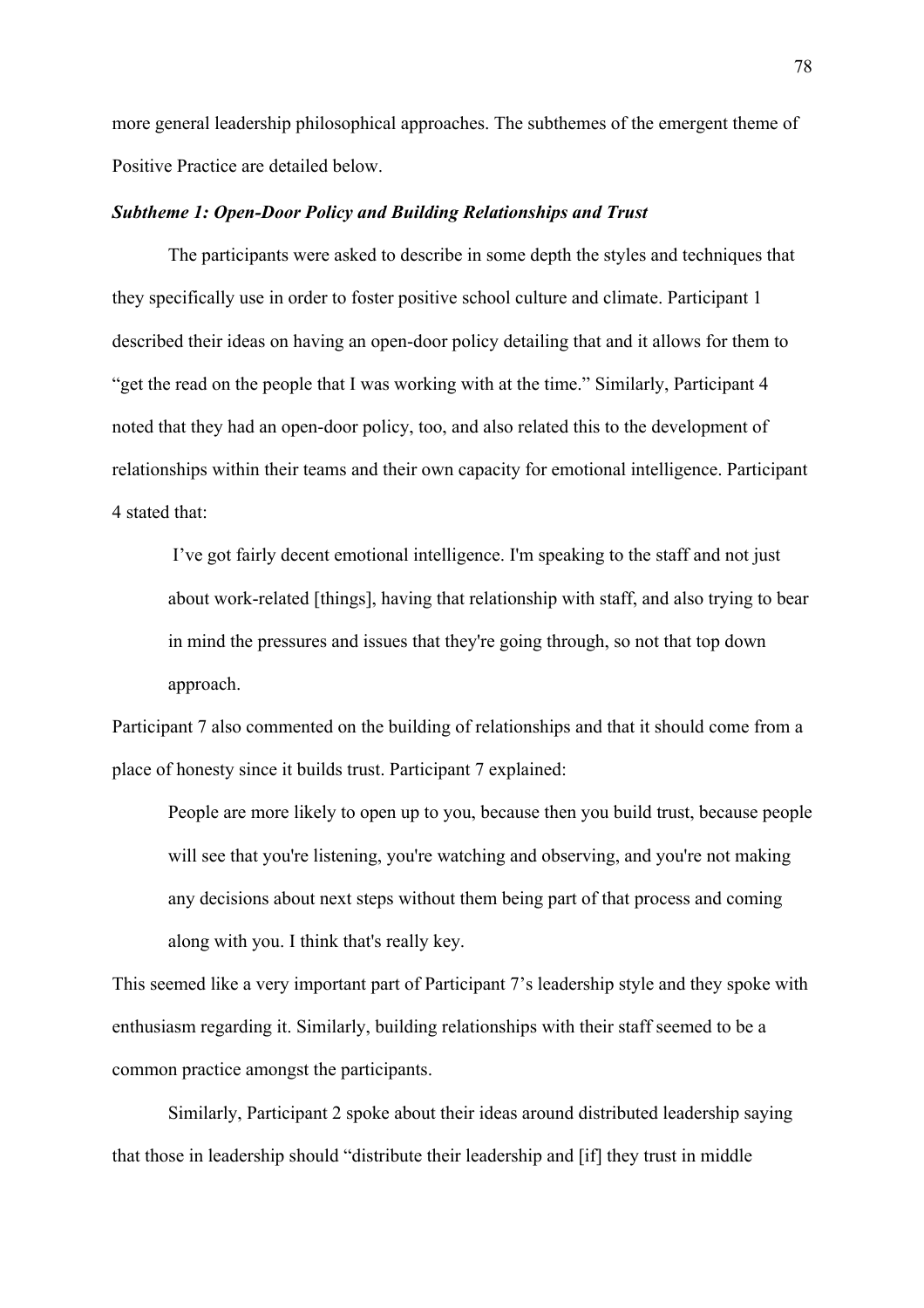leadership, then the flow on effect of what they do will be more significant if they've got people on the ground, spreading their values." Participant 4 said:

I think my leadership style is pretty collegial, especially with my close team. I think, because it's become a bigger school it's hard to do that wider, but I do try to ensure that when introducing something new like the wellbeing service, started off as a small group and then got bigger. Trying to ensure that when we do introduce new things there is opportunities of training and getting that feedback.

Whilst not a common theme, this can be related to the comments made by Participant 7 who, in relation to their own leadership outlined the importance of building relationships through being honest. Participant 7 believed that:

Certainly, as a new leader coming in, I think one of the crucial things is to be a newbie, is to be unqualified, and to be open about that. Say, 'I'm the least qualified person in the room because I don't know your school yet.' Actually, to take a long time, not rush to change things before you fully understood where decisions have come from and why things have become how they have been.

The responses by the participants suggest that the process of building relationships and trust can be achieved through a variety of practices, most notably having an open-door policy, showing emotional intelligence, 'getting to know' their subordinates and being honest with subordinates.

#### *Subtheme 2: Positivity*

Participant 1 claimed that they always try to be positive, referencing the work of Sir John Jones. According to the website of Sir John Jones (2020), Sir John Jones worked most of his professional life in challenging schools across the North West of England and has a reputation for straight talking, leadership and creativity in education. Participant 1 said of Sir John Jones that: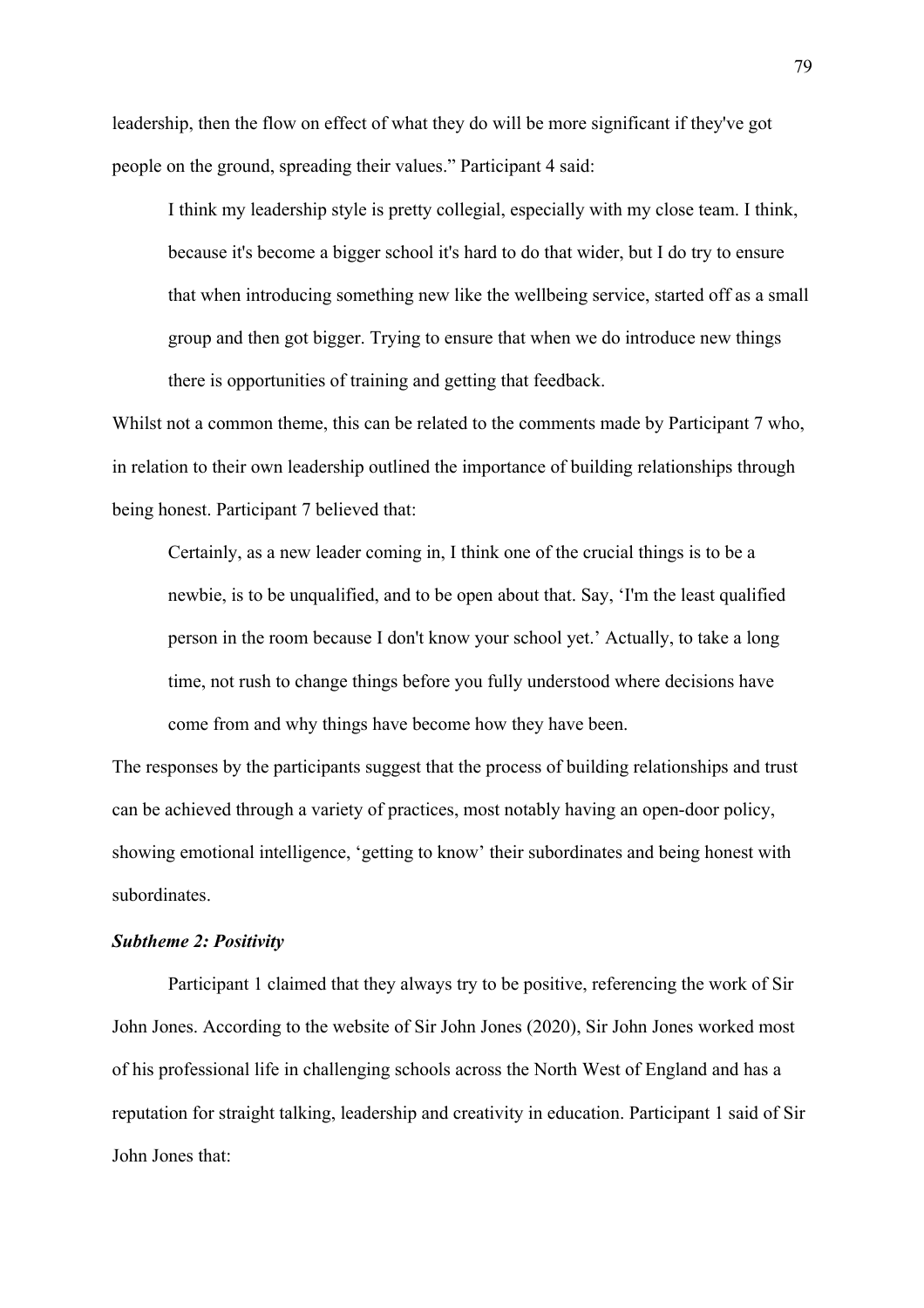He talks about the power of positivity and as a leader from a middle leader to a senior leader, you have to be in that positive voice that no matter what sort of day you're having you have to be that positive voice for the staff that you lead, the staff that you work with, the parents and the students that may well come through your office door. Further adding that "you have to be that positive sponge." Participant 5 had a similar response and said:

As the leader, you promote positive culture and climate. So that's the conditions you try to build up across the board, so that it benefits different stakeholders, like student, parents, school board, teachers, et cetera. So apparently, they all have different perspectives.

Whilst not a common theme across all the participants, it seemed that for Participant 1 and Participant 5 that the power of being positive was important to them and their leadership styles.

## *Subtheme 3: Communication and Modelling of the Intended Culture*

Most of the participants when asked what specific practices they used to foster positive school culture and climate related it to the communication of their school's mission and values. Participant 8 said that they felt the communication of the vision and values of the school help to foster a positive school culture and climate. Participant 1 claimed:

I think a big piece around culture in school is, is about communication. And within that you've got systems and structures. what do we have to communicate, what kind of methods do we use that communicate with, with parents, stakeholders, community members?

Participant 8 had similar sentiments, stating one way in which they did this was by spending time with the parents of students, in particular, the proudly stated: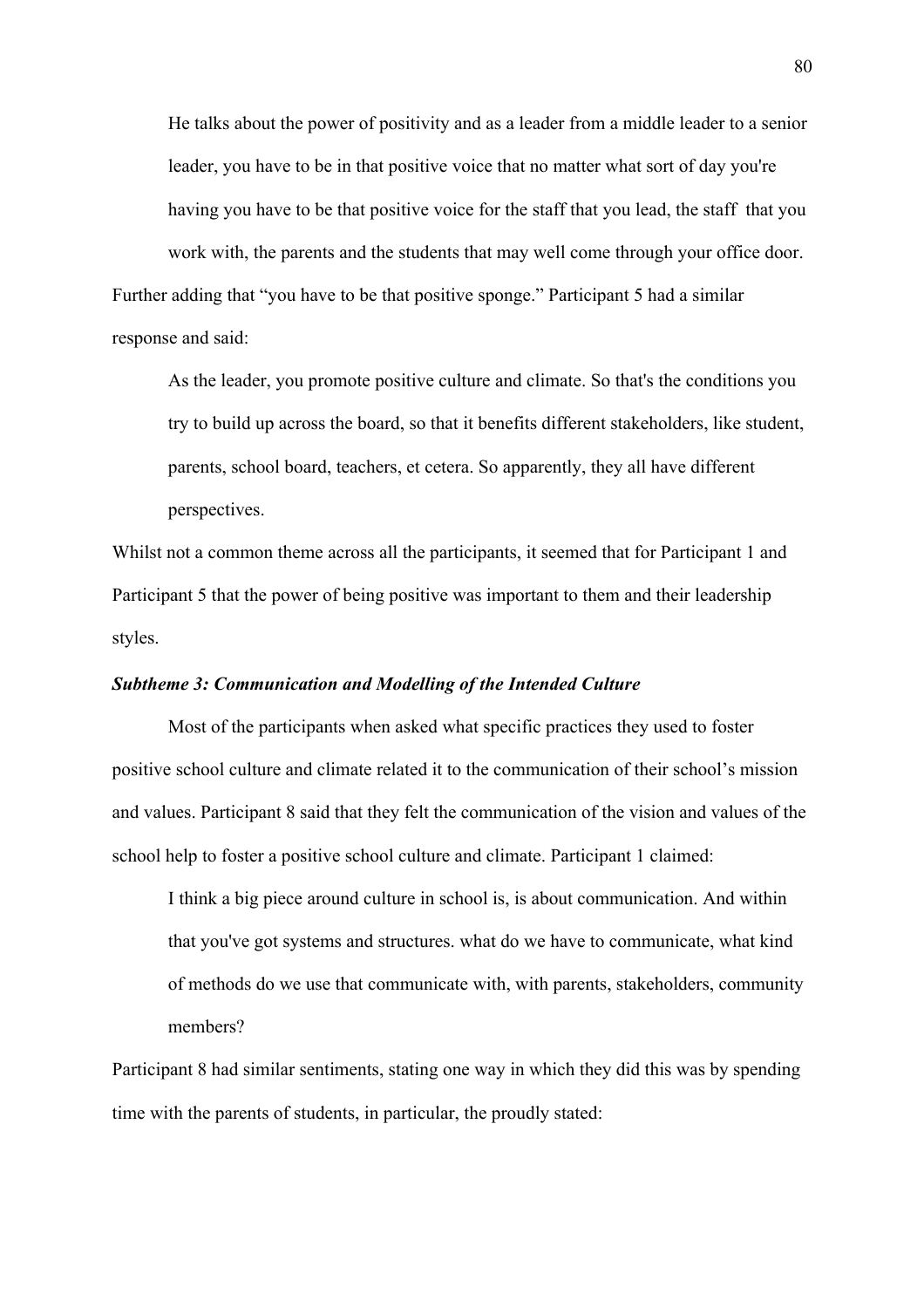We offer so many parent sessions. We offer parent sessions with the principals. We offer parent sessions with the PYP [International Baccalaureate Primary Years Programme] and MYP [International Baccalaureate Middle Years Programme] and DP [International Baccalaureate Diploma Programme] coordinators. We offer mindfulness for parents every week, and we offer it in Chinese, and we offer it in Thai, and we offer it in English.

Participant 3 explained how the values were communicated in their school:

So, there's big staff talks. We have little cards with our values on and we're supposed to reflect back on those whenever we're making decisions…So in bold there'll be keywords like relationships, empathy, integrity, challenge, whatever the words are. So, it's reinforced in that.

The communication of the values and missions was more about ensuring that they were in everyone's consciousness according to Participant 3. This was in part due them being inherited by a sister school of theirs since they do not "own them" even though they would be "ones that if we sat in a room for a week, we'd come out with similar things, anyway." Participant 3 said:

We do have reminders of our values and our vision and mission and all the various other things we've got, because we need reminders cause there's so many…we need reminding of them, actually, often, because we haven't built them, we don't have flexibility around editing them or changing them or being responsive in how they are. So, we need reminding of them.

Participant 3 continued that communication of these values and the overall mission was "just really talking about it and trying to get it embedded." However, they noted, when reflecting on the usefulness of these to foster a positive school culture and climate: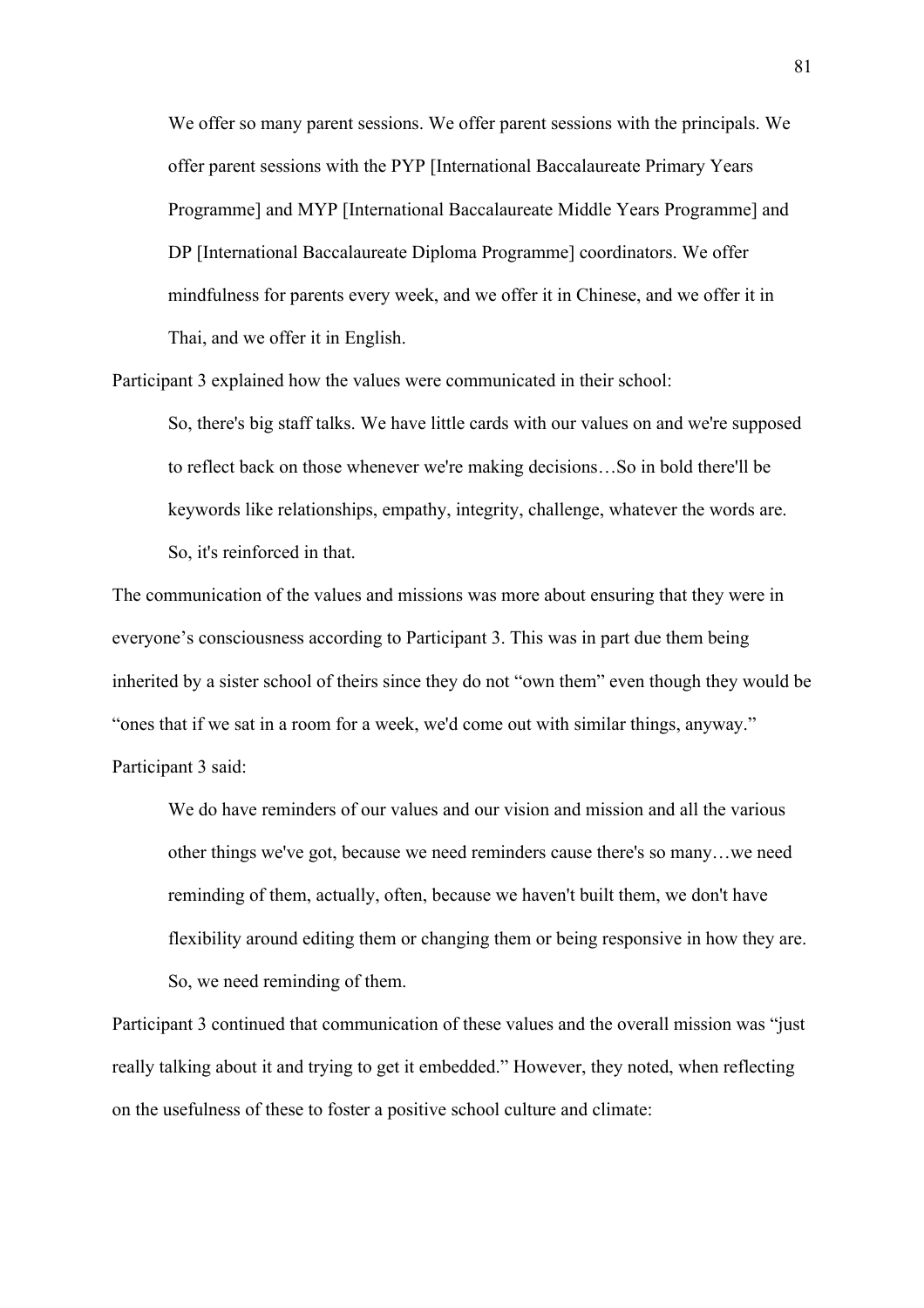I think it's down to whether the college, as an individual organization, chooses to own it and work with it, or chooses to just say, "Well, it's there and it exists, but we're just going to put it on the shelf until we have to talk about it twice a year."

Participant 8 claimed that they go far beyond simply communicating the mission and values, and claimed:

We live the mission and the vision. It's clear to everyone. And so, I think if you create something that's visible for the community to see, and that the community's involved in the service and they see it in real life, then I think it's positive. And you have to have an excellent marketing team as well.

Modelling the expected culture and climate was a common theme described by some of the participants in relation to positive practise. Participant 1 said "I think it goes back to that sort of adage of walking the walk." Similarly, participant 3 said:

I don't think they [leaders] necessarily need to drive it, but in every interaction that they're having, they've got to model that as being part and parcel of how decisions are being made. And I guess people are looking to the school leadership teams for the example, especially in our school where it's sometimes difficult to know who to look at for how to do things, because the person in the classroom next to you might have only been there for six months or a year and everybody is still learning. So people tend to look to the people who've been there a few years or a leadership team, to say, I can take cues from there and the absence of what I do in this situation or as an explicit instruction, I can take my cues from those around me and how they're doing things. I think the leadership team is important there, that we need to do that consciously, explicitly, consistently, for whatever point in time someone might be using us as a cue to how to behave or how to be informed in a decision.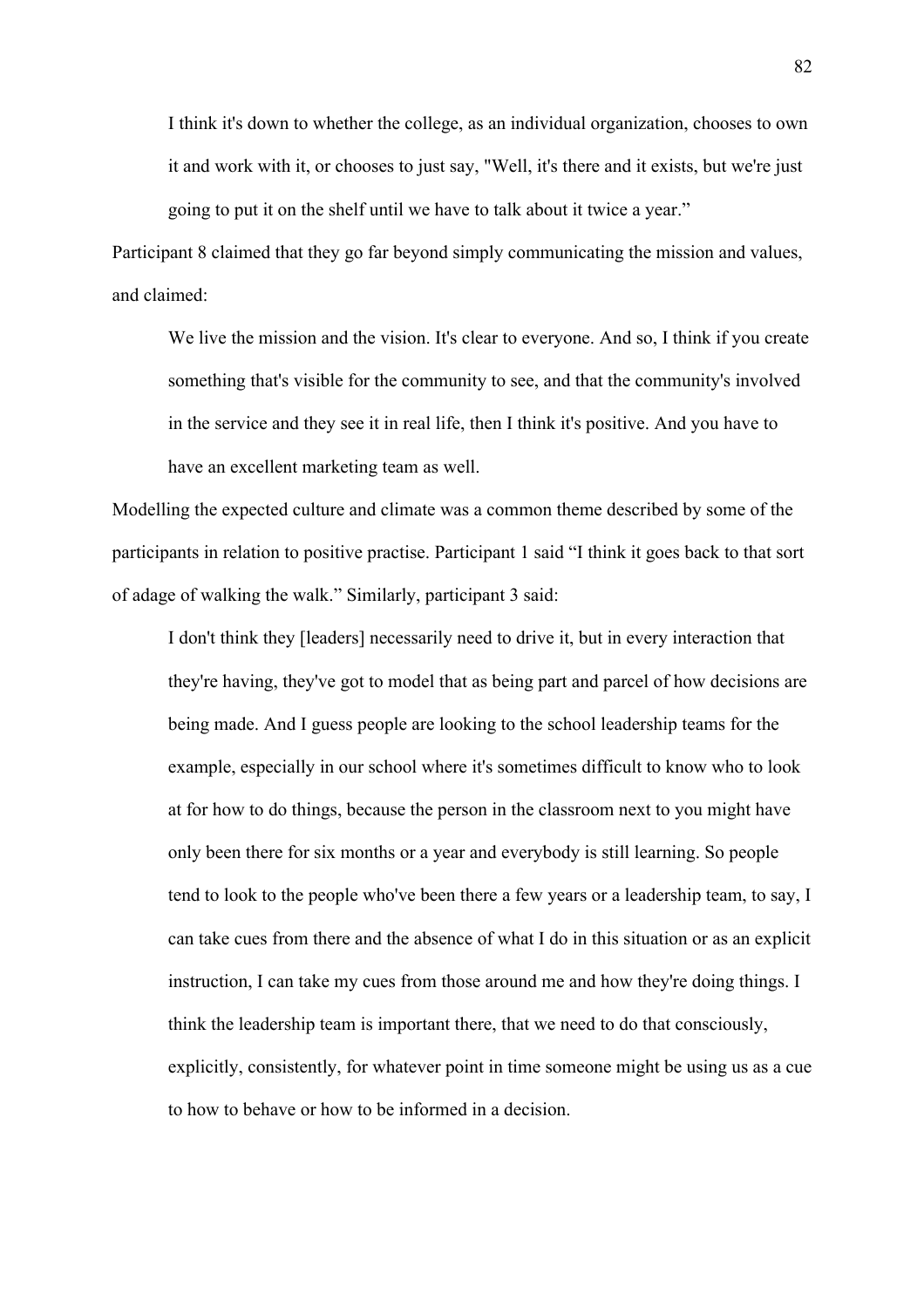Further, Participant 7 saw the modelling of the expected culture as being extremely important. Participant 7 said, with regard to the modelling of expected culture:

I think it's essential. Personally, I think walking the talk and being the model of the culture, you want to see represented in the school is really important and really crucial. I've been in schools where a change of principal (who could be very far removed from your day-to-day operational existence in the school) can have a massive effect on the climate of the school overnight. People can go from being very optimistic and collaborative to being very toxic, very quickly.

Participant 6 suggested that a leader has to follow the expected culture, even if a leader does not necessarily agree with it, and claimed that:

Five minutes ago, I was telling a staff member that he needed to wear a tie. I couldn't care less whether the staff wear ties or not, but it's part of what has to happen at the school. And so, I do my bit to follow it and make sure we're all doing the same thing and have a happy atmosphere between people.

Based upon the participants' responses they collectively felt that having a clear unified message was important, describing the ways in which this was communicated. Alongside having this message, according to the participants, they also felt it was important to ensure that they modelled the expected culture and behaviour.

#### *Subtheme 4: Using the Mission and Values Across the School*

One common theme that emerged from discussion about specific practices that the participants use in order to foster the positive school culture and climate was that of using the mission and values of a schools as part of any decision-making process in all areas of the school. Participant 1 contemplated:

I think if we're going to use our mission statement as a bit of a default in those one to one conversations with students in reflective thinking, whether it's in the classroom,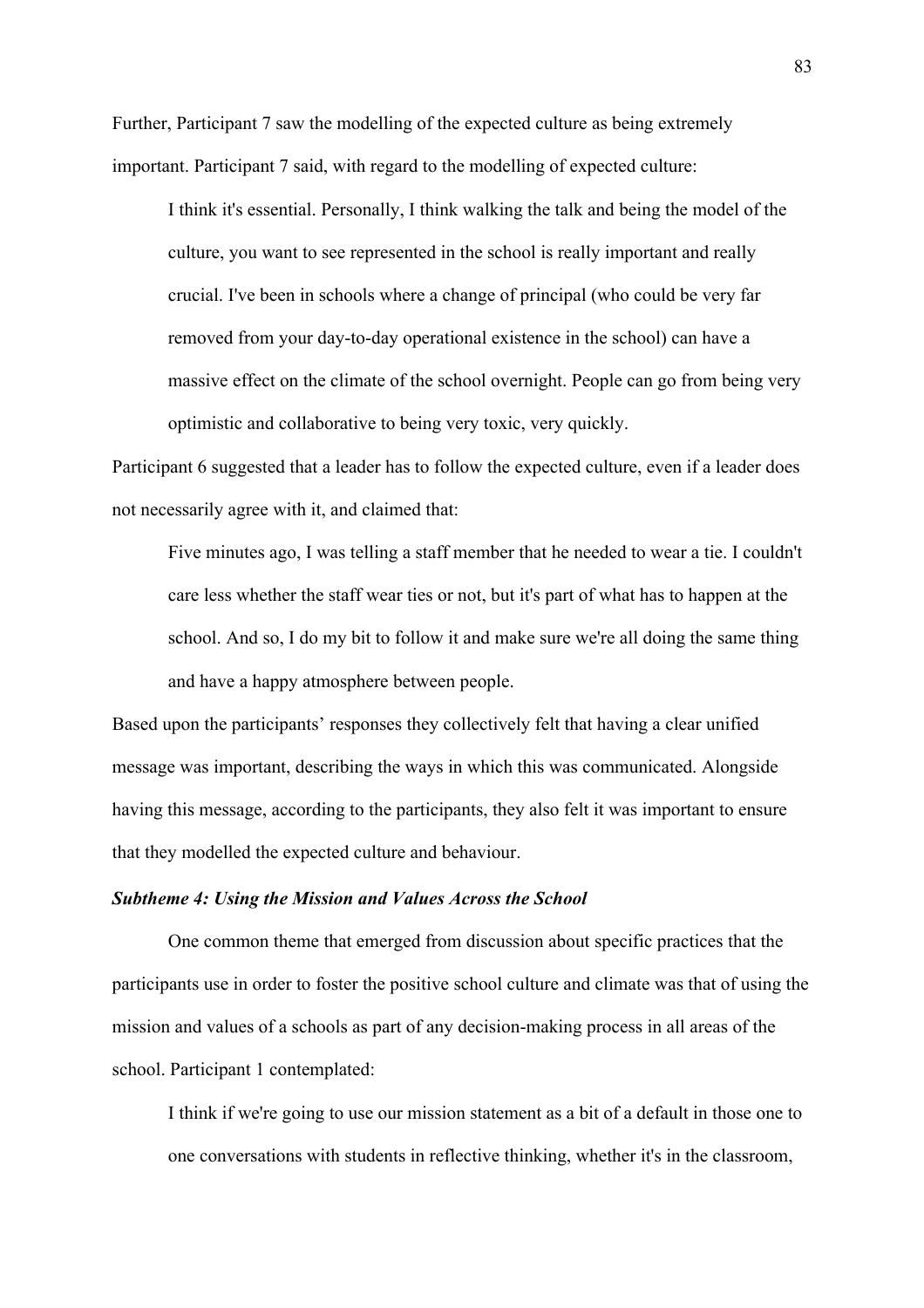whether it's in the field, whether it's on trips and expeditions actually having a Senior Leadership Team, having everybody live by these values is really important.

Similarly, Participant 8 felt that living by the mission and values needed to be something was schoolwide. Participant 8 commented:

Both the staff and the students always look to us to see if we're living the mission and the vision. So, if we're looking stressed out and burnt out and tired, they were like, "Oh, but we're a mindful school. How come all the leaders look like they're burnt out?"

When the mission and values are not lived across the school, according to Participant 3, issues may occur. Participant 3 thought:

Where there's mismatch between what the leadership team is making decisions about and their motives for making decisions and what the values say. So, I think there's that. You've got to align with it yourself first. And then for me it is about projecting that out and in a conversation with someone in a forum, to bring it back to how a decision or a thought or a conflict can be brought back to, "Well if we really believe that this is what's important, whatever is in, that's who we want to be. Is that showing integrity, that decision?"

Participant 1 shared similar thoughts and thoughtfully stated that:

I mean I think I've certainly seen occasions where there's been a jamming point between what we say we are as a school, our vision, this is our mission statement, to actually some of the decisions that are made on the ground. So that can range from staffing to looking at questions around professional development.

In relation to leadership using the mission and values as part of their practice, Participant 7 said: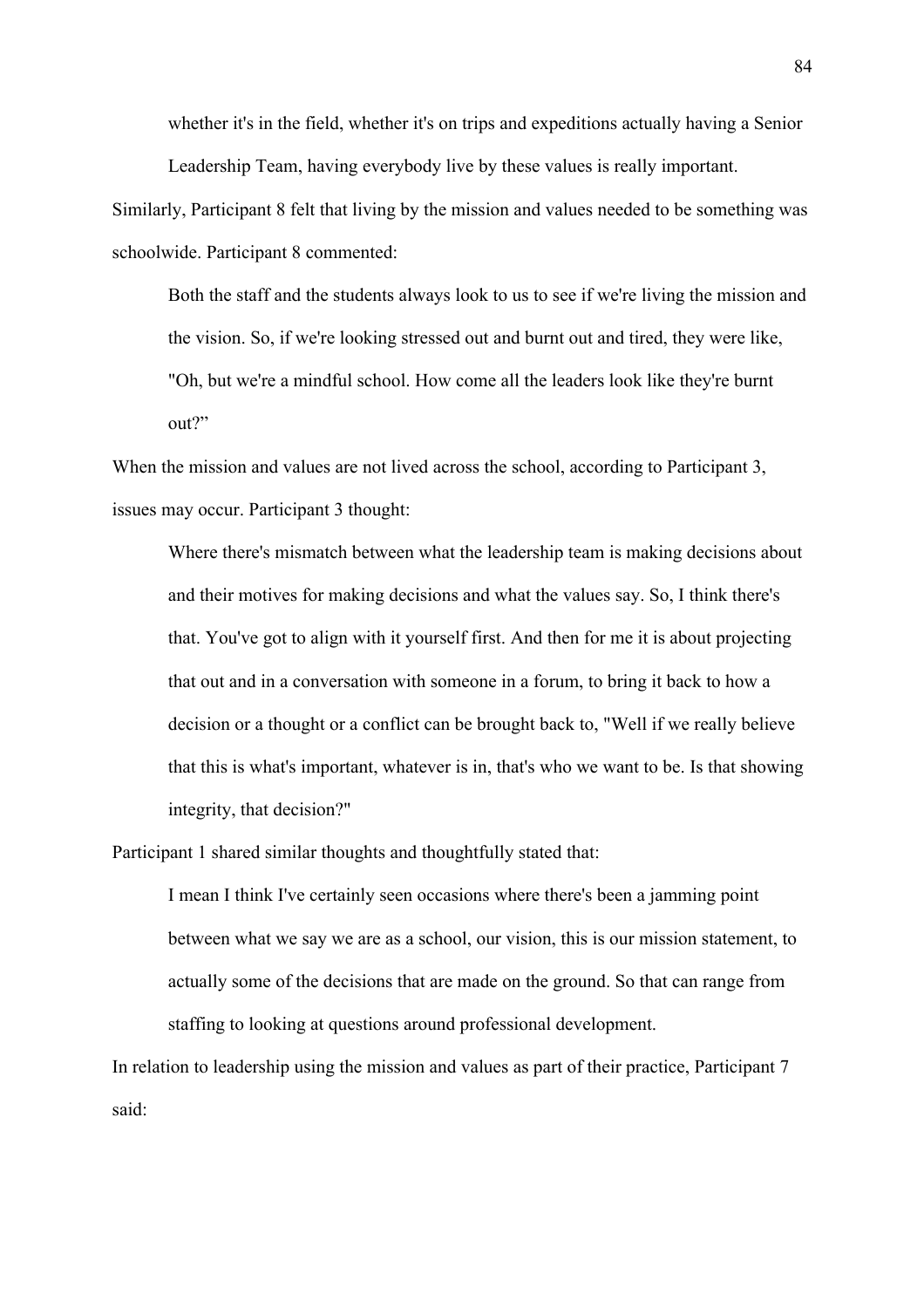I think even people who you think might not necessarily have an impact on your everyday decisions, that trickle-down effect on the decisions they make or the way they treat people very quickly ripples out. I think it's contagious. Yeah, I think as a leader you're responsible, actually, for modelling what you expect to see, but also addressing issues very quickly. Nipping them in the bud, so that if there is that toxicity, that you locate it, identify it, and sort it quickly rather than letting it go on until it's out there in the community, and building.

Constant review of the mission and values of a school as part of the fostering of positive school culture and climate seemed important to two of the participants. Participant 1 detailed:

I think tantamount to that [the vision of the school] is it has to be something that's consistently reviewed. It's something that from a leadership right through to stakeholders, community members, working with staff, constant review of where are we now as a school?

Participant 8 said that this review was done by the students in their school. Participant 8 described:

We have a run of student leaders and then we meet with them individually. Then they drop into their classes. And then actually, when we re-looked at our motto and our mission and vision, we actually called in the student council down to grade four. So we had grade four to grade 12, and they all analysed the guiding statements and whether it matched what we believed in. So, there's a lot about creating opportunities for students, leadership, student ownership, and then taking that out. And a lot of service, we put a lot of service practices into place.

The approach by Participant 8's school was unique but seemed a very appropriate way to allow students to own and become prominent stakeholders of the culture of their school. However, a common theme that the participants used in order to foster the positive school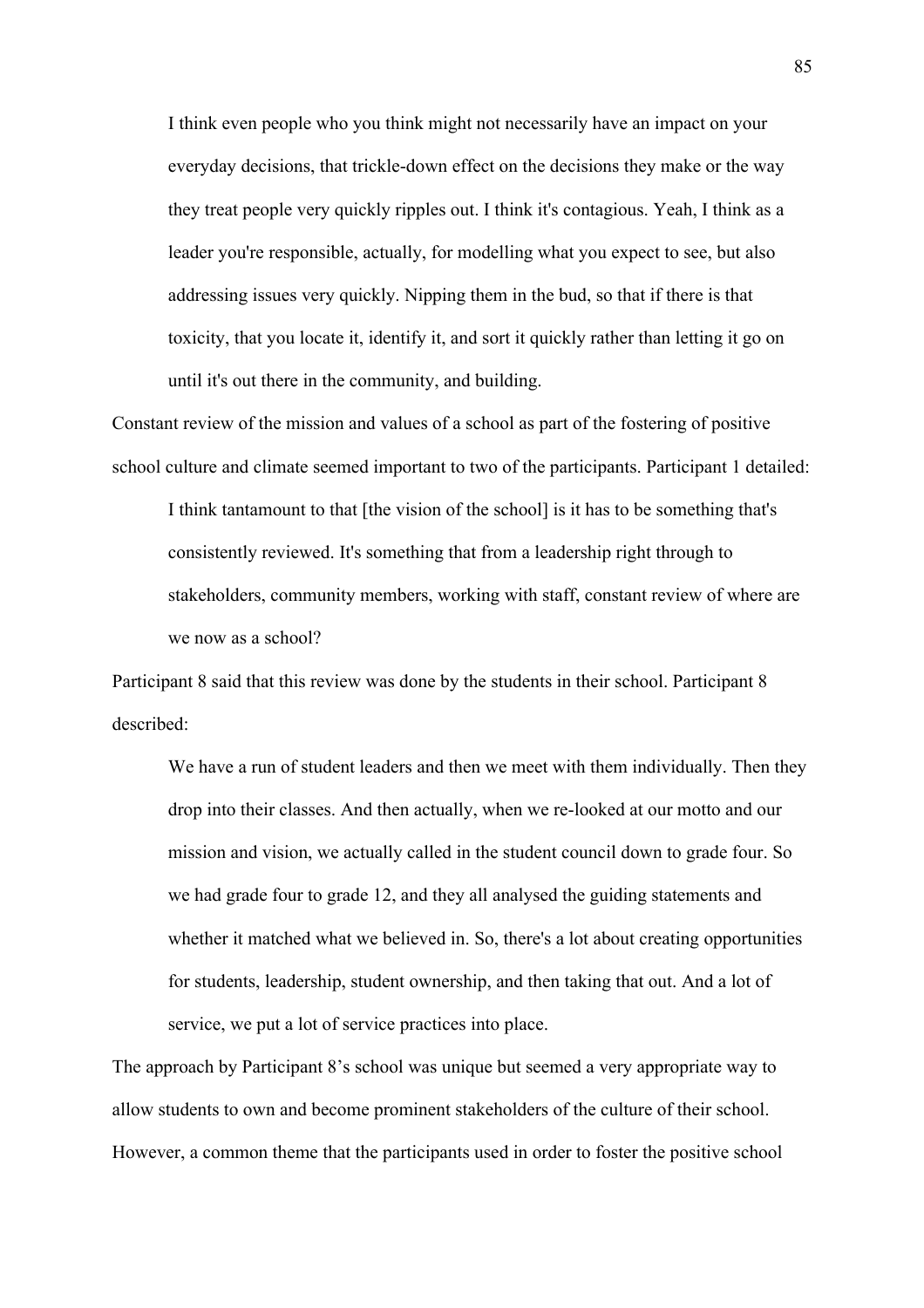culture and climate was to use the mission and values of a schools as part of any decisionmaking process in all areas of the school.

# *Subtheme 5: Professional Development*

Most of the participants noted that professional development of staff was important part of their respective cultures. This was in the sense of educating their staff about what positive school culture and climate are, but also about having them feel that they are being worked with. Participant 1 noted that, in part, this is asking oneself, as a leader, "What can we do to make this a place where people are proud to come into school every day and find fulfilment within roles?" Participant 1 continued:

I think the professional development framework is something that's very important. Investing in people. And without going off on a tangent, I think if you look at, I think it's a quote from Richard Branson, "If you train your staff, you should train your staff so well that they can apply for any job, but treat them so well that they won't want to." I think that's certainly something that we're starting to feed into our culture here a little bit more where professional development is a real strength of the school.

Participant 6 explained their schools' approach to professional development saying:

We've said that we can't afford to pay staff the same as that you'd get at [rival school name] or somewhere else. So, what's going to make us stand out more? And we've said we want to stand out for developing staff. We want staff to come here because they know they're going to get better as a teacher when they're here. And then we get a certain type of staff wanting to come here because of that program as well.

Participant 7 noted that in the context of high achieving international schools that have high expectations, there are also very ambitious staff. With that, Participant 7 felt that managing staff's professional development was something that was important for leaders. Participant 7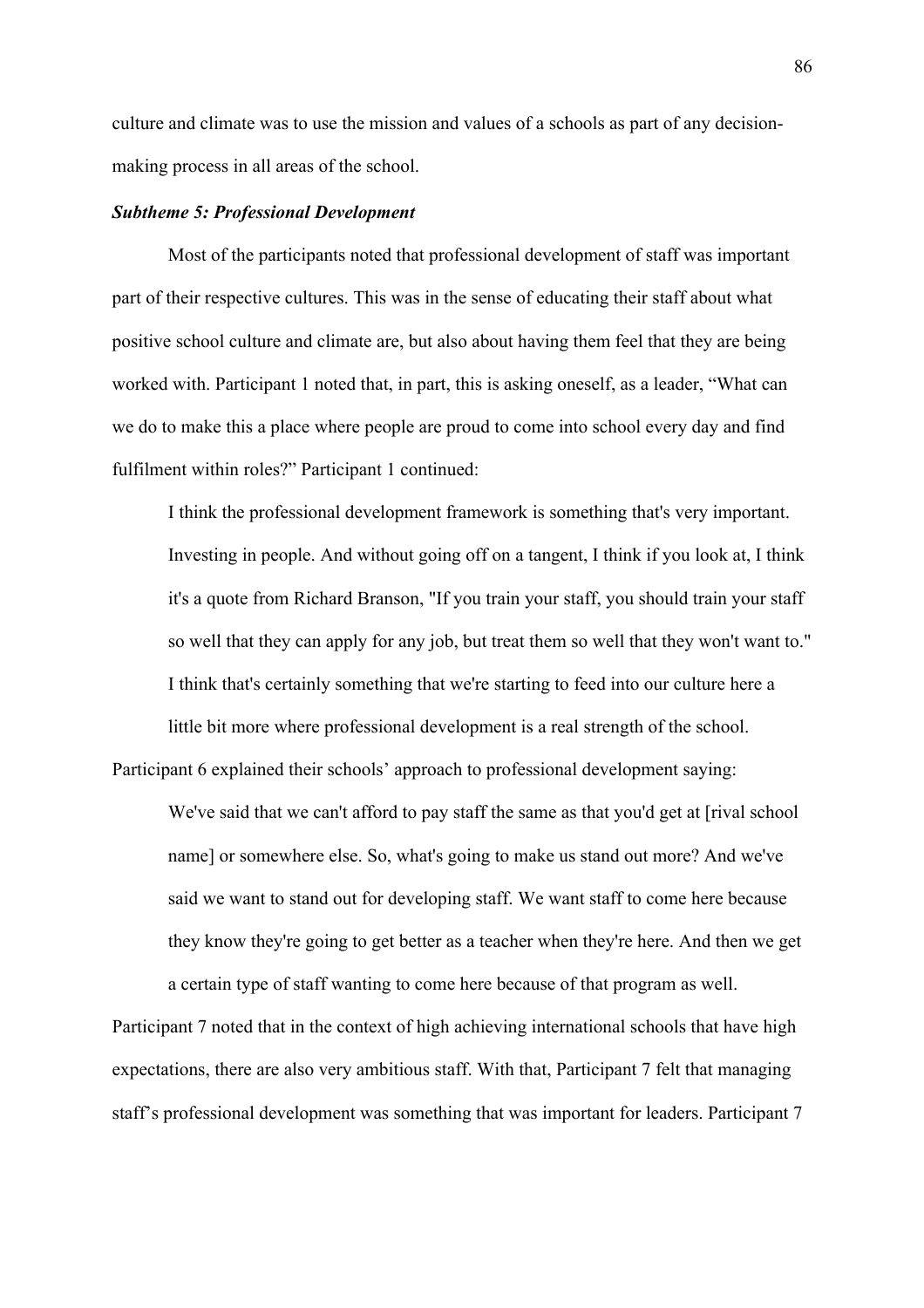said, "we've got very ambitious colleagues in all areas at the school who are very keen to take the next step." Participant 7 continued:

We have a system where anyone from business support to teaching learning assistants can take on a project point in something, they're interested in. Then we're mentored and supported through that. They develop their leadership skills through it because they work with other ... They are at different levels. They'll work with other people in the school to research, develop, and present their research on that project.

Participant 7 further continued claiming that this has built up a positive culture in the school where:

People feel that they can have a voice and can say, 'I've been reading about this. This is really interesting. We don't do it this way. Can we have a look at this?' Then giving people the possibility to try that and take the risk, I think that's really important as well.

Participant 7 felt that this ensured that people felt that continuous professional development was not something that was 'done' to teachers but instead is something that one can engage with and pursue. Participant 7 claimed that in their role as a leader it was therefore important to let staff know that they were being supported on that journey, and to try to make it as individualized and as personalized as possible rather than generic, adding to their selfefficacy. Similarly, Participant 1 said that they tried to encourage the sharing of professional development across the school. Participant 7 said that they ask staff:

When you've been on some training, is this something that can be offered to the wider community and our inside of our professional training sessions? Is it something that can go to department? Is it something, is there a resource, an idea that could be shared that could crosspollinate to different departments?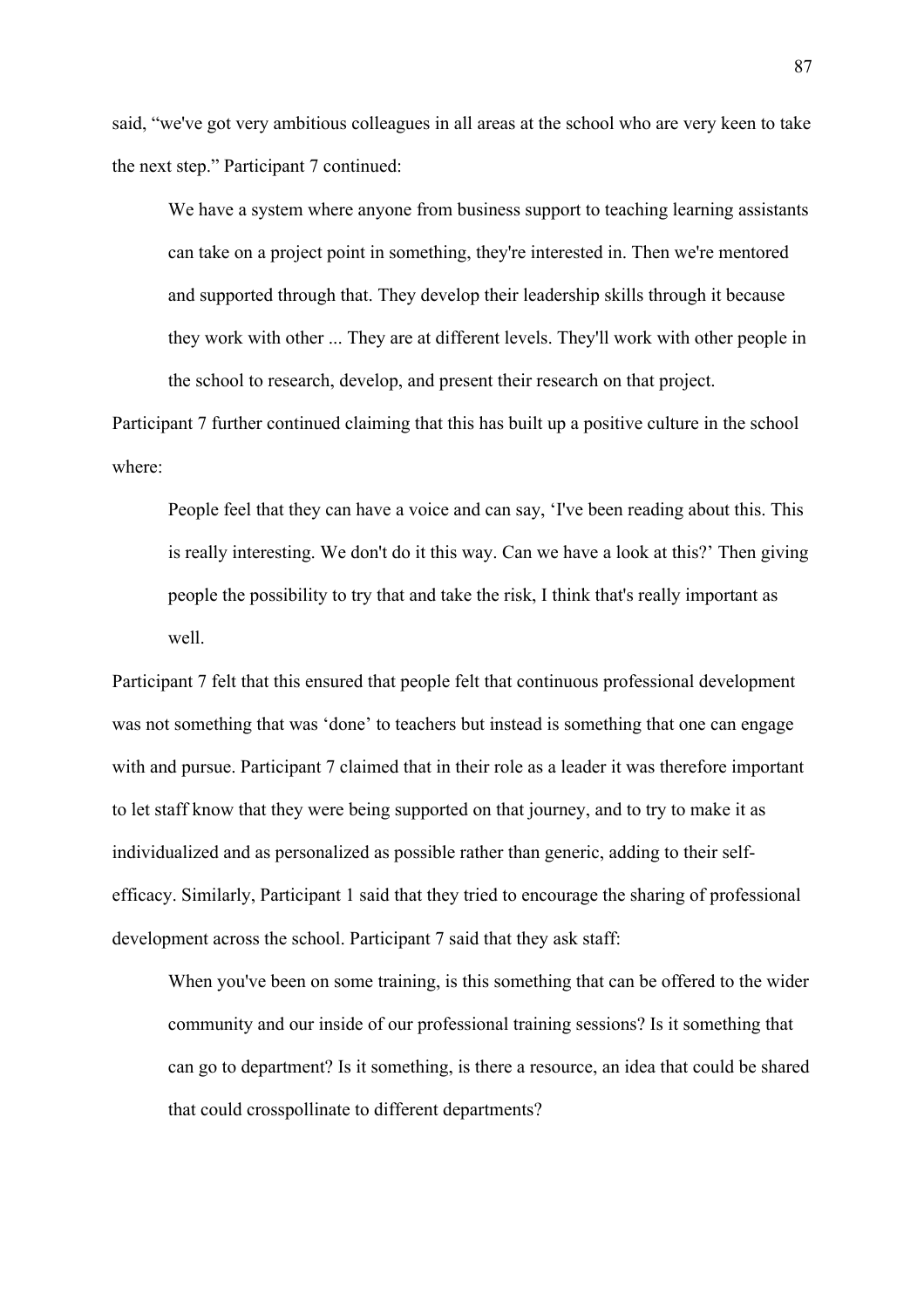## **Theme 5: Recognising Challenges**

The participants were asked if they felt there were any specific challenges that leaders of international schools in their region faced. Whilst there were a wide range of responses, some common themes were identified. The participants were able give some good detail as to the challenges that they faced.

### *Subtheme 1: Managing Expectations*

A common theme that emerged as a challenge for the participants was in relation to their managing of the expectations of both staff and parents. Participant 4 put this down to there being a mix of different cultures and religions in their school, in particular, but also due to the international school environment and context being competitive and expensive. Participant 7 described parents in international schools as "interesting" with a wry smile, noting that parents can be very demanding. Participant 7 believed this to be the case since "they're paying a lot of money, and we need to be accountable to them, I feel, in a lot of ways." Participant 4 noted that in their school the parents are "our customer, and they're a paying customer, that does have an influence on a school." This can have a negative impact on the staff according to Participant 6. They described an unfortunate situation in their current school:

There's quite a lot of pressure from parents. In particular, in certain areas like maths, that parents see as very important. I think there's a particular issue, which I'm spending quite a bit of time on at a moment, about Singaporean staff. And basically racism towards Singaporean staff from Singaporean parents, where they've paid lots of money to send their child to an international school and not to a local school and therefore they are saying, I want an international teacher. So, if they then get a Singaporean teacher, it's why am I paying all this money to get what I had before? And I think for our Singaporean staff, it's a really difficult battle.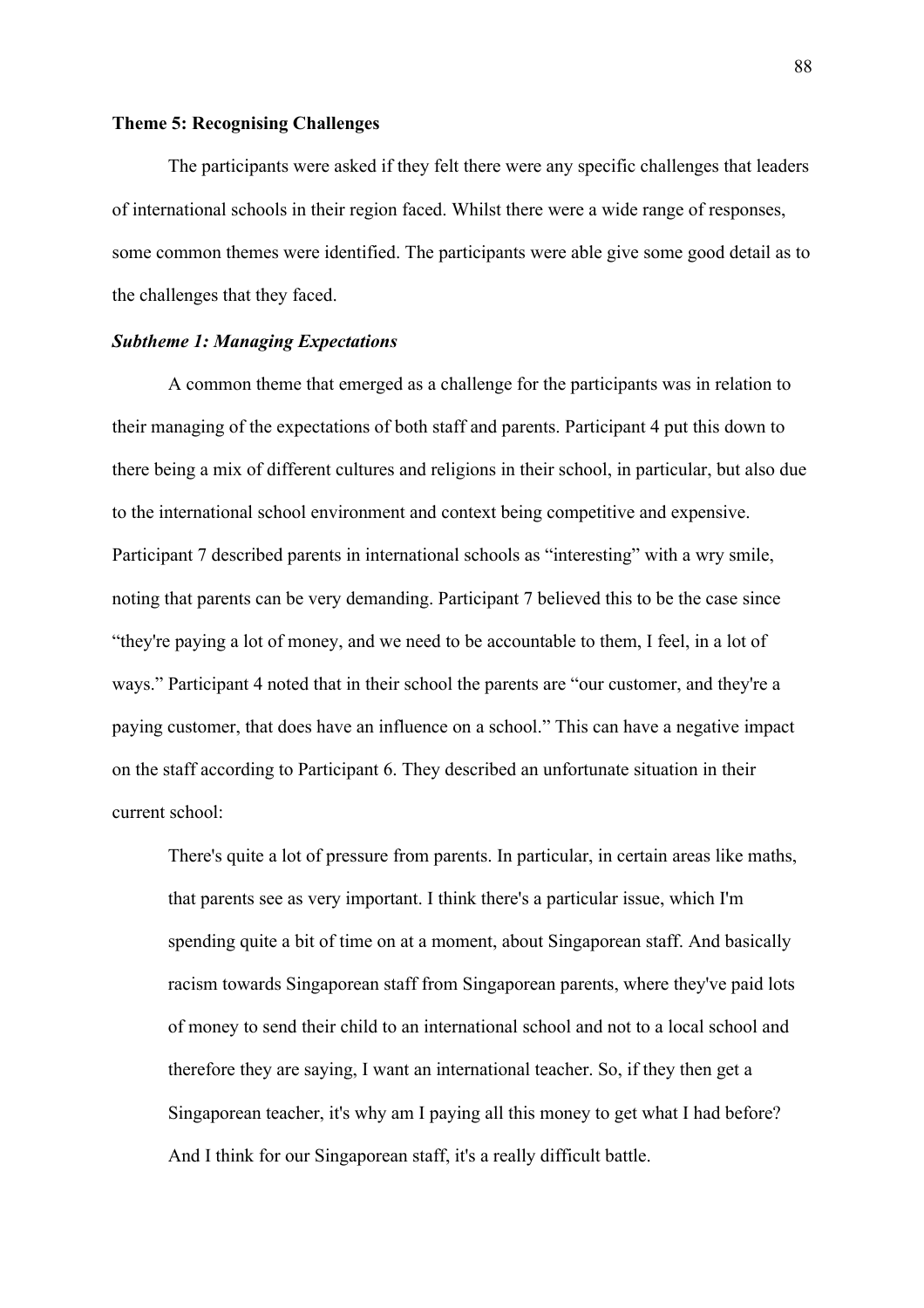According to Participant 7, the demands from parents can result in driven and ambitious staff. Sometimes, this did not have a positive influence on a school since "sometimes their ambitions are a little bit larger, perhaps, than the school can cope with, or other staff can cope with." This resulted in Participant 7 claiming that managing staff members' expectations was a challenge.

However, according to Participant 7 this pressure that staff feel is often self-imposed because "if you're a school that's already in the higher echelons and doing really well, you don't want to lose that status…You're going to keep pushing, and pushing, and pushing yourself. It is a challenge." This led to them concluding that, in Participant 7's experience, the pressure does not actually come from parents. They admitted that whilst they do have some "fussy and particular" parents, for the most part, parents are "actually delightful." This suggests that the high expectations in international schools comes from teachers themselves not necessarily from the school or the parents. However, Participant 8 noted their experience in Hong Kong where there was a demand for academic excellence because "I think that those demanding parents and the Asian society put a lot of pressure on kids and teachers." Similarly, Participant 5 noted that most of their school's parents want the school to do more. They believed that this was the case since international schools are private schools and consequently the parents pay a lot to get the kids enrolled in the school. They concluded that finding a balance between parents' expectations versus the teachers' was a challenge.

These experiences suggest that the pressure is dependent on a school's context. One result of this pressure is that staff may feel overworked. And according to participant 6 they were worried that this was now part of the culture at their school. They continued that they too now feel too overworked to solve this cultural problem. Participant 6 noted that:

And it's not of course something we've specifically set out to do, to make people unbelievably busy. And we have tried specifically to change that. So a few years ago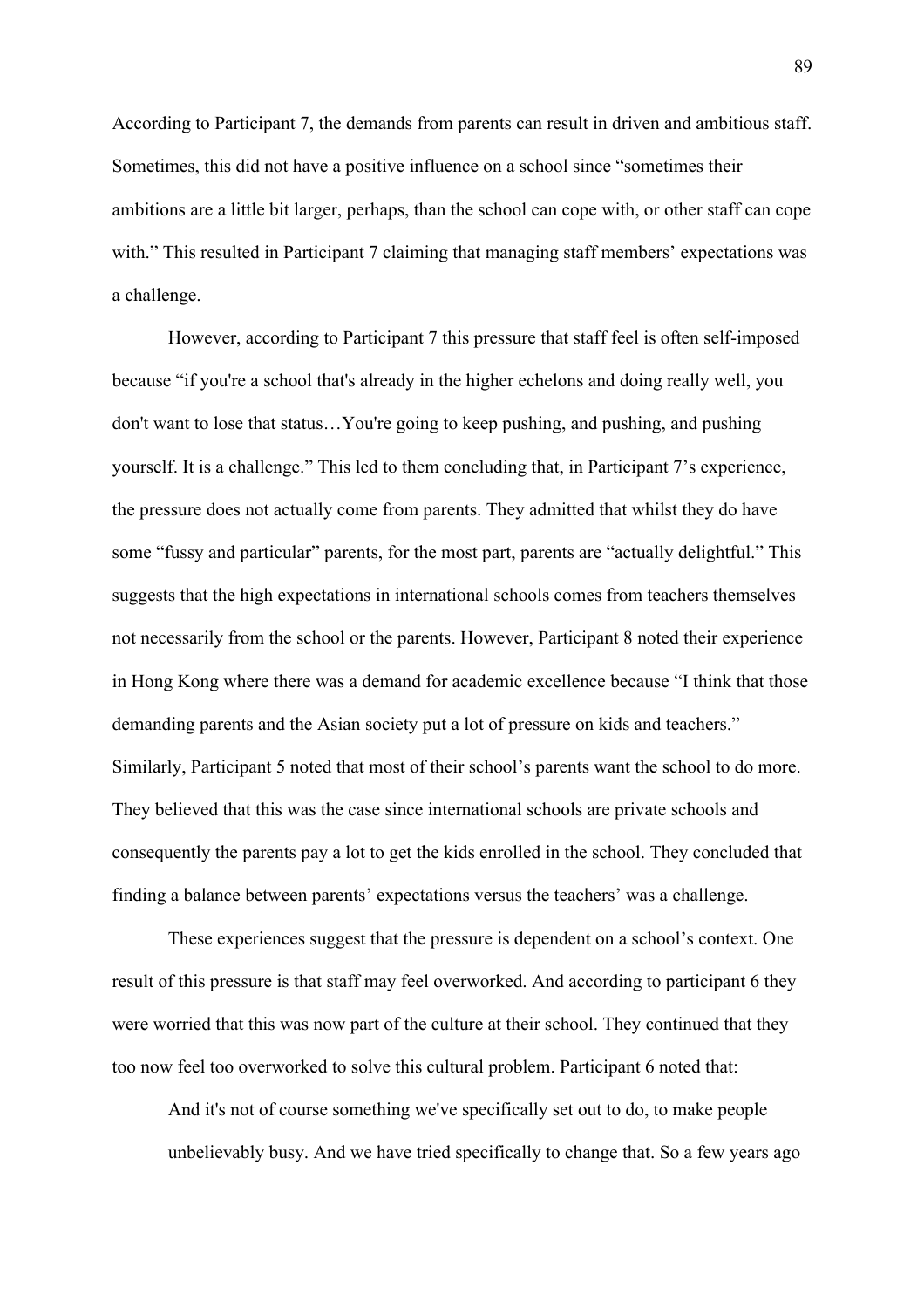we reduced the number of teaching a lot of people have, we reduced the class size, we've put in more admin positions, we put about 2 million pounds into just trying to reduce teacher work load.

Similarly, Participant 7 felt that managing this pressure that teachers have, whether selfimposed or from parents, was a challenge. Participant 7 noted that they try to promote a culture where:

Giving the kids a good deal is enough. You shouldn't be killing yourselves over this and getting sick, and feeling like you have to do exactly what ... If everyone else is coming in on Saturday, does not mean that you should be. That's wrong. You shouldn't need to.

The challenge of managing expectations was a common theme across the participants. They described that the expectations were partly culturally specific based upon the region, but also due to international schools being private schools and expensive. This resulted in a sense of pressure being placed upon staff. The leaders that were interviewed believed that managing this was part of their role and that it had an impact on school culture and climate.

#### *Subtheme 2: Cultural Differences*

Another common emergent theme that came out of the analysis of the data suggested that a challenge to leaders of international schools in the region of south-east Asia faced in fostering positive school culture and climate were the wider cultural differences of the surrounding society, usually that of the country which their school was in. Participant 2 noted their experience in Bali where, as a society, "anything goes" and how this had a detrimental effect on students doing their homework and such. Participant 3 noted that at their school in Singapore they have to navigate what the local, national and international cultures are, commenting that it is often different to the culture that they wish to see in their school, and in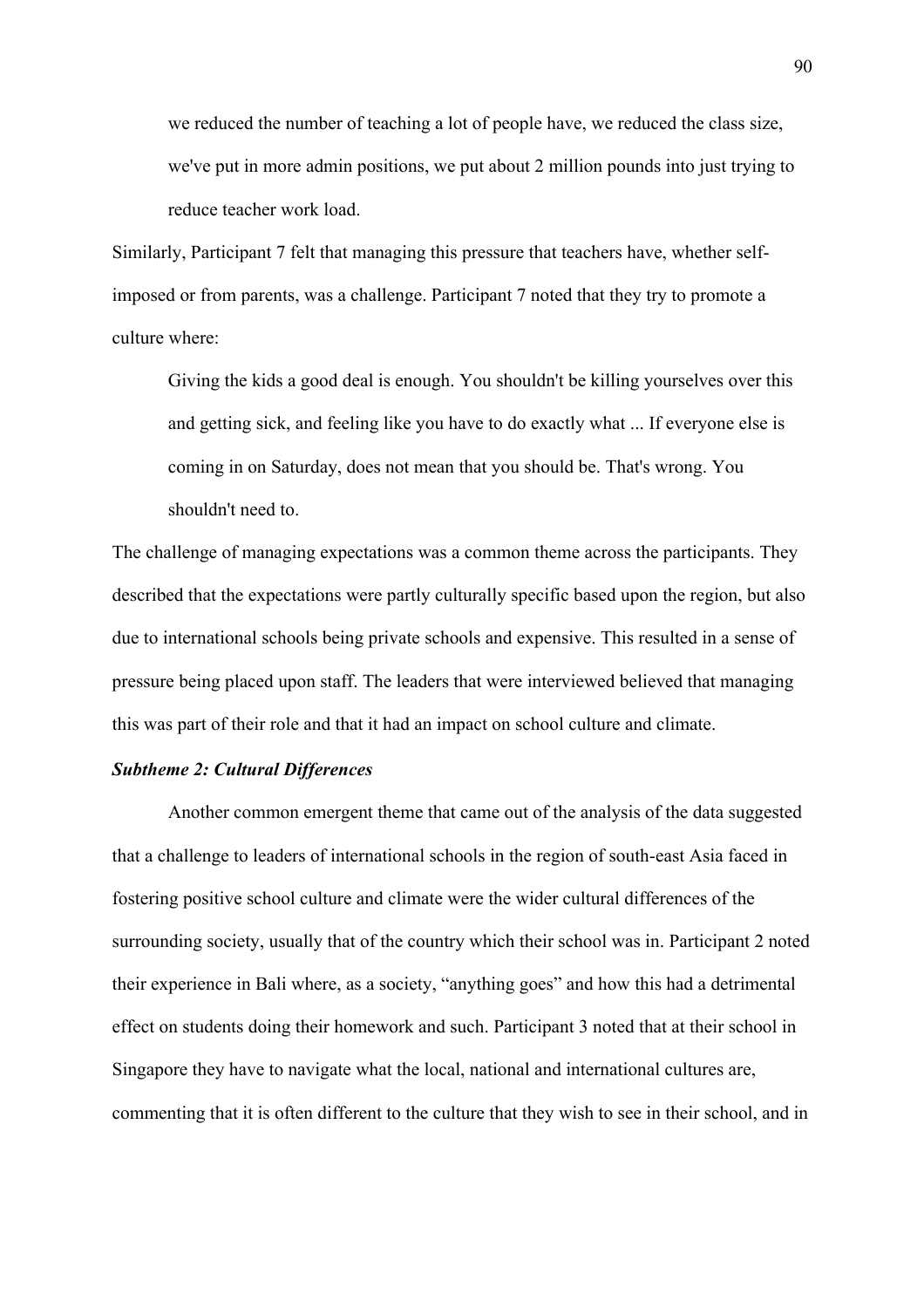a school that does not have a diverse student and staff body, the local culture can become dominant and imposing in the school, despite their efforts. Participant 3 said:

We've got local staff. We have international staff, expat staff, expats who are on local hire and it does it start...You get these lines of division that make everyone see things just slightly differently because of their own context. I think we are coming at this

supposedly one direction, one purpose from so many different perspectives. According to Participant 3, this leads to them "having to navigate that and come to some kind

of consensus about how we do things." Participant 7 said that at their school "they developed a different culture that is part of their community and group. Whereas, some of our business support staff, still very much part of the local culture.", causing a challenge. Participant 2 also commented on the idea of a diverse student and staff body claiming that when there is not a dominant culture it can be easier to create a common culture in line with what one is trying to achieve. They said:

At other schools, even though you've got more nationalities and more different ethnic cultures, if you'd call it that, coming together, then they all naturally share the fact that

they've all come from other international schools who've done things in a similar way. Participant 8 also commented on the diversity within their school, noting that as a policy, their school does not allow for any more than 20% of a certain nationality within its student body so that one culture does not become dominant. Participant 5 claimed that working in Hong Kong and being able to speak both Chinese and English really enabled them to see the differing and sometimes conflicting cultural perspectives in their school. Participant 5's experiences and background were certainly not mirrored in the other participants and is arguably not reflective of the wider population, but it does represent a unique way in which their particular international school has been able to acknowledge the challenge of cultural differences.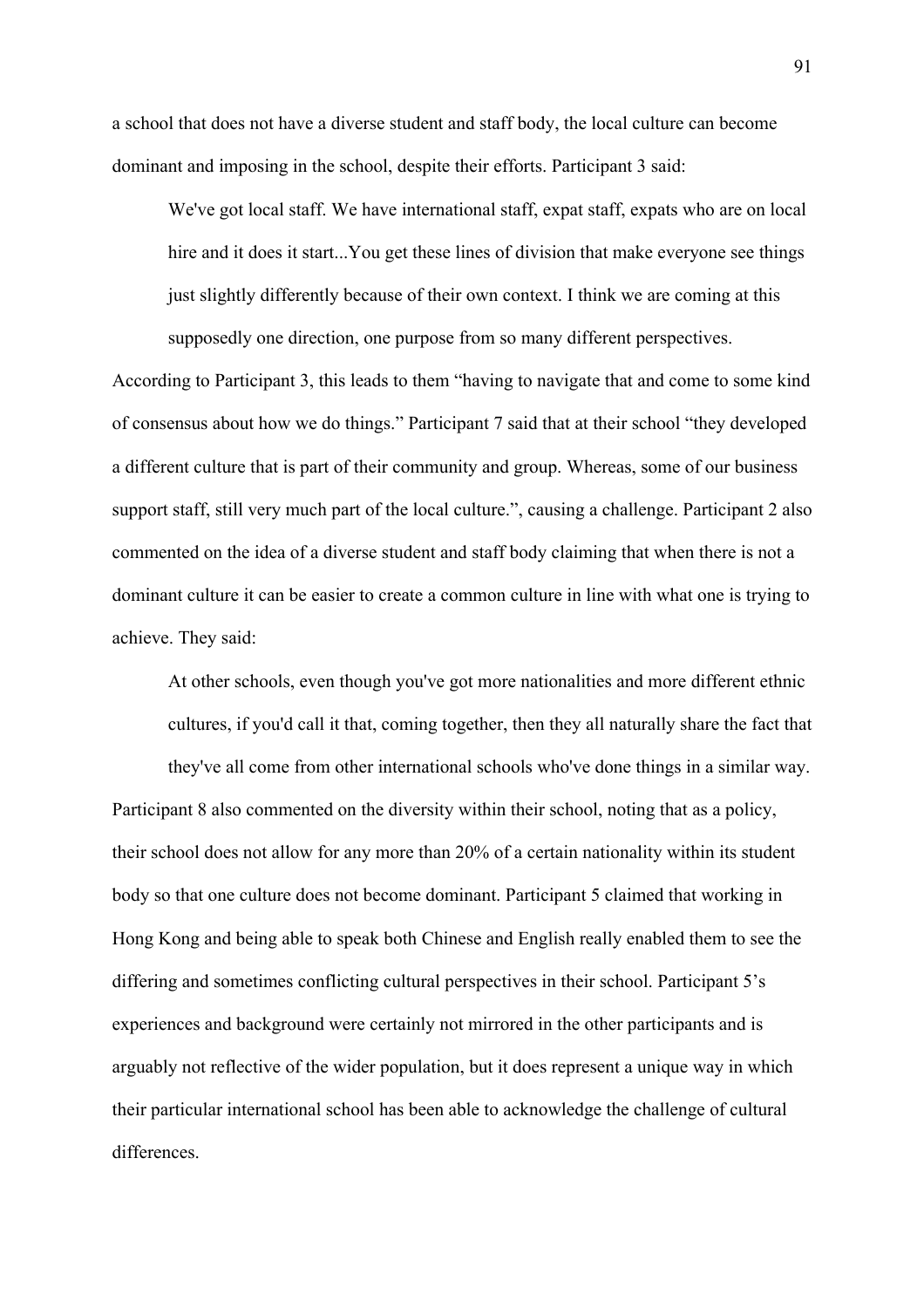Another cultural difference was described by Participant 6 who noted a very personal challenge that they faced which was unique to their school context, based upon its faith. They said:

I think there are certain aspects of the Catholic ethos that I find a challenge, but I've come into a Catholic school. So, the way I look at it, I don't go into an Indian restaurant and complain that the food is spicy, so I can't come to a Catholic school and complain about their culture. But although there are certain aspects that I find quite challenging, I try and keep that to myself, because I recognize that I've come into a school knowing what it is.

#### Participant 6 continued:

Most of them I've avoided, on the basis that it's a Catholic school…and I've got to fit in with their ethos, or work somewhere else. I haven't wanted to work somewhere else, so it's not an issue.

This was a good example of how cultural differences could impact the leadership styles and practices of a leader and how cultural differences might be a process of a leader finding out the existing cultures of a school and adapting the culture and climate accordingly, just as much as it is them fostering the culture that they see fit.

## *Subtheme 3: Staff Changes and Retention*

A significant challenge that the participants noted was in regard to when there are staffing changes and in a school's ability to retain staff. In relation to fostering positive school culture and climate, Participant 4 noted that changes in leadership can have a negative impact, stating:

I'd say one of the difficulties is if you're in a school where the leadership changes constantly, and that's going from middle leaders all the way up. If that changes and someone comes in new, and it's obviously like, 'Well, I'm bringing my ideas, we're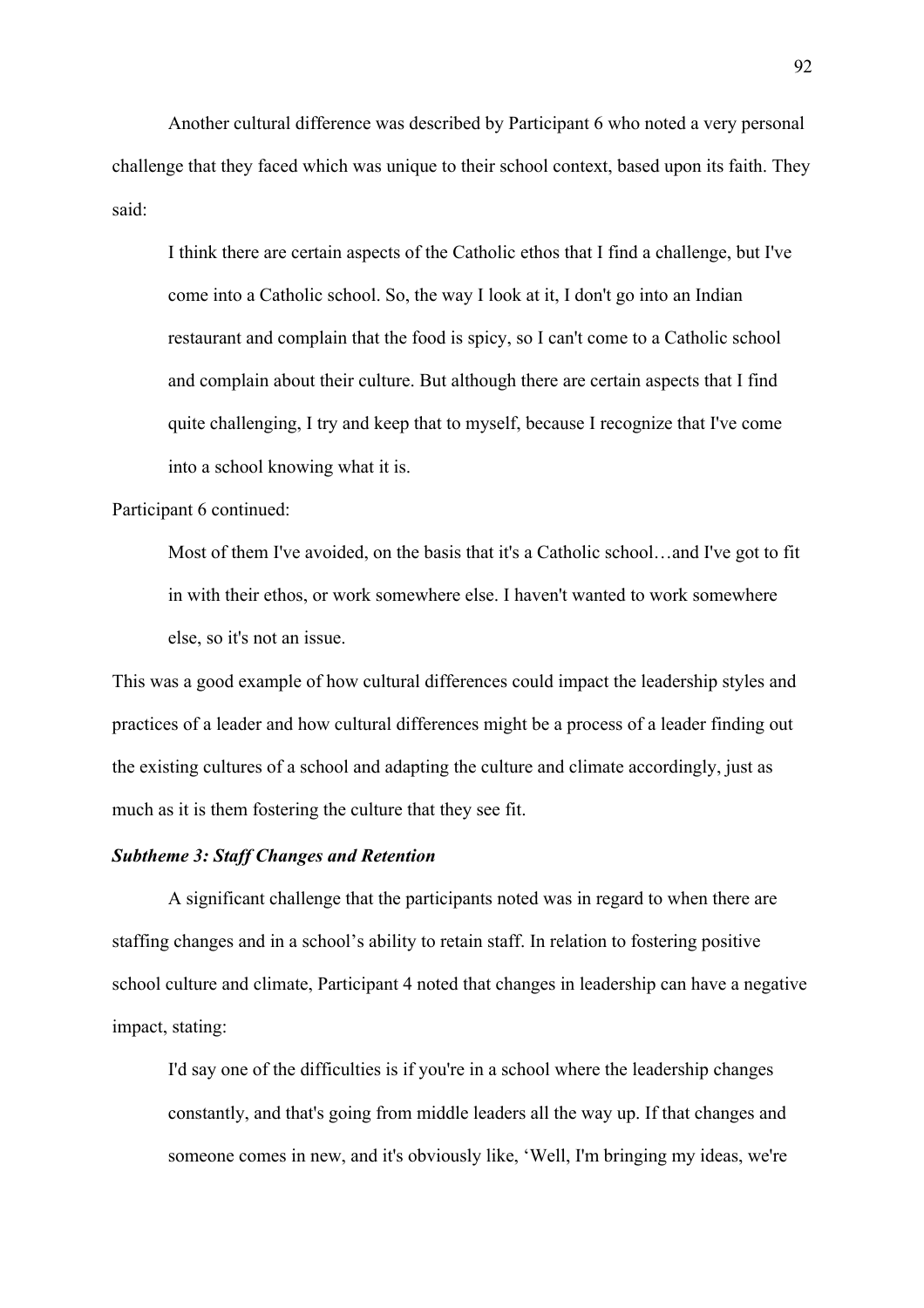starting all over again', that it's important then to have that overarching culture of, 'This is what we're doing', otherwise people are coming in and saying, 'Well, this is what I did. Let's bring something new.'

Participant 4 then noted that it is therefore important to have a strategic improvement plan in place and that "everything has to connect to that." Similarly, Participant 7 said one impact of ever-changing leadership can be a layering effect. They described their school where "different leaders have come and gone. They've layered, and layered, and layered, and never taken anything away. I know all schools will feel that as well."

In relation to the turnover and retention of staff in general, Participant 5 noted that whilst their own school's turnover rate was not too high, the rising in popularity of the IBDP in Asia meant that teachers can move around quite a lot since experienced teachers are in high demand. Further, Participant 5 noted that since there are more and more IBDP schools in the region, there is strong competition for staff resulting in competitive salary packages, career advancement or a willingness to train new teachers. Participant 8 had a similar perspective claiming that at their school, where a competitive salary couldn't be offered, they found it difficult to recruit since it requires "a different set of interests when you're doing it out of the goodness of your heart." Participant 1 noted that issues with staff retainment can often be geographical. This could be in light of political situations, such as the unrest in Hong Kong that they referred to, or tensions in general and noted that:

Some schools are really struggling to retain their best staff. We just need to look at recent events in this region to just be aware of and to fully investigate when it comes to decisions that the school is making to move forward.

Participant 7 also noted that political reasons can have an impact on staff retention claiming that sometimes "it's a contextual problem with the environment that you're in, particularly political issues." Participant 1 went on to raise the point that a leader should look at "what are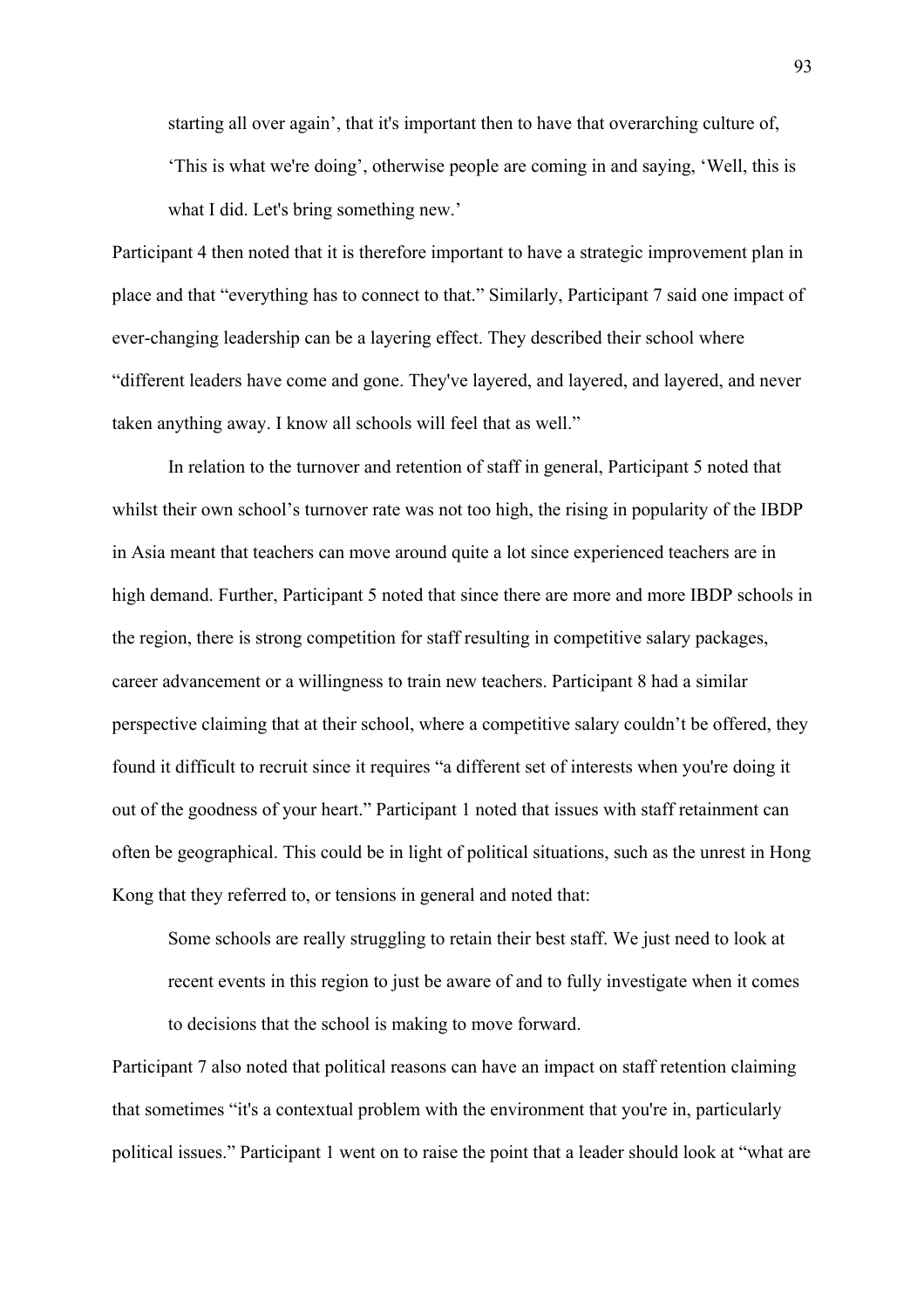we doing to really make sure that we are keeping our best staff happy, fulfilled, working well, [giving them] chance to grow." Participant 3 noted at their school they are inducting around 25 teachers every year and this can have an impact on the fostering of positive school culture and climate. Participant 3 said that:

Every year feels very much like re-saying the same message again and again, and it's not got a momentum yet that you can walk in and see it everywhere and feel it. It's not like that yet. So, for me, we're still just really talking about it and trying to get it embedded.

Participant 7 described the process at their school in order to address this common issue: We always evaluate and do a survey, and meet with new staff, as well, and get feedback on induction process and things. One of the things they often say is that they quickly get this sense of keeping up with everybody, that people are so dynamic and committed, and that there's this almost presenteeism. But it's not just presenteeism, is that people just want to do the very best. The more you see that happening around you, the more you feel like you're not doing enough, and you do more.

The result of this, according to Participant 7, can be that the school might simply not be the right fit for a teacher, and they find it a "struggle." Similarly, the local contexts, outside of the school might be a struggle for teachers, according to Participant 8. They claimed that for their school in Thailand that:

The island is very hard to live on. It's not easy to be in...Everyone wants to live in Phuket, but it has lots of issues with visas and passports and immigration. Some families don't settle, they want the city. They want more, they want public transport. So yeah, small island, those are the types of things. So, I think money would make that easier. But if you don't have it yet, you don't. When they sign [a contract], they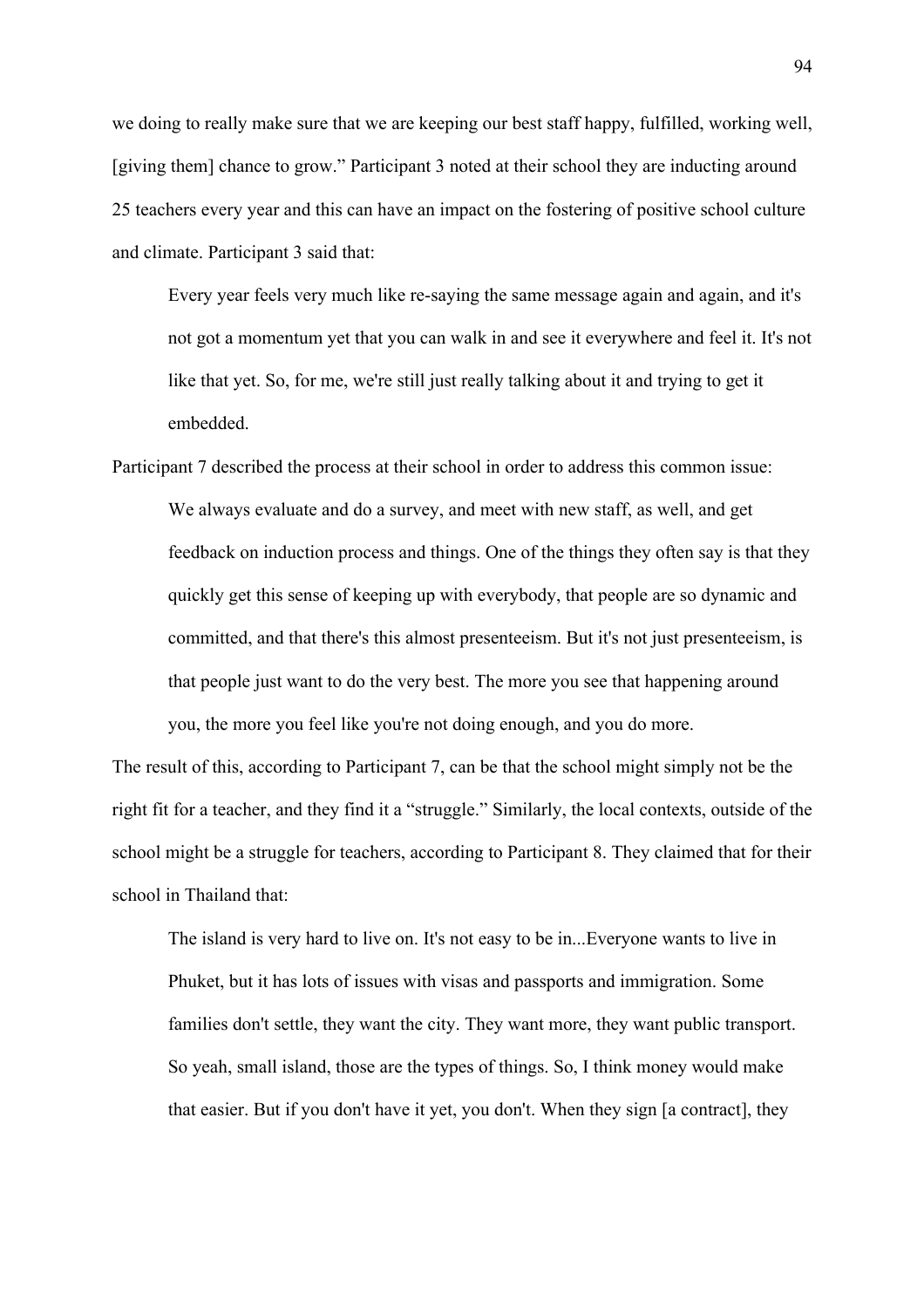know what they're getting, so they stay for a good two years. But then it takes a lot to keep them.

Participant 7 described another way to mitigate this issue was helping new staff to: Understand the differences in the culture they find in the country they're living in, but also with any organization that they're working in, is key to helping them to settle in quickly, and understand how to communicate in ways that will help people to understand what they need and what they want.

Participant 7 continued that they felt that sometimes, particularly for those coming out from the U.K., that if the member of staff had never lived abroad before, there was a huge adjustment that they needed to make. They also claimed that this would most likely be similar in any organization where you have people coming from different cultures to work together.

Participant 8 noted that in their school, one way they addressed the issue of staff leaving, which had a negative impact on the school culture and climate, was to make the students the advocates of the expected culture and climate. Participant 8 suggested that:

They [the students] are the ones who are leading practices, showing teachers how it's done, getting into class and sitting down and being like oh, we need a mindful moment before we start our activities. They're constantly reminding us that we need to follow through.

According to Participant 8, the result of this, and their scholarship programme, is that they have a hugely committed student body at their school and it is a very strong student-led school.

Staff changes and retention was a common subtheme that all of the participants acknowledged as being a significant challenge to their fostering of positive school culture and climate. Challenges could come about through leadership changes and a new leader bringing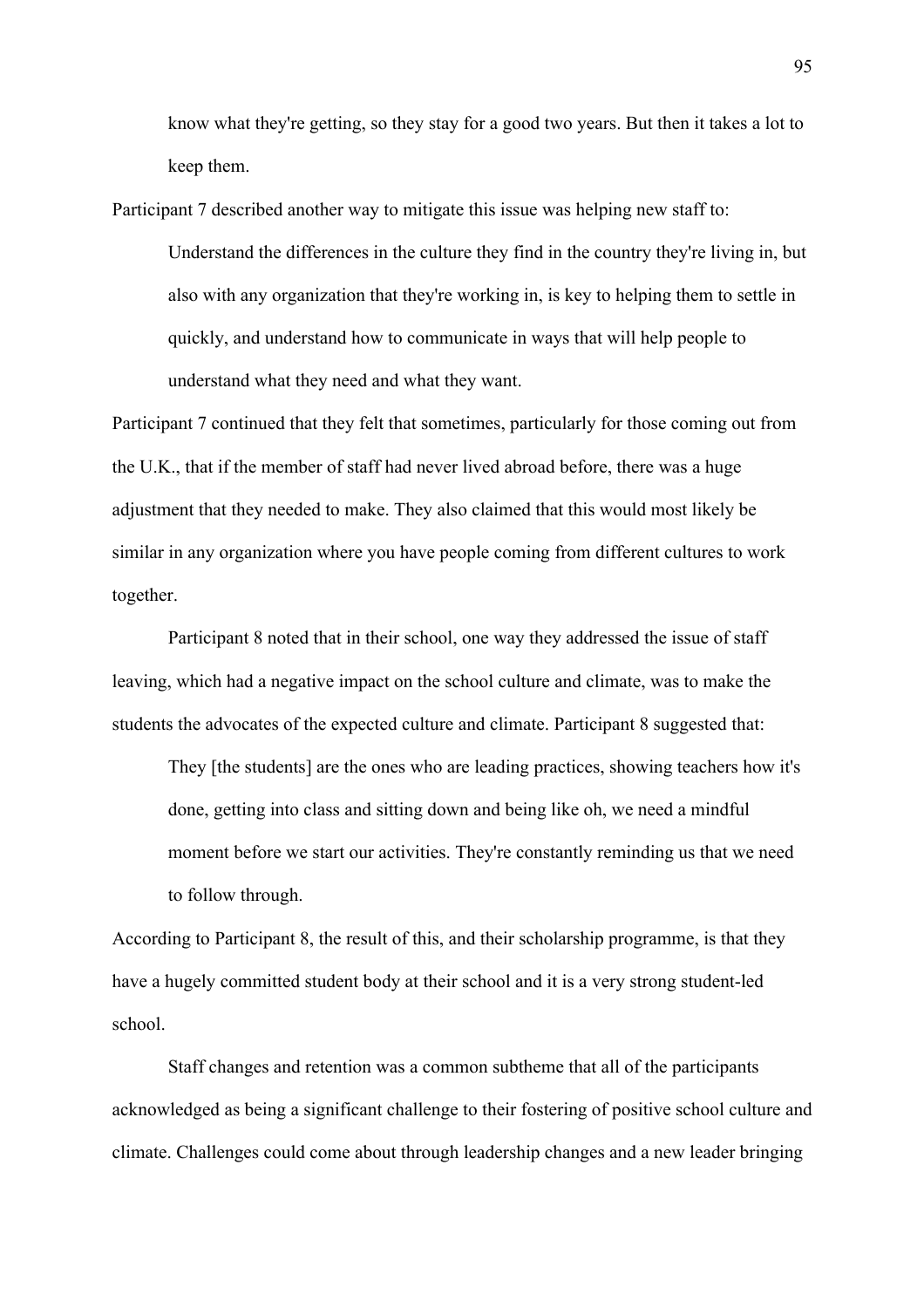in their own ideas. This could be mitigated by incorporation of a strategic long-term plan. Other challenges that the participants highlighted in this area were in relation to the growth of the IBDP and how recruitment is becoming more competitive, with demand for teachers being high, resulting in teachers being able to advance their careers and engage in significant training. Further, a country's economic or political status could sometimes make a school seem like a less attractive choice, resulting schools struggling to recruit and to retain their best staff. The result of an ever-changing staff can be a loss of momentum towards a common culture and sometimes unsuitable staff being recruited who find a particular school a struggle.

# *Subtheme 4: Economics and Competition*

Participant 5 and Participant 8 both noted that there is increased competition in the region with more IBDP schools opening. The participants felt that the increased competition impacted their own schools' culture and climate. Most of the participants recognised that the increased competition was a challenge for them as leaders. Participant 1 also recognised and stated:

We have to be mindful of the economic challenges in and around Singapore, which I think all schools here are very much full of, especially with growing competition. And that seems to be the trend, sort of south-east Asia wide.

Participant 8 noted that all the schools in Phuket are "doing very nicely." However, they noted that one way to mitigate the threat of the competition is to differentiate yourself from them. Participant 8 claimed that:

I think the thing is that we just are so different to everybody. Actually, with the corona virus we've had a lot of Hong Kong families come to look because they want to see if there's something else [especially] after the protests and everything in Hong Kong. They're looking for a different life. People come and don't leave. Children stay. This is schooling that is just so forward thinking, and so cool.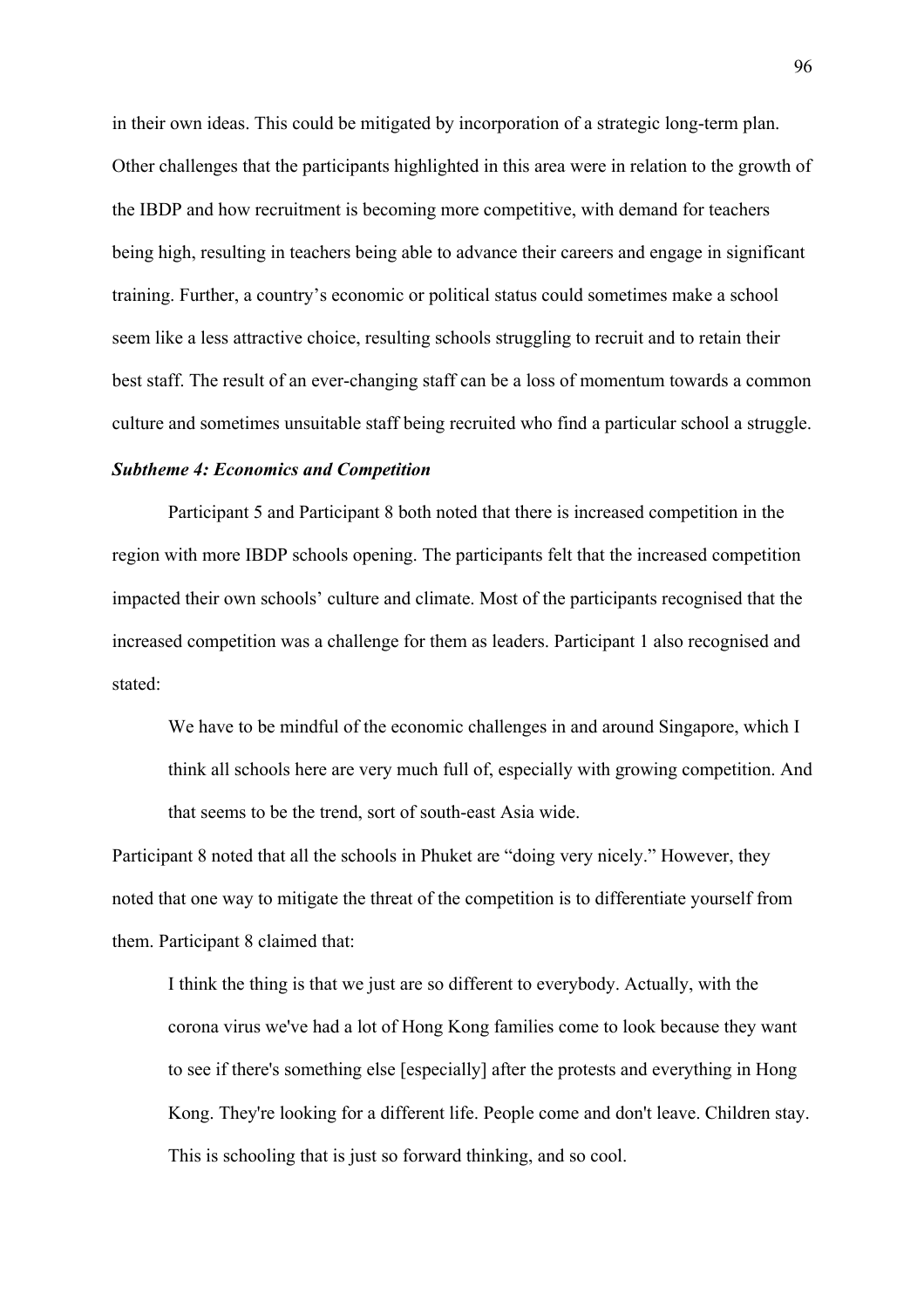Participant 1 similarly noted that with the increased competition is it important as a leader to consider the way in which a school is marketed. Participant 1 described:

When I first joined the school, we didn't really have a marketing team, but now we've had to build an ACO [Advancement and Communications Office] team that looks at making sure that we are a school that some parents come in Singapore would then consider. And I think that's needed investment in time and commitment. Because again our school was full five years ago, six years ago. That's no longer the case.

Increased competition and the rise of IBDP schools in the region has certainly made schools consider their approach and meant that they have, according to Participant 1, engage in marketing exercises that they previously did not have to do. However, it also, according to Participant 8, has allowed parents to seek unique experiences for their children which previously might not have been available to them. The impact of this particular challenge on the culture and climate of a school was not wholly clear, however, it could be argued that the marketing of a school is partly done through promotion of its missions and values, as the participants suggested. Consequently, the fostering of a positive school culture and climate was important to the leaders as it aided with their marketing endeavours, which were becoming increasingly important.

## **Theme 6: The Impact of Leadership**

The participants described a range of experiences along with various leadership styles and techniques that they employed to foster positive school culture and climate as part of answering most of the questions. However, one question asked them specifically about their own impact on the fostering of school culture and climate. This question seemed to trouble the participants, and they found this question difficult to answer. Participant 1 said that they hoped that they were a positive voice in their school, reflecting on their specific role and the developments that they had made to the school's co-curricular activities. They also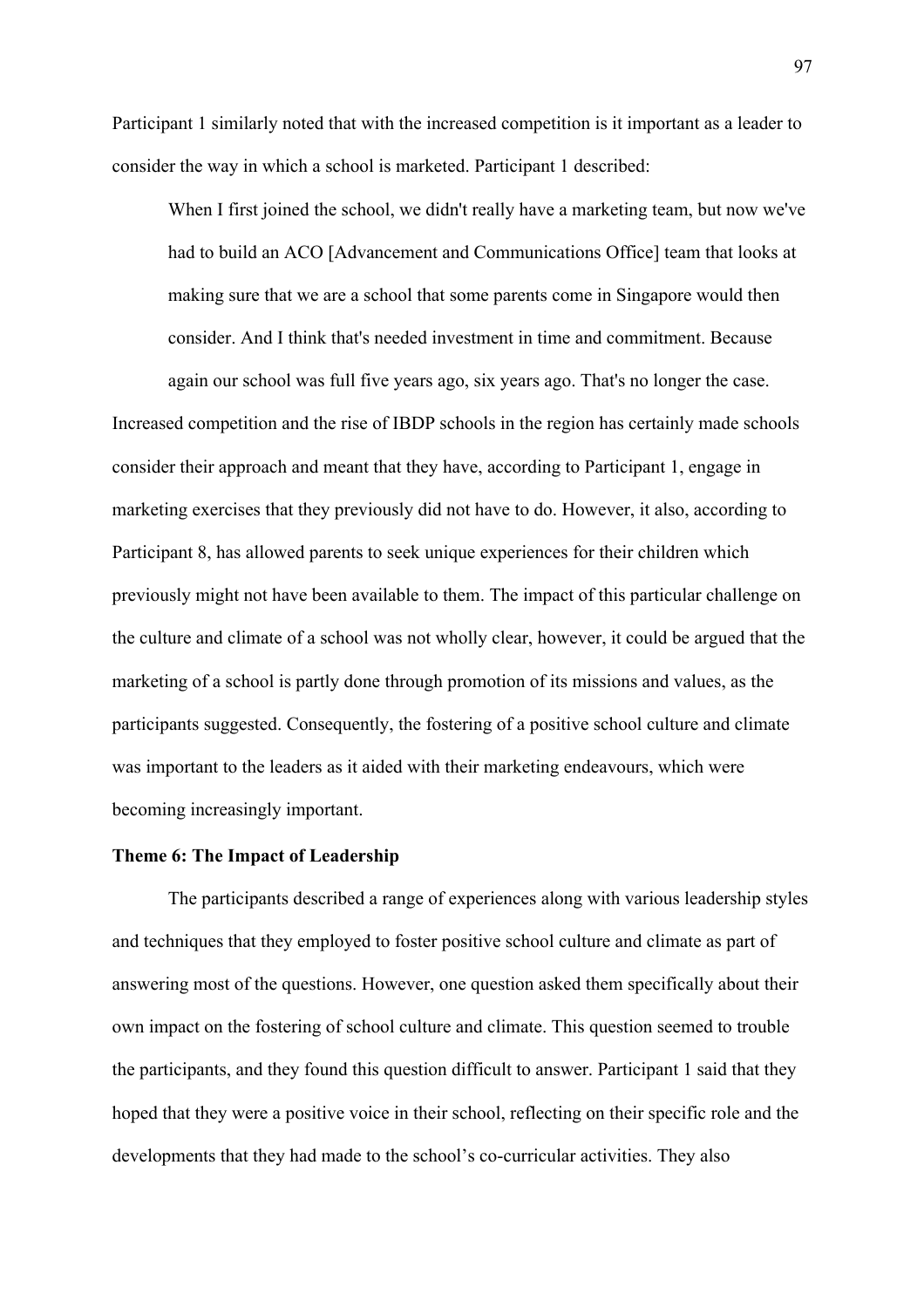commented that they hoped that they had put a succession plan in place for if and when the next generation of leaders come into the school. Participant 3 spoke of how they hoped they had been able to promote a consistency in how they did things were done and the language that they used. Participant 4 said:

I'd like to think that my leadership has provided an outlet for staff to be able to come to speak to me about the issues that they've had. I think, again, under the previous head, my influence of being able to channel those concerns from staff was very difficult, whilst now, there's certainly a free route for me to speak to the head teacher and say, 'These are the issues.' Then actually being able to sit down with that head and say, 'Well look, this is what we need to do,' and now actually plan for the future.

Participant 6 hoped that fitted in with the mission statement of the school that that they would like to think that they have contributed a huge amount over the time; from the scholarship program, to the service program, to the holistic ethos of the school. Participant 6 noted that they try to get out of their office as much as possible, go see sports fixtures, and turn up to the music and drama "things." Participant 6 said, "I'm saying this is important as a school, what we do." However, Participant 6 also worried that "we have a fundamental problem here with people working too hard." Participant 6 then reflected on their own specific role and responsibilities. Participant 6 stated:

Certainly, setting up all of the staff development program and the professional coaching program and stuff like that. There are things that I hope I've added to the school on the whole and it's been part of my effort to change it.

This topic proved to be very reflective for the participants and most of the participants chose to reflect on their specific role and the impact that this had had on their respective schools.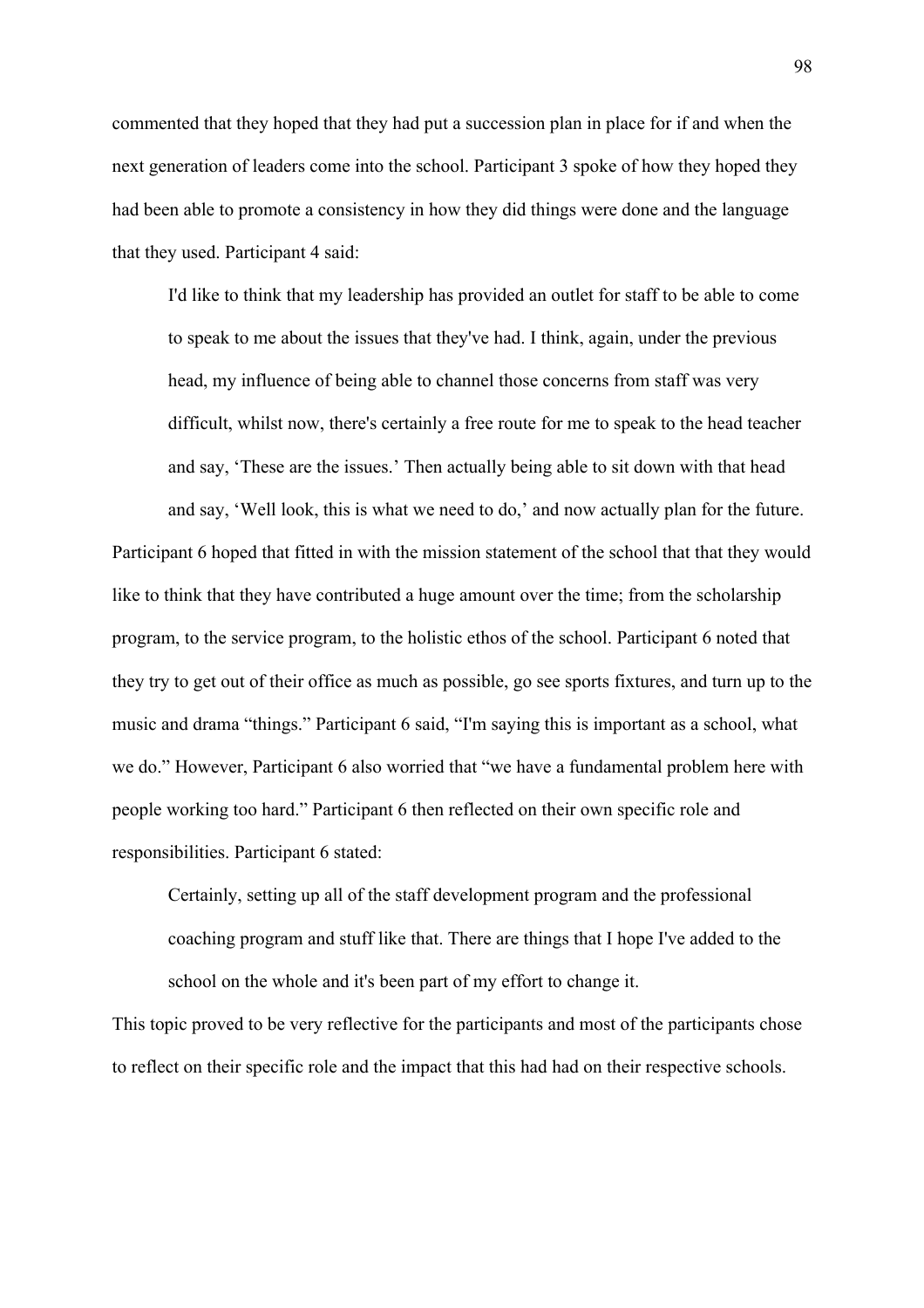### **Conclusion**

This study used an interpretive phenomenological analysis (IPA) methodology to describe and explain the phenomena of international school leadership and school culture and climate. This study intended to identify key leadership strategies and techniques that can be implemented to initiate change that will foster a positive school culture and climate in international schools, specifically those that teach the IBDP in south-east Asia. This study aimed to identify the key themes of the phenomenon that can then be utilised by leaders in international school settings in order to develop organisational culture and climate.

From the data that were collected it was found that the participants understood the concepts of culture and climate and how they manifested within schools. They noted the difference between the two concepts, acknowledging that culture in their experiences this included the vision and mission of a school, whilst climate was more temporal and can change quickly. With that in mind, the participants all agreed that both culture and climate were important to a school and that they, as leaders, felt that they had an important role in the fostering of a positive school culture and climate. It was found that through their experiences that it was their role to effectively recruit staff, model the expected culture and to measure the culture and climate. However, the measurement of the culture and climate was done differently and to varying degrees in each of the participants' respective schools.

With that in mind, the participants then described the specific techniques and practices that they believed helped to foster school culture and climate. Some common themes were having an open-door policy since in the participants' experiences it was felt that this built trust and relationships between staff. Some of the participants also felt that being a positive voice in the school fostered school culture and climate whereas all the participants felt that communication of the schools' mission and values served as an important reinforcement of the culture of their schools. Similarly, the participants experienced that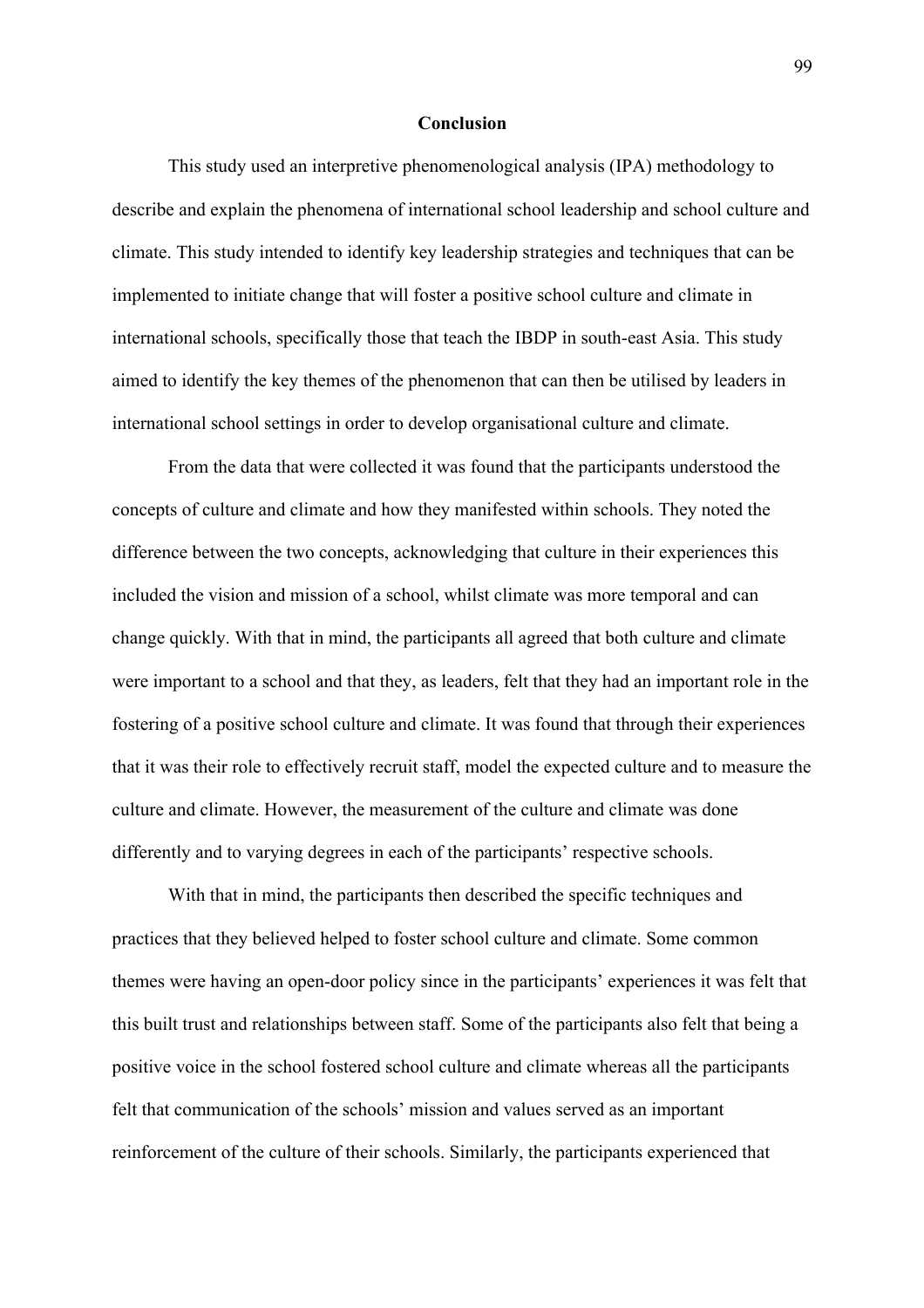using the mission and values of their schools across the school promoted a positive school culture and climate. Further, the participants felt that investing in their staff through professional development was important, too. This connects to the second dimension and third dimensions of the theoretical framework as described by Thapa et al. (2013) that guided this study that claimed relationships and support for professional relationships as part of teaching and learning are dimensions of school climate.

The participants noted that through their experiences there were some specific challenges that they faced, in part due to the international school setting and being in the region of south-east Asia. They felt that managing expectations of both parents and staff was a challenge, as were the cultural differences that they faced in relation to their schools' host countries. A common challenge that the participants experienced was the difficulties in relation to staff turnover and recruitment. Similarly, increased competition due to the increase in the number of IBDP schools in the region was acknowledged as being a challenge. A detailed interpretation of the findings will be presented in Chapter 5. In addition to the discussion, Chapter 5 presents implications, recommendations for action, and recommendations.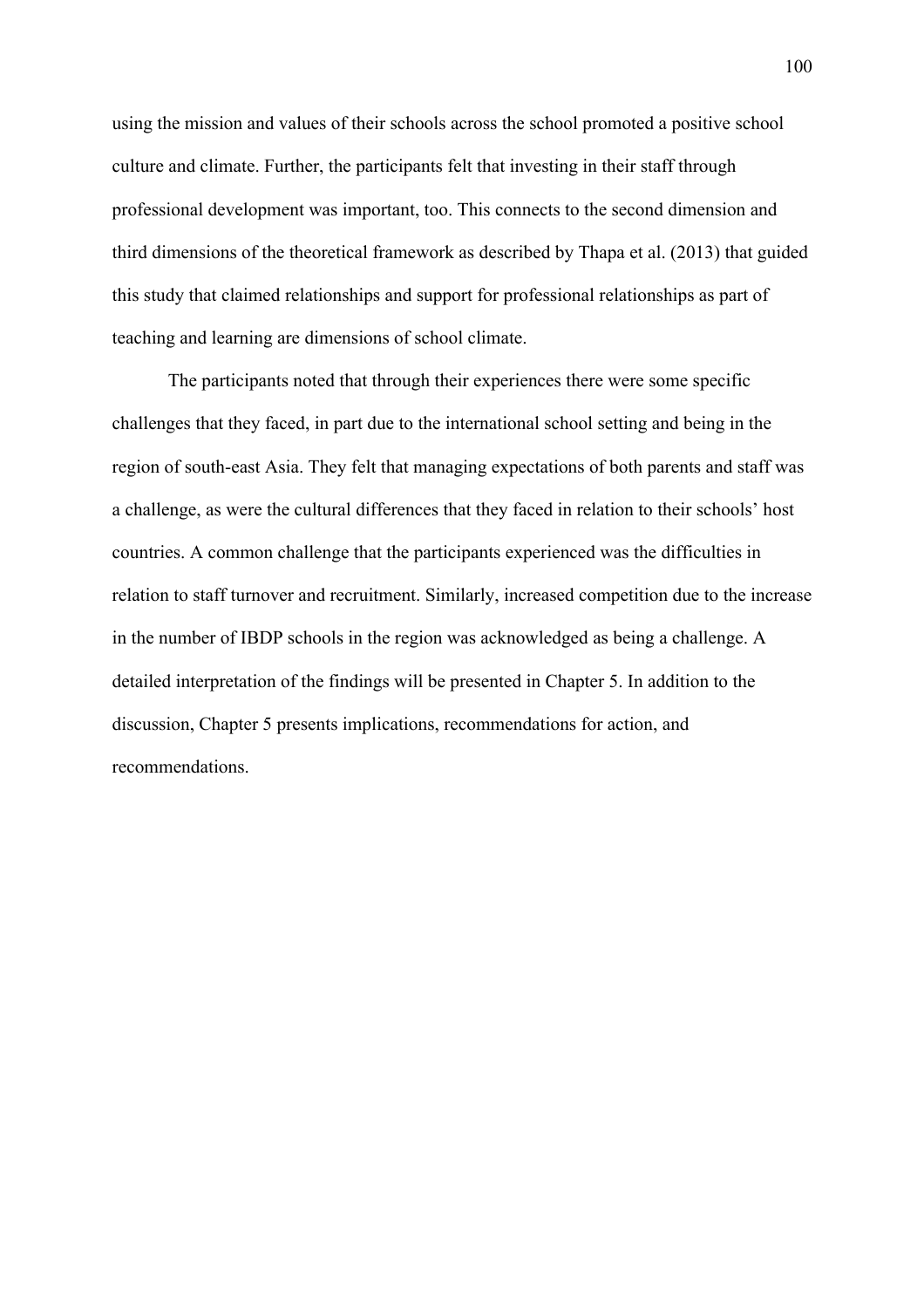#### CHAPTER 5

#### **CONCLUSION**

Within a school setting, the culture is the "set of norms, values and beliefs, rituals and ceremonies, symbols and stories that make up the 'persona' of the school" (Petersen, 2002, p.10). The climate of a school is the attitude of an organisation (Gruenert & Whitaker, 2015). School culture and climate will develop over time as the members learn to solve their problems as a survival mechanism (Gruenert & Whitaker, 2015). However, according to Gruenert & Whitaker (2015), everything that happens in a school is a reflection of its leadership and as such, a leader may wish to influence change to their school's culture and climate, particularly if they are not reflective of their own values and beliefs. Therefore, school culture and climate should matter to a leader especially since school culture and climate matter a school (Louis & Wahlstrom, 2011).

The international school setting is a growing market (Machin, 2017). International schools often operate in English (ISC Research, n.d.) catering for the global elite, with many wealthier families seeking schools which engage in global issues of equity and responsibility, yet also have a pull of "qualification capital" particularly to those from less developed and connected areas of the globe (Gardner-McTaggart, 2018). Yet, according to Gardner-McTaggart (2018), in international school settings school leaders face specific challenges which may impact the process and capacity for change of an organisation, particularly in relation to climate and culture.

The purpose of this interpretive phenomenological analysis (IPA) study was to describe and explain the phenomena of school culture and climate and leadership, identifying key leadership strategies and techniques that can be implemented to initiate change to foster a positive school culture and climate in international schools. Through an examination of the experiences of leaders from the international school setting, the researcher hoped to describe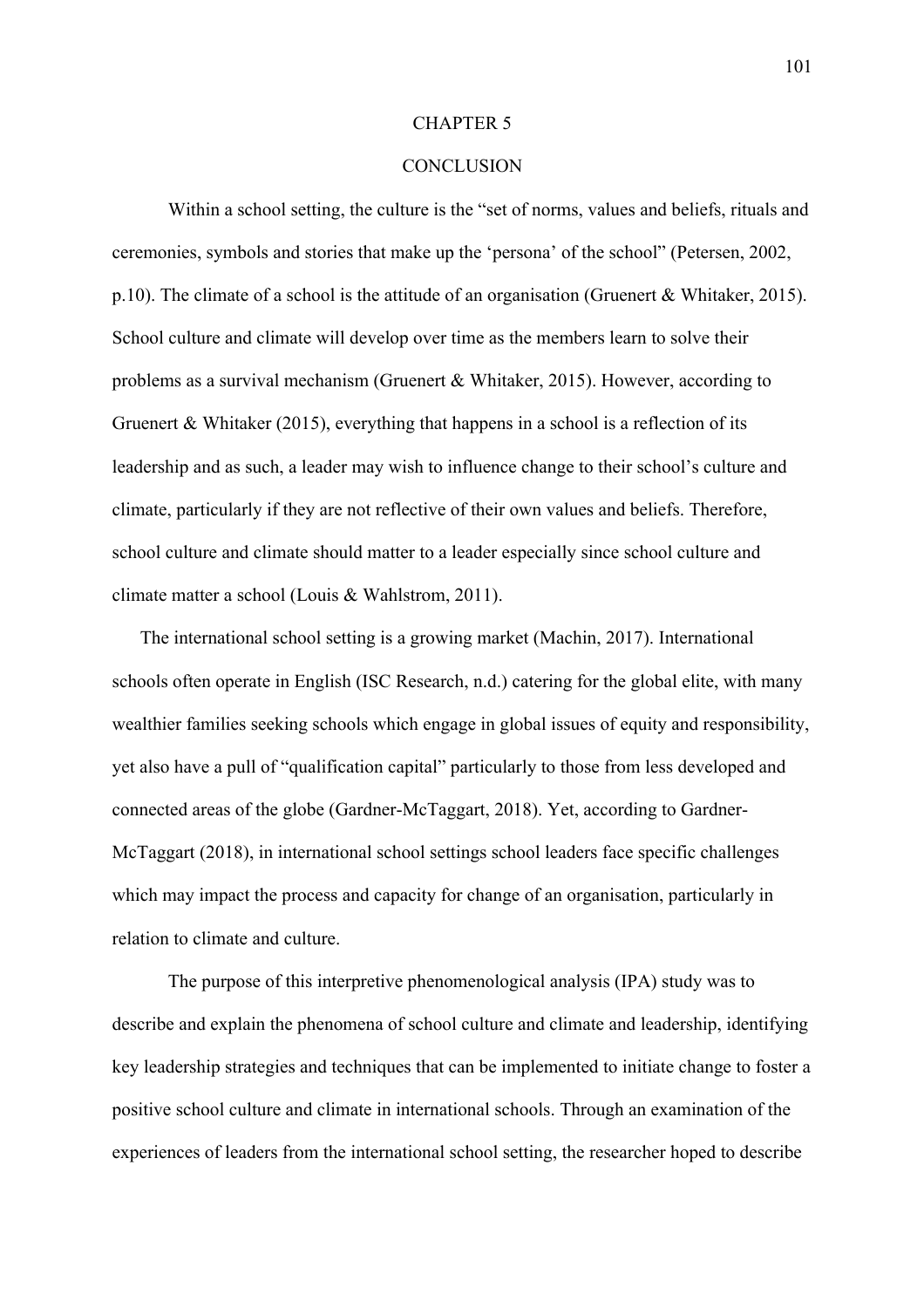and explain the perspectives of the participants in relation to culture and climate in international school settings. As part of this study, the researcher conducted one-to-one semistructured interviews using voluntary participants that were sought from the researcher's contacts, professional networks and through referrals. The data was then transcribed and coded as per the guidance by Smith et al. (2009). The data was analysed for emergent themes and trends using the guidance given by Smith et al (2009) and Peoples (2020). The research questions that guided this study were:

- 1. How do international school leaders perceive the impact that their leadership has on the culture and climate of a school?
- 2. What strategies and best practices do international school leaders use to initiate change to foster a positive school culture and climate?

This chapter initially explores the findings of the study in relation to the literature that was examined and the theoretical framework that guided this study; the five dimensions of school climate (Thapa et al., 2013). Then, the implications are presented in relation to those findings. The rest of the chapter subsequently discusses the recommendations for future action and further inquiry into the phenomena of school culture and climate in international schools and the leadership strategies and techniques that best foster them.

### **Interpretation of Findings**

The findings presented in this section of the chapter are based on the descriptions by the leaders that were interviewed in conjunction with the literature that was explored in Chapter 2. Smith et al. (2009) suggested this approach whereby the data is explored in a wider context suggesting one should engage "in a dialogue between your findings and the existing literature" (p. 112). The findings below are organised in relation to the appropriate research question. How the findings relate to the theoretical framework that guided this study are also acknowledged where appropriate.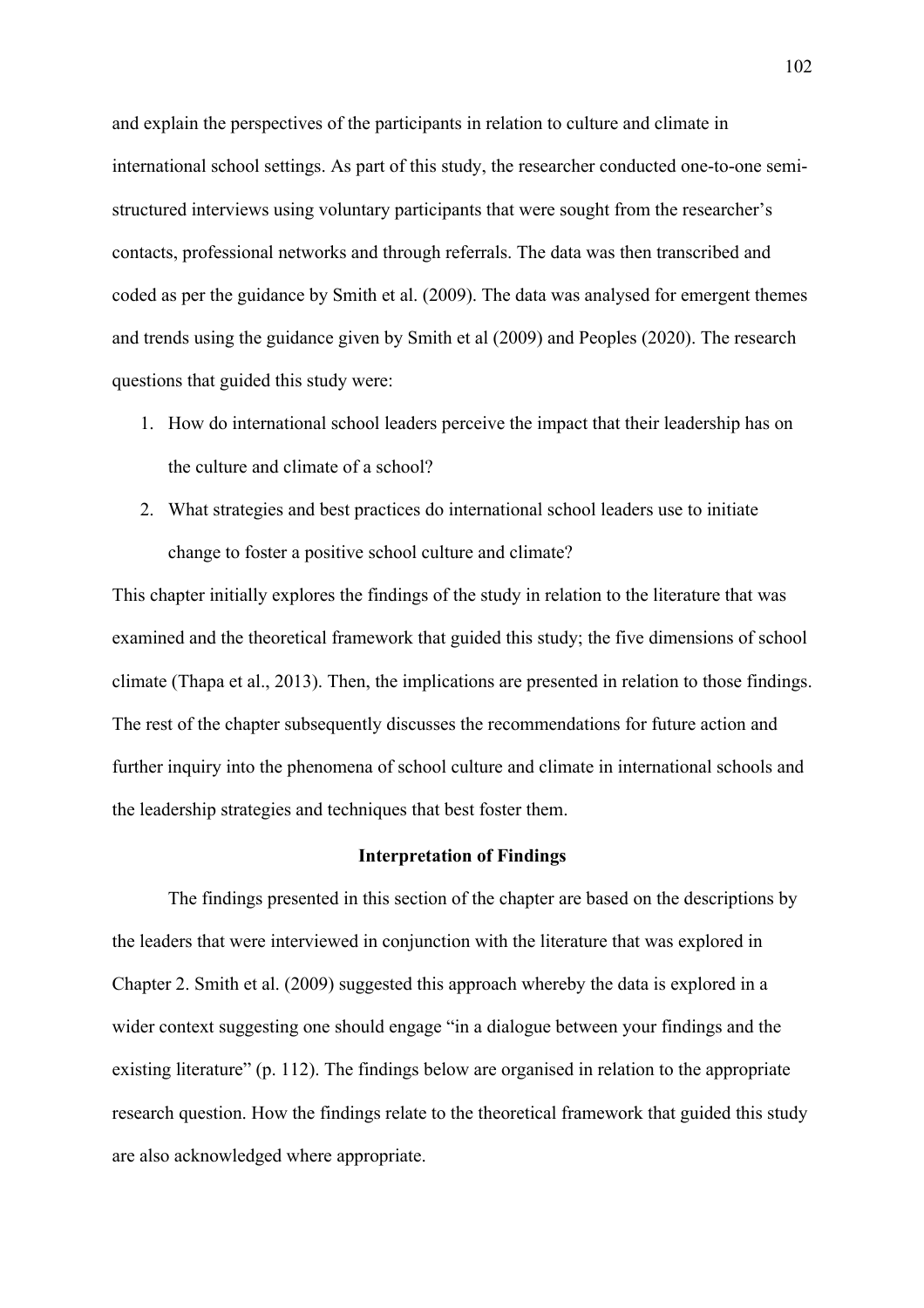## **Research Question #1: How do international school leaders perceive the impact that their leadership has on the culture and climate of a school?**

It was found that the participants felt that they had positively impacted the school culture and climate of their respective schools. The participants were also able to define the school culture and climate effectively based upon their experiences and were clearly able to differentiate between the two terms. Further, the participants all felt that in their experience school culture and climate were important and that the role of a leader involved fostering positive school culture and climate through recruitment and measuring culture and climate practises within a school. Across all the findings under the first research question that was used for this study it was found that a leader needs to develop relationships and understanding in order for them to have an impact on school culture and climate.

The participants described their own experiences in relation to their specific roles in a very reflective manner. The leaders felt that they were more impacting when they were able to have autonomy in their roles and were not bound by the leadership decisions made above them. This suggests that they should have a shared understanding with those around them, fuelled by a positive relationship that allows for this autonomy. Louis and Wahlstrom (2011) claimed that principals shape the culture in positive ways when they share leadership and take responsibility for shaping classroom improvements. Burns (1978) noted that decisions are sometimes put off or actually limited due to legislature or decisions that were made prior to their leadership and that the real test of a leader is the level of intended social change that comes about. This suggests that if the leadership decisions can be shared or distributed, then they may be more in keeping with the current needs or the intended changes of the organisation.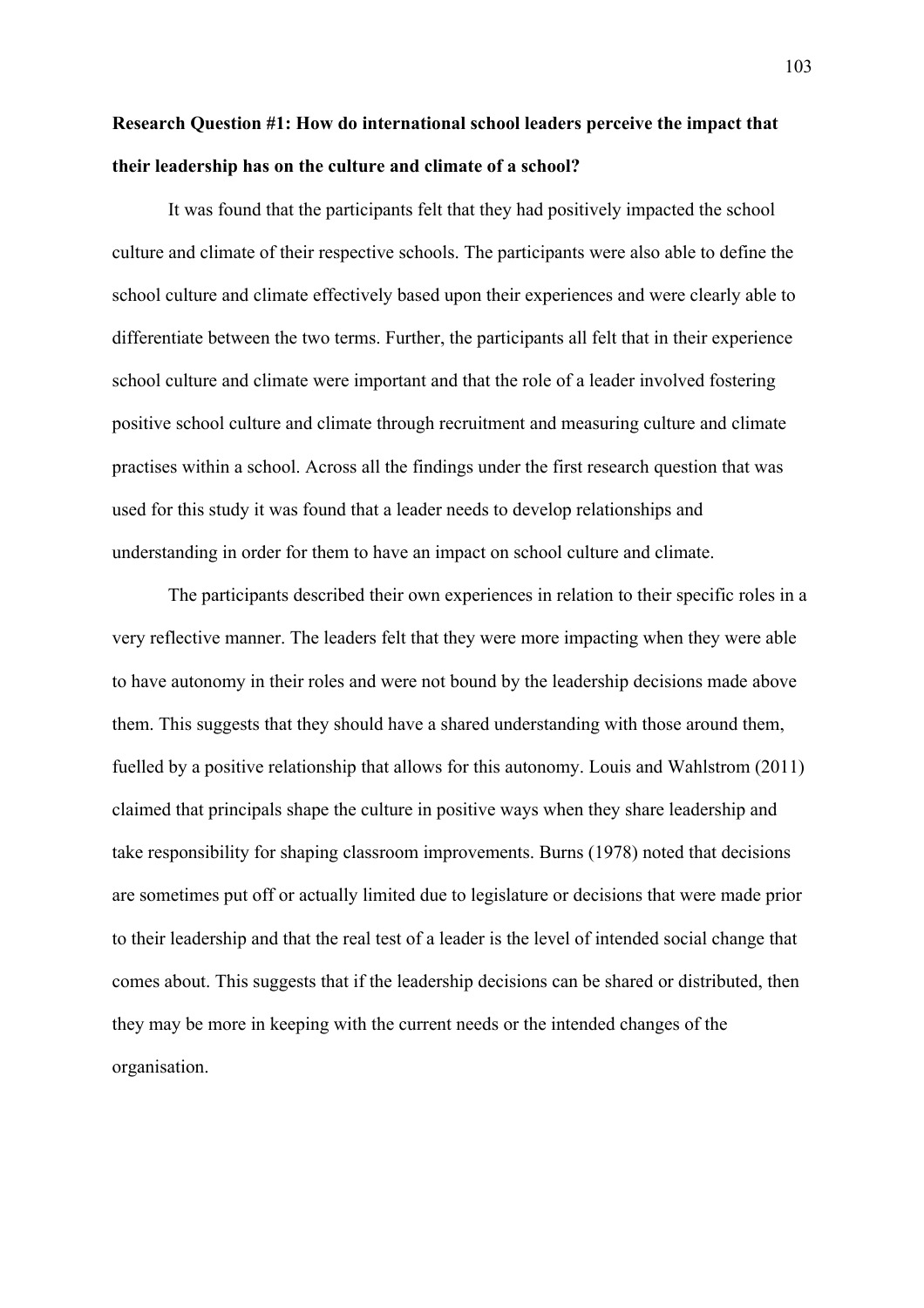# *Finding 1: Schools leaders understand and recognize the importance of positive school culture and climate in competitive international schools.*

It was found that leaders of international schools understood the concepts of school culture and climate and the differences between them. It was also found that leaders believe school culture and climate to be vitally important to a school, however, it was assumed that the participants volunteered to participate in the study because they believed this to be the case. Nonetheless, the participants were clearly able to define the terms climate and culture in relation to their schools. This suggested that the participants were well versed in the importance of school culture and climate much more than the concepts simply being an interest of theirs. The participants were able to distinguish between the two terms effectively further suggesting this to be the case. The participants' descriptions aligned to the claims by Gruenert & Whitaker (2015) who stated that in schools the culture is the values and beliefs of an organisation whereas climate refers to those values and beliefs in action. The participants seemed to further connect school culture and climate to a schools' mission as well as its values. Arguably an organisation's mission is, or at least should aim to be, representative of its values and beliefs, though. This suggested that culture and climate can be much more 'concrete' than the perhaps unwritten beliefs and values that Gruenert & Whitaker (2015) suggested.

All of the participants felt that the culture and climate were important to a school which corresponded to the assumption that maybe participants volunteered to participate in this study because they thought this was the case. For example, Participant 2 stated "it's the reason that parents will send their kids to the school; because of the culture." Despite it being an assumption that the participants only volunteered to take part in the study because they already held this belief, the responses from the participants corresponded to the claims by Louis and Wahlstrom (2011) and Thapa et al. (2013) who stated very simply that school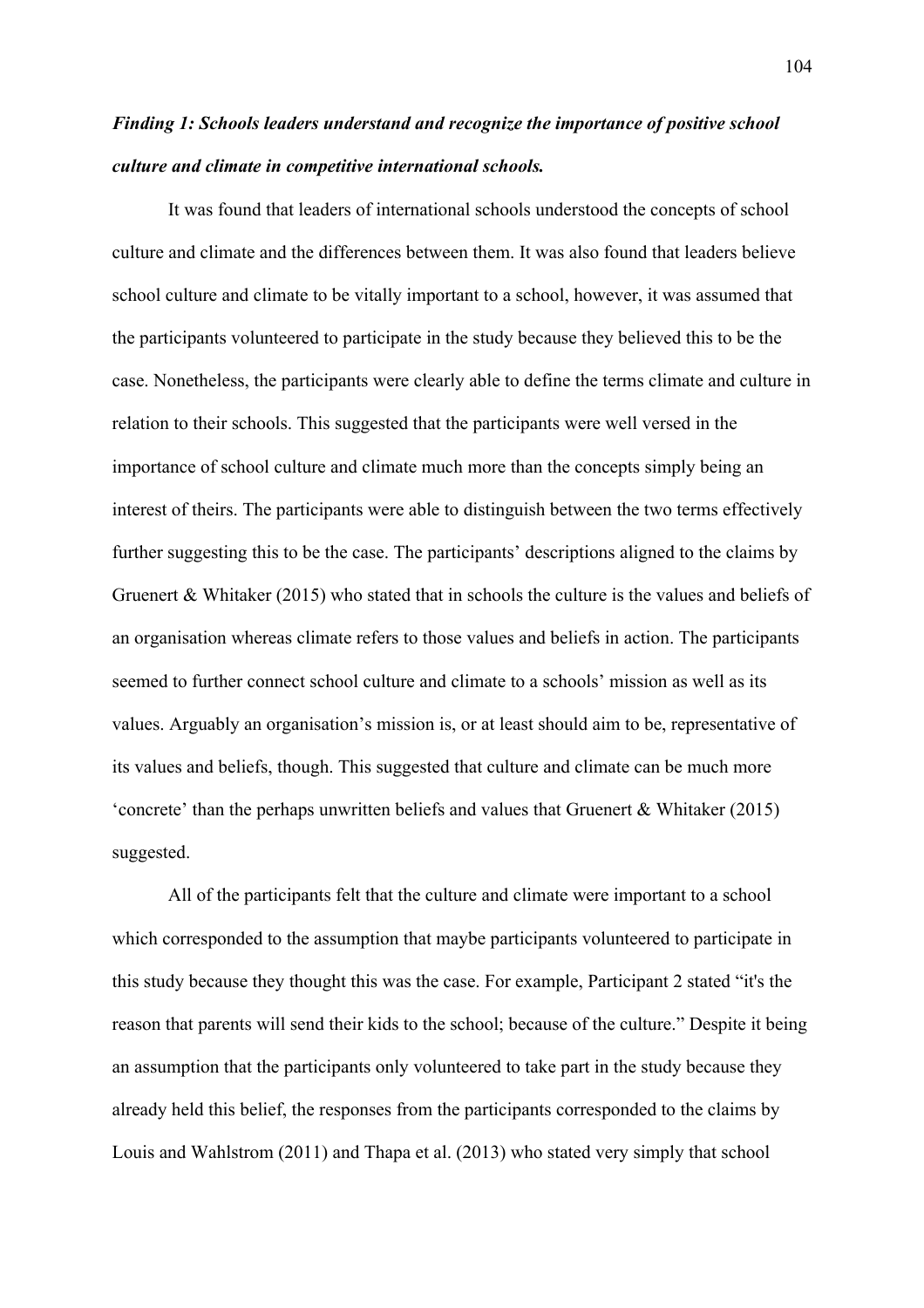culture matters to a school. One participant spoke of the impact that the school culture has had on them, articulating that it was a main reason for them to stay in the school for the length of time that they had. The thoughts of that particular participant align to Teasley (2017) who suggested that a school's culture provides a sense of identity. Further, Teasley (2017) suggested that a positive school culture is "conducive to professional satisfaction, effectiveness, morale, and creating an environment that maximizes student learning and fosters collegiality and collaboration" (Teasley, 2017, p. 3). This connects to a general finding that relationships are crucial to a positive school culture and climate. Despite the participants stating that they believed that both culture and climate were important, the participants did not elaborate much on why they thought that was the case. This was perhaps down to insufficient questioning by the researcher during the participants' interviews on this topic. The questions could have probed the participants more on why they thought culture and climate were important. This is also discussed in an earlier chapter.

The participant accounts illustrated that they thought leadership was important to how the culture and climate of a school were shaped. This aligns to the claims made by Gruenert & Whitaker (2015) who say that it is a leader who should transform a culture in a school into a strong and positive one since everything that happens in an organization is a reflection of the leadership (Gruenert & Whitaker, 2015). Leithwood (cited in MacNeil et al., 2009) referred to principals as 'change agents' and Teasley (2017) suggested that school leaders are key to the development and maintenance of organisational culture. When probed, the participants discussed some of the key roles that they felt they had in shaping culture and climate at their schools. These were recruitment of teaching staff and measuring the existing culture and climate.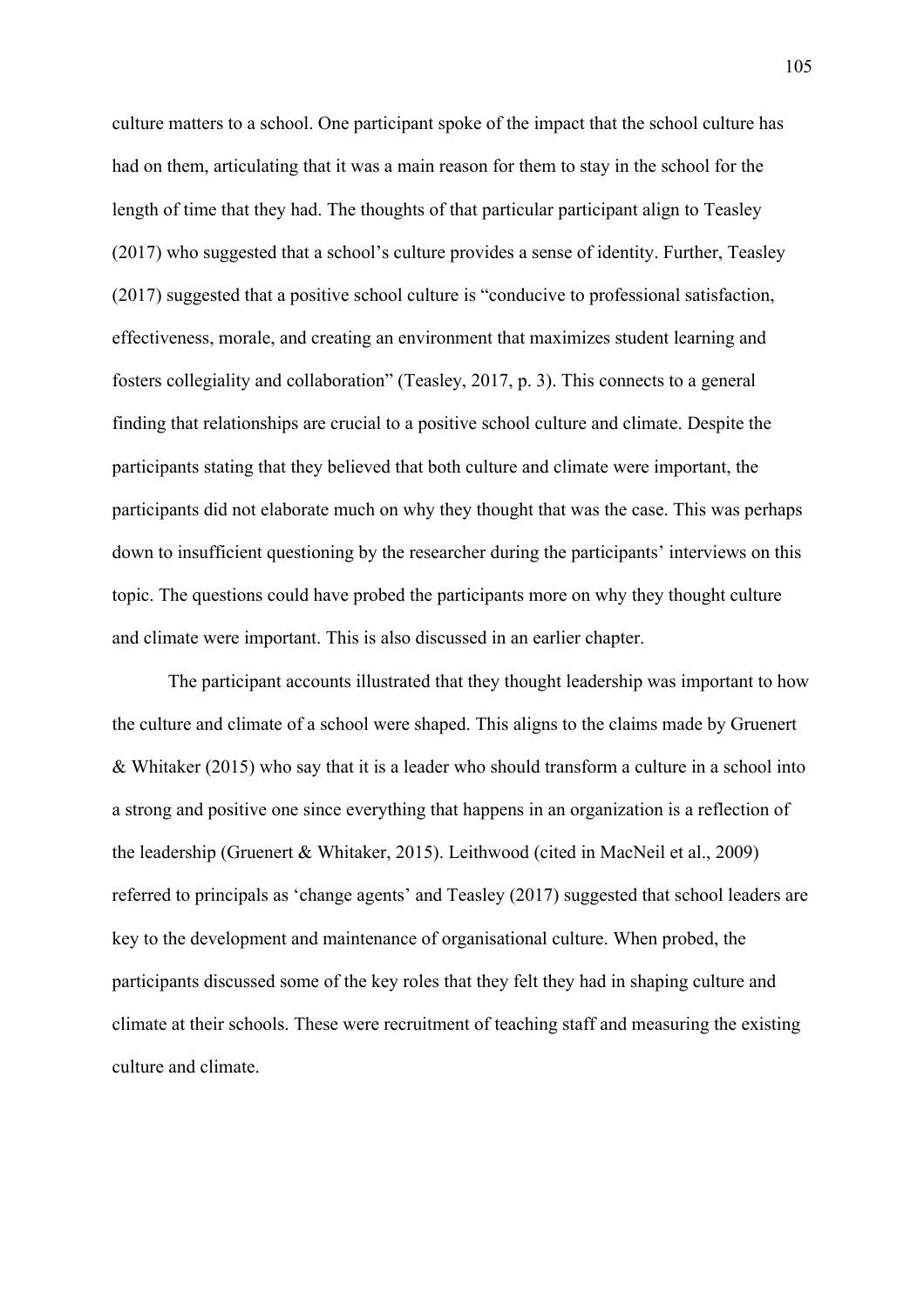## *Finding 2: Human Resources and hiring practices are integral to the shaping of school culture and climate.*

It was found that recruitment is important in the fostering of a positive school culture and climate. The participants firmly believed that recruitment played a huge part in the shaping of a school's culture and climate. Each of the participants acknowledged that recruitment was part of their own roles as leaders in their current positions, too. This aligns to Morrison (2018) who identified that effectively developing the human resource aspect of an organization is a very strong component for successful change management, including hiring the 'right' people. However, recruitment was also cited by the participants as being the most significant challenges of their roles, particularly in their international school setting.

Blandford and Shaw (as cited in Lee et al., 2012) asserted that a high rate of staff turnover was a challenge for leadership within international schools. According to Gardner-McTaggart (2018), "transience is a real, debilitating problem for international schools" (p. 160). However, Odland & Ruzicka (2009) argued that a moderate degree of turnover in any organization is generally deemed to be healthy and a high turnover of staff may allow for a leader to bring in their own 'people'. Similarly, according to Morrison (2018) having transient staff may allow for people to be removed quicker, and new people with the 'right' attitudes and behaviours brought in sooner.

Despite this, the participants noted that recruitment of staff often proved a challenge since there was a high demand for experienced teachers in the region. Consequently, salary packages were competitive and career advancement and training were commonly offered as an incentive. Therefore, for some smaller schools trying to recruit staff was difficult, particularly in 'less desirable' countries. This also meant that schools had challenges retaining their best staff, according to the participants. According to the participants, issues with staff retainment can often be geographical. This could be in light of political situations,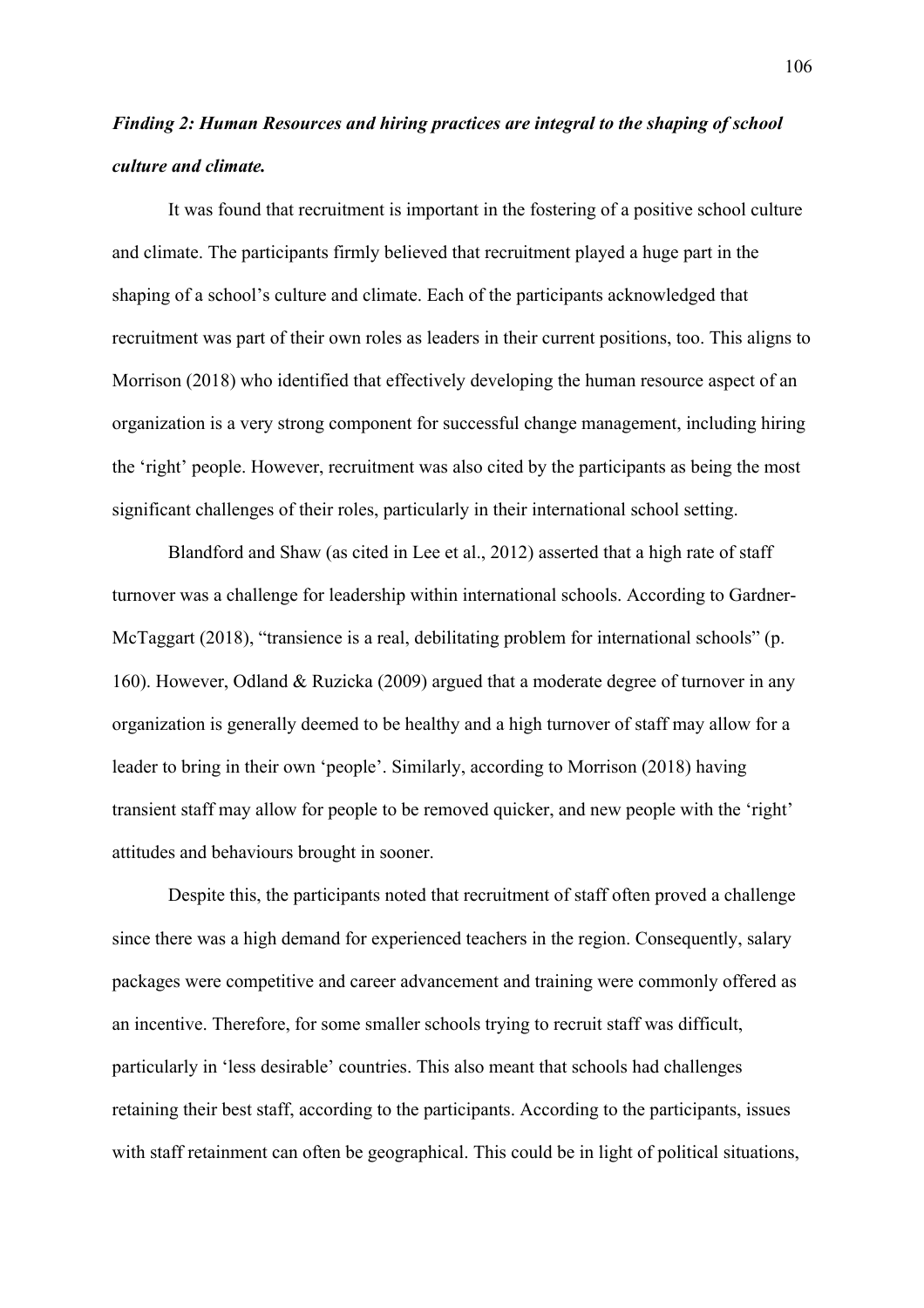such as the political unrest in Hong Kong, that was referred to. Further, the participants stated that issues with retaining staff could be down to the school simply not being the right fit for a teacher. This could be related to the overarching finding that relationships are an important dimension in a positive school climate and culture. Yet, the participants suggested that a school not being the right fit for a teacher was particularly a struggle for those in their first overseas post. Odland and Ruzicka (2009) found that there are three causal factors were viewed as influential to staff turnover in international schools. They are administrative leadership, compensation and personal circumstances. The first of these is clearly linked to the relationships that a leader has with their staff, as per the framework by Thapa et al. (2013) that was used as the theoretical framework for this study.

Whilst the participants did not cite their own leadership as potentially being a reason for staff not being retained, they did suggest that leaders and changes in leadership can impact the culture and a climate of a school. The participants of this study felt that when there is an ever-changing leadership there tends to be constant readjustment and a layering effect of new ideas being implemented without old ones being taken away, leading to frustration and confusion thus impacting the culture and the climate of a school. Mancuso, Roberts, and White (2010) concluded that the teacher turnover rate correlated to the perception of a supportive head of school (their leader), along with other correlations that included age and satisfaction with salary. Morrison (2018) also suggested retention of staff is linked to trust in leaders. According to Mancuso et al. (2010), characteristics that defined teachers' perceptions of supportive leadership are closely linked with transformational and distributed leadership. This again suggests the importance of relationships between leaders and their staff as part of a school's culture and climate.

The participants felt that the challenges with staff changes and retaining staff meant that they often felt that they were having to 'start again' or constantly repeat the vision,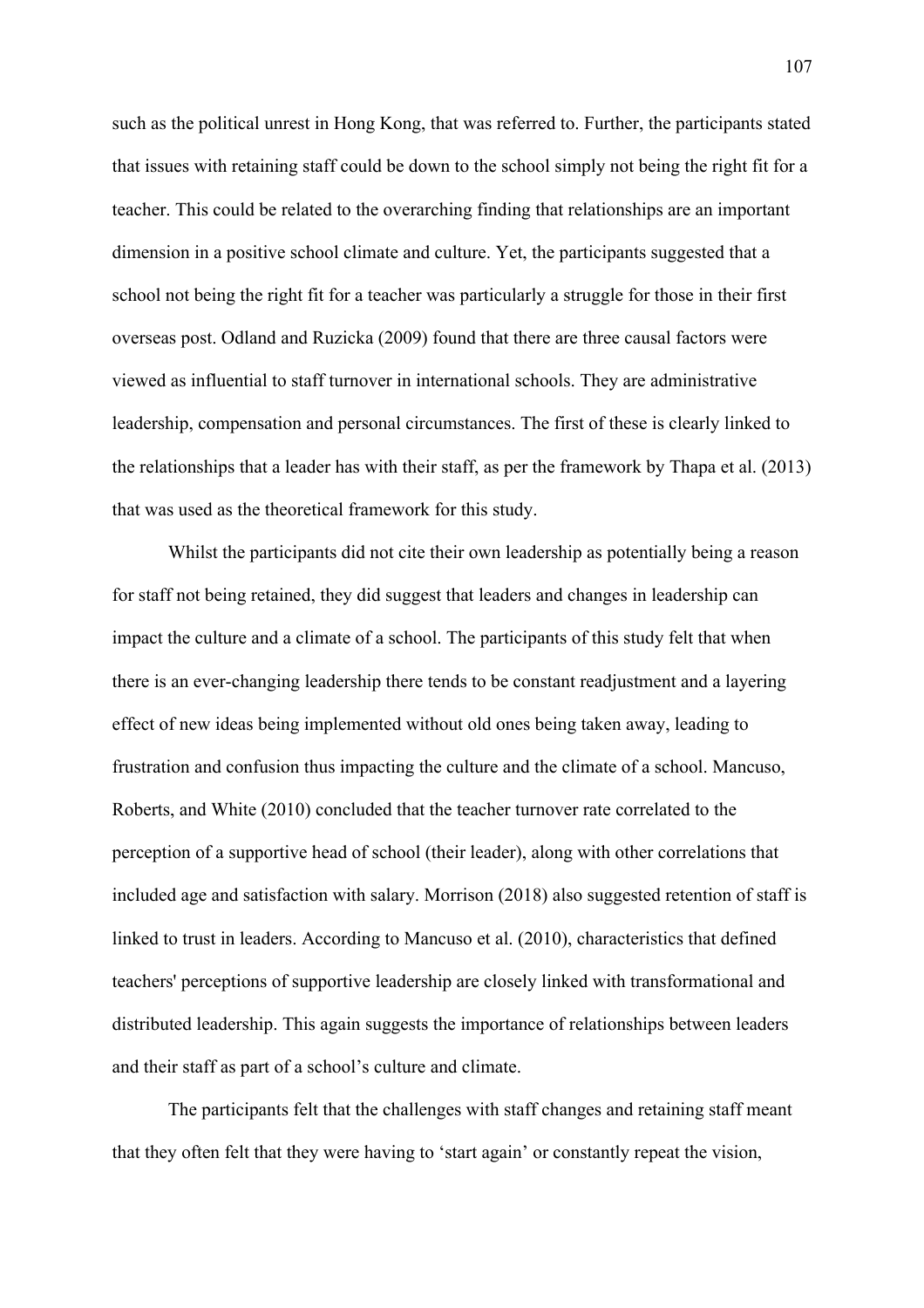mission and values that they wanted. They felt that this meant they never really felt they gained momentum towards the desired culture and climate. According to Gardner-McTaggart (2018), forming stable spaces and enduring traditions of excellence are the biggest challenges that face leaders of international schools.

# *Finding 3: Measurement of a school's climate and culture are vital to continued improvement processes.*

It was also found a leader should measure the culture and climate of a school as part of the continued improvement process. According to Gruenert & Whitaker (2015), having knowledge of an organisational culture and climate helps in understanding individual and collective attitudes, behaviours and performance. Morrison (2018) suggested that if a leader understands the culture of a school, then he/she can carefully cultivate it so that it grows in the desired direction (Morrison, 2018). MacNeil et al. (2009) similarly claimed that a school principal must first understand the school's culture before implementing change. The most common way that the participants claimed that they measured school culture and climate was through the use of climate surveys. Gruenert and Whitaker (2015) suggested that a survey is a useful tool in order to ascertain the current climate of a school, but they also suggested how these should be administered as part of a three-step process in discovering the overall culture and climate of the school. The methodologies that the participants described as part of the surveying that they conducted were wide ranging and the extent to which they acted upon and/or used the data that were collected seemed limited. Gruenert & Whitaker (2015) noted that that it is important for deep discussions to take place in relation to the data, using a learning mindset otherwise over emotional responses to the survey may occur. Perhaps the participants did not subsequently act upon their data due to having an emotional response to it.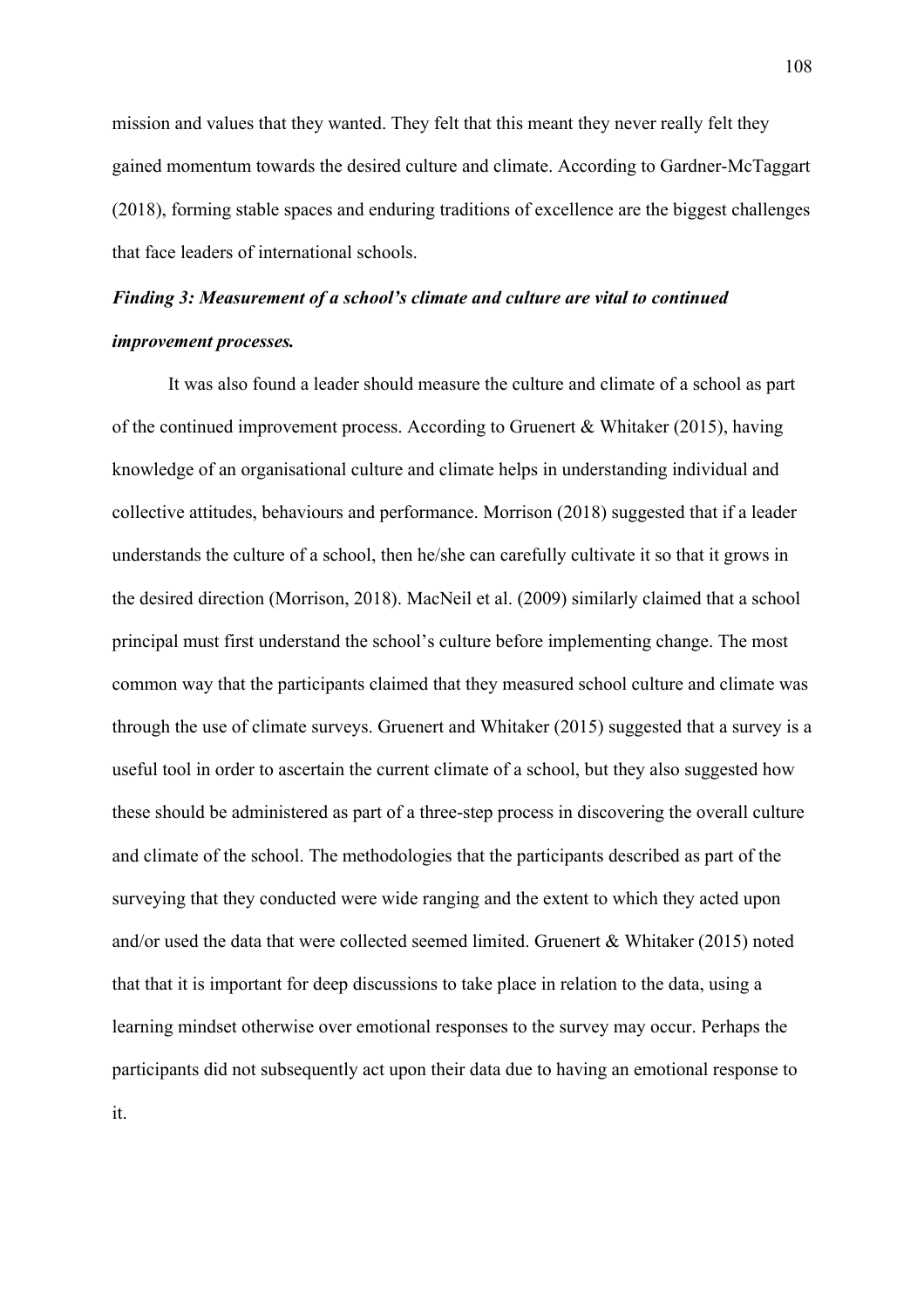# *Finding 4: The expectations that exist within an international school can be a barrier to a positive school culture and climate.*

It was found that managing the expectations of parents and staff was a challenge and that this hindered the fostering of a positive school culture and climate. The participants described that in international schools in the region of south-east Asia that there was a lot of pressure from parents on their schools. This pressure was felt by the participants who described parents as being demanding. The participants also suggested that they felt accountable to the parents since, in this setting, the parents were a paying customer. The participants also felt that since international schools are expensive that they indeed should be held to account by the parents in some way. However, the participants described the result of this being that some teachers felt over-worked as they tried to keep up with the demands. The participants did identify, though, that this pressure might be self-imposed as staff feel like they have to offer more and work more in order to keep up with the demands. According to Blandford and Shaw (as cited in Lee et al., 2012) it was noted that in international schools there are often high but diverse parental expectations. Further, according to Gardner-McTaggart (2018), international schools often cater to the global elite, with many wealthier families seeking a school which engages in global issues of equity and responsibility, yet also has an instrumental pull of 'qualification capital' and cultural appropriation particularly to those from less developed and connected areas of the globe. This may be why the participants felt there was pressure from parents who want to maximise their 'investment'.

# *Finding 5. Cultural differences within an international school can negatively impact school culture and climate.*

It was also found that the cultural differences within international school settings impact school culture and climate. The participants spoke about the challenge that they faced in managing the various cultures that exist in the make-up of their schools. The participants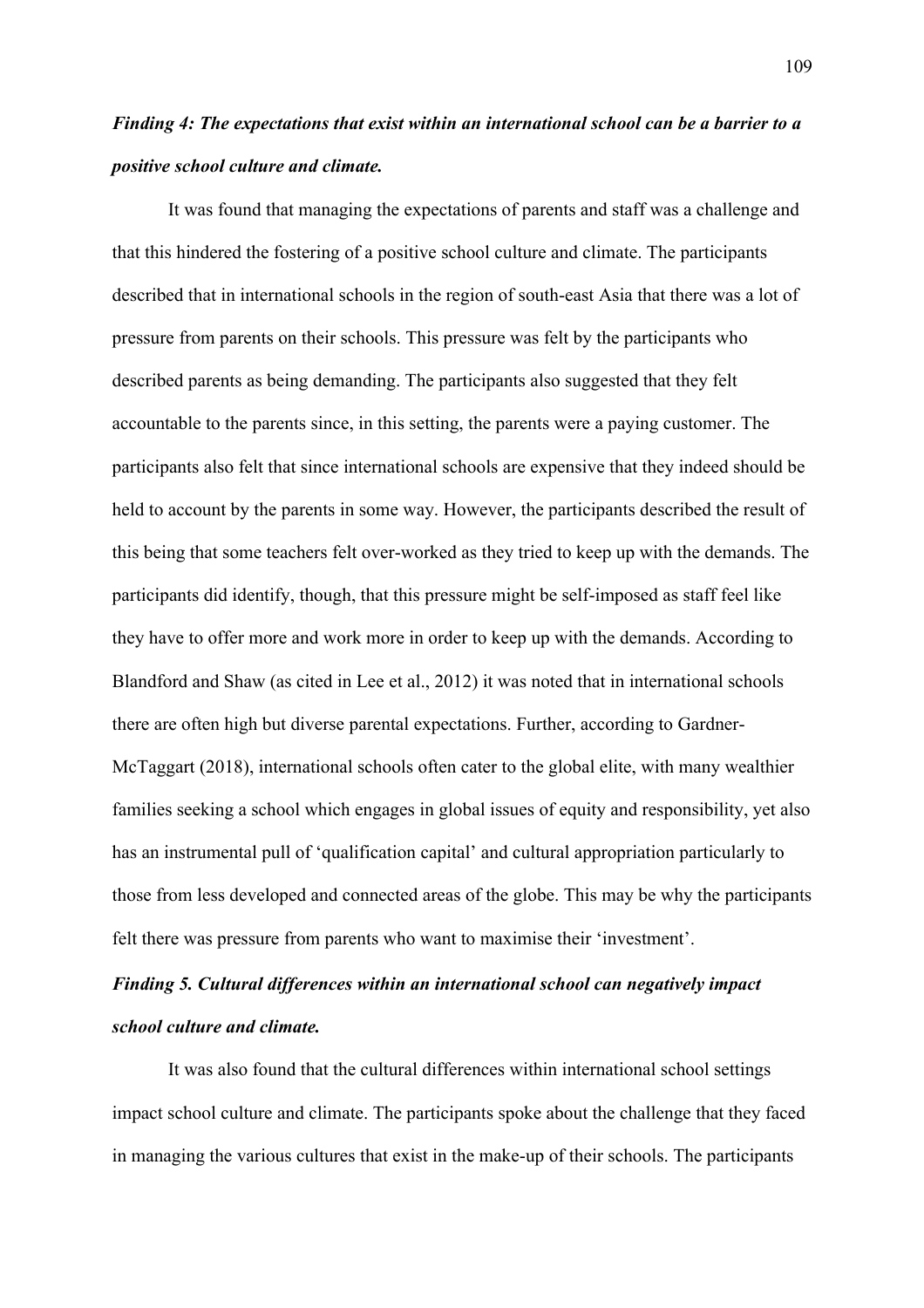study described that local, national and international cultural mindsets exist in their schools and managing them proved challenging, since seeking consensus between them was difficult. A study by Walker and Cheong (2009) also reported that leaders had difficulties associated with leading the learning of students from different national and cultural backgrounds. The participants of this study described two ways in which they coped this challenge. One was to ensure that no one culture or nationality amongst the students was dominant within the school. Another way this was dealt with was by having a leader who shared the cultural background of their host country but was educated in the prevailing western mindset associated to international schools. Similarly, Bailey and Gibson (2019) found that cultural differences affected the diverse relationships of school leaders with students, parents, teachers and school owners and that managing the cultural composition of either the student body and/or the teaching staff was a feature of their role as a leader, with many of the principals that were interviewed as part of their study reporting that demographic decisions were an important aspect of their role. Blandford and Shaw (as cited in Lee et al., 2012) claimed that a significant challenge for international school leaders was the cultural diversity of staff, students, and board members as well as conflicts between local and global curriculum standards and expectations.

# **Research Question #2: What strategies and best practices do international school leaders use to initiate change to foster a positive school culture and climate?**

As part of the questioning in the interviews that were conducted, the participants described a wide range of practises that they implemented in relation to the fostering of positive school culture and climate. It was found that having an open-door policy and building relationships and trust were important to the participants. Further, communicating and modelling the intended culture and having significant professional development in place, helped to foster a positive school culture and climate. These practices all linked to the second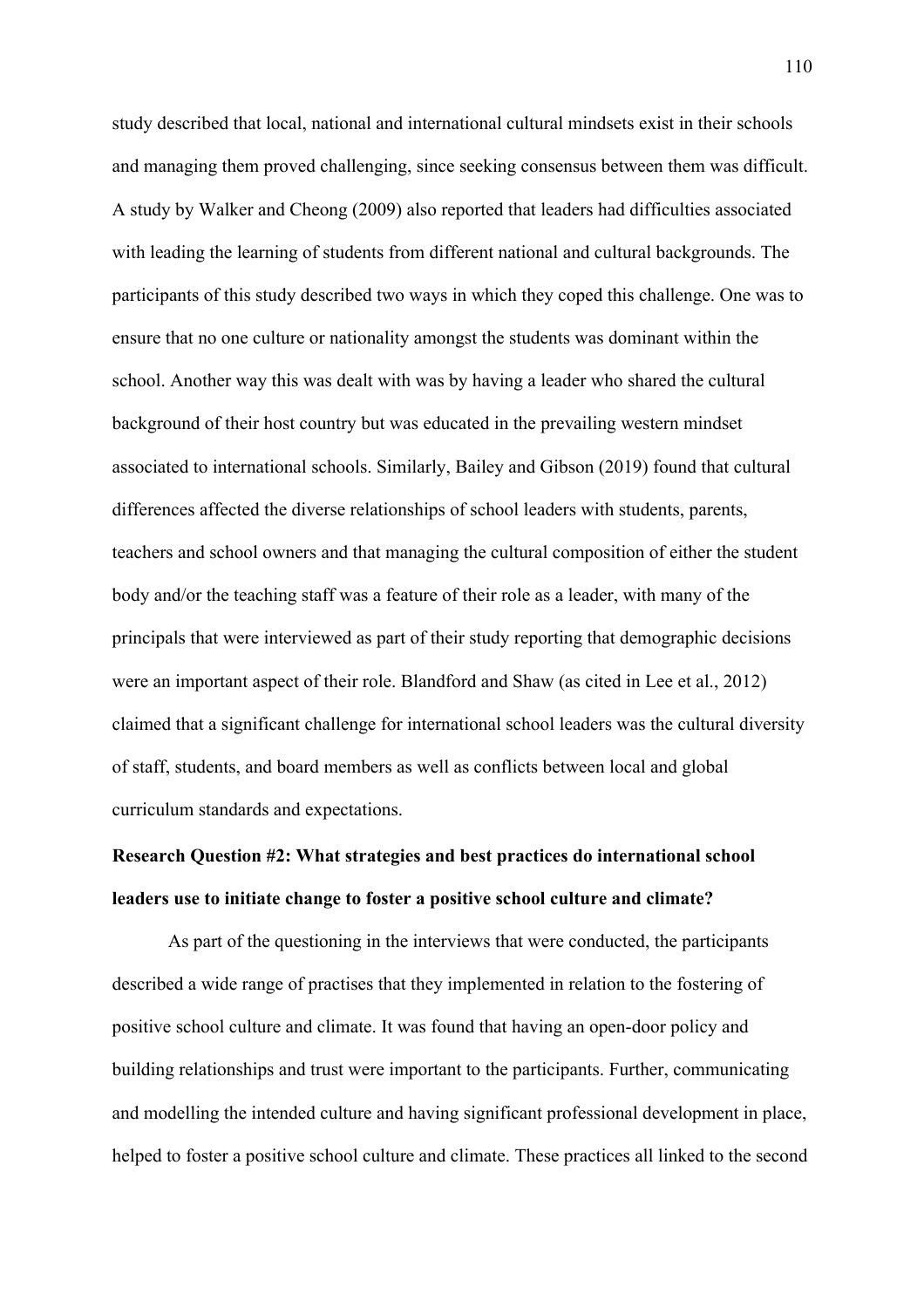and third dimensions of the theoretical framework that was used in this study. This framework as described by Thapa et al. (2013) suggested that relationships and support for professional relationships (the latter under the dimension *Teaching and Learning*) can be considered the important dimensions of school climate and subsequently, culture.

## *Finding 6: The building of relationships and trust are fundamental to the fostering of a positive school culture and climate.*

It was found that having an open-door policy and that building relationships between leaders and subordinates was a positive practice in fostering positive school culture and climate within an international school. The building of relationships, in particular, was a key finding of this study and can be considered to be an overarching finding to the phenomena of school culture and climate. This is discussed in more detail further along in this chapter. According to the participants' experiences, the building of relationships and trust can be achieved through the specific practice of allowing subordinates the freedom to approach leaders. Louis & Wahlstrom (2011) claimed that no professional community can endure without trust between teachers and administrators, among teachers, and between teachers and parents. Morrison (2018) also claimed that a leader needs to develop and maintain the trust between all stakeholders. Further, MacNeil, Prater, & Busch (2009) suggested that school principals seeking to improve student performance should focus on improving the school's culture by getting the relationships right between themselves, their teachers, students and parents. This links to the second dimension of the theoretical framework that shaped this study, the framework by Thapa et al. (2013) that states that relationships are a dimension of school climate. One element of the third dimension of *Teaching and Learning* also suggests that support for professional relationships are important, too (Thapa et al., 2013). One participant also referred to the building of trust in relation to the practice of distributed leadership claiming that if leaders trust their middle managers then those middle managers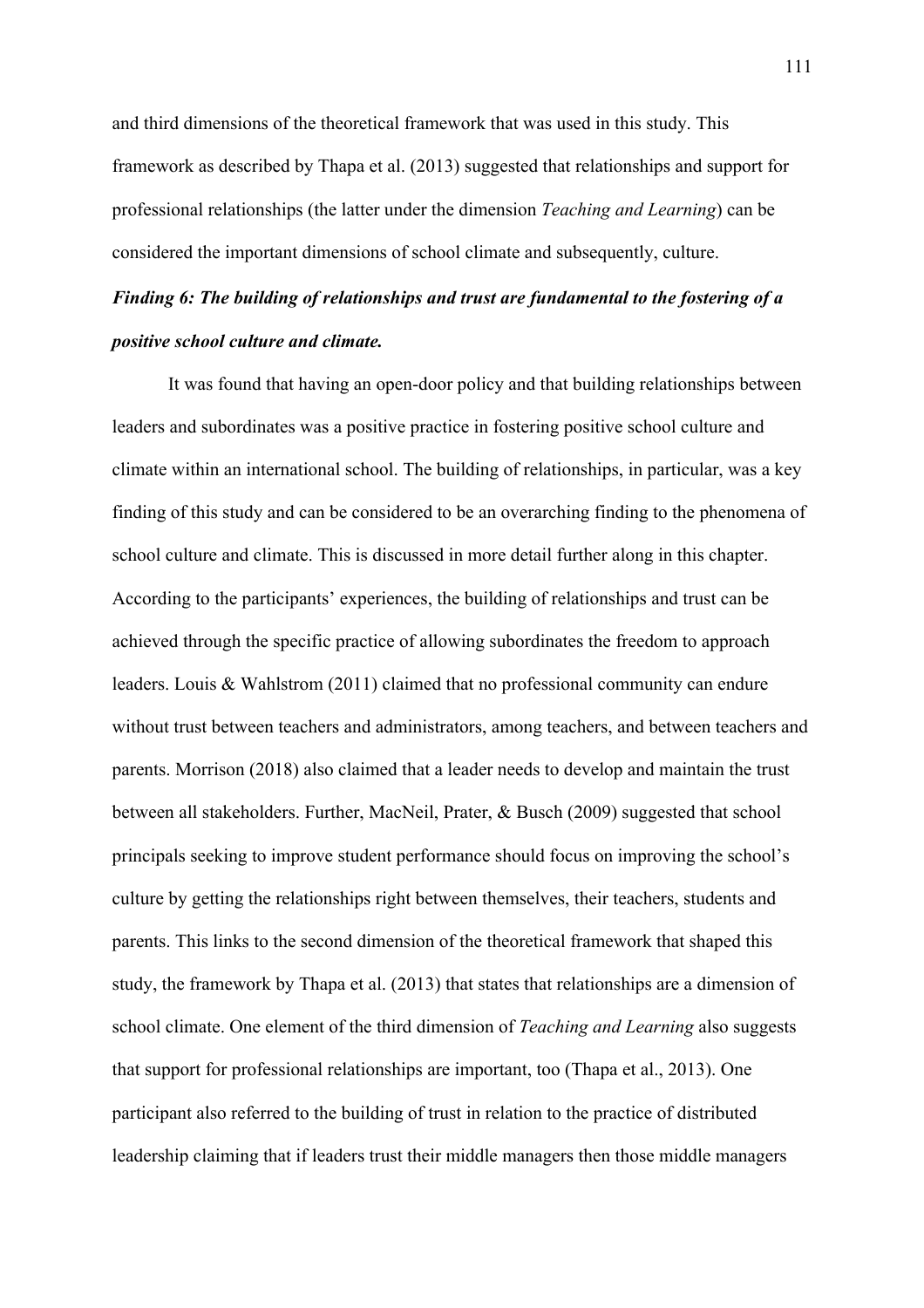can spread the values 'on the ground'. Kotter (2012) promoted the ideas of networks within organisations since people feel they can have a voice and be a part of change. Louis and Wahlstrom (2011) claimed that principals shape the culture in positive ways when they share leadership and take responsibility for shaping classroom improvements. They claimed that "changing a school's culture requires shared or distributed leadership, which engages many stakeholders in major improvement roles, and instructional leadership, in which administrators take responsibility for shaping improvements at the classroom level" (Louis & Wahlstrom, 2011, p. 52). This aligns to the participants' belief that distributed leadership was important to the development of a positive school culture and climate.

In terms of leadership styles and practices in international schools Gardner-McTaggart (2018) claimed that there is an orientation towards collegial models of management and distributed leadership models as a normative trend, with transformational approaches often valued by school principals. A study by Morrison (2018) also identified that being approachable, being a good communicator and having a strong ethical disposition are leadership traits that international school leaders should have This links to the theoretical framework used by this study, in particular, the second dimension of Relationships and the third dimension of Teaching and Learning in the area of support for professional relationships. However, according to Calnin et al. (2018) it was argued that context is important, and that leadership should be context sensitive (Calnin et al., 2018). Further, they pointed out that leaders in an international school setting need to have relational intelligence since the shaping of a school's culture is linked to trust and the developing a strong set of ethical principles between leaders and stakeholders (Calnin et al., 2018). The participants also felt building relationships and trust allowed for them to get to know their teams too, which, could also be a way of identifying them in terms of how to effectively mobilize them towards any desired change. Muhammad (2018) claimed that it is important to identify and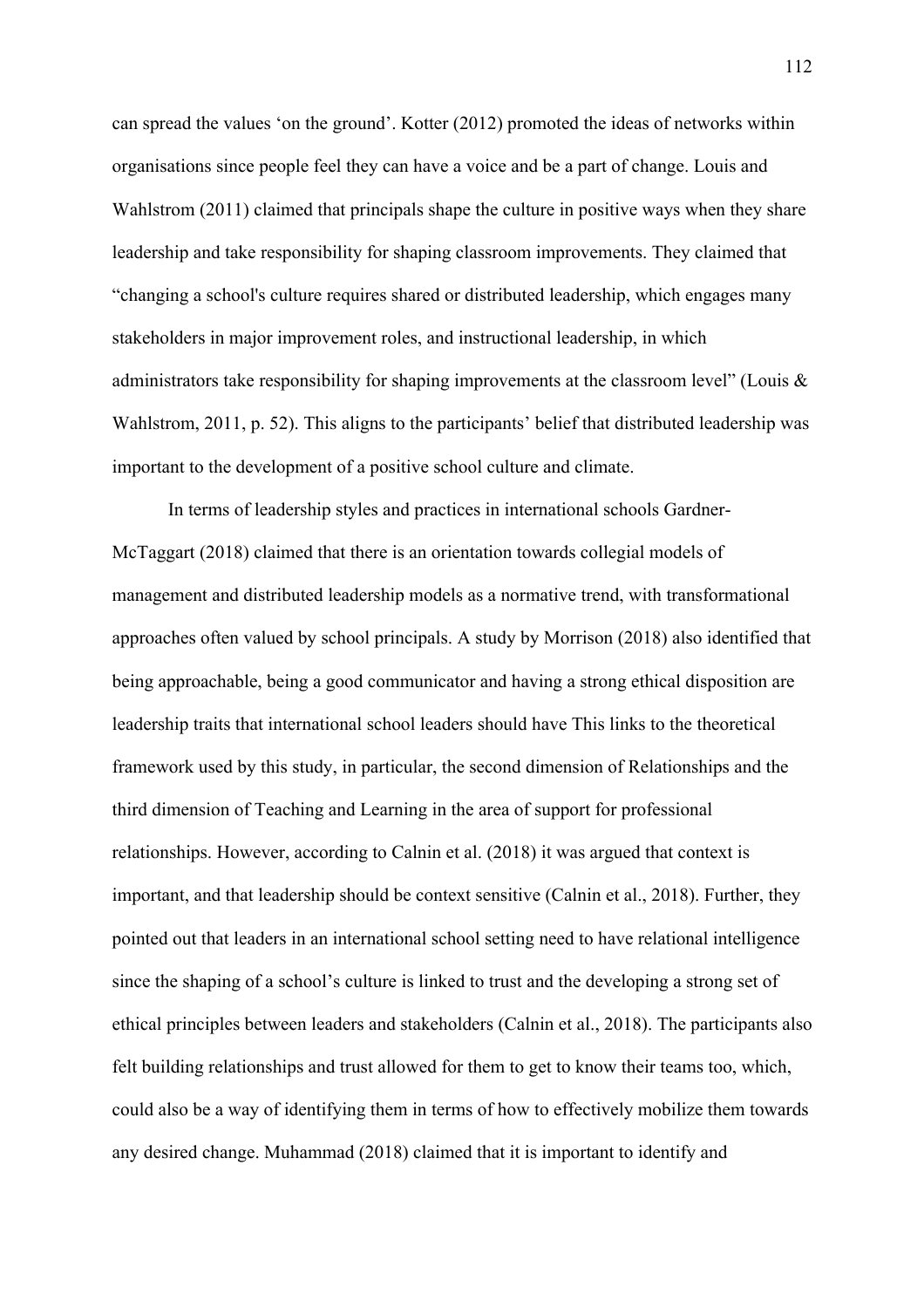understand the distinct characteristics of teachers in a school since each will behave and interact with the school system, students and each other to create the school's culture. This also links to the second dimension of *Relationships* in the theoretical framework that was used as part of this study.

## *Finding 7: It is vital that a leader effectively communicates and models the intended and expected culture of a school.*

It was found that communicating and modelling the intended culture of a school was important in fostering a positive school culture. The participants felt this could be done through the words that leaders use in meetings, through interactions they have with stakeholders and how they communicate the vision, mission and values of a school. Kotter (2012) suggests that having a vision is important. Similarly, in terms of those leadership characteristics perceived by international school leaders to support a change agenda, one of the top traits identified by Morrison (2018) was being able to create a vision. Kotter (2012) noted to keep the language that it uses simple, using metaphors and examples, dispensing the vision in many different forms, repeating it and to leading by example. Kotter (2012) suggested that having a vision that people can buy into is an essential part of the transformative process since it provides a clear picture of the future that provides the general direction for change, and, it can help coordinate a large amount of people. Muhammad (2018) suggested that a leader needs to successfully identify which of their subordinates are most likely to buy-in to a vision and that they should be targeted specifically. Kotter (2012) further suggested that communicating a vision once it has been created is essential in order for it to be taken onboard by a desired number of people. One participant described how in their school the modelling of the expected culture was done largely by the students. Rutledge & Cannata (2016) described systems within schools that place emphasis on students rather than only adults as the key agents in the school. Rutledge & Cannata (2016) claimed that attention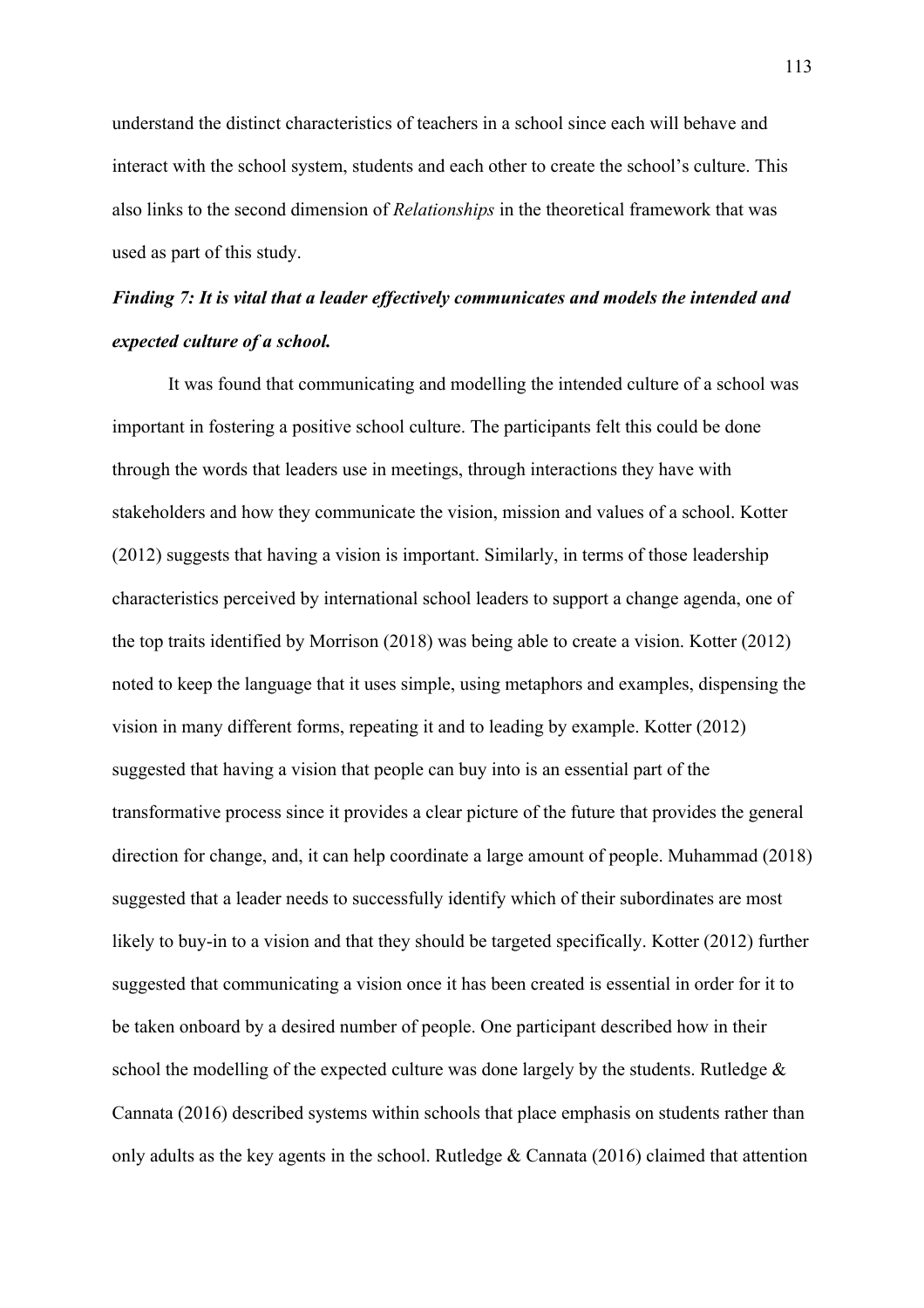to the student is a key factor in creating a positive school culture where students can flourish, and surely, in a school, the students are the most important stakeholder.

## *Finding 8: Significant investment in professional development is essential to a positive school culture and climate.*

It was found that professional development plays an important role in the fostering of positive school culture and climate. The participants described that having quality professional development was important to their school culture and climates. This was for a number of reasons. It was found that professional development can make staff proud to come to work since they feel valued and invested in. Further, the participants felt it was important that teachers felt professional development was something that they were a part of, and something that was not forced upon them. Also, it was discovered that in international school settings, in particular, there tends to be very ambitious teachers who need support on their professional journeys. Khourey-Bowers et al. (2004) commented that high-quality, intensive, and sustained workshops, seminars, and courses promote reform-oriented growth in beliefs, pedagogical content knowledge, and disciplinary content knowledge among teachers Peterson and Deal (1998), Robinson and Aronica (2015) and Teasley (2017) also suggested that a positive school culture is one that fosters improvement, collaborative decision-making, professional development and staff and student learning.

#### **Implications for Practice and Theory**

As a result of this study, there are several implications for both the practice and theory of how positive school culture and climate can be best fostered in international schools. It was found that relationships are crucial to a school's culture and climate. This was linked to the dimension of *Relationships* as described in the framework by Thapa et al. (2013) which was used as the theoretical framework for this study. The majority of the findings of this study are fall under this second dimension, implying that that relationships are crucial to a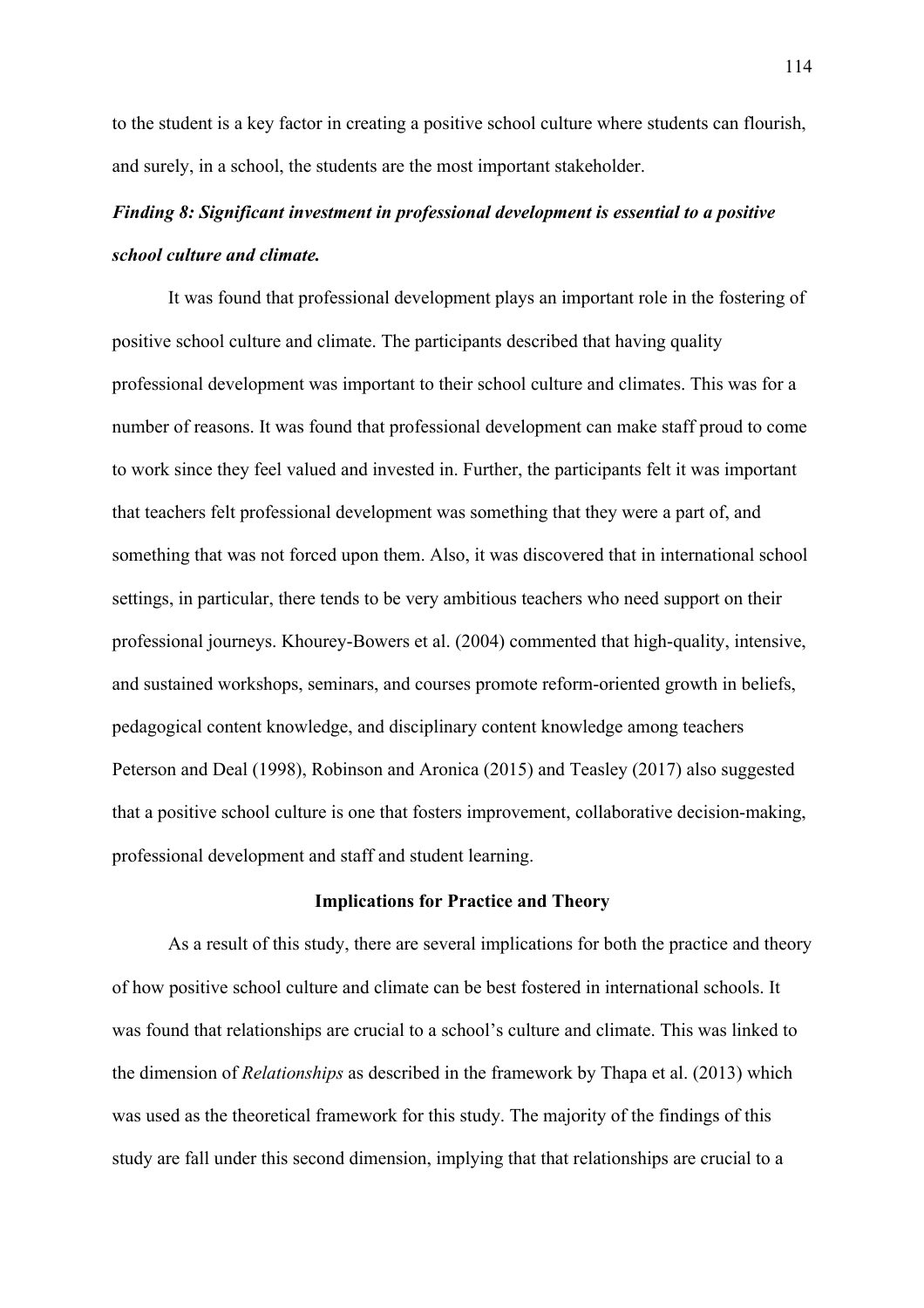school's culture and climate. Under the third dimension by Thapa et al. (2013) of *Teaching and Learning* support for professional relationships is listed as an element which also applies to the findings of this study. This is discussed further in the first implication of this study.

The second implication of this study refers to the challenges for leaders because it was found that there are several contextual challenges that international school leaders face. As such, it can be implied that a leader must navigate these challenges successfully in order for a positive school culture and climate to be possible and to flourish. Further, in the international school setting, it was found that part of a leader's role in fostering a positive school culture and climate is to measure the existing culture and climate within a school, implying that measuring the culture and climate are important to the fostering of school culture and climate, however, what is subsequently done as a result of the measurement is also important.

The third implication is that, in order for school culture and climate to flourish, an effective professional development programme is essential. This study revealed that there are a number of best practises that can further foster a positive school culture and climate in international schools, particularly when change in culture and climate is desired. It was also found that one specific positive practice is that of providing professional development. Khourey-Bowers et al. (2004) concluded that sustained and intensive professional development influences individuals and school culture, whereas Teasley (2017) suggested that a positive school culture is one where professional development happens.

The theoretical framework that guided this study was the five dimensions of school climate as descried by Thapa et al. (2013). This framework was discussed in earlier sections of this chapter as relating to the findings of this study. However, the fourth implication based on the findings of this study refers to that framework and proposes an adaption to it, making to more applicable to the international school setting and to leaders in such settings. The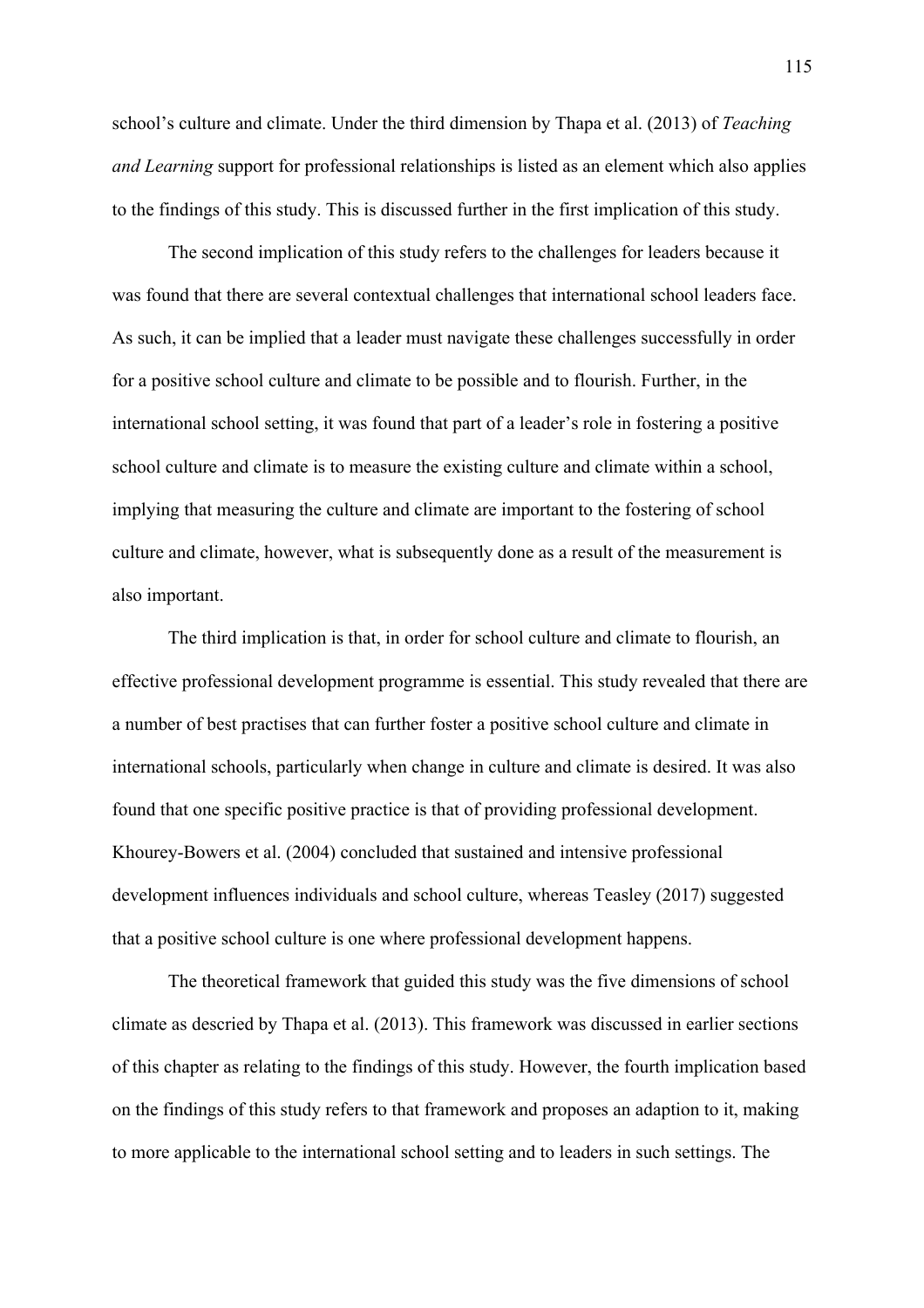findings of this study suggested that not only are relationships integral to a school's culture and climate, but also that staff changes and retention are a challenge for international school leaders and that the measuring of culture and climate are contributing factors to the fostering of school culture and climate. Consequently, this implies that the theoretical framework by Thapa et al. (2013) can be adapted to incorporate these findings making it more applicable to the international school setting.

Not all of the dimensions of school climate as described by Thapa et al. (2013) were discussed by the participants of this study. This could have been, as mentioned in an earlier chapter, due to time restraints, but it also could have been because the leaders did not feel these dimensions as being important to the fostering of a positive school culture and climate. Through using the hermeneutic cycle as part of the data analysis process in order to reach new understandings it was found that the second dimension of the Thapa et al. (2013) framework connected the most to the findings of this study. The second dimension described relationships, and this was reflected in the findings of this study, particularly the areas of respect for diversity and leadership.

### **Implication 1**

Based upon the findings of this study, it can be implied that relationships are integral to the fostering of a positive school culture and climate. The majority of the findings of the study were in some way connected to the notion that leaders need to develop effective relationships across the school in order for school culture and climate to be positive. Whilst it was the second dimension of the framework by Thapa et al. (2013) and one element of the third dimension that was used for the theoretical framework for this study, the findings of this study imply that relationships in international schools are by far one of the most important factors in fostering positive school culture and climate in international schools.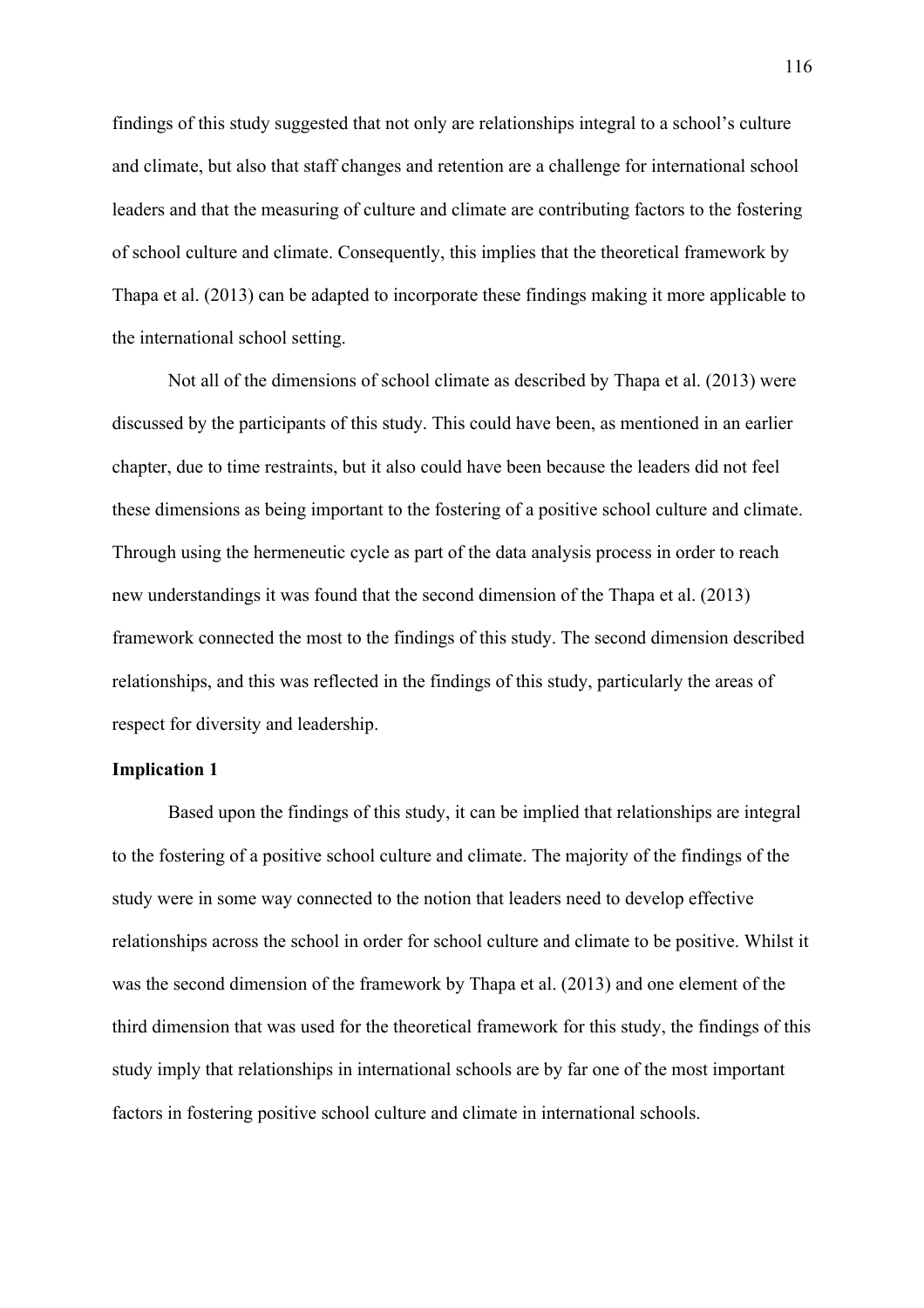It can be said that the relationships between leaders though their interactions with each other and the autonomy they give each other impacted the fostering of school culture and climate. Further, developing positive relationships with subordinates as part of the hiring and human resources process had a positive impact on school culture and climate, as did allowing subordinates to approach leaders freely as part of an open-door policy. Communicating a vison and modelling the expected culture also arguably is dependent on relationships being developed. Similarly, significant professional development was seen as impacting school culture and climate. However, professional development is only important for staff if they feel that professional development is something relevant and useful to them and their careers. As such, this implies that a leader must get to know their staff through developing relationships with them. Further, leaders also had to contend with high expectations in their schools and as such it can be implied that building relationships with parents would help to understand and balance these expectations. Equally, the varying cultural differences within an international school could be understood through developing relationships with the different groups so that their impact on culture and climate can be lessened. As such, it can be said that the relationships that leaders have across the school have a immense impact on school culture and climate.

#### **Implication 2**

The second implication of this study is that a leader needs to navigate specific contextual challenges in the international school setting since they impact the fostering of international school culture and climate. The results of this study suggested that the role of an international school leader is multi-faceted. If change to a school's culture and climate is desired, leaders are expected to navigate specific contextual challenges. Participants felt that it was part of a leader's role to foster positive school culture and climate; however, some of the leaders acknowledged the difficulties that they faced. They felt that recruitment and the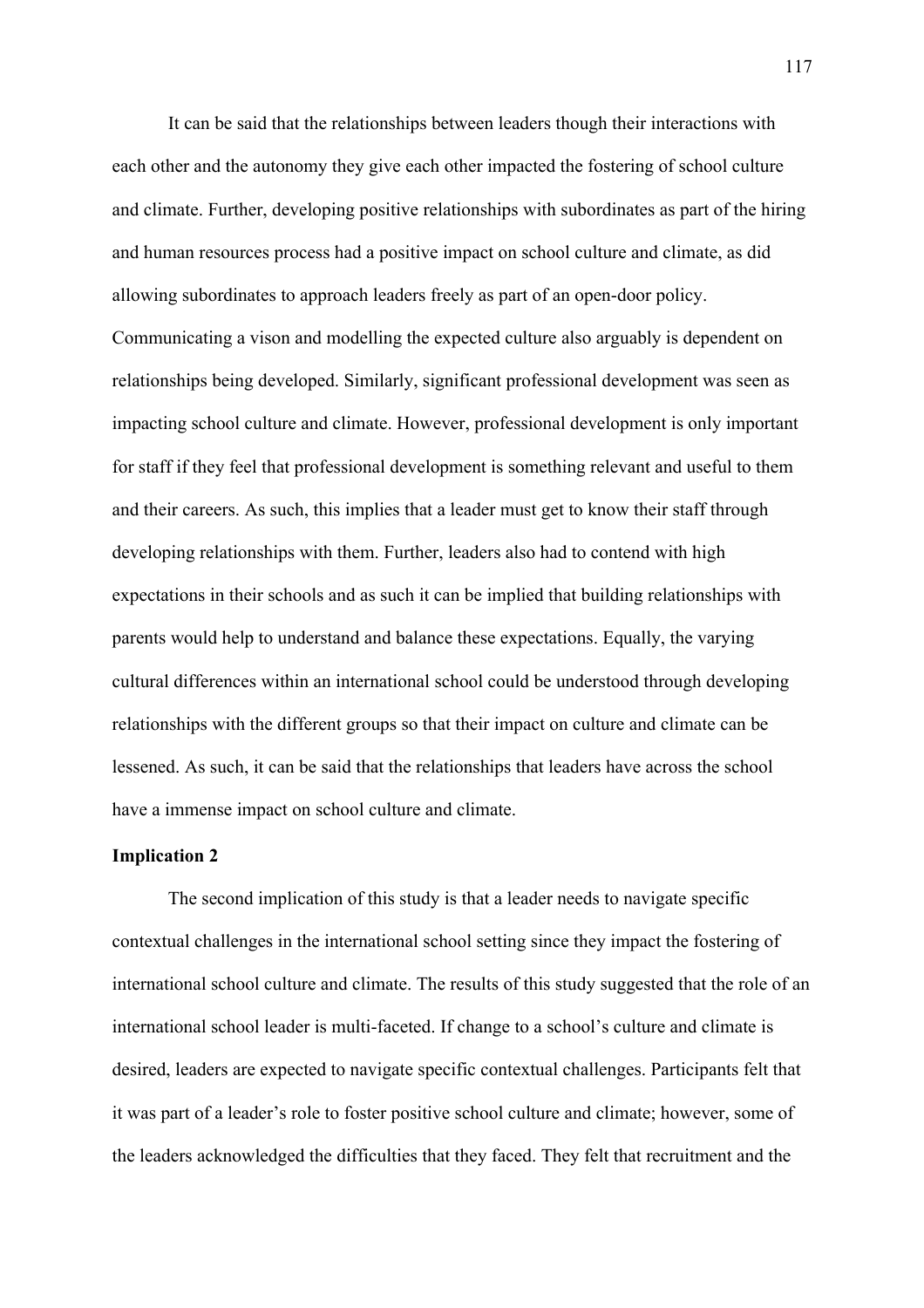retention of staff, in particular, presented a significant challenge. This aligns to the views of Morrison (2018), Blandford and Shaw (as cited in Lee et al., 2012) and Gardner-McTaggart (2018).

The participants felt when staff are constantly changing it is difficult to build momentum towards a desired culture and climate. Similarly, if there are changes in leaders, then messages can become mixed and layered and the result is that staff become confused, thus impacting the culture and climate. The implication here then is that leaders of international schools need to consider their recruitment practices and how to retain their best staff if they want to foster a positive school culture and climate. However, this also implies that leaders could use the transient nature of teaching staff in order to bring in the 'right' people which aligns to the conclusions by Morrison (2018).

Other challenges that the participants described were managing the expectations within the school, largely those placed on them by parents and themselves, and the diverse cultural makeup of their schools and navigating the dominant ones. There was an implication that pressure came from parents since they are a paying customer and their demands were high, this aligns to the conclusions by Lee et al. (2012). However, this study further revealed that those pressures can also come from staff themselves as they try to keep up with the demands, despite, as acknowledged by the participants, the demands not being the same between parents and for the large part parents being 'delightful.' This could be linked to the diverse cultural makeup of the school since as Calnin et al. (2018) suggested, an international school leader requires relational intelligence alongside other skills, so understanding the specific demands of individuals could be dependent on their culture. The participants suggested that finding consensus between local, national and international cultural mindsets that existed in their schools and managing them proved challenging. Blandford and Shaw (as cited in Lee et al., 2012) also claimed that a significant challenge for international school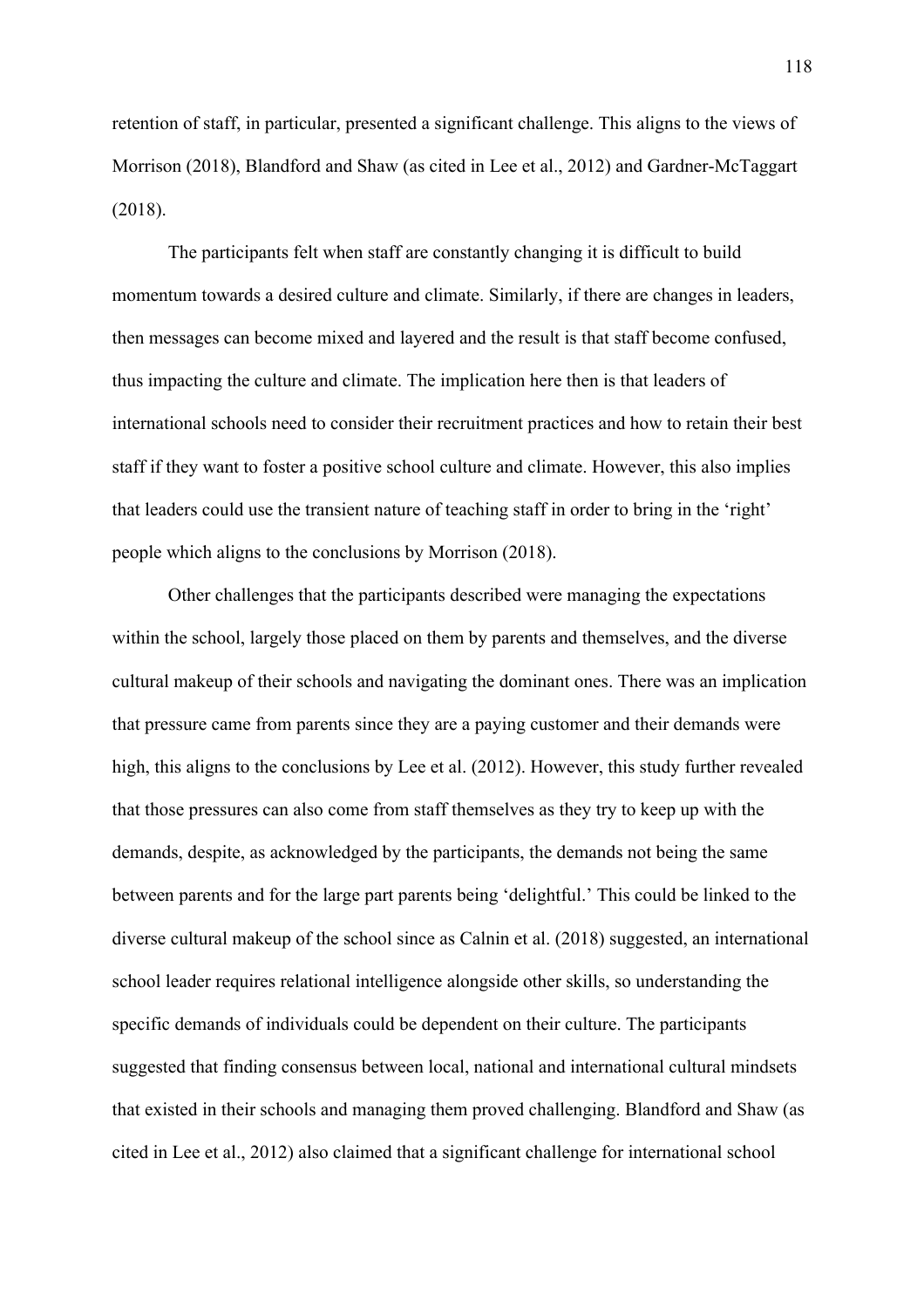leaders was the cultural diversity of staff, students, and board members as well as conflicts between local and global curriculum standards and expectations.

The contextual challenges of international schools require navigation and management by school leaders. This is because these challenges can impact the fostering of positive school culture and climate. This implies that if a leader desires to foster a positive school culture and climate they must successfully manage and navigate these challenges.

### **Implication 3**

When trying to initiate change to culture and climate, this study revealed that there are some specific practices that can foster a positive school culture and climate. According to the participants, part of the role of a leader is to measure the existing culture and climate within a school. This implies that having an understanding of the existing school culture and climate is important before any change or fostering of them can take place. Gruenert and Whitaker (2015) and MacNeil et al. (2009) suggested that it is important to have knowledge of an organisation's culture and climate as it helps in understanding individual and collective attitudes, behaviours and performance. Most of the participants discussed the surveying methods that they used at their respective schools. However, the data that was collected by the participants as part of their surveys did not seem to conform to any distinctive or set procedure and what was done with that data by the participants did not seem to be clear. The responses to the surveys that the participants conducted seemed to serve as a tool for the leaders to measure their own successes as opposed to the results being used as a measure of the participants impact as leaders on school culture and climate or to recognise potential areas of improvement of school culture and climate. The surveys were not clearly used to fuel growth and improvement. This could be due to the over emotional response that Gruenert & Whitaker (2015) claimed can happen when culture and climate surveys take place. The implication here then is that survey data should be used to inform and fuel growth and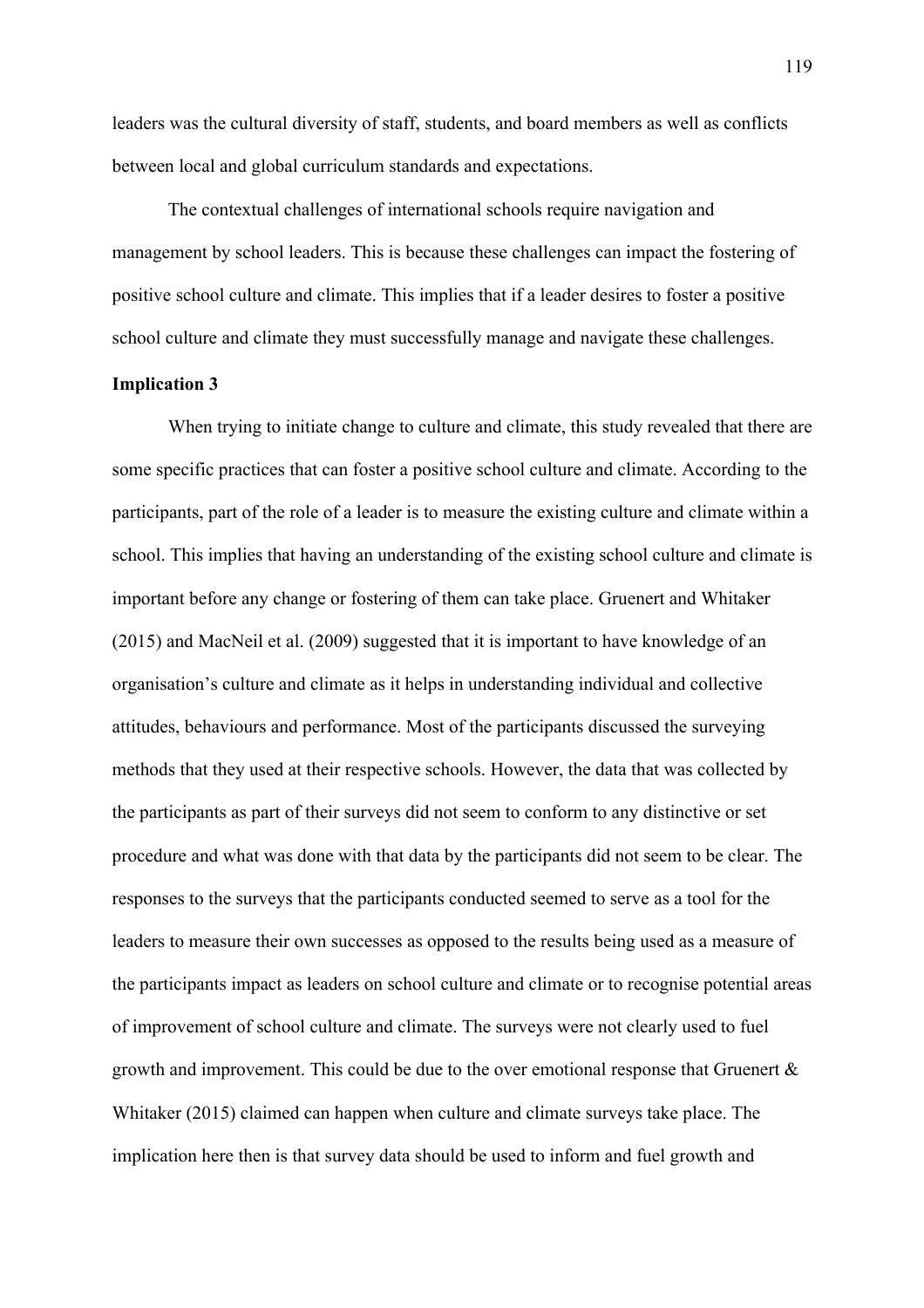development of school culture and climate and it should be easy to identify what changes have come about from any new understanding based on a survey. Further, Gruenert & Whitaker (2015) noted that that it is important for deep discussions to take place in relation to collected data, using a learning mindset otherwise over emotional responses to the survey may occur. It can therefore be further implied that measurement of the existing school culture and climate is important in order to understand potential areas for growth and development.

This study also revealed other best practises that can further foster a positive school culture and climate in international schools, particularly when change in culture and climate is desired. It can be implied that these are therefore important specific practises in fostering school culture and climate. They are having open-door policy, building relationships and trust, communicating and modelling the intended culture and providing professional development for staff. These practices all rely on the building of relationships are discussed in Implication 1, but individually there are some important points to note for each.

According to the literature on these practices, Louis and Wahlstrom (2011) claimed that trust is important to a school's culture and climate claiming that no professional community can endure without trust between teachers and administrators, among teachers, and between teachers and parents. MacNeil et al. (2009) and Morrison (2018) also cited trust as being important claiming that a leader needs to develop and maintain the trust between all stakeholders. Kotter (2012) also ascertained that communicating a vision once it has been created is essential in order for it to be taken onboard by a desired number of people. According to Kotter (2012) a vision is important because it allows followers to buy into any transformative process providing clarity and direction, describing the outcome and providing alignment. Kotter (2012) suggested that when communicating a vision that a leader should keep it simple, use metaphors and examples, dispense the vision in many different forms, repeat it, and lead by example. As such, the findings of this study as well as the literature that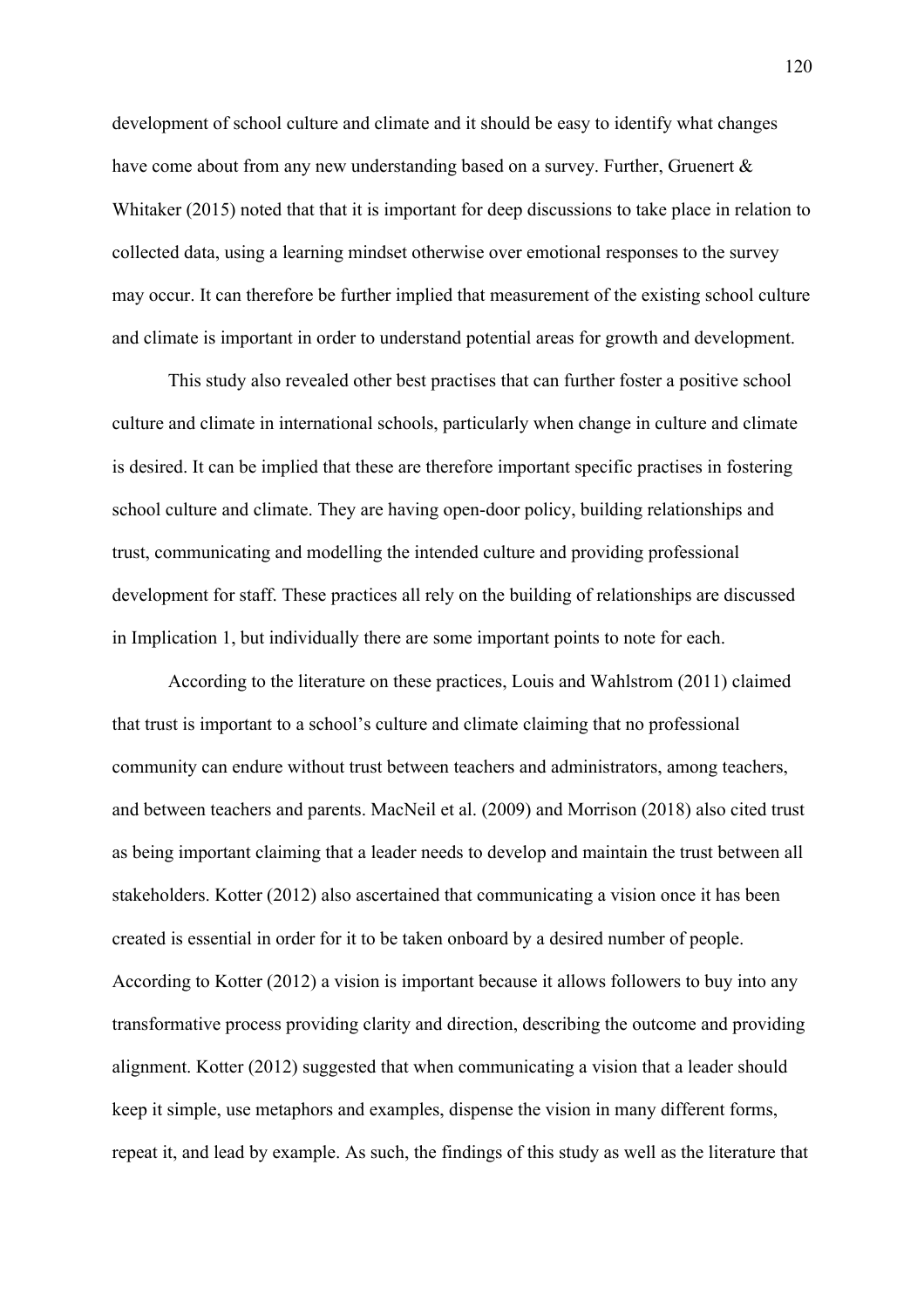was reviewed imply that these specific practices are useful in fostering a positive school culture and climate.

Having an impacting and engaging professional development programme in a school also helps to foster a positive school culture and climate. Professional development programmes can make staff feel supported in their professional journeys and make them feel valued and invested in. Professional development gives staff a feeling of purpose and identify. It can also be used to educate staff in the expected culture and climate. This implies that significant investment in professional development programmes will help to foster a positive school culture and climate. The participants noted that it was important that teachers felt professional development was something that they were a part of, and something that was not forced upon them. Also, it was discovered that in international school settings, in particular, there tends to be very ambitious teachers who need support on their professional journeys. With regards to professional development, Khourey-Bowers et al., (2004) concluded that high-quality, intensive, and sustained workshops, seminars, and courses promote reform-oriented growth in beliefs, pedagogical content knowledge, and disciplinary content knowledge among teachers and subsequently a positive school culture and climate.

The findings of this study imply that there are several best practices that can be used in order to foster a positive school culture and climate. They are having open-door policy, building relationships and trust, communicating and modelling the intended culture and providing professional development for staff. It can be implied that measurement of the existing school culture and climate is important in order to understand potential areas for growth and development of a school's culture and climate. Providing effective professional development, in particular, is also an important practice that fosters a positive school culture and climate. This implies that if a leader wishes to foster a positive school culture and climate that they should invest in their staff through professional development programmes.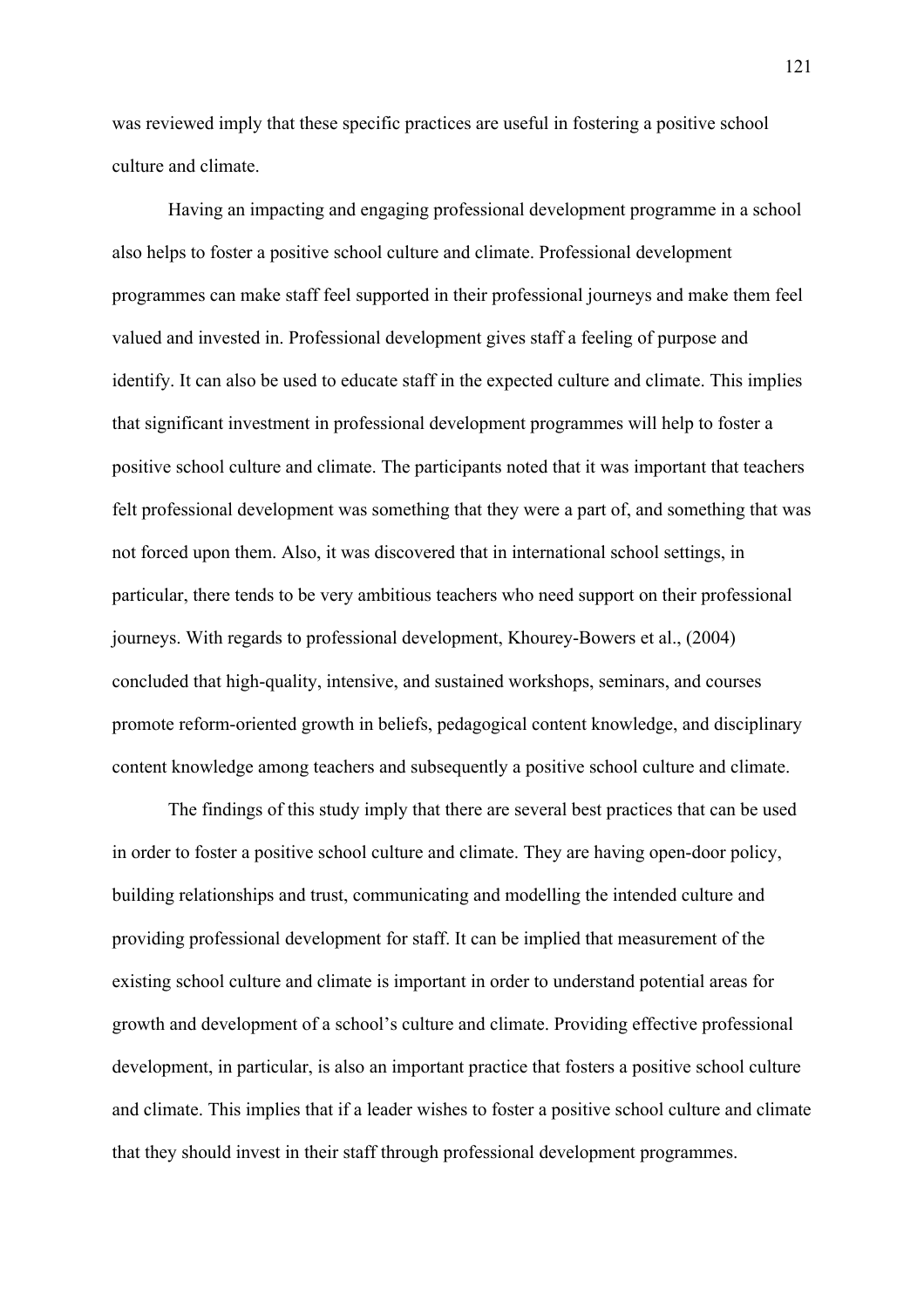### **Implication 4**

The theoretical framework that shaped this study was a framework developed by Thapa et al. (2013). The framework highlighted a proposed five dimensions of a school climate which in turn are a reflection of a school's culture. These five dimensions are: safety (e.g., rules and norms, physical safety, social-emotional safety), relationships (e.g., respect for diversity, school connectedness/engagement, social support, leadership, and students' race/ethnicity and their perceptions of school climate), teaching and learning (e.g., social, emotional, ethical, and civic learning; service learning; support for academic learning; support for professional relationships; teachers' and students' perceptions of school climate), institutional environment (e.g., physical surrounding, resources, supplies) and a school improvement process. The results of this study align to the framework and suggest that relationships are significant to the fostering of positive school culture and climate. However, since this theoretical framework was not developed with international schools in mind, this study along with elevating the status and impact of relationships can also supplement to this framework and add other dimensions to it; staff changes and retention and measuring of culture and climate. This is because the findings of this study suggested that staff changes and retention are a challenge for international school leaders and that the measuring of culture and climate are contributing factors to the fostering of school culture and climate. Consequently, this implies that the framework described by Thapa et al. (2013) can be adapted to incorporate these findings and to make it applicable to leaders of international schools.

#### **Recommendations for Action and Further Study**

Based upon the findings of this study, some recommendations for action are outlined below. One recommendation is that when measuring school culture and climate, the data that is collected by a leader is used to develop and grow a school's culture and climate as part of a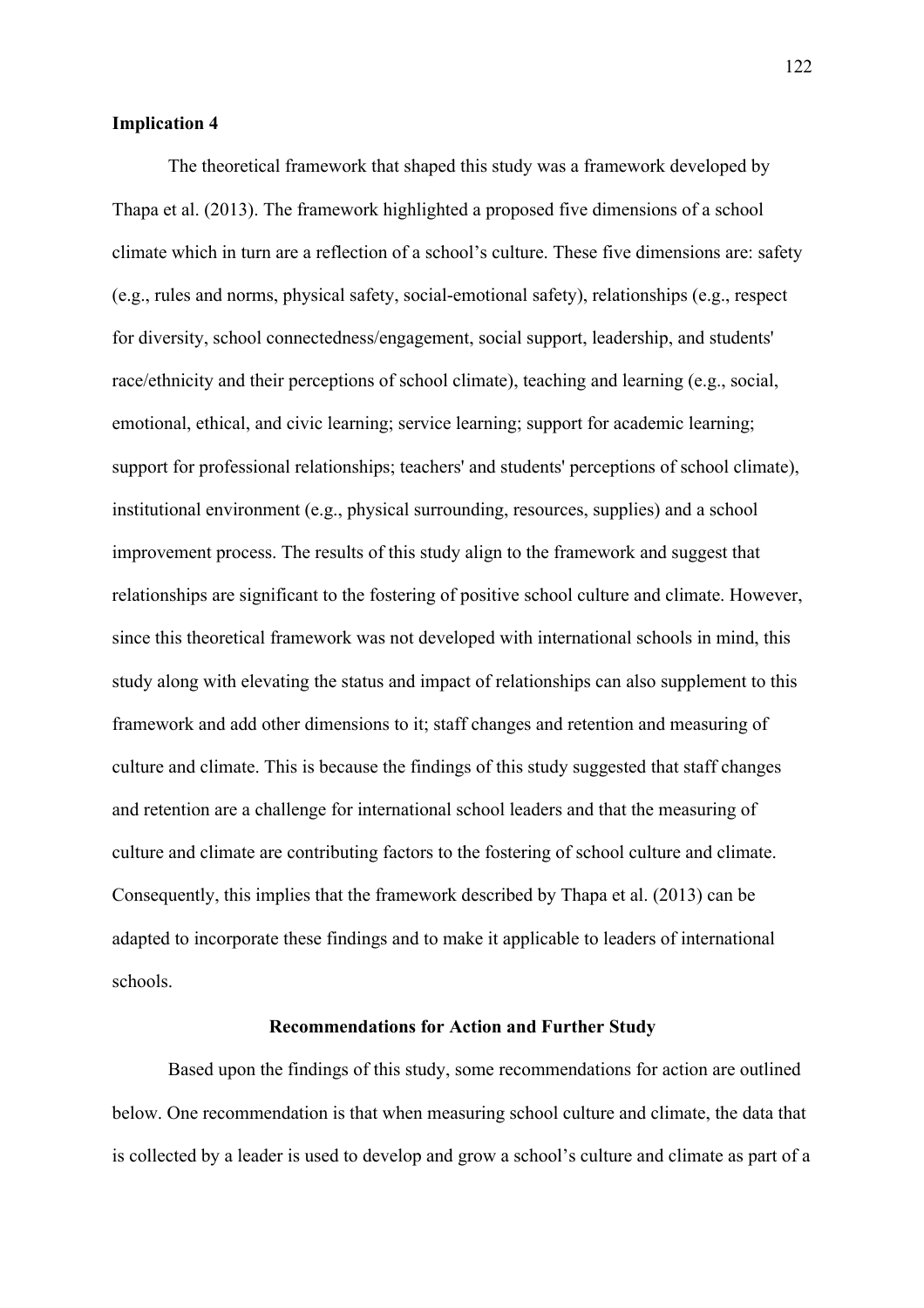continued improvement process. Another recommendation refers to the specific practices that a leader should employ when initiating change in a school's culture and climate. The third recommendation for action explains the role of professional development in the shaping of school culture and climate. The last part of this section outlines some recommendations for further study.

#### **Recommendation for Action 1: Measure school climate and act upon the findings.**

It was revealed through this study that measuring the existing school culture and climate is an important role for a leader in the fostering of positive school culture and climate. It was considered by the participants to be one of the roles of being a leader in an international school in south-east Asia. This was seen as being the main way in which leaders measured their own impact on school culture and climate. The most common way that this measurement was conducted was through the use of surveys. However, when probed, the participants could not outline any specific improvements that had come about through the creation of this data. Instead, it seemed that the participants simply used the collected data as a success indicator of 'how they had done'. If difficult conversations do not take place and change does not come about on the back of these surveys, it is argued that there is little point in having them. As such, it is a recommendation based upon the findings of this study that the measuring of school culture and climate is conducted in-depth and in a non-tokenistic manner whereby the results are used to support changes and development of school culture and climate as a continued process.

Gruenert and Whitaker (2015) provided a range of surveys in their book that can be utilised for the task of identifying a school's culture. They suggested a three-step approach to this whereby firstly a survey is administered to staff which asks participants about their thoughts and opinions about the purpose of education generally. Secondly, it is suggested that a form is completed that asks staff about the elements of their school culture such as what the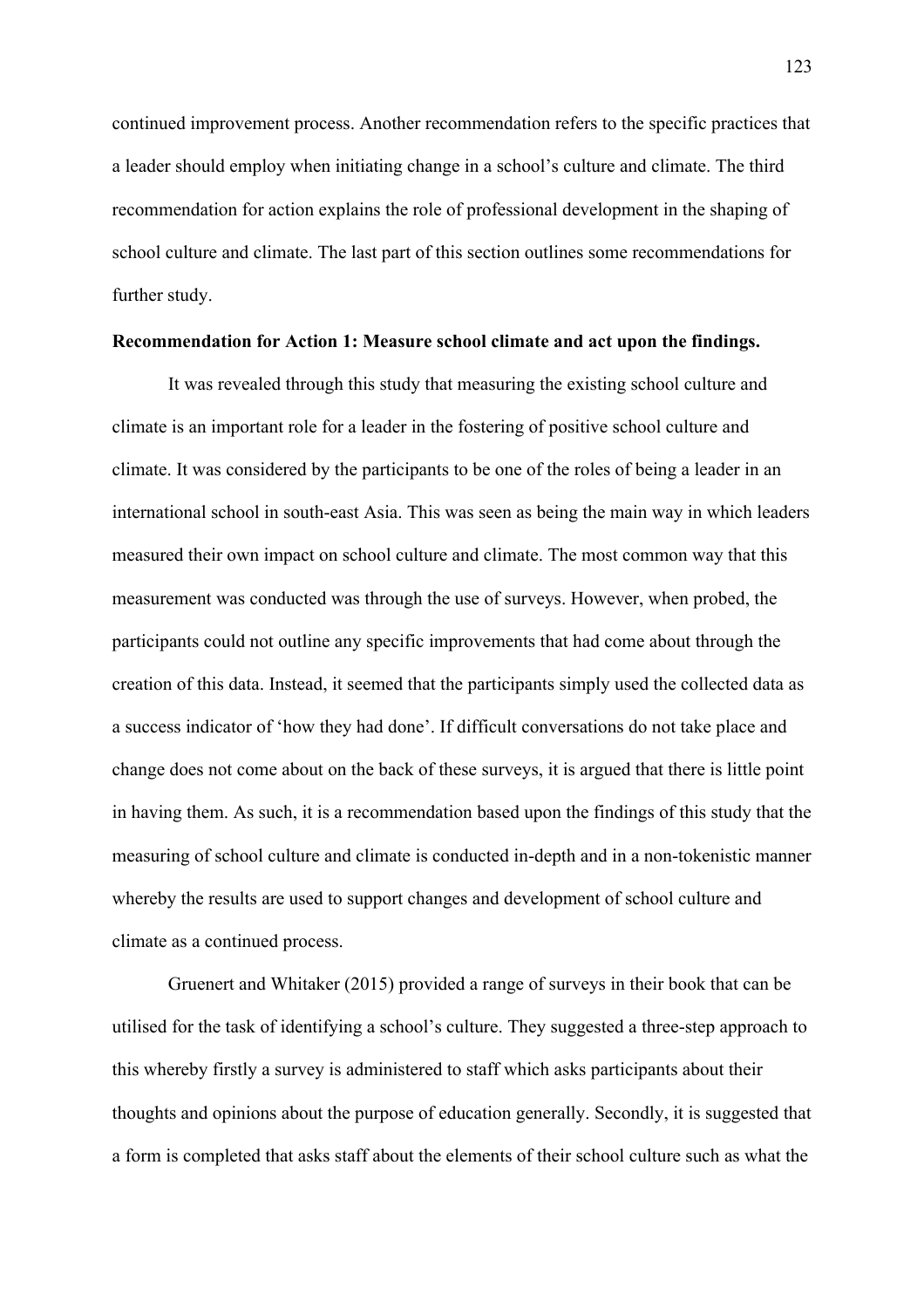school vision is or who staff are proud of, identifying the current culture. The third step is to survey the wider school community in order to examine 'who owns what' and explore the differing perspectives of where responsibilities lie within the school and the ways in which the school culture might contribute to these differences (Gruenert & Whitaker, 2015). These three tasks are based around the idea that dysfunction in schools can often be traced to a lack of ownership of certain actions (Gruenert & Whitaker, 2015). The participants of this study noted that when they felt they had more autonomy in their roles they could foster a positive culture more in line with their own mission and values. However, the participants, as leaders, felt that the fostering of a positive school culture and climate also required a distributed leadership style. Yet, in this distributed style, it could be suggested that this results in a lack of ownership and relinquishes responsibility from leaders. Gruenert & Whitaker (2015) further noted that it is important for deep discussions to take place in relation to the data, using a learning mindset, otherwise over emotional responses to the survey may occur. Through the use of this surveying methodology the various responsibilities of leaders within a school would be identified and exposed. This identification and exposing of the responsibilities combined with having difficult conversations about them would highlight certain areas for development and potential change. Similarly, it would make leaders accountable for their behaviours. This, in turn, can and should be used to determine where school culture and climate is improved and by which leaders, specifically.

# **Recommendation for Action 2: Combine a range of best practices in order to develop culture.**

This study revealed a range of best practices that were used by leaders in international schools that can help foster a positive school culture and climate, particularly when change in school culture and climate is desired. Aside from it being a recommendation that relationships are developed across the school by a leader, it is also a recommendation based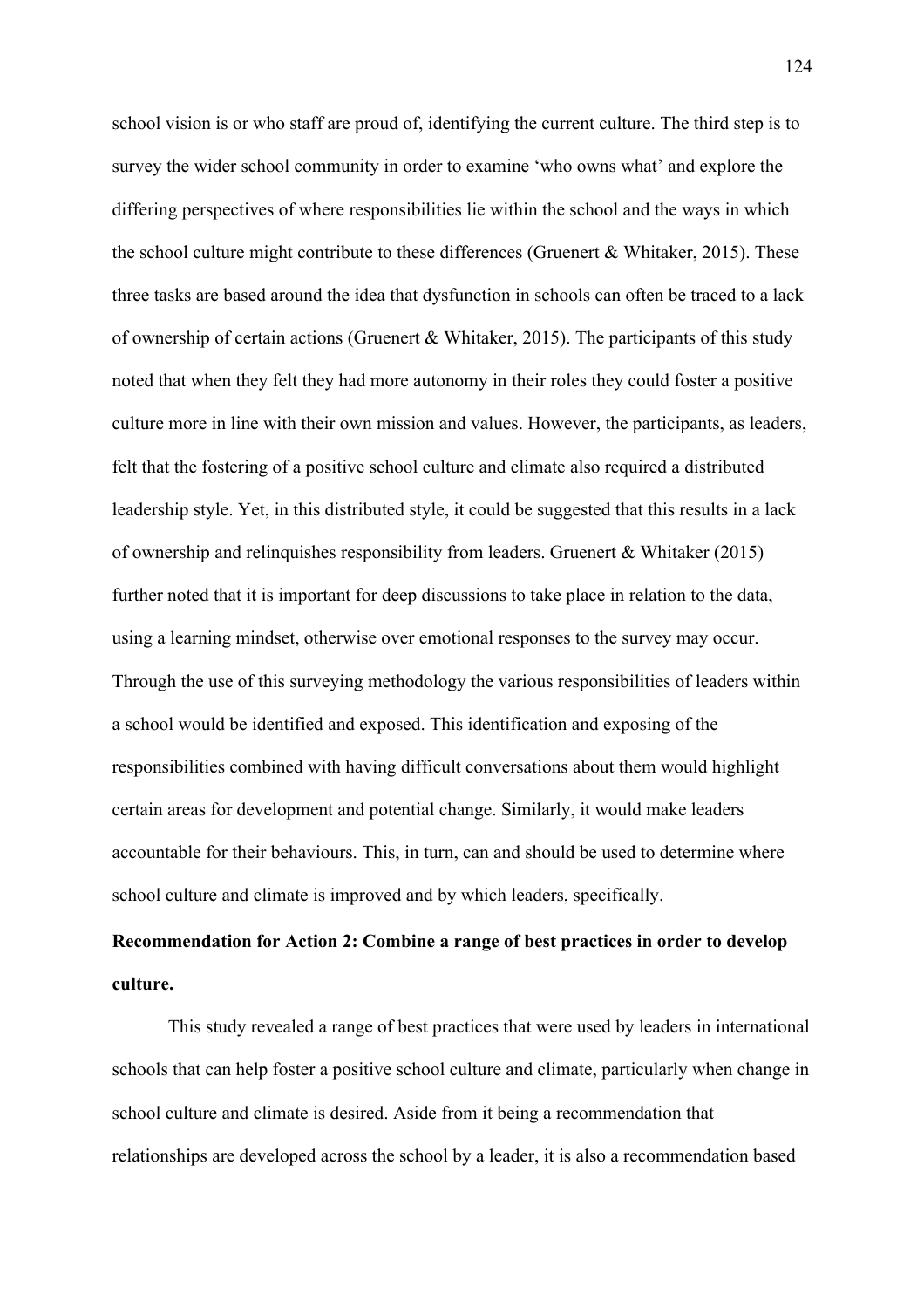upon the findings of this study that this is done alongside some best practices that are used in conjunction with one another. As aforementioned in the first recommendation above, a leader initially needs to know what the existing culture and climate are before initiating any change. Then, a clear vision of what the intended culture and climate needs to be generated, this could be embedded within the organisation's missions and values as the participants described and not necessarily the unwritten rules that people learn as they try to fit into a particular group as described by Gruenert & Whitaker (2015). Having the mission and values align to the leader's own, or indeed to the stakeholders', makes implementation and modelling of them more authentic and they are more likely to be used across the school. The participants felt that modelling the expected culture and climate was important, aligning to the thoughts of Kotter (2012) and Muhammed (2018). Further, according to the participants it is important when considering recruitment of staff to bring the 'right' people. This surely involves getting to know them and building relationships. Based upon the participants experiences it is also the recommendation that there is a balance amongst the staff and students of different cultures so that no one culture becomes dominant as this can make culture and climate adjustment difficult. This also means that a leader needs to build relationships and get to know their staff and students. Further, this means that leaders need to have relational intelligence and an understanding of differing cultures. However, this does might impact how schools' market themselves, since, as described by Gardner-McTaggart (2018), it was found that senior leaders in international school settings share rich 'English' cultural capital, and that schools' market this feature. It is therefore the recommendation of this study that all of these best practices should be conducted in conjunction with one another but all the while with the general practice of getting to know staff and developing relationships with them being practiced, too.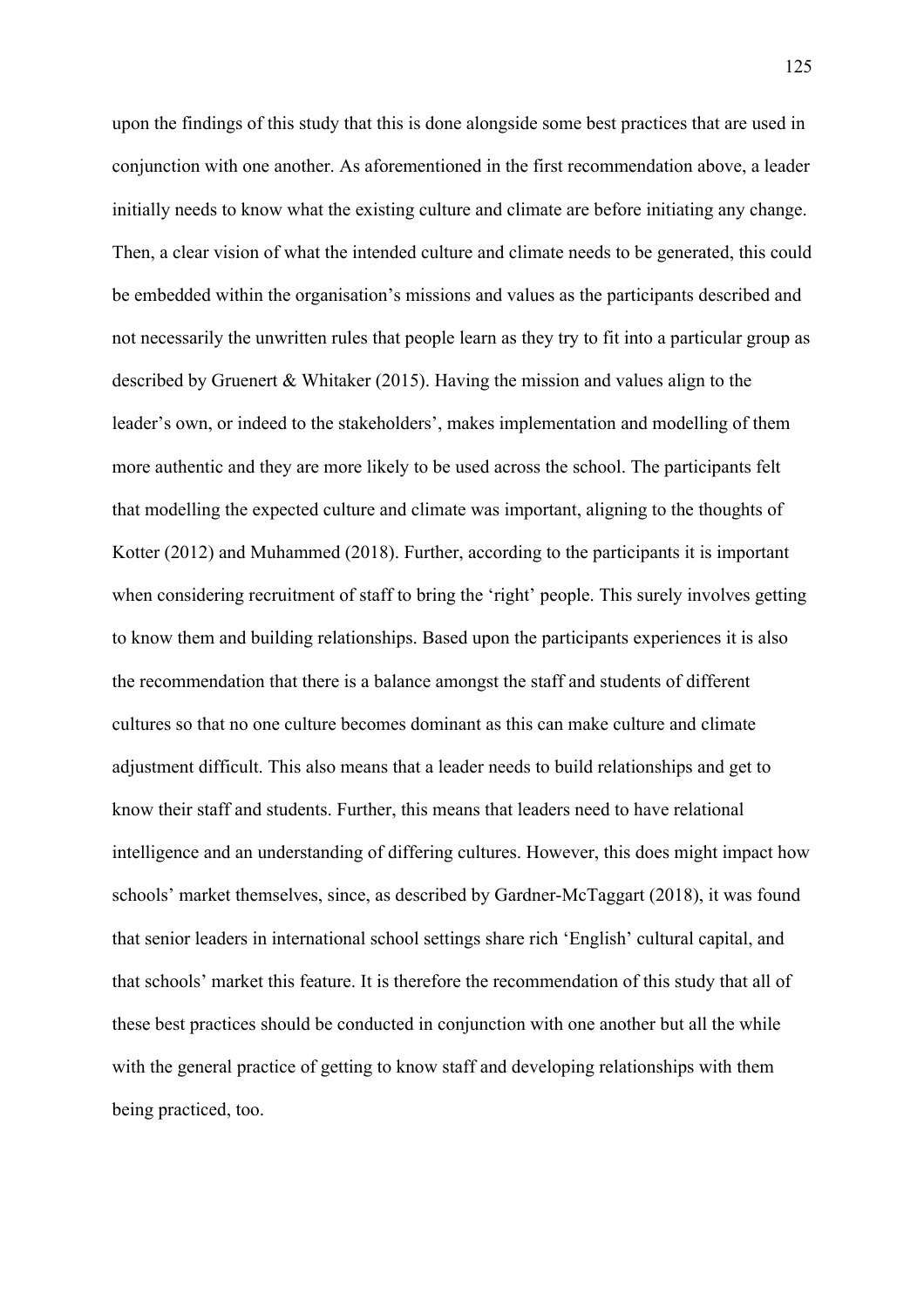**Recommendation for Action 3: Invest in and develop people through professional development.**

As mentioned in the previous section, a leader needs to get to know their staff and develop relationships with them. This can be crucial in the fostering positive school culture and climate. Yet, a leader also needs to develop and invest in their team for change in culture to take place. According to Khourey-Bowers et al. (2004), sustained and intensive professional development influences individuals and school culture. Teasley (2017) suggested that a positive school culture is one that fosters improvement, collaborative decision-making, professional development and staff and student learning. The participants of this study suggested that professional development was integral to the fostering of positive school culture. The participants proposed that professional development can assist in training staff as to what the expected culture and climate are, it can support staff in their own professional journeys, and it can help to build positive relationships amongst the staff and the leaders of an organisation as staff feel valued and invested in.

### **Recommendation for Further Study**

Based upon the findings of this study, some potential further areas of investigation were identified. These are based upon the methodology that was used for this study and the data that was collected. Further investigation of the phenomenon would help to paint a fuller picture of how culture and climate exist in a school and what the relationship between them and the leader are.

### *Recommendation from Methodology*

The methodology for this study was an interpretive phenomenological analysis (IPA). IPA studies are useful for understanding personal lived experience and exploring persons' relatedness to, or involvement in, a particular event or process (Smith et al., 2009). IPA aims to capture and explore the meanings that participants assign to their experiences with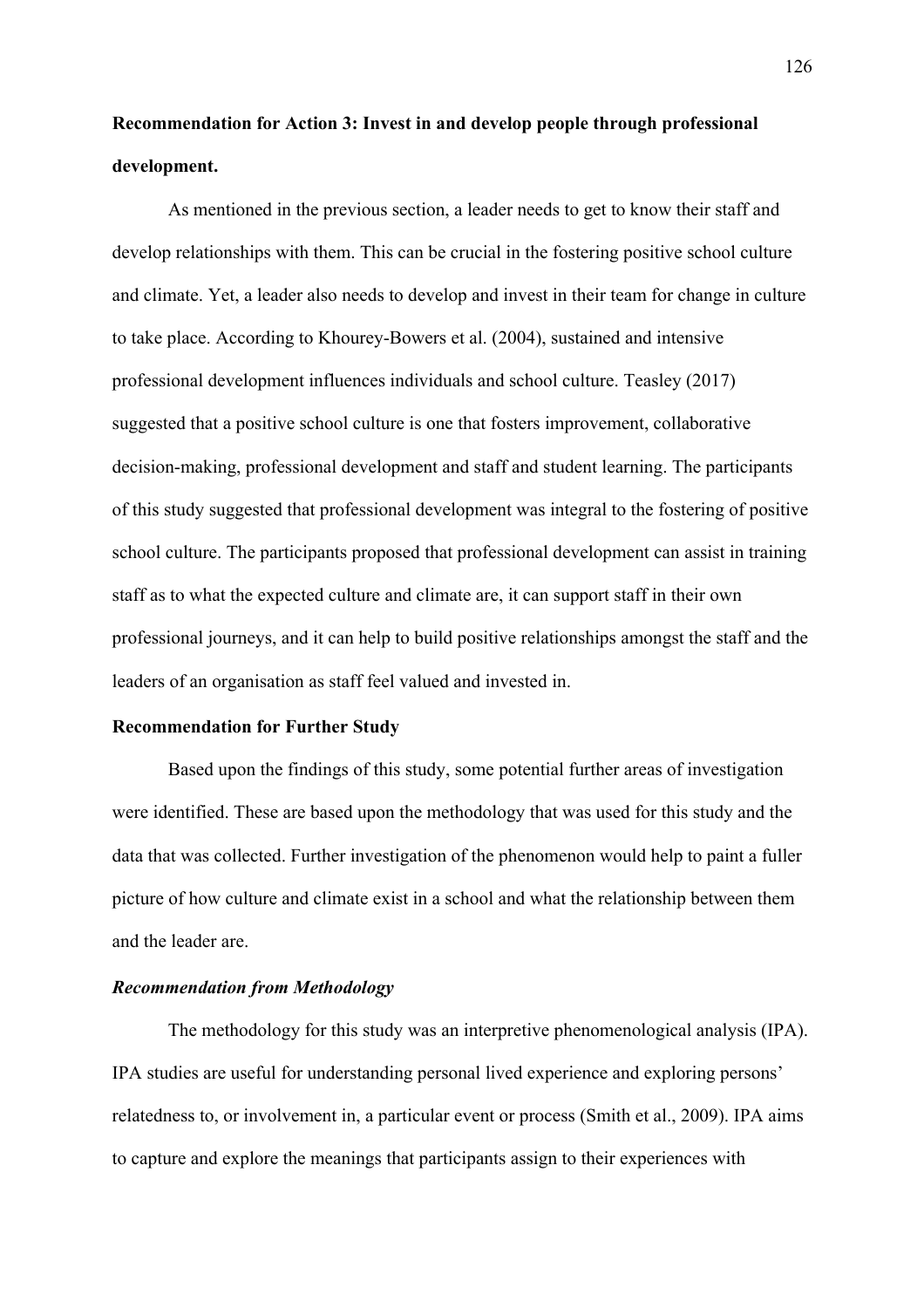participants recruited for their expertise in the phenomenon (Reid et al., 2005). The recruitment process involved accessing potential participants via the researcher's personal contacts and professional networks through schools' associations with the International Baccalaureate (IB). Potential participants were identified if they met the criteria of currently working in a leadership position (as a senior administrators such as a principal, head or director or in a leadership role as a curriculum coordinator and/or as a middle-manager) and having been in a leadership position for at least two years in an international school in the region of south-east Asia that teaches the International Baccalaureate Diploma Programme (IBDP). The region of south-east Asia was chosen because of the growth of the international school market in the region (Machin, 2017) and because the researcher was working there. However, as a consequence, the participants of the study were within the professional network of the researcher. The study could have been enhanced if the participants were from outside the researcher's professional network. This would have ensured that that participants were not influenced by the pre-existing professional network relationship in their responses.

Further, this study used leaders as participants. This study could have been enhanced by seeking the perceptions by staff, students and school stakeholders to ascertain the impact that school leadership has on school culture and climate. This data could have been crossreferenced to see if those directly impacted by leadership had the same perception as the leaders. This would have required a much larger study, or possibly the use of a case study methodology to facilitate such an approach.

### *Recommendation from Data*

The participants of this study identified some positive practices that foster a positive school culture climate. They also identified some challenges that were unique to the international school culture and climate that limited their impact in fostering school culture and climate. Other studies have identified similar challenges (Lee et al., 2012), yet as the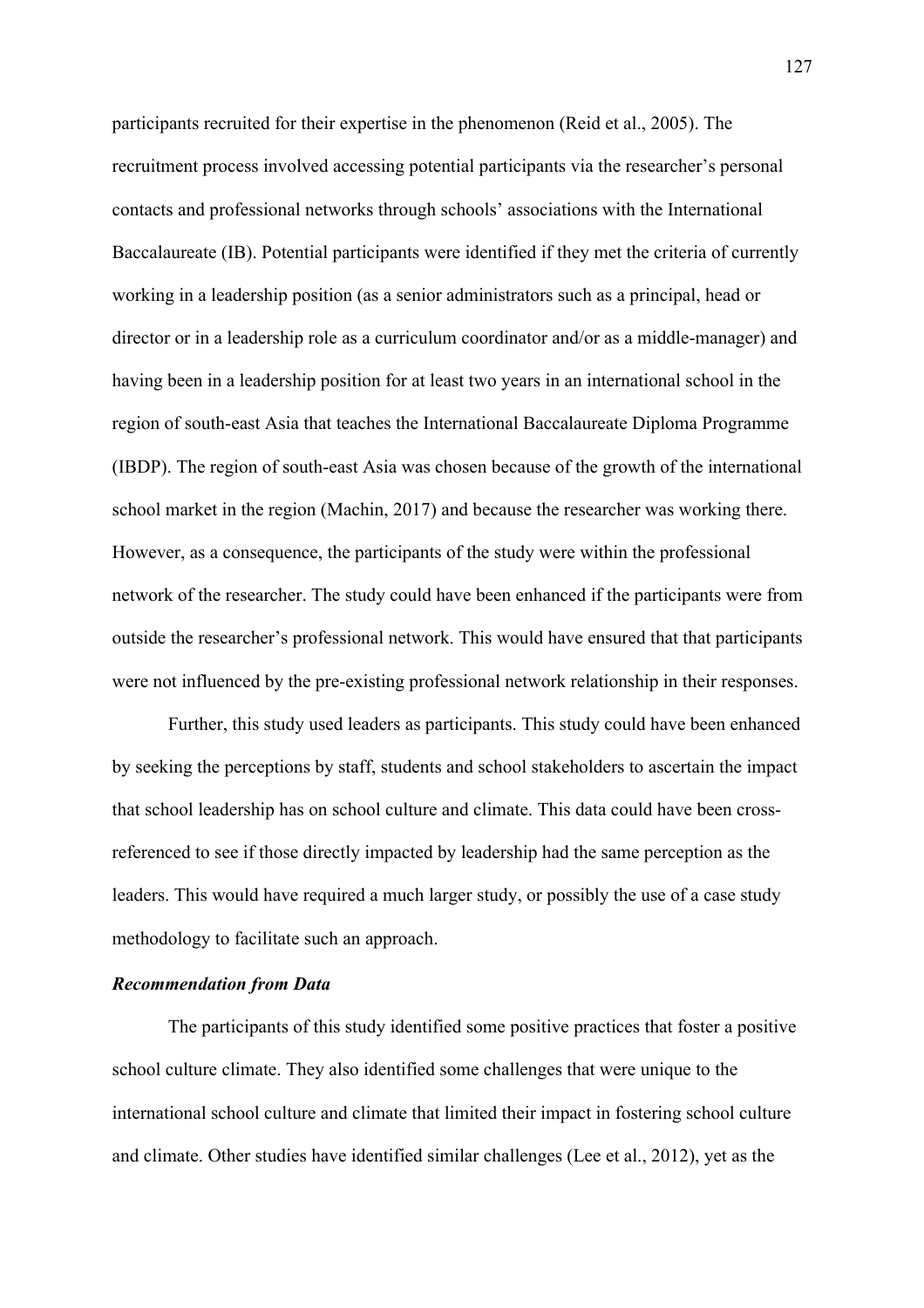international school markets continue to grow (Machin, 2017) these challenges will need constant readdressing as more schools, students, teachers and leaders enter the market. As such, further study could be conducted into the specific challenges that leaders continue to face, updating the current body of literature.

The positive practices that the participants described were wide ranging. However, these seemed to be best practices that were applied quite generally in order to foster a positive school culture and climate and not directed or targeted at specific change in culture and climate in their respective schools. As such, further study should be conducted on what are the best practises to target specific school cultural and climactic issues within a school. For example, a study could be conducted on what specific leadership practices will help to retain staff since it was identified that this has an impact on positive school culture and climate. This may produce data that would be useful for leaders who are experiencing common issues that are impacting the school culture and climate. Similarly, the general practice of building relationships could be studied to see how impacting this one practice is on the phenomenon of school culture and climate.

## **Conclusion**

The purpose of this study was to describe and explain the phenomena of international school leadership and school climate and culture. It proposed to identify key leadership strategies and techniques that can be implemented to initiate change which will foster a positive school culture and climate. Two guiding research questions were identified that guided the research in order to investigate this phenomenon. An interpretive phenomenological analysis (IPA) methodology was chosen for this study. The researcher conducted one-to-one semi-structured interviews utilising the protocol as described by Smith et al. (2009). This study used voluntary participants that were sought from the researcher's contacts, professional networks and through referrals. The data was then transcribed and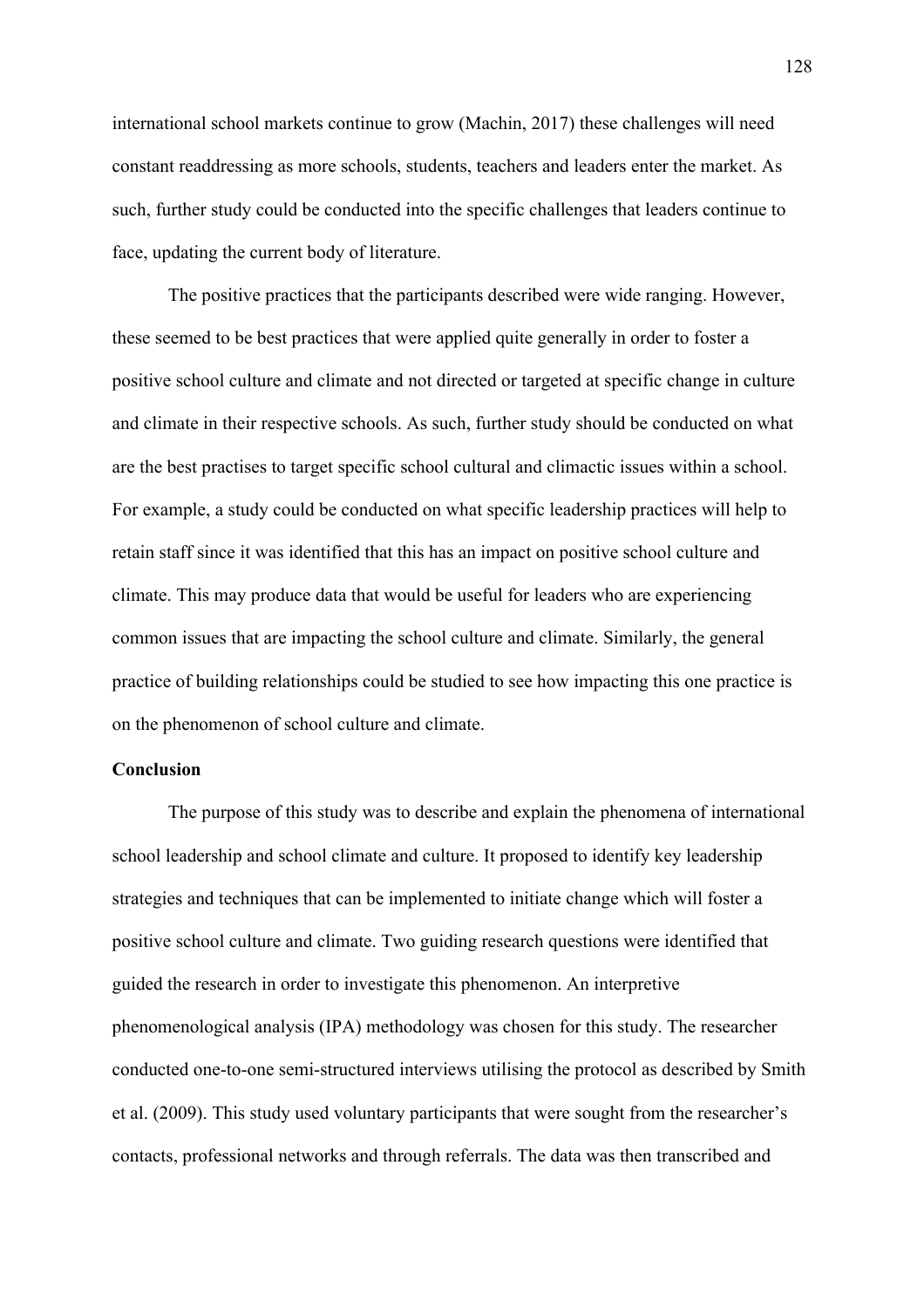coded as per the guidance by Smith et al. (2009). The data was analysed for emergent key themes and trends again using the guidance given by Smith et al. (2009) and Peoples (2020).

The leaders that were interviewed believed that school culture and climate are important to a school. It was found that part of a leader's role to foster a positive school culture and climate. It was discovered that it is a leader's role measure the existing school culture and climate and to foster positive school culture and climate through their recruitment practices. However, there are some significant challenges that leaders of international schools' face. The participants identified that managing expectations, cultural differences and changes in staff changes and retention of existing staff all had an impact how they fostered a positive school culture and climate. Yet, some positive practices were identified that allow for leaders to foster positive school culture and climate. It was found that the general practice of having relationships with stakeholders across the school had a profound impact on school culture and climate. The more specific practices of having an open-door policy, building relationships and trust, being positive, communicating the intended culture, using the mission and values across the school and providing professional development were all positive practices that helped to foster positive school culture and climate.

As such, this study may be useful for leaders and future leaders within international school settings in the region of south-east Asia or those within a culturally diverse school settings, similar to international schools. Further, this study might also be useful for organizational leaders within transformative settings. The types of leaders that might find this study useful would be those looking to change the culture within their organizations. The findings of this study could influence the practices and policies of international schools along with their respective leaders who may wish to, or have been tasked with, developing and transforming a school's culture.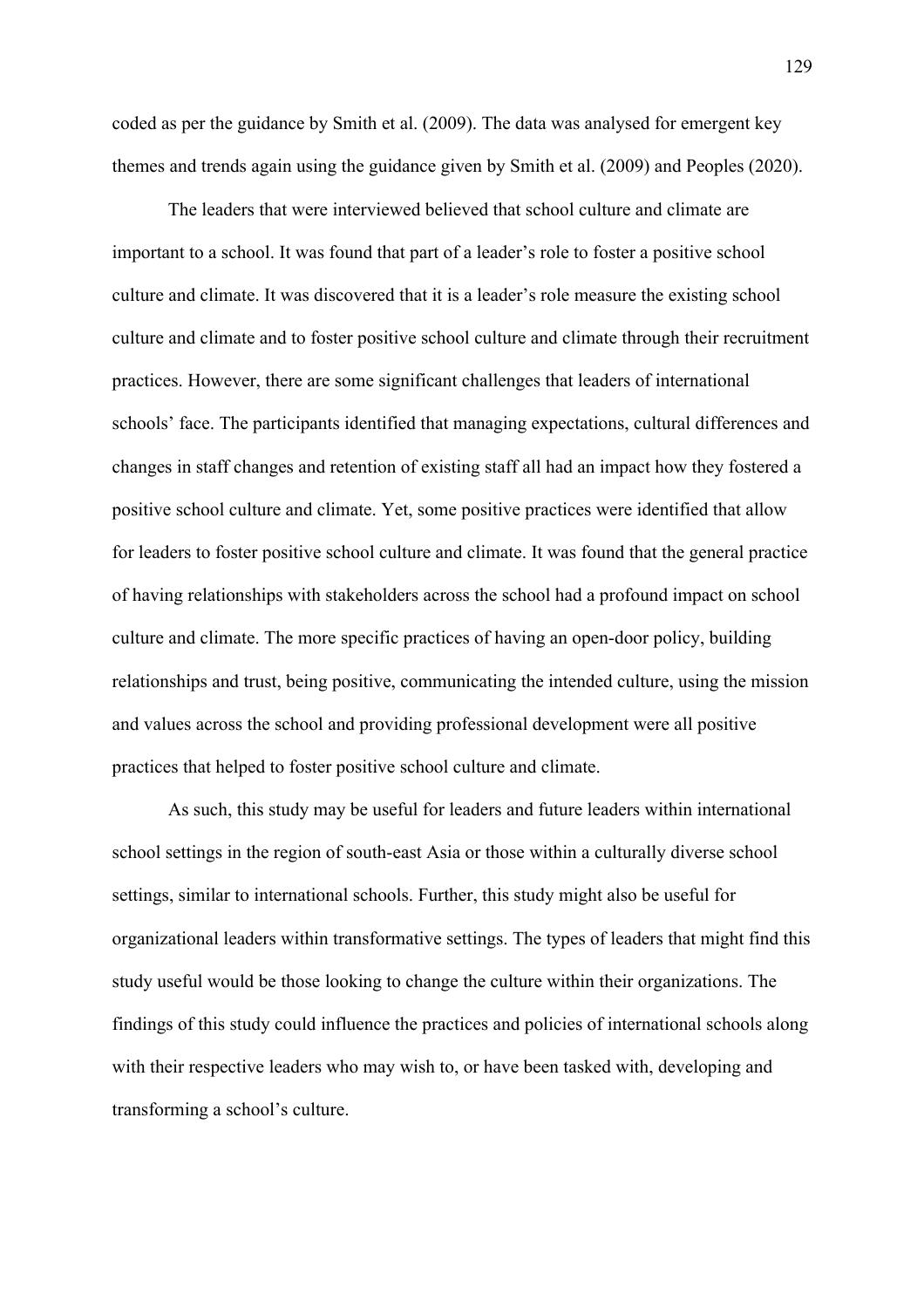### **References**

- Arthur, J. (Ed.). (2012). *Research methods and methodologies in education*. Los Angeles: SAGE.
- Bailey, L. & Gibson, M. T. (2019). International School Principals: Routes to headship and key challenges of their role. *Educational Management Administration & Leadership*. https://doi.org/10.1177/1741143219884686
- Bambrick-Santoyo, P. (2014). Build a meaningful student culture from Day One. *The Phi Delta Kappan, 95*(8), 72-73. Retrieved from http://www.jstor.org/stable/24374615
- Bloomberg, L. D. & Volpe, M. (2019). *Completing your qualitative dissertation: A road map from beginning to end* (Fourth Edition). Los Angeles: SAGE.
- Burns, J.M. (1978). *Leadership.* New York, NY: Harper Perennial
- Brown, M. (2007). *Building powerful community organizations*. Arlington, MA: Long Haul Press.
- Bryant, D. A., Walker, A., & Lee, M. (2016). A review of the linkage between student participation in the International Baccalaureate Continuum and student learning attributes. *Journal of Research in International Education, 15*(2), 87–105. https://doi.org/10.1177/1475240916658743
- Calnin, G., Waterson, M., Richards, S., & Fisher, D. (2018). Developing Leaders for International Baccalaureate World Schools. *Journal of Research in International Education, 17*(2), 99–115. https://doi.org/10.1177/1475240918790703

Cohen, J. (2009). Transforming School Climate: Educational and Psychoanalytic Perspectives: Introduction. *Schools*, *6*(1), 99–103. https://doi.org/10.1086/597659

Creswell, J. W. (2015). *Educational research: Planning, conducting, and evaluating quantitative and qualitative research* (Fifth Edition). Boston: Pearson.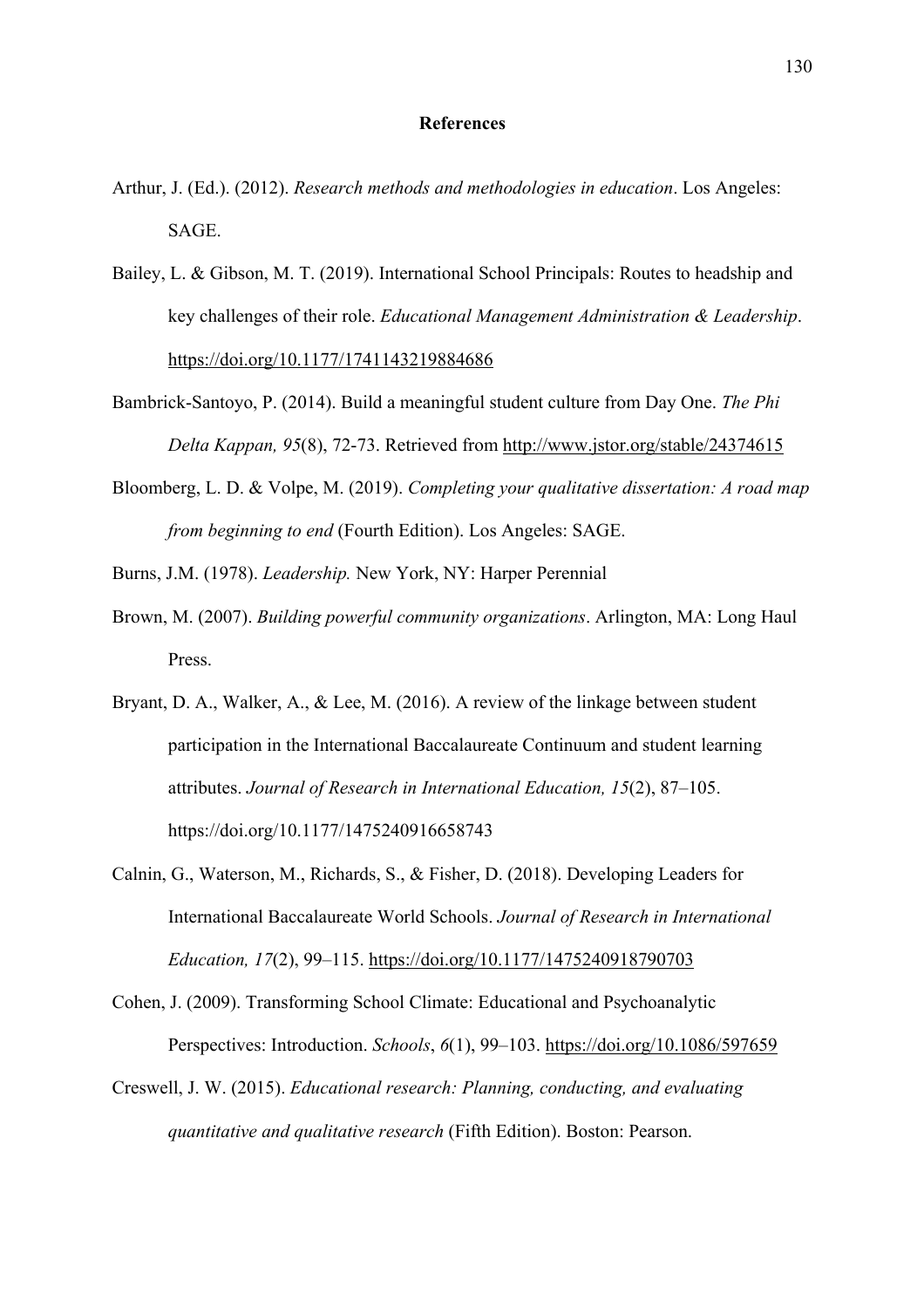Creswell, J. W. & Creswell, J. D. (2018). *Research design: Qualitative, quantitative, and mixed methods approaches* (Fifth Edition). Los Angeles: SAGE.

Gardner-McTaggart, A. (2018). International schools: Leadership reviewed. *Journal of Research in International Education*, *17*(2), 148–163.

https://doi.org/10.1177/1475240918793955

- Gruenert, S., & Whitaker, T. (2015). *School Culture Rewired: How to define, assess, and transform it*. Alexandria: ASCD.
- Gruenert, S. & Whitaker, T. (2017). *School Culture Recharged: Strategies to energize your staff and culture*. Alexandria, Virginia: ASCD.
- Grover, K. (2014). Jessica's Journey: Transforming School Culture. *Educational Horizons, 92*(4), 16-21. Retrieved from http://www.jstor.org/stable/42927314
- Hammad, W. & Shah, S. (2018). Dissonance Between the "International" and the Conservative "National": Challenges Facing School Leaders in International Schools in Saudi Arabia. *Educational Administration Quarterly, 54*(5), 747–780. https://doi.org/10.1177/0013161X18785864

ISC Research (n.d.). *Who We Are*. Retrieved from

https://www.iscresearch.com/about-us/who-we-are

- International Baccalaureate Organization. (n.d.). *Education Programmes*. Retrieved from https://www.ibo.org/programmes/
- International Baccalaureate Organization. (n.d.). *About the IB*. Retrieved from https://www.ibo.org/about-the-ib/

ICEF Monitor (2018) *Annual survey finds continued growth in international schools.* Retrieved from http://monitor.icef.com/2018/09/annual-survey-finds-continued-growth-ininternational-schools/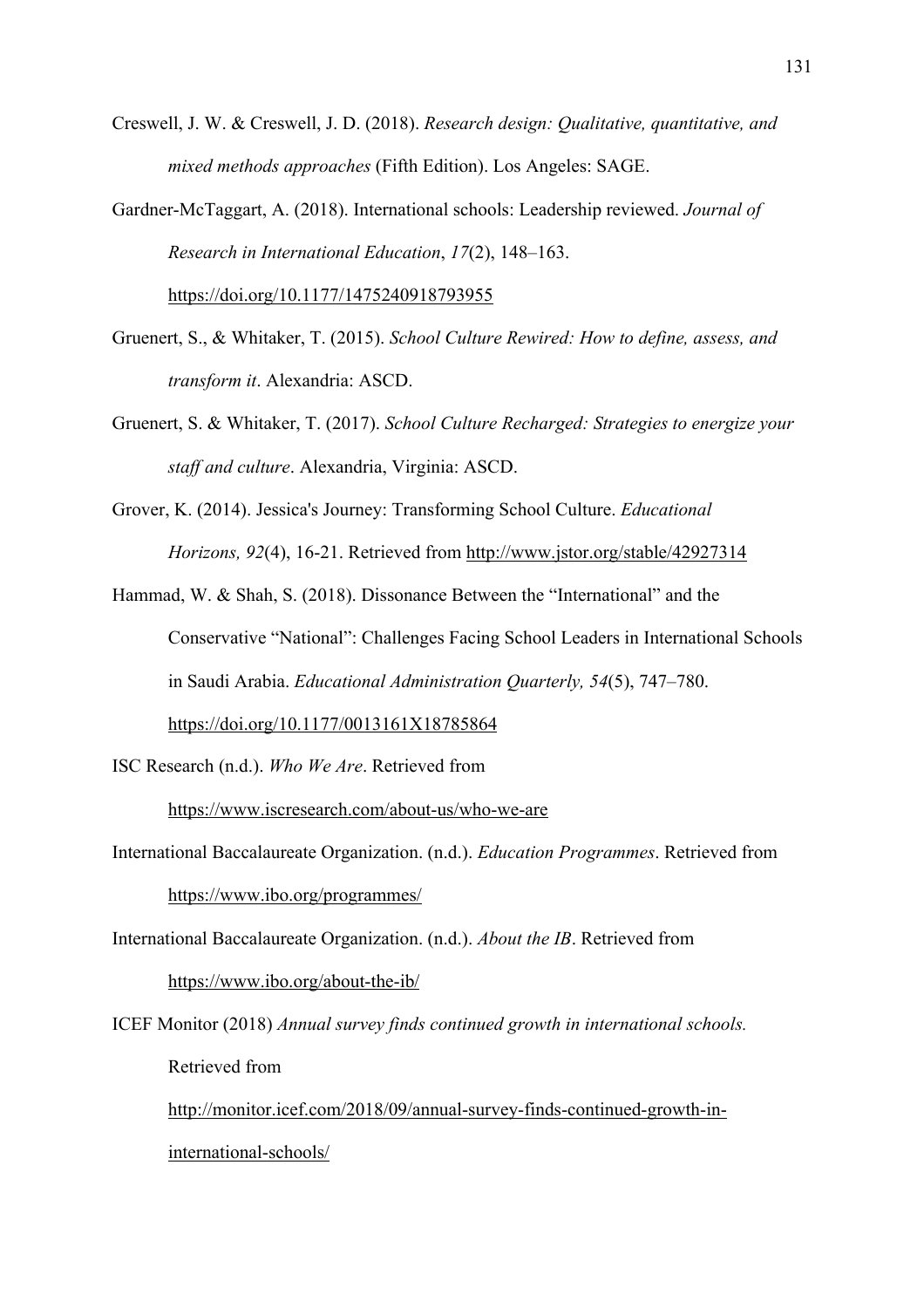Jones, J. (2020). *Welcome.* Retrieved from https://sirjohnjones.com/

Karpicke, H. & Murphy, M. E. (1996). Productive school culture: Principals working from the inside. *National Association of Secondary School Principals. NASSP Bulletin, 80*(576), 26. Retrieved from https://une.idm.oclc.org/login?url=http://search.proquest.com.une.idm.oclc.org/dcvie w/216036734?accountid=12756

- Peoples, K. (2020). *How to write a phenomenological dissertation: A step-by-step guide* (First Edition). SAGE Publications, Inc.
- Khourey-Bowers, C., Dinko, R. L., & Hart, R. G. (2004). Influence of a shared leadership model in creating a school culture of inquiry and collegiality. *Journal of Research in Science Teaching*, *42*(1), 3-24. https://doi.org/10.1002/tea.20038
- Knutson, K. A., Miranda, A. O., & Washell, C. (2005). The connection between school culture and leadership social interest in learning organizations. *Journal of Individual Psychology*, *61*(1), 25-36.
- Kotter, J. P. (2012). *Leading change: With a new preface by the author*. Boston, MA: Harvard Business Review Press.
- Lee, M., Hallinger, P., & Walker, A. (2012). Leadership challenges in international schools in the Asia Pacific region: Evidence from programme implementation of the International Baccalaureate. *International Journal of Leadership in Education*, *15*, 289-310.
- Louis, K. & Wahlstrom, K. (2011). Principals as cultural leaders. *The Phi Delta Kappan, 92*(5), 52-56. Retrieved from http://www.jstor.org/stable/27922511
- Machin, D. (2017). The great Asian international school gold rush: An economic analysis. *Journal of Research in International Education, 16*(2), 131–146. https://doi.org/10.1177/1475240917722276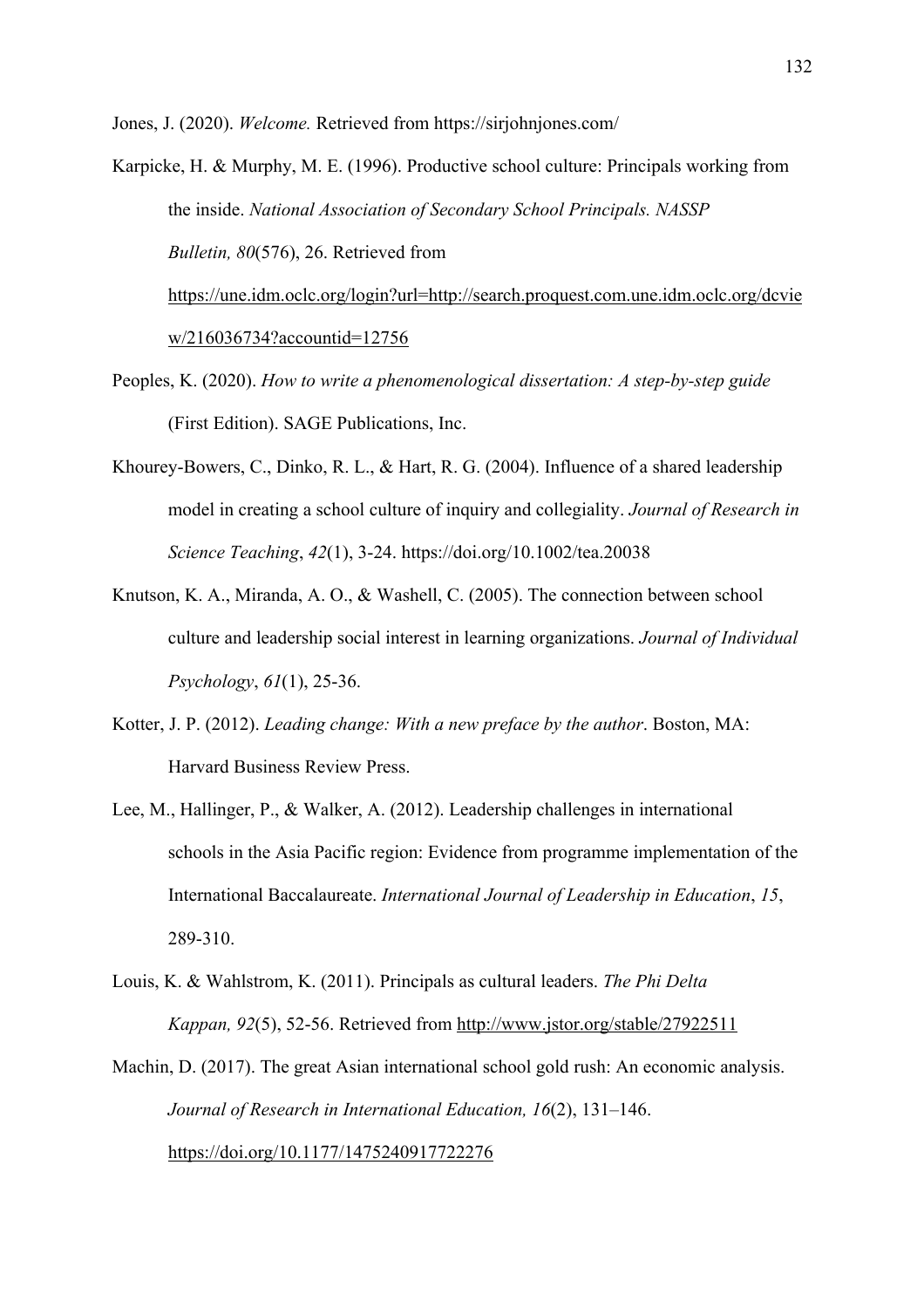- MacNeil, A. J., Prater, D. L., & Busch, S. (2009). The effects of school culture and climate on student achievement. *International Journal of Leadership in Education*, *12*(1), 73– 84. https://doi.org/10.1080/13603120701576241
- Marion, R. & Gonzales, L. D. (2014). *Leadership in education: Organizational theory for the practitioner*. Long Grove, Ill: Waveland Press.
- Mancuso, S., & Roberts, L. & White, G. (2010). Teacher retention in international schools: The key role of school leadership. *Journal of Research in International Education. 9.* 306-323. https://doi.org/10.1177/1475240910388928.
- Morrison, A. R. (2018). Beyond the status quo setting the agenda for effective change: The role of leader within an international school environment. *Educational Management Administration & Leadership, 46*(3), 511–529.

https://doi.org/10.1177/1741143216682500

- Muhammad, A. (2018). *Transforming school culture how to overcome staff division*. Bloomington: Solution Tree Press.
- Odland, G. & Ruzicka, M. (2009). An investigation into teacher turnover in international schools. *Journal of Research in International Education, 8*(1), 5–29. https://doi.org/10.1177/1475240908100679
- Peterson, K. D. (2002). Positive or Negative? *Journal of Staff Development,23*, 10-15. Retrieved from https://eric.ed.gov/?id=EJ654750.
- Peterson, K. & Deal, T. (1998) Realizing a Positive School Climate. *Educational Leadership, 56(*1) 28-30. Retrieved from http://www.ascd.org/publications/books/111014/chapters/Creating-CultureinSchools.aspx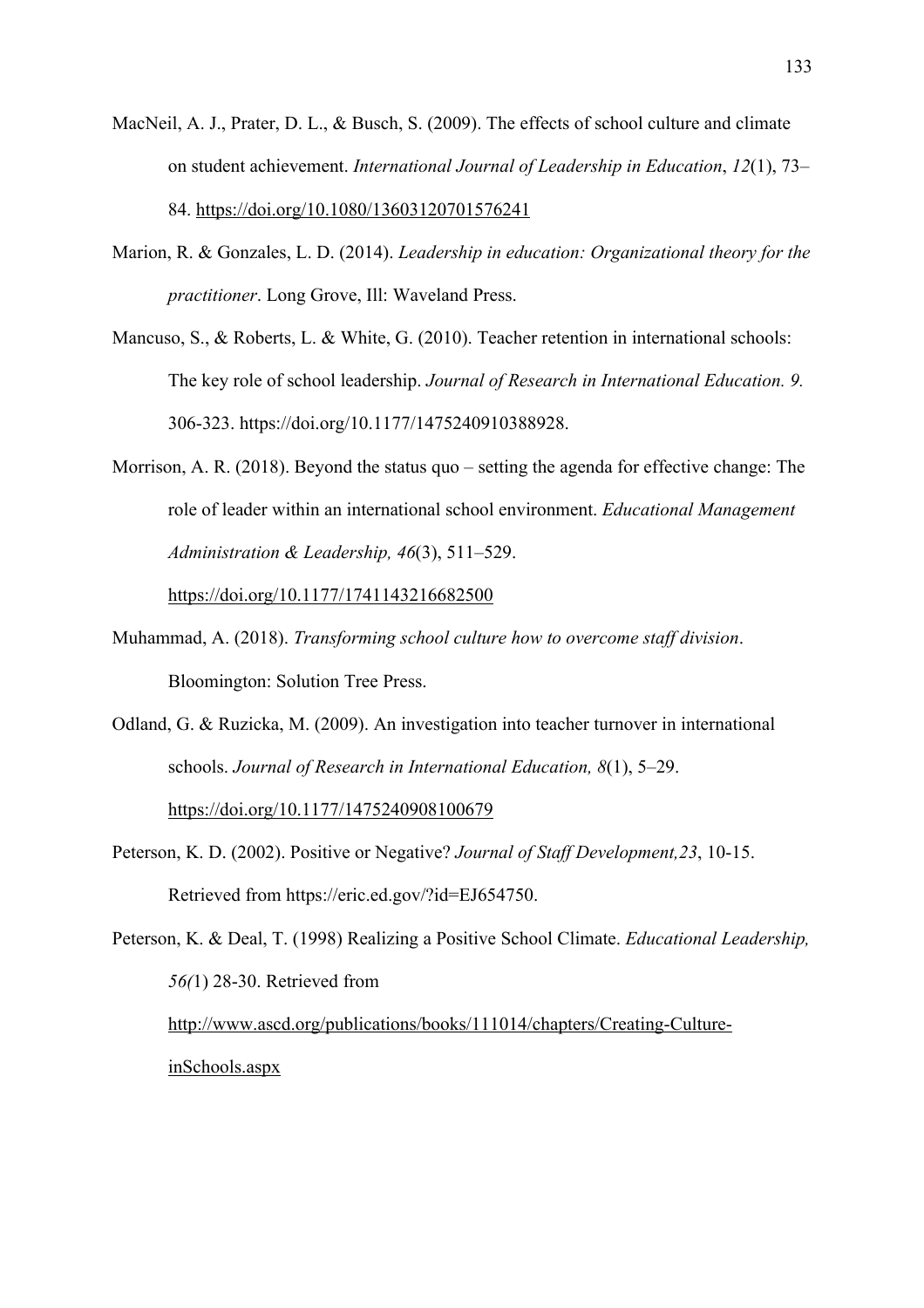Peterson, K. & Deal, T. (2011). CHAPTER SIX: How Leaders Influence the Culture of Schools. *Counterpoints, 408*, 49-52. Retrieved from http://www.jstor.org/stable/42981267

Padak, N. & Rasinski, T. V. (2010). Welcoming Schools: Small Changes That Can Make a Big Difference. *The Reading Teacher*, *64*(4), 294–297. https://doi.org/10.1598/RT.64.4.12

- Ravitch, S. & Riggan, M. (2017). *Reason and Rigor 2nd ed*. Thousand Oaks, CA: Sage Publications.
- Ravitz, J. (2010). Beyond Changing Culture in Small High Schools: Reform Models and Changing Instruction with Project-Based Learning. *Peabody Journal of Education, 85*(3), 290-312. Retrieved from http://www.jstor.org/stable/25759030
- Reid, K., Flowers, P., & Larkin, M. (2005). Exploring lived Experience. *The Psychologist*, *18*, 20–23.
- Robinson, K. & Aronica, L. (2015) *Creative Schools: The Grassroots Revolution That's Transforming Education.* Viking.
- Rutledge, S. & Cannata, M. (2016). Identifying and understanding effective high school practices. *The Phi Delta Kappan, 97*(6), 60-64. Retrieved from http://www.jstor.org/stable/24893263
- Smith, J. A. (Ed.). (2008). *Qualitative psychology: A practical guide to research methods* (Second Edition). Los Angeles, Calif: SAGE Publications.
- Smith, J. A., Flowers, P., & Larkin, M. (2009). *Interpretative phenomenological analysis: Theory, method and research*. Los Angeles: SAGE.
- Sparks, S. (2013) School climate: Missing link in principal training? *Education Week, 32*(23),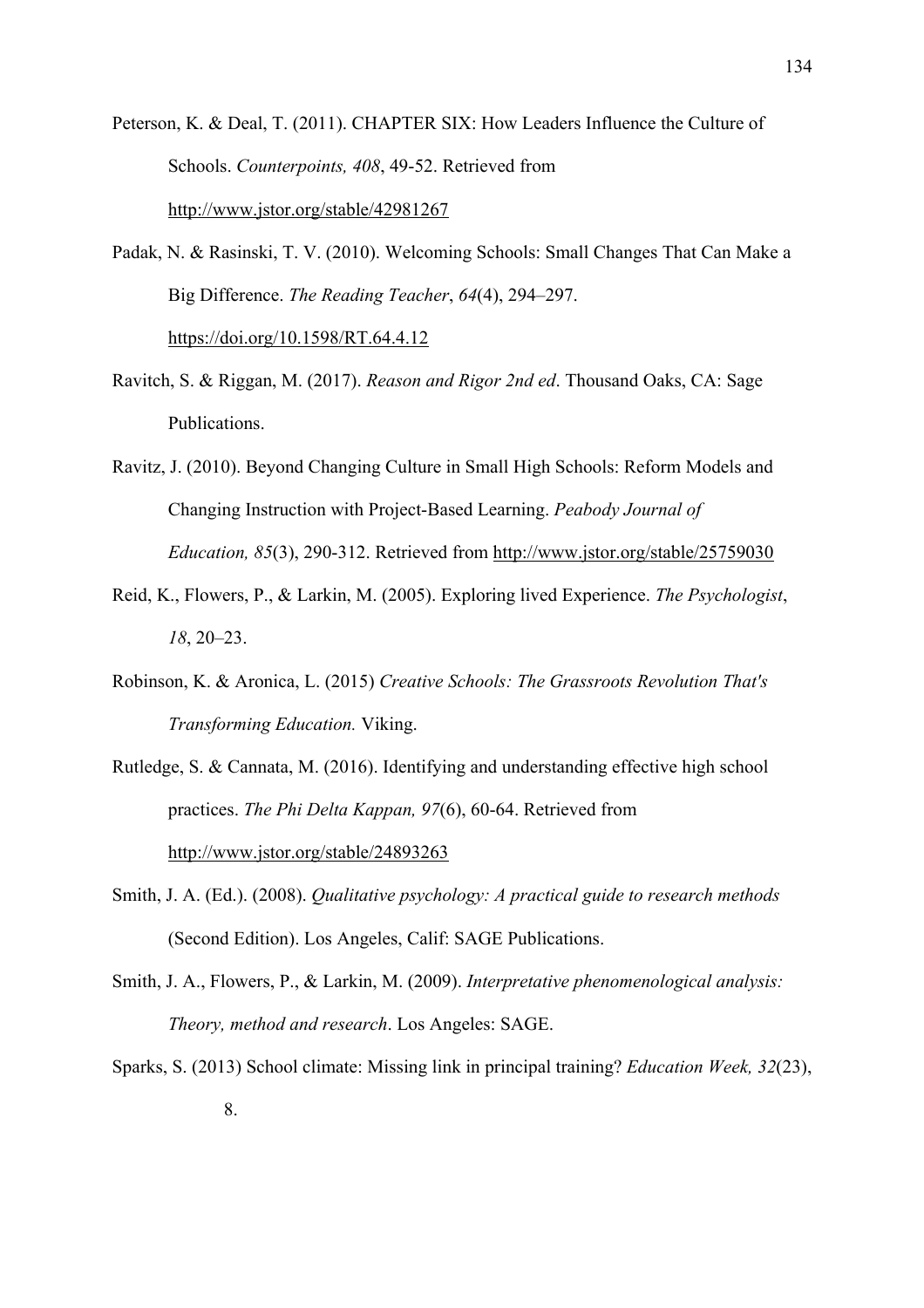- Teasley, M. (2017). Organizational culture and schools: A call for leadership and collaboration. *Child School, 39*(1), 3-6. https:/doi/10.1093/cs/cdw048
- Thapa, A. Cohen, J., Guffey, S., & Higgins-D' Alessandro, A. (2013). A review of school climate research. *Review of Educational Research, 83*(3), 357-385. Retrieved from http://www.jstor.org/stable/24434163
- Van Manen, M. (2016). *Researching lived experience: Human science for an action sensitive pedagogy* (Second Edition). London New York: Routledge, Taylor & Francis Group.
- Walker, A. & Cheong, Y. C. (2009). Leading international primary schools: An integrative agenda for building understanding. *International Studies in Educational Administration*, *37*(1), 43-59.
- Wechsler, A. (2017). *How Demand for a 'Western' Education Reshaped International Schools.* Retrieved from https://www.theatlantic.com/education/archive/2017/06/theinternational-school-surge/528792/
- Wheatley, M. J. (2006). *Leadership and the new science: Discovering order in a chaotic world.* San Francisco, CA: Berrett-Koehler.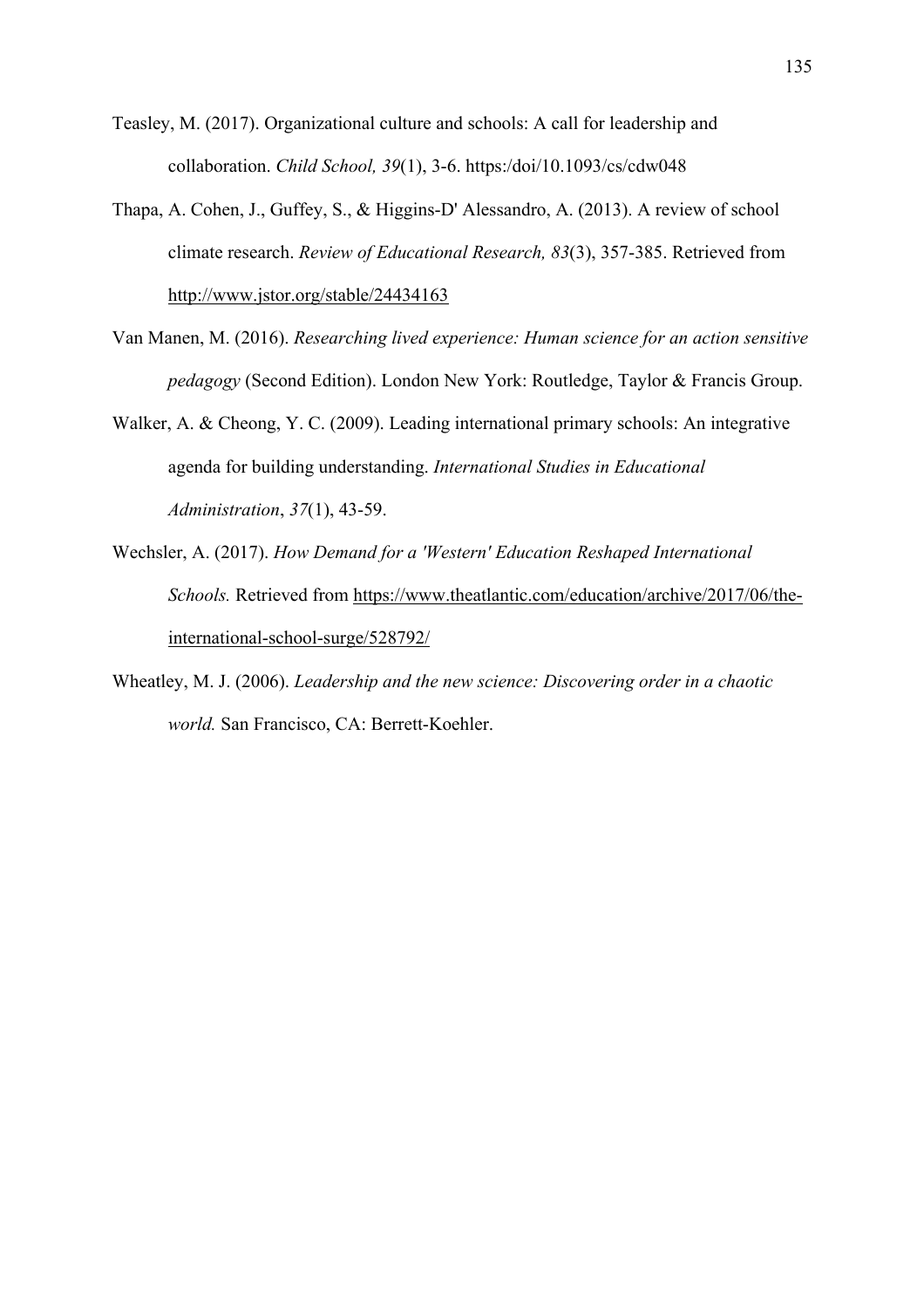### Appendix A:

## **Letter requesting for participants (Recruitment letter)**

#### Dear Sir/Madam,

My name is Richard Webster and I am a doctoral candidate at The University of New England. I am seeking volunteers who would like to assist me in conducting research for my doctoral dissertation. You would be assisting in the research on the leadership styles and practices that best foster positive school culture and climate in international schools within the region of south-east Asia.

In order to participate you need to be:

- Currently in a leadership position (as a senior administrators such as a principal, head or director or in a leadership role as a curriculum coordinator and/or as a middlemanager) and,
- have been in a leadership position for at least two years in an international school in the region of south-east Asia that teaches the International Baccalaureate Diploma Programme (IBDP).

If you choose to participate you will be required to take part in a one-to-one semi-structured interview that will last around 45 minutes at a mutually agreed time either face-to-face or online, via Zoom (or similar). The interviews will be recorded in video or audio. Your name, location, role and the data collected from the interview will be completely confidential and anonymous. Participation is entirely voluntary and you are free to withdraw from the study at any point in time; even once the interview has started.

During the interview, I will ask you to tell me about your experiences with fostering a positive school culture and climate as a leader.

If you are interested and able to assist me with my research please reply to this email with your preferred contact information. Or, if you know anyone else who might be interested and meets the criteria for participation, do please forward them this email. If you have any questions you can contact me at rwebster1@une.edu or on +6592470169.

Thank you for your time,

Richard Webster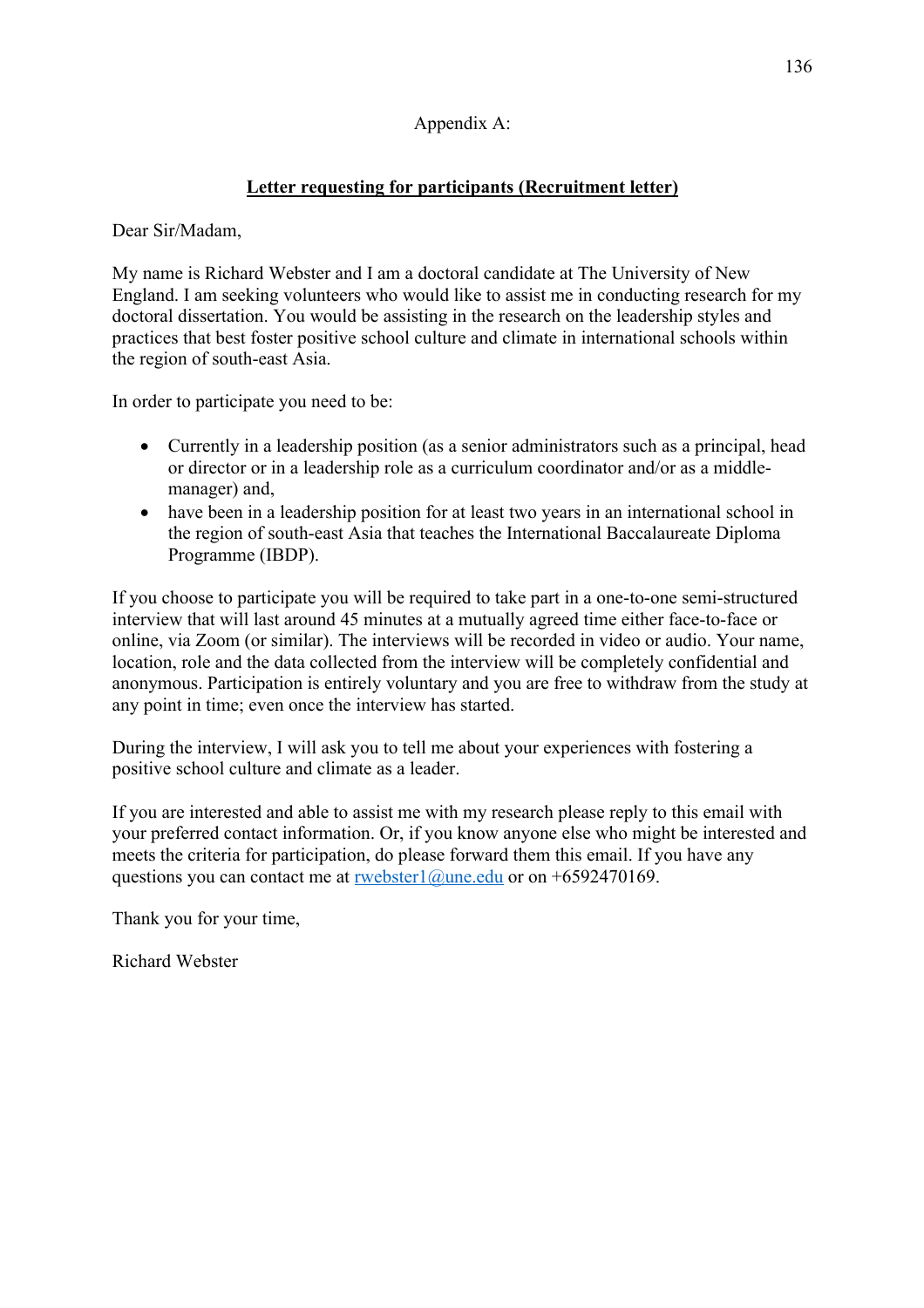# **Consent Form**

### **UNIVERSITY OF NEW ENGLAND CONSENT FOR PARTCIPATION IN RESEARCH**

Project Title: School Culture and Climate in International Schools

Principal Investigator(s): Richard Webster

### Introduction:

- Please read this form. You may also request that the form is read to you. The purpose of this form is to give you information about this research study, and if you choose to participate, document that choice.
- You are encouraged to ask any questions that you may have about this study, now, during or after the project is complete. You can take as much time as you need to decide whether or not you want to participate. Your participation is voluntary.

### Why is this research study being done?

The purpose of this study is to examine the experiences and perceptions of leaders of international schools in south-east Asia in relation to the fostering of positive school culture and climate, examining what are the best practices and techniques.

### Who will be in this study?

There will be between eight to twelve participants. All of the participants will be in leadership positions within international schools that teach the International Baccalaureate Diploma Programme (IBDP) having been in a leadership position for at least two years.

## What will I be asked to do?

You will be asked to participate in one-to-one semi-structured interviews about your experiences with fostering a positive school culture and climate as a leader. The interview will take around 45minutes. The interviews will be arranged at a mutually acceptable time for the participant and the researcher and be conducted face-to-face if possible. If not, they will be conducted via Zoom, Skype (or similar). The interviews will be recorded and at a later date, transcribed in order to assist with the analysis.

### What are the possible risks of taking part in this study?

The are no anticipated risks associated with participating with the study. However, if you feel uncomfortable about participating at any point or about answering a specific question, you can choose to opt out.

## What are the possible benefits of taking part in this study?

The findings of this study will add to the body of knowledge surrounding school culture and climate. There is minimal existing literature about school culture and climate within international schools specifically, and as such, the results of this study will be beneficial to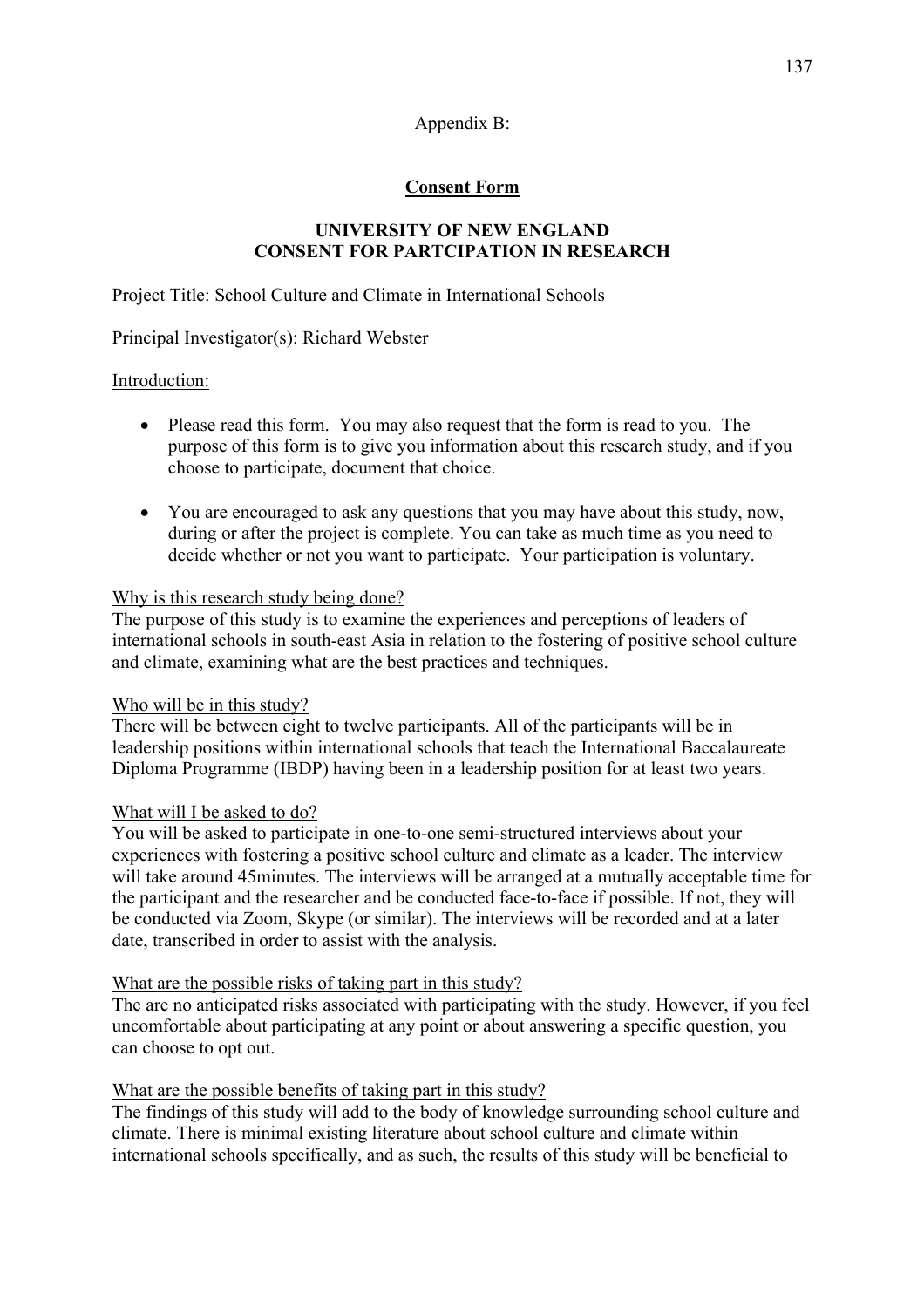school leaders in the region who are looking to develop school culture and climate within their respective schools.

#### What will it cost me?

There will be no cost involved for you to participate in this study.

#### How will my privacy be protected?

The researcher will not disclose your identity or your status as a participant at any point. Your name will not be used in the study's findings. You will be asked not to refer to your school or organisation or any individuals by name at any point during the interview.

### How will my data be kept confidential?

You will be asked to sign this consent form. This form requests for permission for interviews to be video recorded if interviews are conducted online, audio recorded if face-to-face and transcribed at a later date. In order for the recordings and transcriptions to be kept anonymous, they will be numbered as opposed to being labelled with your name or organisation. The consent forms will be kept in a secure location in a locked office cabinet with the digitally completed consent forms and collected data being stored on a secure server through use of a password protected Google Drive folder. The consent form and the data will be kept separately so as they cannot be linked. Both the consent forms and the data will be kept for two years after the completion of the study.

#### What are my rights as a research participant?

- Your participation is voluntary. Your decision to participate will have no impact on your current or future relations with the University.
- Your decision to participate will not affect your relationship with Richard Webster (the researcher).
- You may skip or refuse to answer any question for any reason.
- If you choose not to participate there is no penalty to you and you will not lose any benefits that you are otherwise entitled to receive.
- You are free to withdraw from this research study at any time, for any reason.
	- o If you choose to withdraw from the research, there will be no penalty to you, and you will not lose any benefits that you are otherwise entitled to receive.
- You will be informed of any significant findings developed during the course of the research that may affect your willingness to participate in the research.
- If you sustain an injury while participating in this study, your participation may be ended.

What other options do I have?

• You may choose not to participate.

### Whom may I contact with questions?

- The researcher conducting this study is Richard Webster.
	- o For more information regarding this study, please contact him on +6592470169 or at rwebster1@une.edu. You may also contact Dr. Brianna Parsons at bparsons4@une.edu.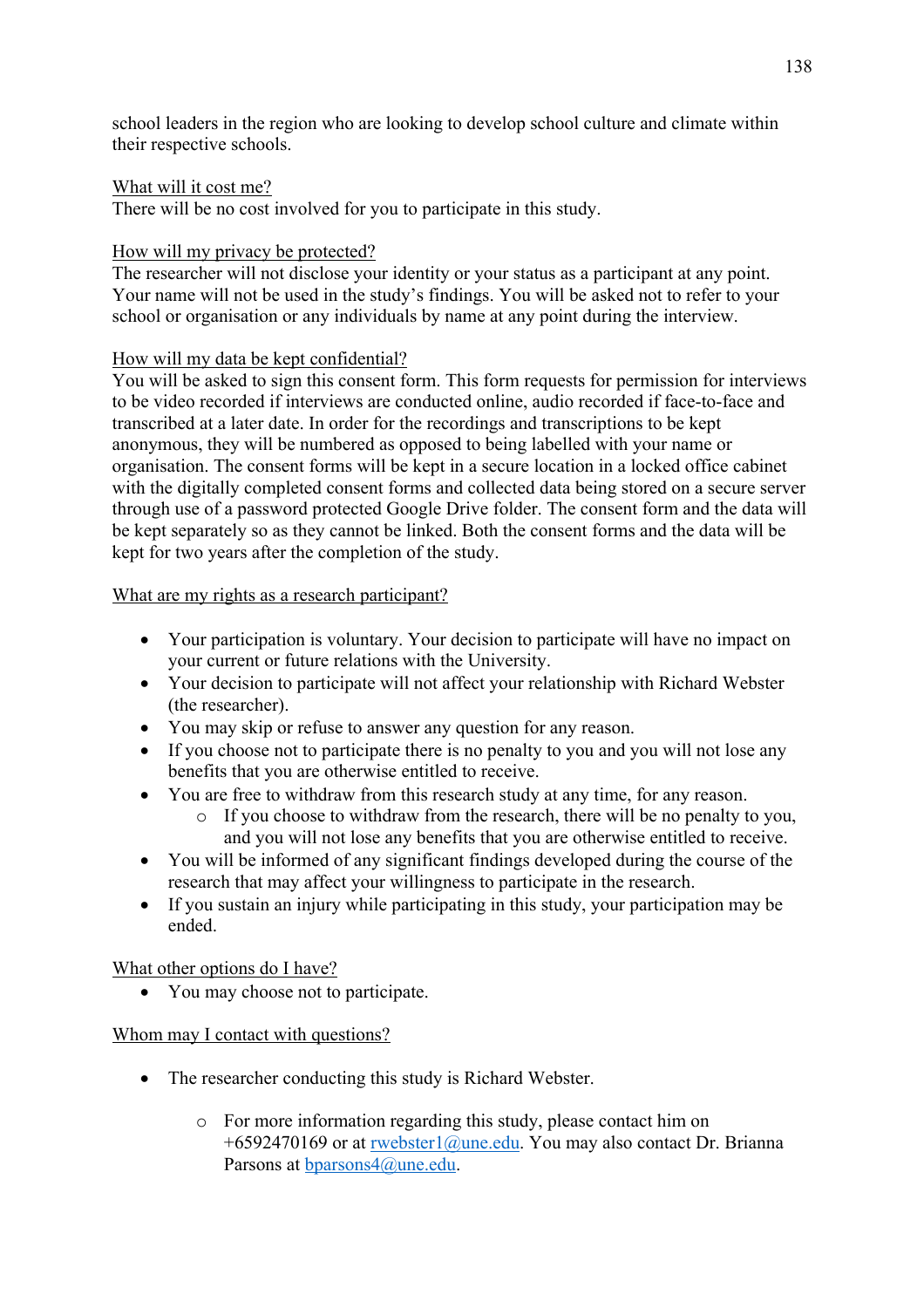- If you choose to participate in this research study and believe you may have suffered a research related injury, please contact Dr. Brianna Parsons at bparsons4@une.edu.
- If you have any questions or concerns about your rights as a research subject, you may call Mary Bachman DeSilva, Sc.D., Chair of the UNE Institutional Review Board at (207) 221-4567 or irb@une.edu.

Will I receive a copy of this consent form?

• Yes, you will be given a copy of this consent form.

### *GENERAL DATA PROTECTION REGULATIONS (GDPR) CONSENT*

*The framework that regulates the protection of personal data is the General Data Protection Regulation (GDPR) no. 679/2016 and applicable in the European Union. As described elsewhere in this informed consent form, during the study, data pertaining to your participation in the study will be generated and recorded. In addition, I will collect from your personal data and/or sensitive personal data. I refer to all such data as "Your Study Data," which will be specifically regulated in the EU/EEA under the General Data Protection Regulation (the "GDPR").* 

*Your Study Data may be processed or used for the following purposes, which I refer to, collectively, as "Data Processing":*

*• to carry out the study;* 

*• to confirm the accuracy of the study;* 

*• to monitor that the study complies with applicable laws as well as best practices developed by the research community;* 

*• to comply with legal and regulatory requirements, including requirements that data from this study, without information that could directly identify you, be made available to other researchers not affiliated with the study sponsor or with the study team. It is possible, for example, that as part of efforts to make research data more widely available to researchers, regulatory authorities in some countries may require that Your Study Data, without information that could directly identify you, be made publicly available on the internet or in other ways.* 

*The following entities and organizations may engage in Data Processing of Your Study Data:* 

*• the researcher: Richard Webster* 

*• the ethics committee or institutional review board that approved this study; and I may disclose Your Study Data for Data Processing to entities and individuals located in the United States or in other countries where the laws do not protect your privacy to the same extent as the laws in your country of residence.* 

*However, all reasonable steps will be taken to protect your privacy in accordance with the applicable data protection laws. We have entered into a data transfer agreement with [recipient], which is based on standard contractual clauses approved by the European Commission and ensures an adequate protection for Your Study Data.* 

*The GDPR gives you certain rights with regard to Your Study Data. You have the right to request access to, or rectification or erasure of, Your Study Data. You also have the right to object to or restrict our Data Processing of Your Study Data. Finally, you have a right to*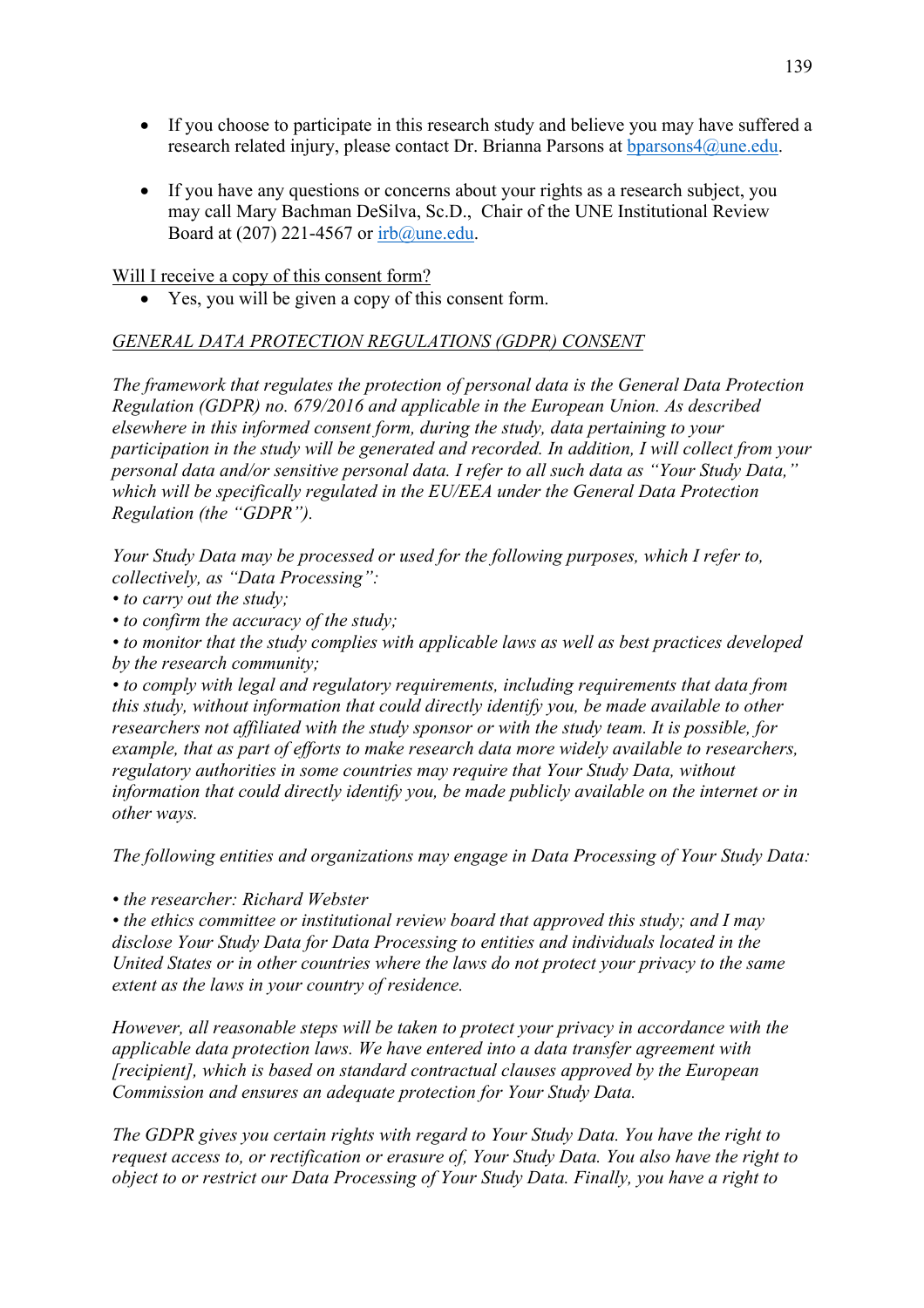*request that we move, copy or transfer Your Study Data to another organization. In order to make any such requests, please contact: Richard Webster at rwebster1@une.edu. I will retain your Study Data to comply with our legal and regulatory requirements. I will keep it as long as it is useful, unless you decide you no longer want to take part. You are allowing access to this information indefinitely as long as you do not withdraw your consent.* 

*The recorded interview(s) will be transcribed via transcription service, Rev.com. This transcription service keeps all files securely encrypted and requires all transcribers to sign confidentiality agreements. You may withdraw your consent at any time. If you withdraw your consent, this will not affect the lawfulness or our collecting, use and sharing of Your Study Data up to the point in time that you withdraw your consent. Even if you withdraw your consent, I may still use Your Study Data that has been anonymized so that the data no longer identifies you. In addition, we may use and share Your Study Data that has been pseudonymized (by removal of your name and certain other identifiers so that the data does not directly identify you) as permitted by applicable law.* 

*You explicitly consent to the collection, use and transfer of Your Study Data, which includes possible sensitive personal data, for the purpose of carrying out the research study and know that you can withdraw your consent at any time, and we will stop processing your personal data, except as described above.*

#### Participant's Statement

I understand the above description of this research and the risks and benefits associated with my participation as a research subject. I agree to take part in the research and do so voluntarily. I give my informed consent for the interview to be audio recorded and transcribed by a third party where it is necessary for this research study. I give my informed consent for direct quotes from the interview to be used in the research study and I understand that no personally identifiable information or characteristics will be used in the research study report.

I explicitly consent to participate in this study.

Participant's signature or Date: legally authorized representative

Printed name

Researcher's Statement

The participant named above had sufficient time to consider the information, had an opportunity to ask questions, and voluntarily agreed to be in this study.

Researcher's signature Date:

Printed name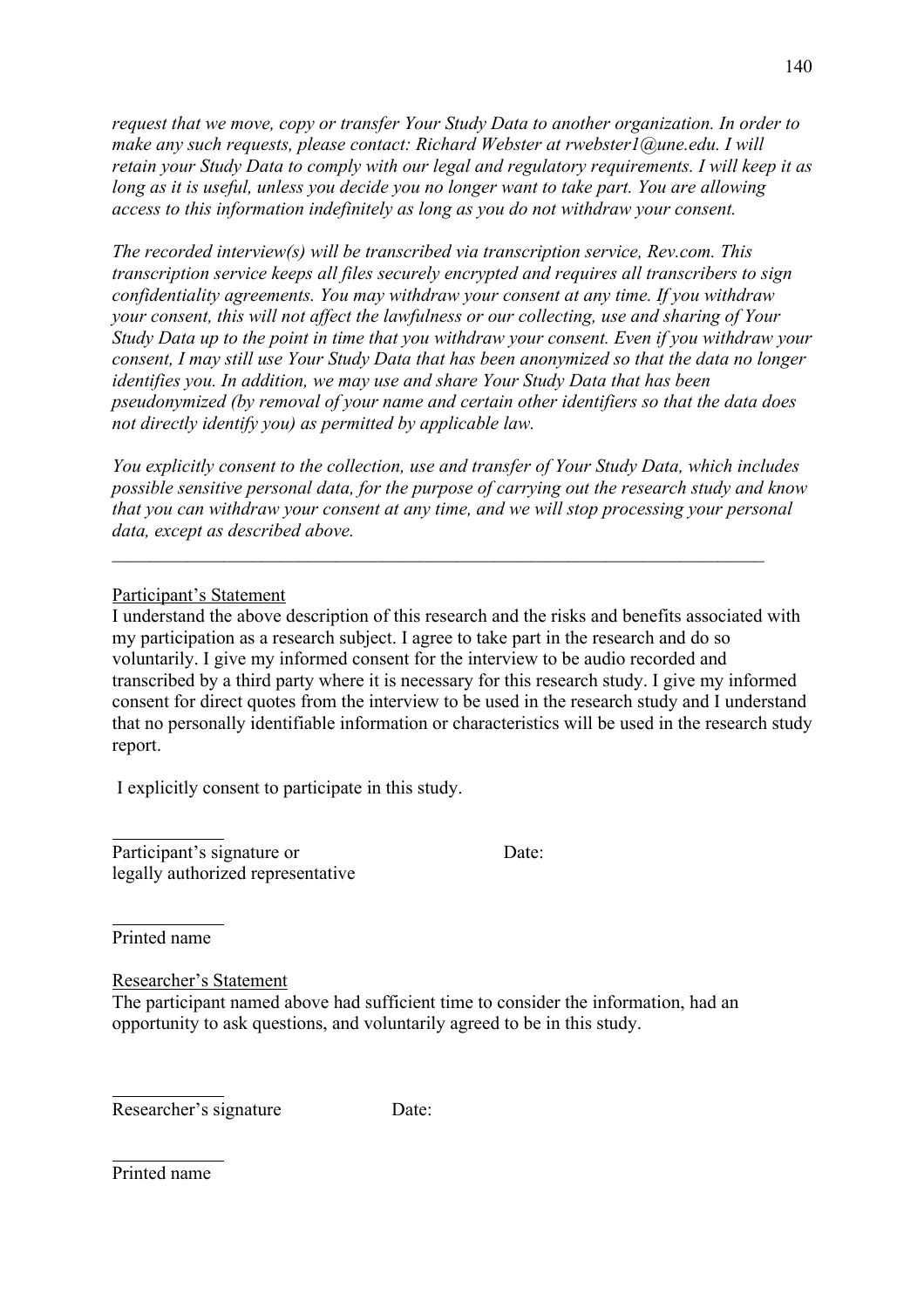### Appendix C:

### **Interview Protocol**

Interview Date: Interview Time:

Thank you for taking the time to meet with me today. I am currently enrolled in the doctoral program at the University of New England. The topic of the study is the leadership styles and practices that best foster and positive school culture and climate. The focus of the study will be international schools, specifically ones in south-east Asia who teach the International Baccalaureate Diploma Programme (IBDP).

Thank you for agreeing to be interviewed and with your consent I would like to record our interview, transcribe and analyse it at a later date, and then use the findings in my dissertation.

Your identity or your status as a participant will not be disclosed to any other participants or the public. Your name will not be used in the final written findings. In order to further protect your identify, please do not to refer to your school or organisation or any individuals by name at any point during the interview. If there are any questions that you would prefer not to answer, you are not obliged to do so. Similarly, you can opt out of participation at any time.

The interview will last approximately 45 minutes and I may ask follow-up questions to gain clarification or further insight.

Do I have your consent?

### *Distribute the consent form at this time if not previously been collected. Ensure it has been completed correctly.*

Do you have any questions about the interview or the study before we begin?

### *Begin recording the interview.*

Firstly, I would next like to gather some background information:

- How many years have you been teaching internationally?
- How many of these years were in schools that taught the IBDP?
- How many years have you worked in the region of south-east Asia?
- For how long have you been in a leadership role in a school that teaches the IBDP?
- Were all of these years in south-east Asia?
- What attracted you to come and work in the region?
- What are the specific challenges in relation to leadership to working in this region?

Q1: I would now like to ask you what you think school culture and climate are.

a. What is the difference between school culture and school climate?

Q2: What are your thoughts regarding the importance of school culture and climate to a school?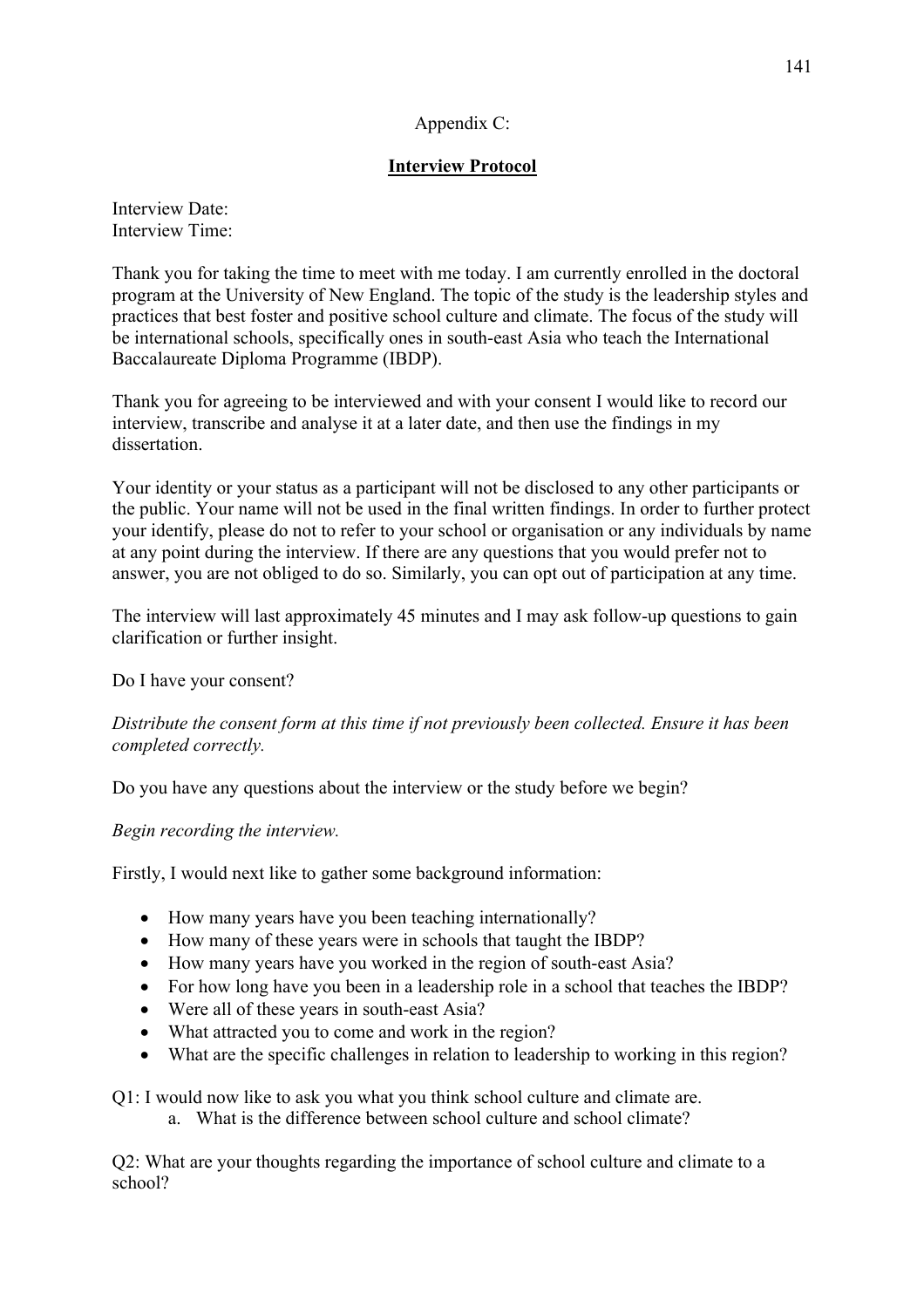- a. How do you think the culture of a school impacts its stakeholders?
- b. How do you think the climate of a school impacts its stakeholders?
- c. From in your current position, please describe an example of when the culture and/or climate of a school has had a positive impact on your school.
- d. Please describe a time when the school culture and/or climate has had a detrimental effect to your school.

Q3: Can you please describe how your current school measures school culture and climate.

- a. In your current school how do you assess the culture and/or climate?
- b. What measurement tools or instruments do you use?
- c. Where did you get those tools from?/How were they developed or adapted?

Q4: What do you think is the role of a leader in relation to the fostering of a positive school culture and/or climate?

- a. Why do you think/not think that it is a school's leadership who should foster school culture and/or climate?
- b. Why do you think school leaders need to pay attention (or not) to school culture and/or climate?

Q5: What specific practices have you used in your school in order to foster a positive school culture and/or climate?

- a. In your experience as a school leader, what do you think are the best practices for fostering a positive school culture and/or climate?
- b. What are the specific leadership practices, styles or techniques that you think best foster a positive school culture and/or climate? How have you used them?
- c. Please can you describe some specific leadership strategies that you have used in order to develop school culture and/or climate? Why did you choose those strategies, specifically?
- d. What was successful? What was not so successful? Why do you think that was the case?

Q6: What impact do you think your leadership has had on the school culture and climate in your current role?

- a. Do you think that there needs to be a change in the current school culture and/or climate in your current school? Why/why not?
- b. What was it that made you think that there needed/needs to be a change in the school culture and/or climate in your current school?
- c. How do you relate the leadership practises/styles/techniques that you have used to the current culture and climate of your school?

Q7: What other specific styles, techniques or practises do you think may foster a positive school culture and/or climate what you have not employed or used?

a. Why have you not employed them?

Q8: As a leader of an international school, what are the specific challenges that you feel that you face with regards to the development of school culture and climate?

- a. Are these challenges specific to your school? Or to international schools, or schools within the region?
- b. How do you address these challenges?